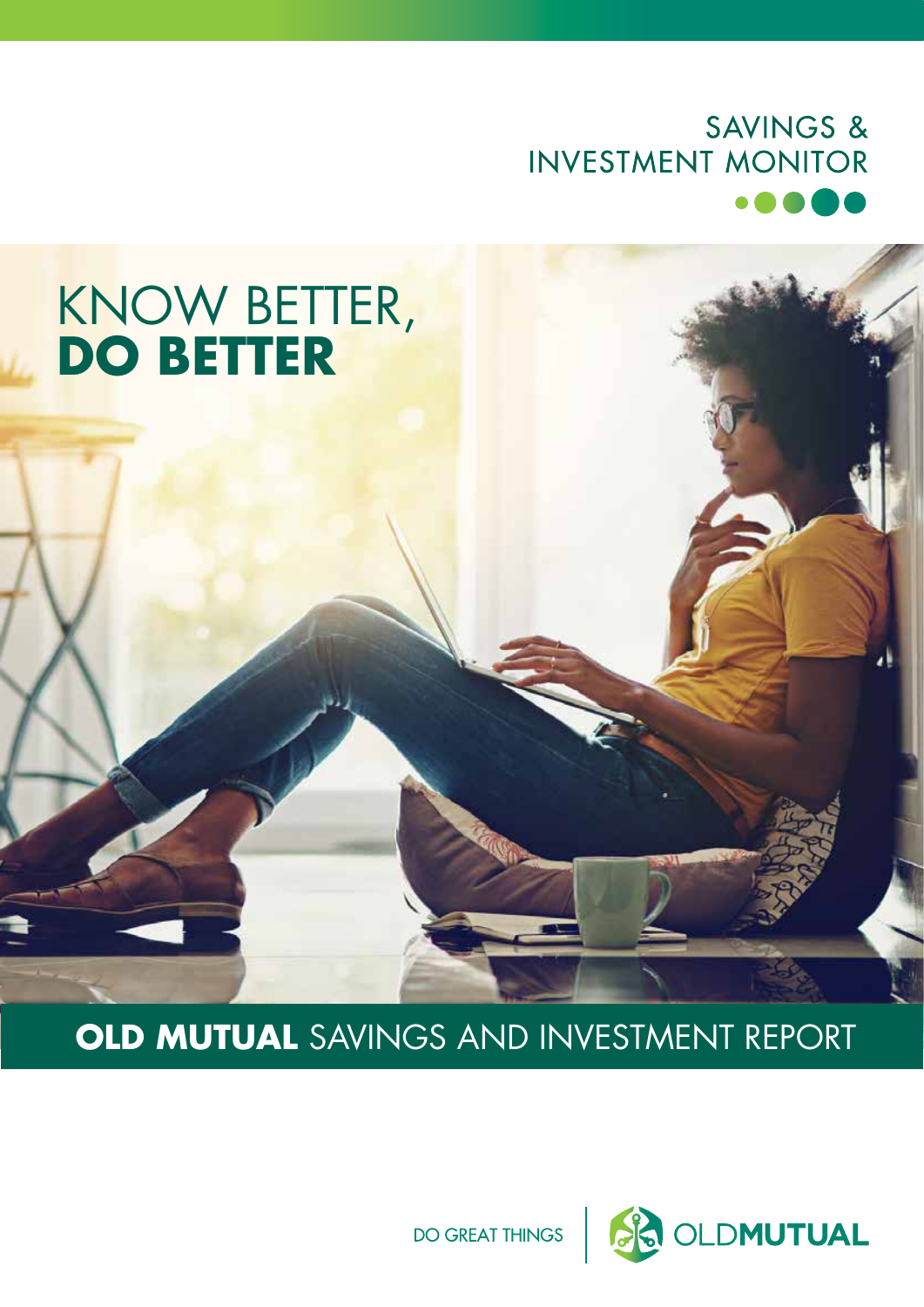# **CONTENTS**

| 1.  |      | RECAP OF FINDINGS (FROM MEASURE 12 JULY 2017)                         | $\sqrt{2}$ |
|-----|------|-----------------------------------------------------------------------|------------|
| 2.  |      | MAIN FINDINGS FROM THIS MEASURE 13 (2018)                             | 3          |
| 3.  |      | SAMPLING AND METHODOLOGY                                              | 4          |
| 4.  |      | HOUSEHOLD COMPOSITION, DEPENDENTS, SINGLE MOTHERHOOD, THE "SANDWICH"  | 8          |
|     |      | GENERATION AND QUESTIONS OF CO-DEPENDENCY                             |            |
| 5.  |      | SELF EMPLOYMENT                                                       | 16         |
| 6.  |      | PERCEPTIONS OF CURRENT FINANCIAL POSITION                             | 17         |
|     | 6.1  | Satisfaction with current financial situation                         | 17         |
|     | 6.2  | Ability to "get by"                                                   | 19         |
|     | 6.3  | Level of financial stress                                             | 20         |
|     | 6.4  | Perceptions of current debt level and appetite for further debt       | 22         |
|     | 6.5  | Having to forgo "pleasure spending"                                   | 23         |
|     | 6.6  | Making it to month end                                                | 23         |
|     | 6.7  | Changes in household spending patterns and making ends meet           | 27         |
|     | 6.8  | Financial 'robustness' and ability to cope with a financial emergency | 30         |
| 7.  |      | RETROSPECTIVE VIEWS AND FUTURE EXPECTATIONS                           | 37         |
| 8.  |      | SAVINGS LEVELS AND PUTTING MONEY ASIDE                                | 38         |
|     | 8.1  | Savings as a % of household income                                    | 38         |
|     | 8.2  | Consumer perceptions as to whether saving more/less/the same          | 40         |
|     | 8.3  | Saving for financial emergencies                                      | 42         |
| 9.  |      | SAVINGS OBJECTIVES - WHAT ARE SOUTH AFRICANS SAVING FOR?              | 44         |
| 10. |      | SAVINGS AND INVESTMENT VEHICLES USED                                  | 47         |
|     | 10.1 | Classification of savings and investment vehicles                     | 47         |
|     | 10.2 | Banked cash savings                                                   | 47         |
|     | 10.3 | Formal savings products                                               | 47         |
|     | 10.4 | Informal savings                                                      | 55         |
|     | 10.5 | Precautionary savings                                                 | 58         |
|     | 10.6 | Equity based investments                                              | 59         |
|     |      | 10.7 Cryptocurrencies                                                 | 60         |
| 11. |      | CREDIT AND DEBT: THE OTHER SIDE OF THE SAVINGS COIN                   | 61         |
|     | 11.1 | Property ownership and home loan repayment patterns                   | 64         |
|     | 11.2 | Primary residence as a source of retirement funding                   | 64         |
|     | 11.3 | Credit cards and store cards                                          | 64         |
|     | 11.4 | Personal loans and other short to medium term debt                    | 67         |
| 12. |      | <b>ATTITUDINAL DYNAMICS</b>                                           | 69         |
| 13. |      | CONFIDENCE IN FINANCIAL DECISION MAKING                               | 73         |
| 14. |      | <b>INTERNET AND BUYING ONLINE</b>                                     | 75         |
| 15. |      | <b>BUDGETING AND KEEPING TRACK</b>                                    | 77         |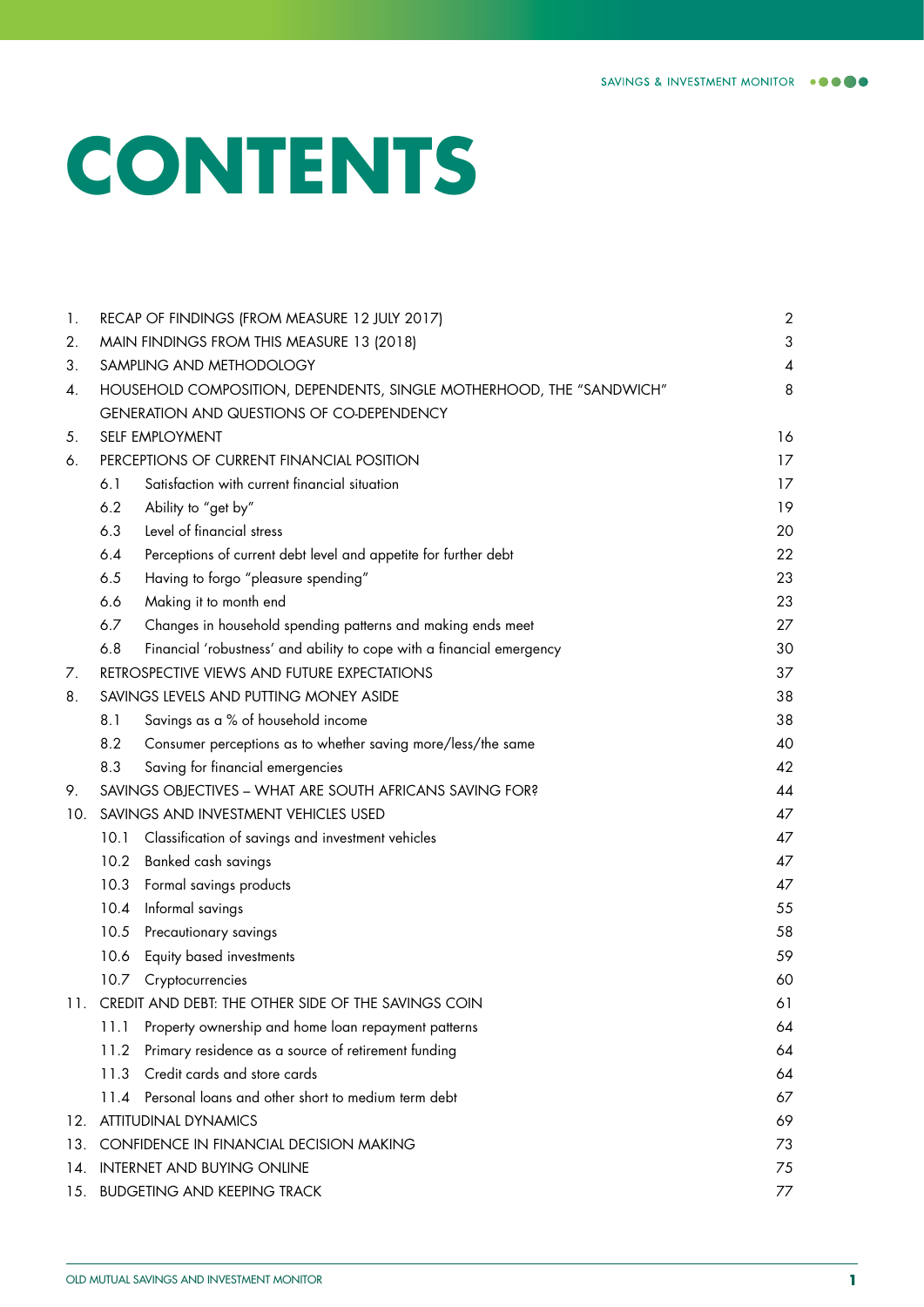## **01. RECAP OF MAIN FINDINGS**

### FROM MEASURE 12 (JULY 2017)

2017 saw some improvement in a lot of working metro households – or certainly some perceived improvement. Satisfaction with financial situation and confidence in ability to make sound financial decisions both improved. The same applies to households' claimed ability to get by and their perceived levels of financial stress.

Whilst this resilience and determination to get on with it despite very trying conditions was encouraging, the fact remained that most households were under immense pressure.

Households (especially lower income households) continued to look to family and friends for financial assistance to get them out of a tight corner, but the pressure was felt everywhere. Paying back loans to family could happen no longer "as and when".

Whilst there were claimed improvements as regards ability to get by and stress levels, more objective measures (such as the ability to cope with an unforeseen expense of a defined monetary amount) indicated further depletion of reserves. Home loan repayment patterns were also affected with a decrease in the proportion of homeowners who were able to pay extra into their bond.

2017 saw an increase in the penetration of private RA's although 40% of metro working households still have no formal retirement provision at all. Life / disability cover also increased. Cash savings (be they banked or unbanked) were lower, in line with other indications of depleted reserves for emergencies. Stokvels too showed some decline both in terms of penetration and contribution rates.

Whilst the 2017 results to a large extent reflected the remarkable ability of households to re-calibrate, the reality was that the sharp loss of confidence in the South African economy that we saw in 2016, continued into 2017.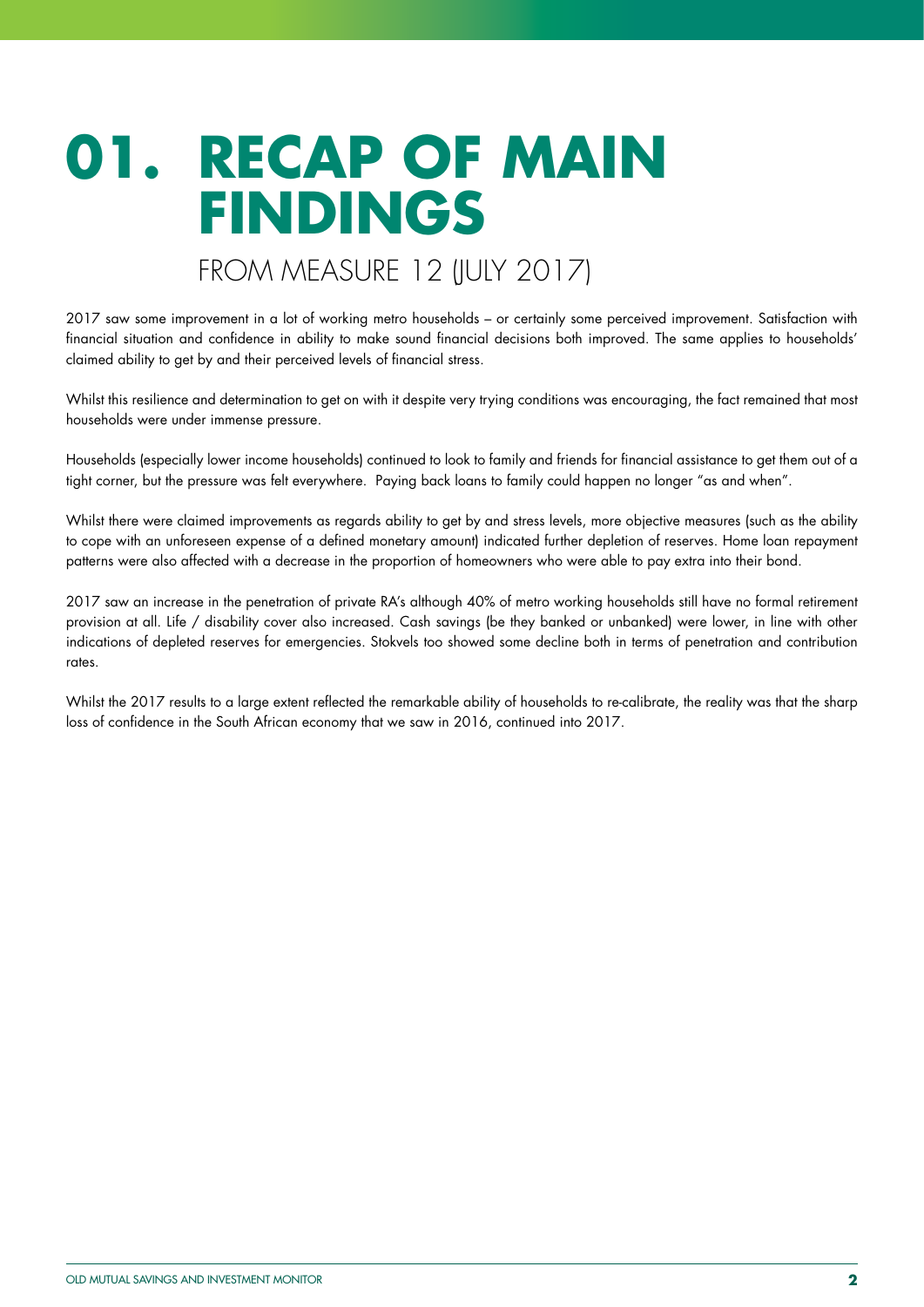## **02. MAIN FINDINGS** FROM THIS MEASURE 13

It is important to see these 2018 results in context and to note the political changes that have no doubt affected the mood and outlook of the working consumer (even if any effect on their objective financial reality is still to be seen). February 2018 (some 2 months prior to the SIM fieldwork) saw the resignation of President Jacob Zuma and the appointment of Cyril Ramaphosa. For most, this brought waves of relief and real optimism that change was afoot.

This is not to say that all is rosy. Evidence of corporate greed and corruption abounded. Large seemingly reputable companies were under the spotlight and the fallout affected many investors.

The food industry was rocked by the world's largest listeria outbreak which caused many fatalities.

All was not lost though, Harry and Meghan showed the world what an African preacher and choir can do to shake the establishment up a bit.

Looking at these 2018 results, the improving trend on claimed levels of financial stress, having to forgo pleasure spending and ability to get by, continues in this measure.

For those that feel very financially stressed, the link to debt servicing is even stronger in 2018. That said, these results indicate that households are getting a better handle on their debt and have managed to pay down to more manageable levels.

Other encouraging results include a significant improvement in the percentage of households who are managing to make it through to month end without having to borrow from friends or dip into savings (this is no doubt due to better planning and 2018 sees an increase in budget making). That said, 41% of households (and 73% of <R6 000 households) still run out at least once a year.

When funds run short we see a decrease in the percentage of households that simply skip payments or pay bills late as a coping mechanism. This greater focus on the importance of debt management is encouraging.

Belt tightening is everywhere and whilst the results indicate reduced 'cutting out' in some categories, we suggest that this is because people have already cut back as much as they can rather than being an indication of things easing up. The trend of trading down to cheaper brands has strengthened further.

Attitudinally, consumers are increasingly cautious with their finances and this is reflected in their choice of savings vehicles, often opting for bank accounts rather than riskier equity based options. (That said, the mixed reception to the likes of Bitcoin shows that many are tempted by what looks like an easy and quick option).

Whilst consumers are saving less and financial satisfaction is lower, improved confidence in the South African economy is encouraging.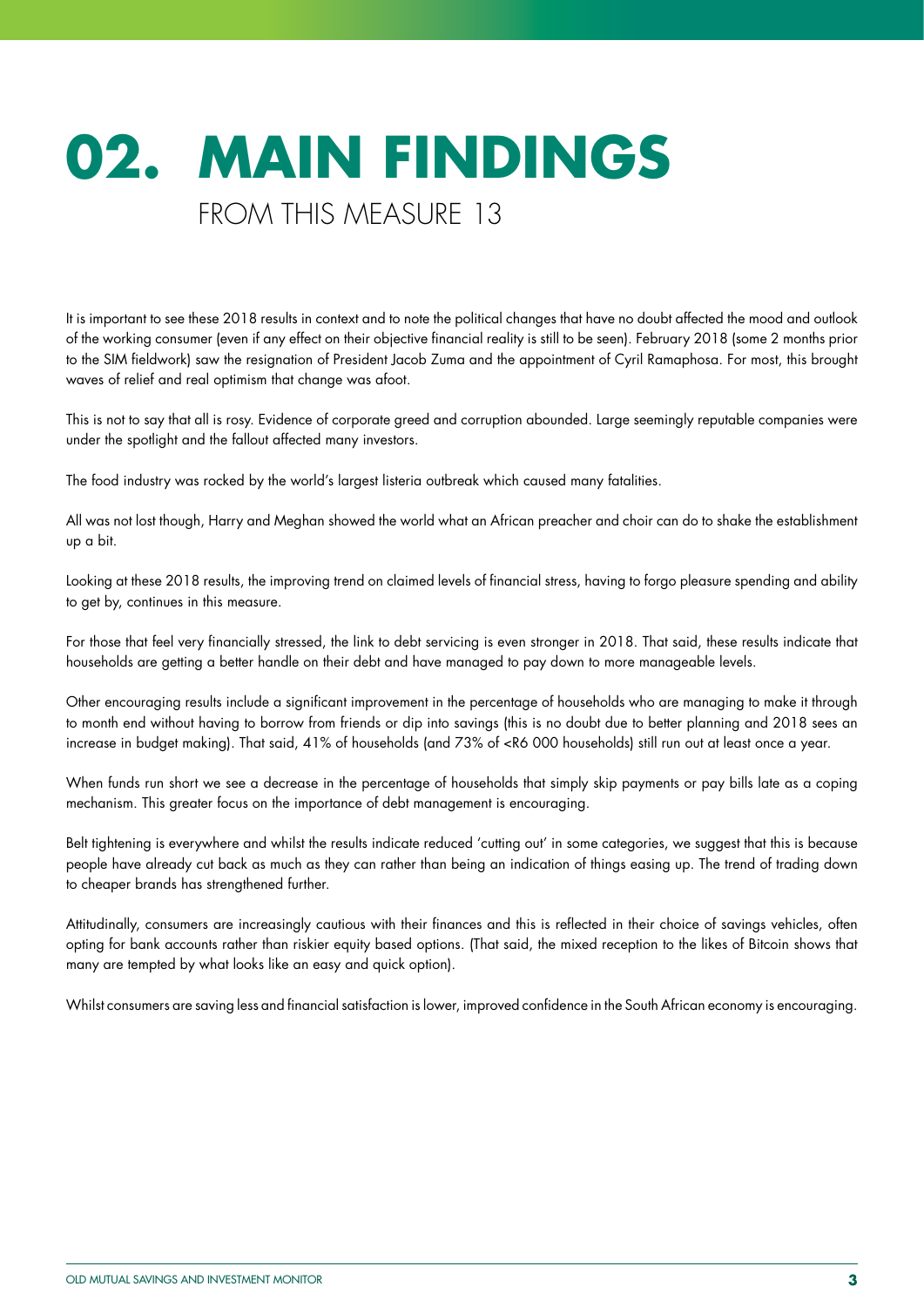## **03. SAMPLING** AND METHODOLOGY

The Old Mutual Savings and Investment Monitor is an annual study having initially been conducted twice a year. The inaugural measure was taken in 2009 and this July 2018 measure is the 13th measure to date.

Each wave comprises of 1 000 interviews amongst working South Africans living in major metropolitan areas, and examines levels of savings and investment as well as their attitude to finances in general and savings in particular.

Historically, in order to allow for analysis at a total market level, the data is re-weighted to reflect the household income profile as per AMPS proportions for employed Metropolitan Dwellers. Consideration has been given to using an alternative weighting method post the demise of AMPS – unfortunately none of the possible alternatives have a Metro marker, so for this 2018 measure we have extrapolated an appropriate household income weighting based on the average rate of change in AMPS household income weightings since the inception of SIM (i.e. over the last 9 years).

Questioning is done in relation to household rather than personal circumstances. This is because household income is a more appropriate measure in many circumstances, primarily because amongst couples the financial and investment decisions and holdings are often joint, especially in relation to the big decisions such as home loan debt and education and retirement provision.

Amongst singles, whilst personal and household income are one and the same thing amongst working singles living alone, for young singles still living with their parents the position is different. To ask these respondents about savings in the household context would be misleading. Given these complexities, questioning around savings was adapted so that it is relevant to the individual respondent's life-stage. In other words, the line of questioning was in relation to either personal or household position, depending on which is most relevant for that life-stage segment.

The fieldwork over the various measures was conducted as follows:

- Measure 1 (November 2009): June/July 2009
- Measure 2 (July 2010): March/April 2010
- Measure 3 (November 2010): September/October 2010
- Measure 4 (July 2011): April/May 2011
- Measure 5 (November 2011): September/October 2011
- Measure 6 (July 2012): April/May 2012
- Measure 7 (November 2012): 16 October to 15 November 2012
- Measure 8 (July 2013): 29 April to 25 May 2013
- Measure 9 (July 2014): 18 April to 20 May 2014
- Measure 10 (July 2015): 29 April to 30 May 2015
- Measure 11 (July 2016): 26 April to 27 May 2016
- Measure 12 (July 2017): 25 April to 24 May 2017
- Measure 13 (July 2018):26 April to 26 May 2018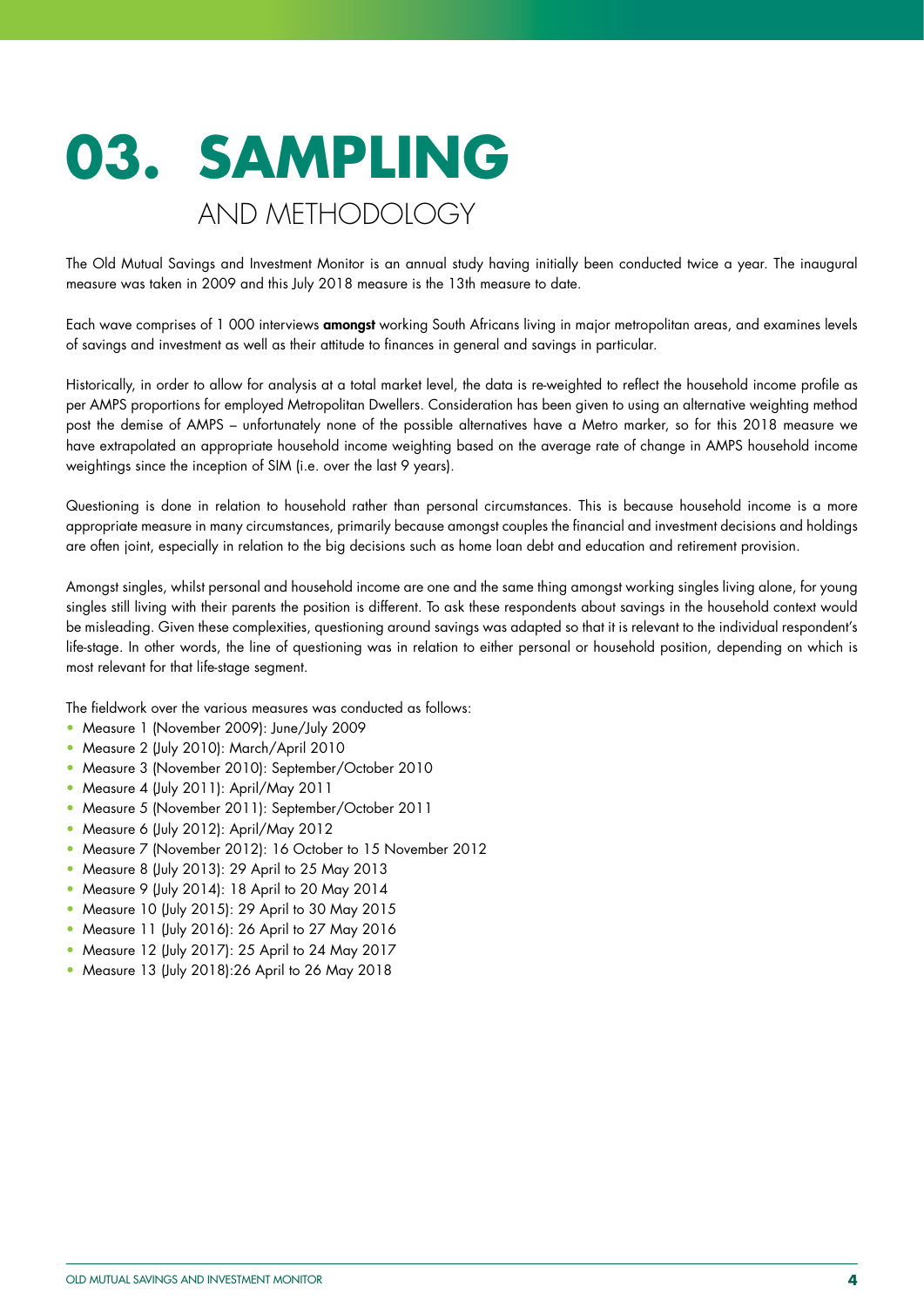#### **DEMOGRAPHICS**

The demographic profiles of the resultant weighted samples are set out below. Note that race, age, geographical area and gender are all quota controlled proportionate to working metro population.



The results have been analysed according to the following generational groups:

- Gen Z (small sample, qualitative interest n=13 in 2015 and 2016, n=26 in 2017, more robust sample in 2018 (n=52)) (these are consumers born in 1995 and later)
- Gen Y
- Gen X
- Baby Boomers

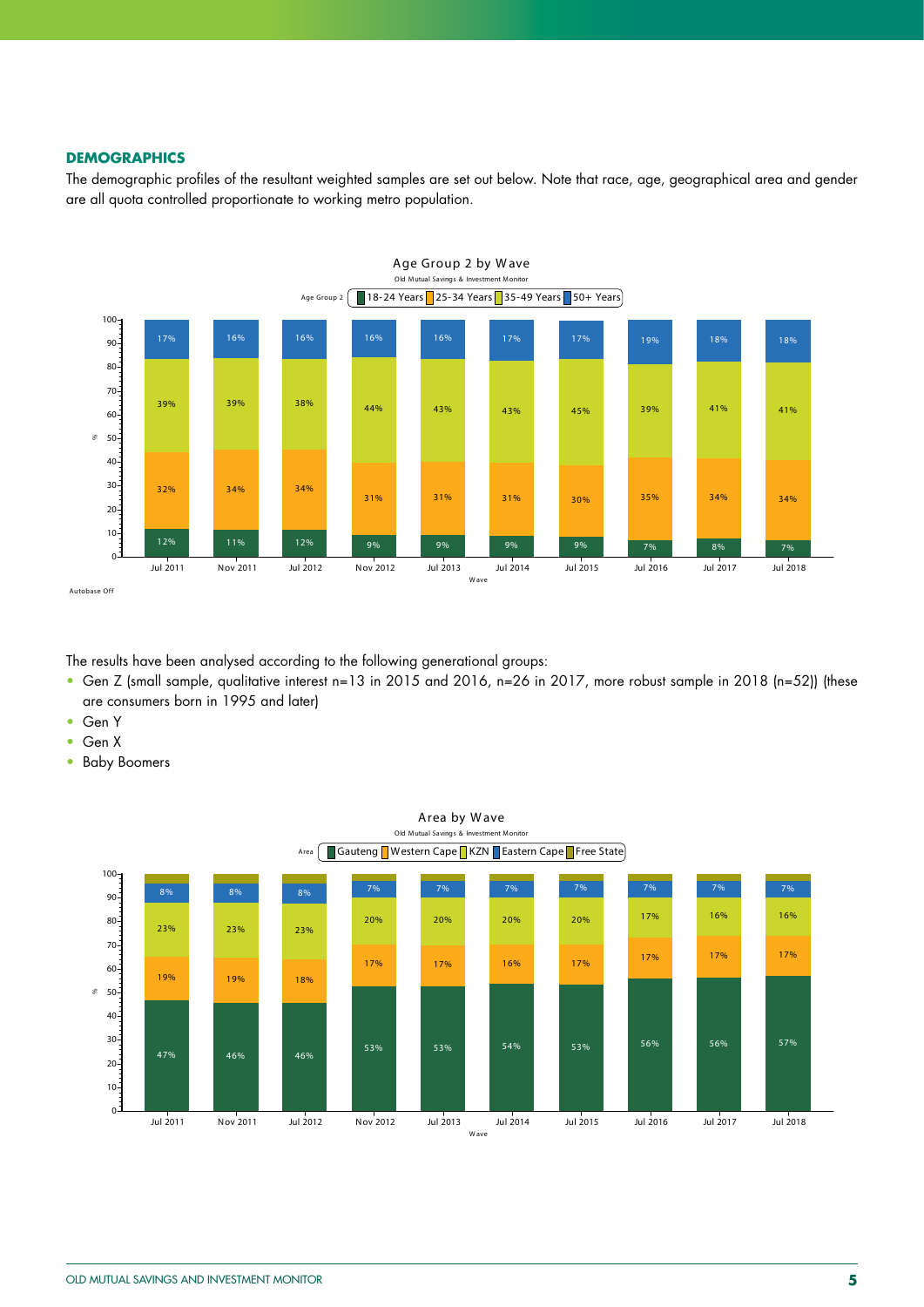



M onthly Household Income Group 2 by W ave Old Mutual Savings & Investment Monitor

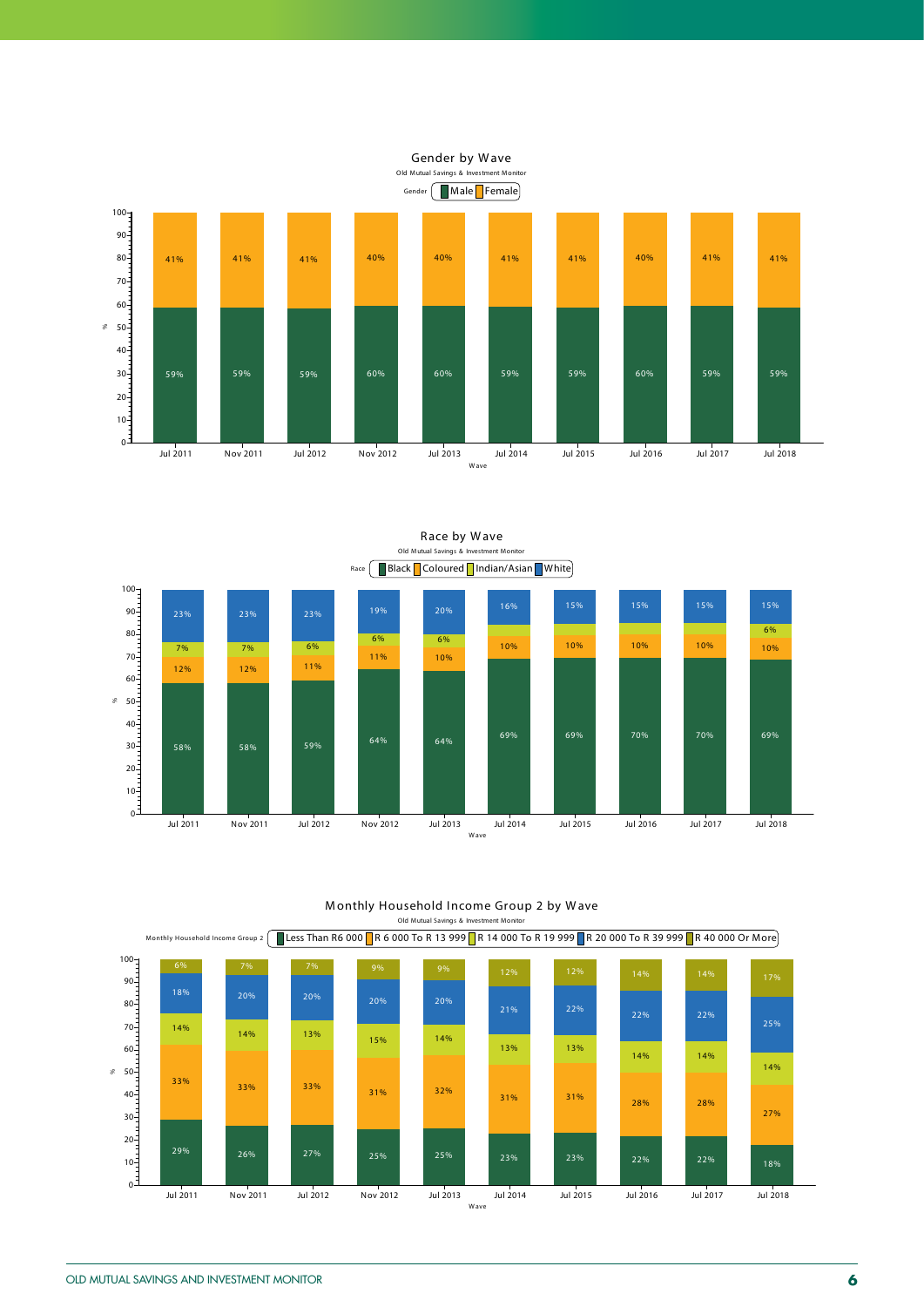| <b>Personal Income</b>                     | $J$ ul-11 | <b>Nov-11</b> | $Jul-12$ | <b>Nov-12</b> | $Jul-13$ | $Jul-14$ | $Jul-15$ | <b>Jul-16</b> | <b>Jul-17</b> | <b>Jul-18</b> |
|--------------------------------------------|-----------|---------------|----------|---------------|----------|----------|----------|---------------|---------------|---------------|
| Less than R1 000                           | $1\%$     | $0\%$         | $0\%$    | $0\%$         | $0\%$    | $0\%$    | $0\%$    | $0\%$         | $0\%$         | 0%            |
| R1 000 to R2 999                           | 13%       | 15%           | 16%      | 14%           | 10%      | 7%       | 6%       | 4%            | 6%            | 4%            |
| R3 000 to R5 999                           | 31%       | 29%           | 27%      | 29%           | 32%      | 33%      | 35%      | 29%           | 31%           | 28%           |
| R6 000 to R11 999                          | 26%       | 26%           | 27%      | 27%           | 28%      | 23%      | 25%      | 27%           | 22%           | 22%           |
| R12 000 to R13 999                         | 8%        | 8%            | 7%       | 8%            | 8%       | 8%       | 8%       | 8%            | 9%            | 10%           |
| R14 000 to R15 999                         | 7%        | 7%            | 7%       | 6%            | 6%       | 8%       | 6%       | 8%            | 7%            | 8%            |
| R <sub>16</sub> 000 to R <sub>19</sub> 999 | 4%        | 5%            | 5%       | 5%            | 4%       | 7%       | 6%       | 6%            | 7%            | $7\%$         |
| R20 000 to R29 999                         | 7%        | 6%            | 7%       | 8%            | 9%       | 7%       | 10%      | 13%           | 11%           | 11%           |
| R30 000 to R39 999                         | $1\%$     | 2%            | 2%       | 2%            | 2%       | 3%       | 3%       | 2%            | 4%            | 4%            |
| R40 000 or more                            | $1\%$     | 2%            | 1%       | 2%            | 2%       | 4%       | 2%       | 2%            | 4%            | 6%            |

### **PERSONAL INCOME IS RECORDED (BUT OF COURSE IS INFLUENCED BY THE QUOTA ON HOUSEHOLD INCOME)**

\* The shift to AMPS 2010 weights was introduced on a staggered basis over two 2011 measures.

Questioning is done in relation to household rather than personal circumstances. This is because household income is a more appropriate measure in many circumstances, primarily because amongst couples the financial and investment decisions and holdings are often joint, especially in relation to the big decisions such as home loan debt and education and retirement provision.

### **EDUCATION LEVEL**

| <b>Education</b>        | $Jul-11$ | <b>Nov-11</b> | $Jul-12$ | <b>Nov-12</b> | $Jul-13$ | $Jul-14$ | $Jul-15$ | <b>Jul-16</b> | $Jul-17$ | <b>Jul-18</b> |
|-------------------------|----------|---------------|----------|---------------|----------|----------|----------|---------------|----------|---------------|
| Some primary school     | $1\%$    | $0\%$         | $0\%$    | $1\%$         | $0\%$    | $0\%$    | $0\%$    | $0\%$         | $1\%$    | 0%            |
| Finished primary school | 2%       | $1\%$         | 2%       | $1\%$         | $1\%$    | 1%       | $1\%$    | $1\%$         | $0\%$    | $1\%$         |
| Some high school        | 19%      | 18%           | 19%      | 22%           | 17%      | 17%      | 17%      | 15%           | 13%      | 16%           |
| Matric                  | 46%      | 48%           | 44%      | 44%           | 45%      | 46%      | 45%      | 42%           | 40%      | 47%           |
| College                 | 12%      | 12%           | 13%      | 11%           | 14%      | 12%      | 12%      | 17%           | 18%      | 15%           |
| Technical college       | 12%      | 13%           | 15%      | 13%           | 13%      | 13%      | 16%      | 13%           | 17%      | 12%           |
| University degree       | 6%       | 6%            | 6%       | 8%            | 8%       | 7%       | 7%       | 10%           | 9%       | 8%            |
| Post graduate degree    | 3%       | $1\%$         | 1%       | $1\%$         | $1\%$    | 3%       | 1%       | 2%            | 2%       | $1\%$         |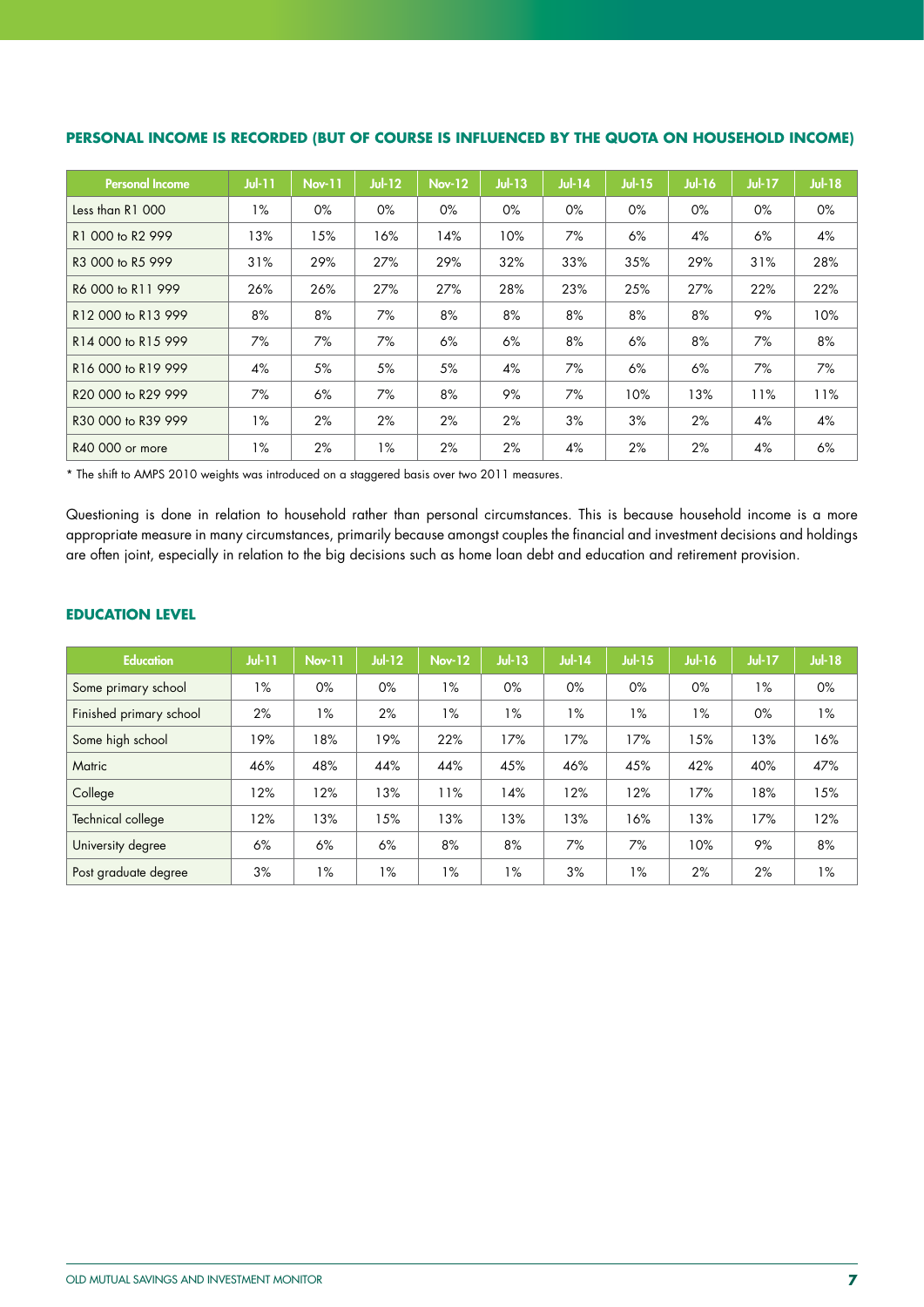### **04. HOUSEHOLD** COMPOSITION, DEPENDENTS, SANDWICH GENERATION AND QUESTIONS OF CO-DEPENDENCY

### **HOUSEHOLD SIZE AND COMPOSITION**

As has been the case consistently over historical measures, average household size sits at just under 4 people.

24% still live at home with their parents, and not unexpectedly this continues to correlate with both age and income.





#### Live At Home W ith Parents 2 by Standard Banner 2 Old Mutual Savings & Investment Monito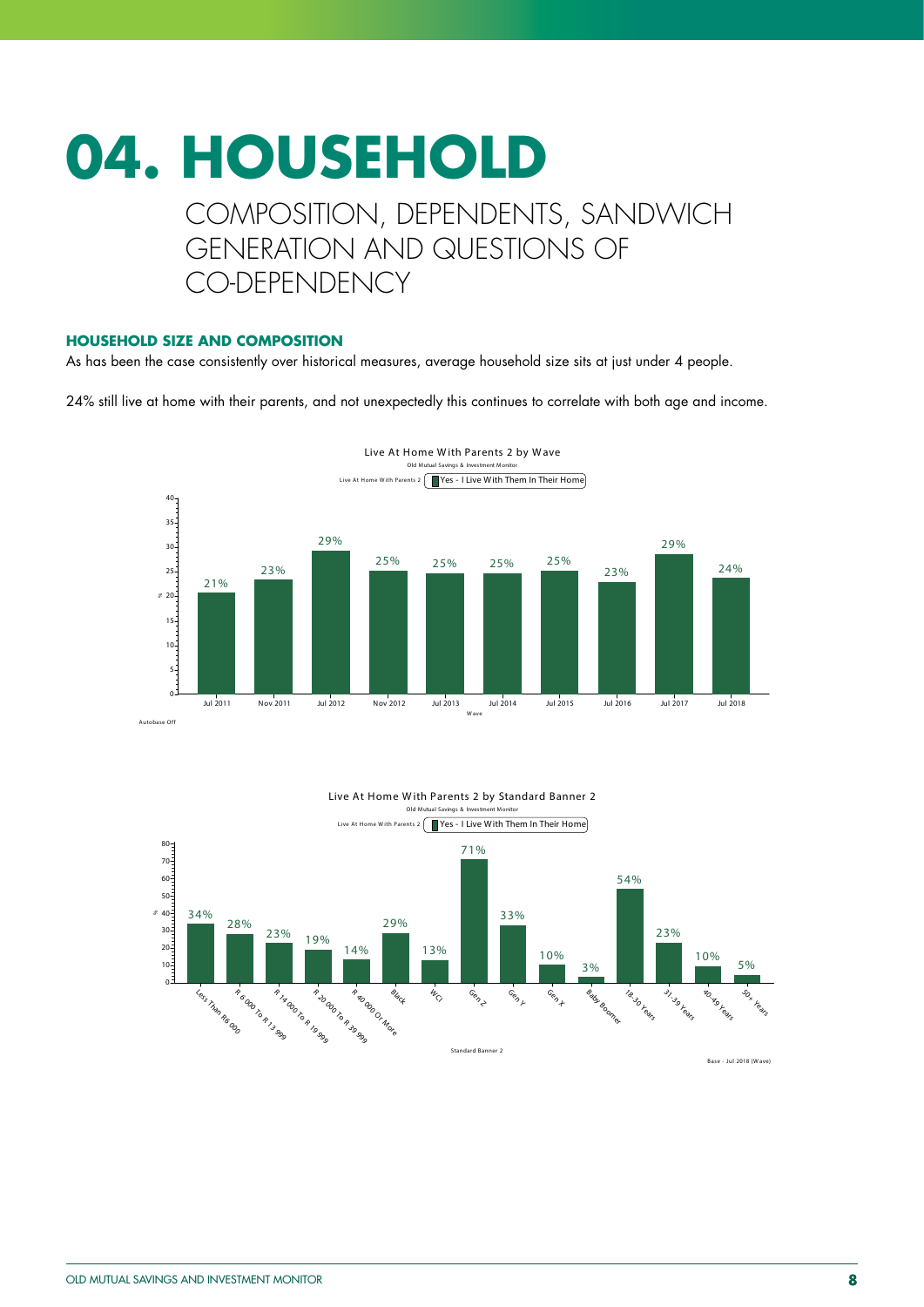Of those that still live at home, the vast majority (87%) have always lived there but some (15%) have moved out and then moved back, otherwise known as the 'boomerang generation'. At a total sample level they only account for 4% of working metro dwellers.

| <b>Ever moved out of parents</b><br>home         | $Jul-11$ | Nov-11 | $Jul-12$ | <b>Nov-12</b> | $Jul-13$ | $Jul-14$ | $Jul-15$ | $Jul-16$ | <b>Jul-17</b> | Jul-18 |
|--------------------------------------------------|----------|--------|----------|---------------|----------|----------|----------|----------|---------------|--------|
| Always lived at home with<br>your parents        | 87%      | 85%    | 85%      | 85%           | 81%      | 82%      | 82%      | 82%      | 84%           | 85%    |
| Moved out, but now moved<br>back in your parents | 13%      | 13%    | 5%       | 5%            | 7%،      | 7%       | 16%      | 18%      | 16%           | 15%    |

### **DEPENDENT CHILDREN**

Incidence of dependent children is stable at 67% - this is largely a reflection of lifestage and that would in turn have been influenced by the board quota controls imposed on age.

| Dependent Children | <b>Jul-11</b> | $\mathsf{Nov}\text{-}\mathsf{11}$ | $Jul-12$ | $Nov-12$ | $Ju$ -13 | $Jul-14$ | <b>Jul-15</b> | <b>Jul-16</b> | Jul-17 | Jul-18 |
|--------------------|---------------|-----------------------------------|----------|----------|----------|----------|---------------|---------------|--------|--------|
| Yes                | 63%           | 62%                               | 65%      | 62%      | 64%      | 68%      | 67%           | 70%           | 69%    | 67%    |
| No                 | 37%           | 38%                               | 35%      | 38%      | 36%      | 32%      | 33%           | 30%           | 31%    | 33%    |



Incidence continues to be highest in Black households and those in their 30's and 40's.

### **AGE GROUP & NUMBER OF DEPENDENT CHILDREN**

Data below based on those households that do have dependent children (as against total sample) shows an elevated % of children younger than 12 in this 2018 measure.

| Age groups of children   | <b>Jul-11</b> | <b>Nov-11</b> | $Jul-12$ | <b>Nov-12</b> | $Jul-13$ | $Jul-14$ | $Jul-15$ | Jul-16 | <b>Jul-17</b> | <b>Jul-18</b> |
|--------------------------|---------------|---------------|----------|---------------|----------|----------|----------|--------|---------------|---------------|
| Younger than<br>12 years | 70%           | 73%           | 75%      | 77%           | 73%      | 76%      | 77%      | 74%    | 76%           | 83%           |
| Older than<br>12 years   | 53%           | 52%           | 53%      | 51%           | 53%      | 53%      | 53%      | 54%    | 49%           | 48%           |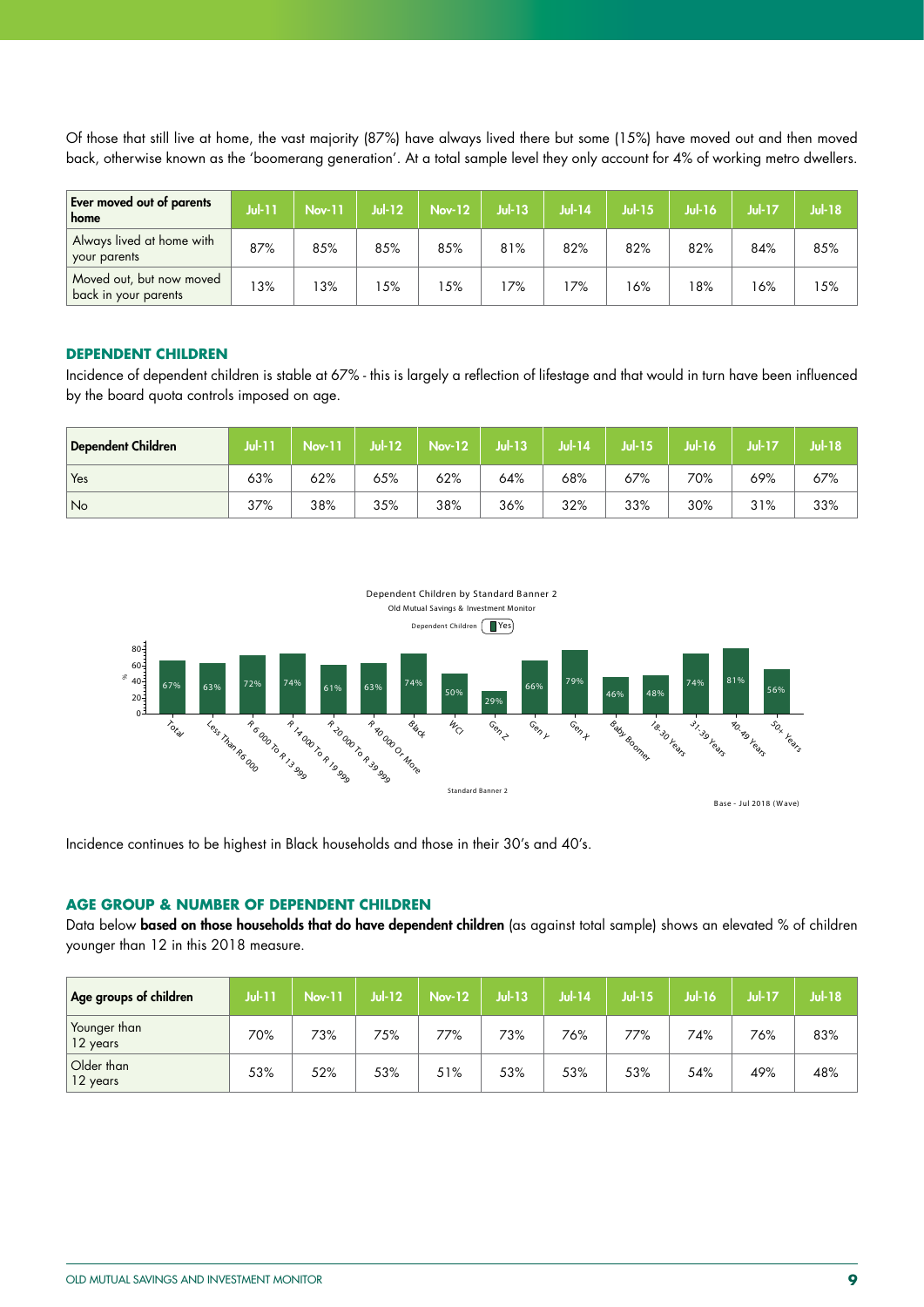### **NUMBER OF DEPENDENT CHILDREN**

Data below based on those households that do have dependent children (as against total sample).

| <b>Total number of children</b> | $J$ ul-11 | <b>Nov-11</b> | <b>Jul-12</b> | <b>Nov-12</b> | $Jul-13$ | <b>Jul-14</b> | $Jul-15$ | <b>Jul-16</b> | $Jul-17$ | <b>Jul-18</b> |
|---------------------------------|-----------|---------------|---------------|---------------|----------|---------------|----------|---------------|----------|---------------|
|                                 | 37%       | 39%           | 41%           | 38%           | 39%      | 40%           | 36%      | 37%           | 34%      | 38%           |
| $\sqrt{2}$                      | 38%       | 40%           | 38%           | 40%           | 39%      | 40%           | 41%      | 40%           | 42%      | 42%           |
| $\mathbf{3}$                    | 18%       | 14%           | 15%           | 15%           | 17%      | 14%           | 17%      | 15%           | 17%      | 15%           |
| $\overline{4}$                  | 4%        | 5%            | 4%            | 5%            | 4%       | 5%            | 5%       | 6%            | 4%       | 4%            |
| 5 <sup>5</sup>                  | $1\%$     | 2%            | $1\%$         | 2%            | 1%       | $1\%$         | $1\%$    | 1%            | 2%       | 1%            |
| 6                               | $1\%$     | $1\%$         | $0\%$         | $0\%$         | $0\%$    | $0\%$         | $1\%$    | $0\%$         | $1\%$    | 0%            |
| More Than 6                     | $1\%$     | $0\%$         | $0\%$         | 0%            | $0\%$    | 0%            | $0\%$    | 0%            | 0%       | $0\%$         |

### **SINGLE MOTHERHOOD AND FINANCIAL SUPPORT BY FATHERS**

In July 2012 a series of questions were added to establish the incidence of single mothers and financial support by fathers. Although down marginally, these July 2018 results continue to emphasise the high incidence of single mothers, with 46% of mothers considering themselves single mothers. Once again we see the strong inverse correlation with income i.e. the poorer the household, the higher the incidence of 'single motherhood'.





Consider Yourself A Single M other by Standard Banner 2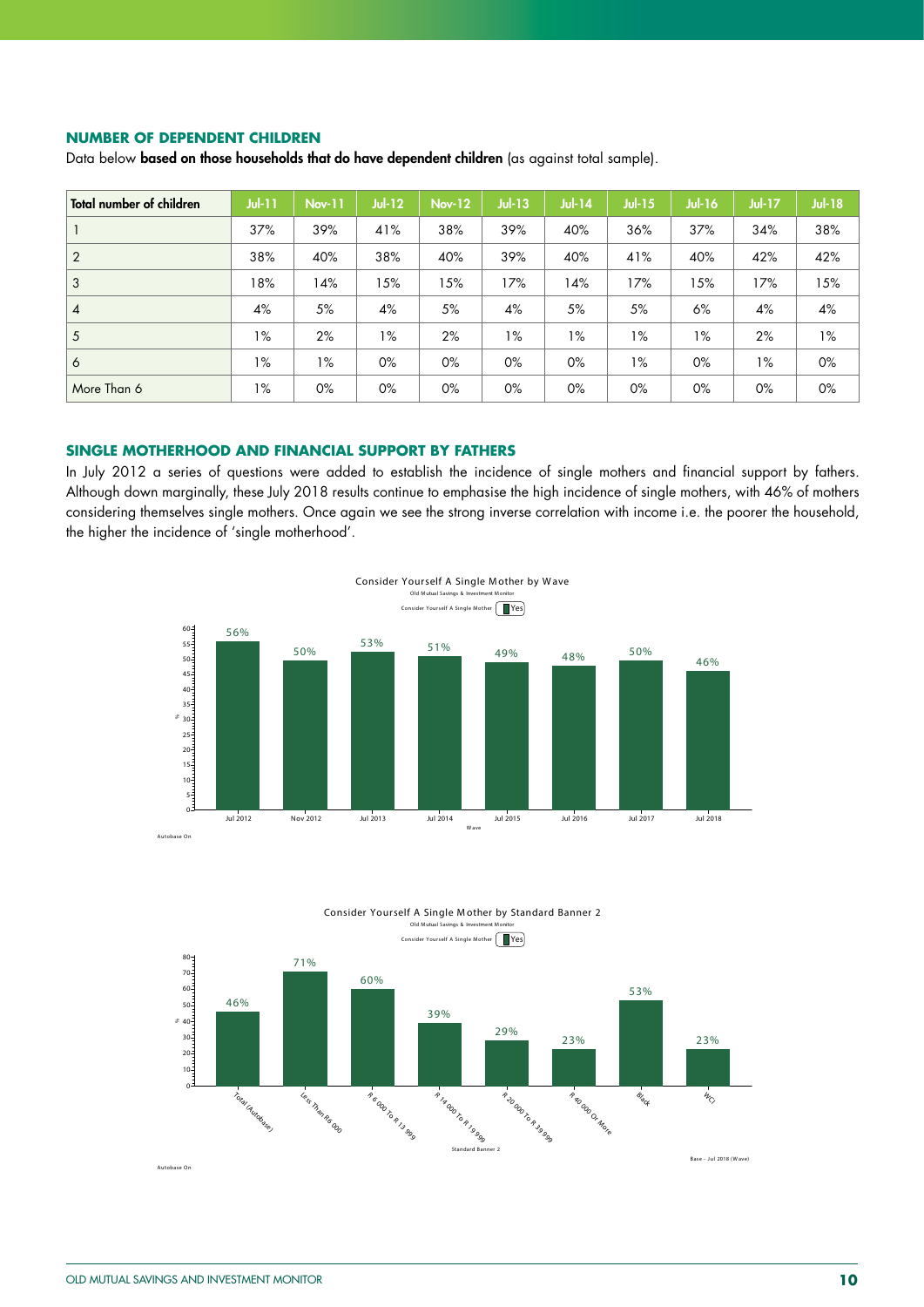In terms of paternal support, the slight improvement seen in 2017 has by and large been given up and only 14% of those who consider themselves single mothers receive regular support from the father of the child/children.



| Other dependents | Jul-17 | <b>Nov-11</b> | Jul-12 | <b>Nov-12</b> | Jul-13 | <b>Jul-14</b> | Jul-15 | $J$ ul-16 $J$ |     | Jul-18 |
|------------------|--------|---------------|--------|---------------|--------|---------------|--------|---------------|-----|--------|
| Yes              | 29%    | 24%           | 31%    | 30%           | 30%    | 31%           | 33%    | 38%           | 36% | 36%    |
| No               | 71%    | 76%           | 69%    | 70%           | 70%    | 69%           | 67%    | 62%           | 64% | 64%    |



In terms of who these other dependents are, this continues to be dominated by parents (albeit at lower levels) with 1 in 5 metro working South Africans supporting one or more parents), the next most prevalent group of dependents is siblings.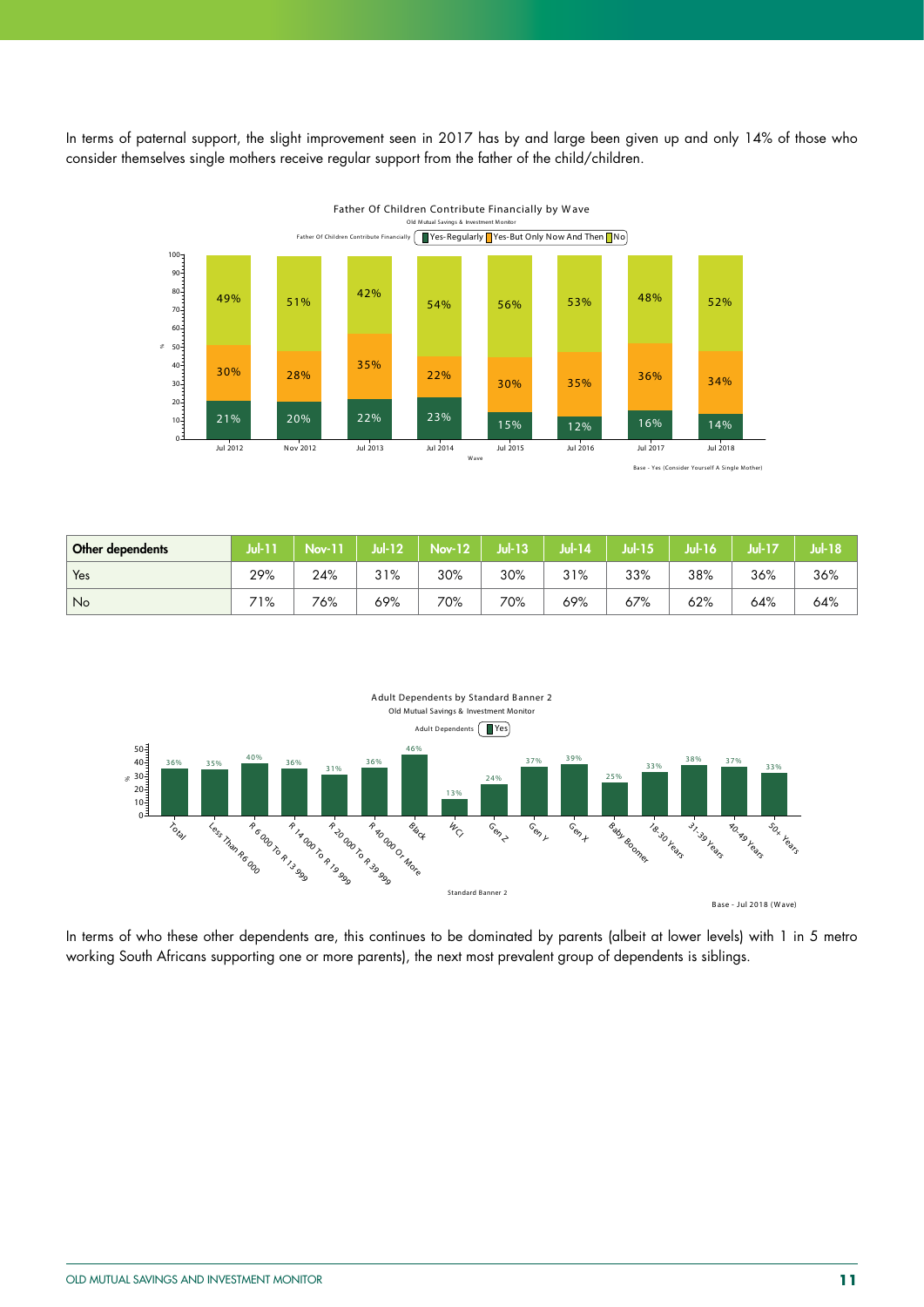| Relationship of adult dependents to you | $Jul-13$ | $Jul-14$ | $Jul-15$ | <b>Jul-16</b> | $Jul-17$ | $Jul-18$ |
|-----------------------------------------|----------|----------|----------|---------------|----------|----------|
| Mother/father/parents                   | 20%      | 20%      | 23%      | 26%           | 26%      | 21%      |
| Brother/sister/sibling                  | 5%       | 10%      | 12%      | 13%           | 11%      | 13%      |
| Niece/nephew                            | $1\%$    | 2%       | 2%       | 2%            | 2%       | 5%       |
| Grandparents or great grandparents      | $1\%$    | 2%       | 2%       | 2%            | 2%       | 2%       |
| Other related family                    | 2%       | $1\%$    | $1\%$    | 2%            | 2%       | 2%       |
| Aunt/uncle                              | $0\%$    | $0\%$    | $1\%$    | $1\%$         | $1\%$    | $1\%$    |
| Other dependent children (not own)      | $0\%$    | $0\%$    | $0\%$    | $0\%$         | $0\%$    | $1\%$    |
| Cousins                                 | $0\%$    | $0\%$    | $1\%$    | $1\%$         | $1\%$    | $0\%$    |
| Other (Not Related)                     | $1\%$    | $0\%$    | $0\%$    | $1\%$         | $0\%$    | 0%       |

In 2018 we added a question to better understand the "dependency web". Respondents were asked who else they assist financially, even if that person or persons are not dependent on them as such. Once these "lower level" dependents are added into the mix, some 39% of working metro support others (other than own children or spouse).

| <b>July 2018</b>                   | <b>Financially dependent</b> | Also assist financially  | <b>Dependent or assisted</b> |
|------------------------------------|------------------------------|--------------------------|------------------------------|
| Mother/father/parents              | 21%                          | 2%                       | 21%                          |
| Brother/sister/sibling             | 13%                          | 2%                       | 15%                          |
| Niece/nephew                       | 5%                           | $1\%$                    | 6%                           |
| Grandparents or great grandparents | 2%                           | $\overline{\phantom{a}}$ | 2%                           |
| Other related family               | 2%                           | $1\%$                    | 3%                           |
| Aunt/uncle                         | $1\%$                        |                          | $1\%$                        |
| Other dependent children (not own) | $1\%$                        | ۰                        | $1\%$                        |
| Cousins                            | $0\%$                        | $1\%$                    | $1\%$                        |
| Other (not related)                | $0\%$                        | $1\%$                    | $1\%$                        |
| Total (any)                        | 36%                          | 7%                       | 39%                          |

As to the form that this support takes, it tends to be regular in nature rather than ad hoc. As would be expected, the closer the familial relationship the more regular the support. More distant relatives e.g. cousins or non-family dependents are more likely to receive ad hoc support. In terms of what the money is used for, this is dominated by daily needs (food and groceries) and education related expenses (for younger dependents) as well as medical expenses (for older parents and grandparents). Funeral expenses are another prevalent item.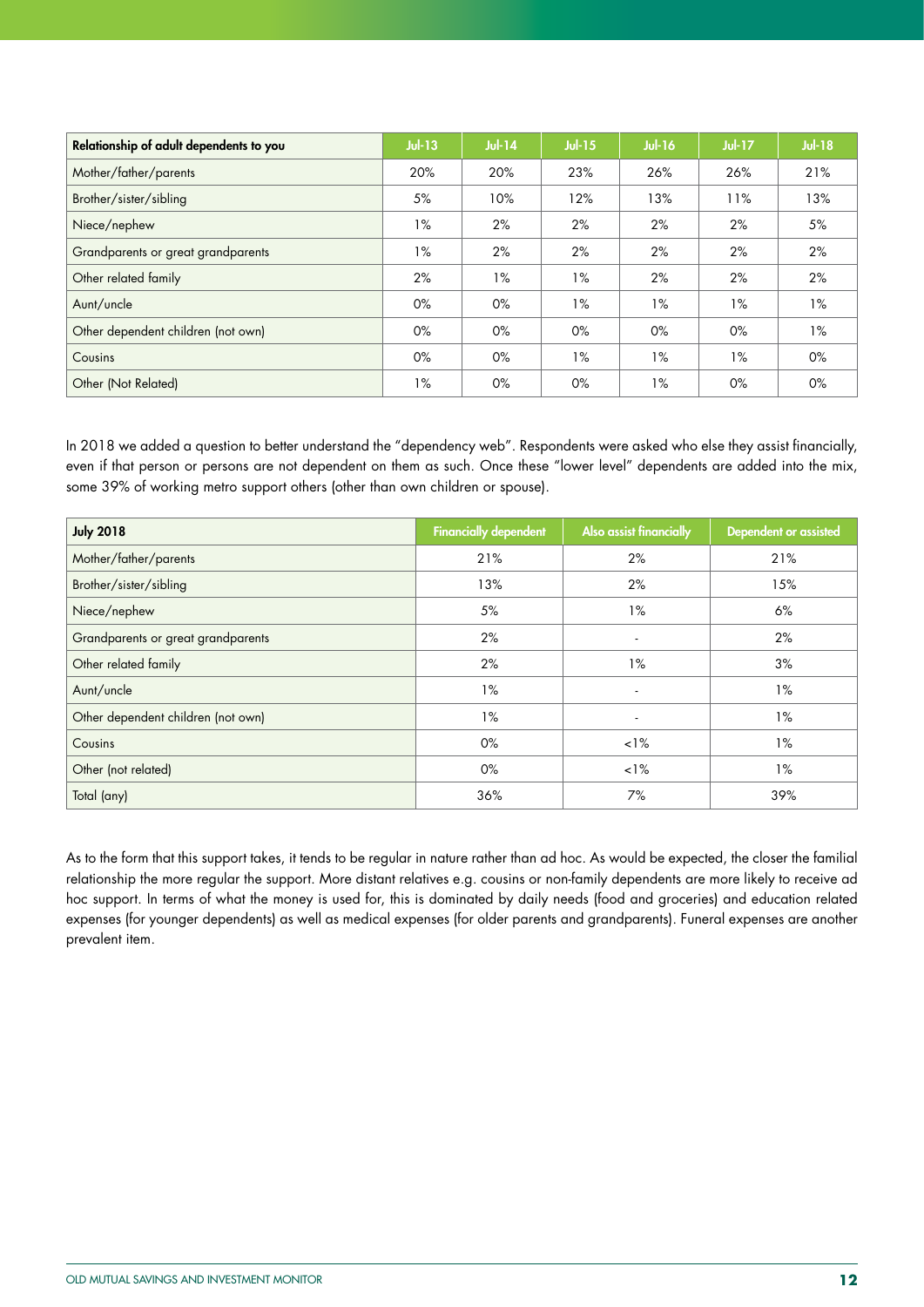|                                        |         | Regular ys. Ad hoc support<br>(duplication occurs) |                     |                     | <b>Funds used for</b>       |                     |                          |                    |
|----------------------------------------|---------|----------------------------------------------------|---------------------|---------------------|-----------------------------|---------------------|--------------------------|--------------------|
|                                        | Regular | Ad hoc                                             | Food &<br>groceries | Rent &<br>utilities | <b>Education</b><br>related | Medical<br>expenses | Funeral<br>expenses      | Paying off<br>debt |
| Mother/father/parents                  | 82%     | 16%                                                | 94%                 | 20%                 |                             | 35%                 | 32%                      | 4%                 |
| Brother/sister/sibling                 | 71%     | 29%                                                | 87%                 | 9%                  | 26%                         | 12%                 | 21%                      | 3%                 |
| Niece/nephew                           | 81%     | 19%                                                | 85%                 | 6%                  | 61%                         | 23%                 | 33%                      | 2%                 |
| Grandparents/great<br>grandparents     | 75%     | 25%                                                | 93%                 | $\blacksquare$      | $\overline{a}$              | 32%                 | 32%                      |                    |
| Other related family                   | 49%     | 51%                                                | 86%                 | 17%                 | 31%                         | 3%                  | 8%                       | 16%                |
| Aunt/uncle*                            | 68%     | 32%                                                | 88%                 | 15%                 |                             | 19%                 | 27%                      | 6%                 |
| Other dependent* children<br>(not own) | 89%     | 11%                                                | 86%                 | $\blacksquare$      | 80%                         | 28%                 | 37%                      |                    |
| Cousins*                               | 35%     | 65%                                                | 65%                 | 10%                 | 10%                         |                     | $\overline{\phantom{a}}$ |                    |

(\*) Caution small base

### **SANDWICH GENERATION**

The term 'Sandwich Generation' has been coined to describe those who are supporting not only children but also parents and/or other older dependents. It accounts for just under a third of the sample.



The proportionally higher incidence amongst Black households is again worth noting.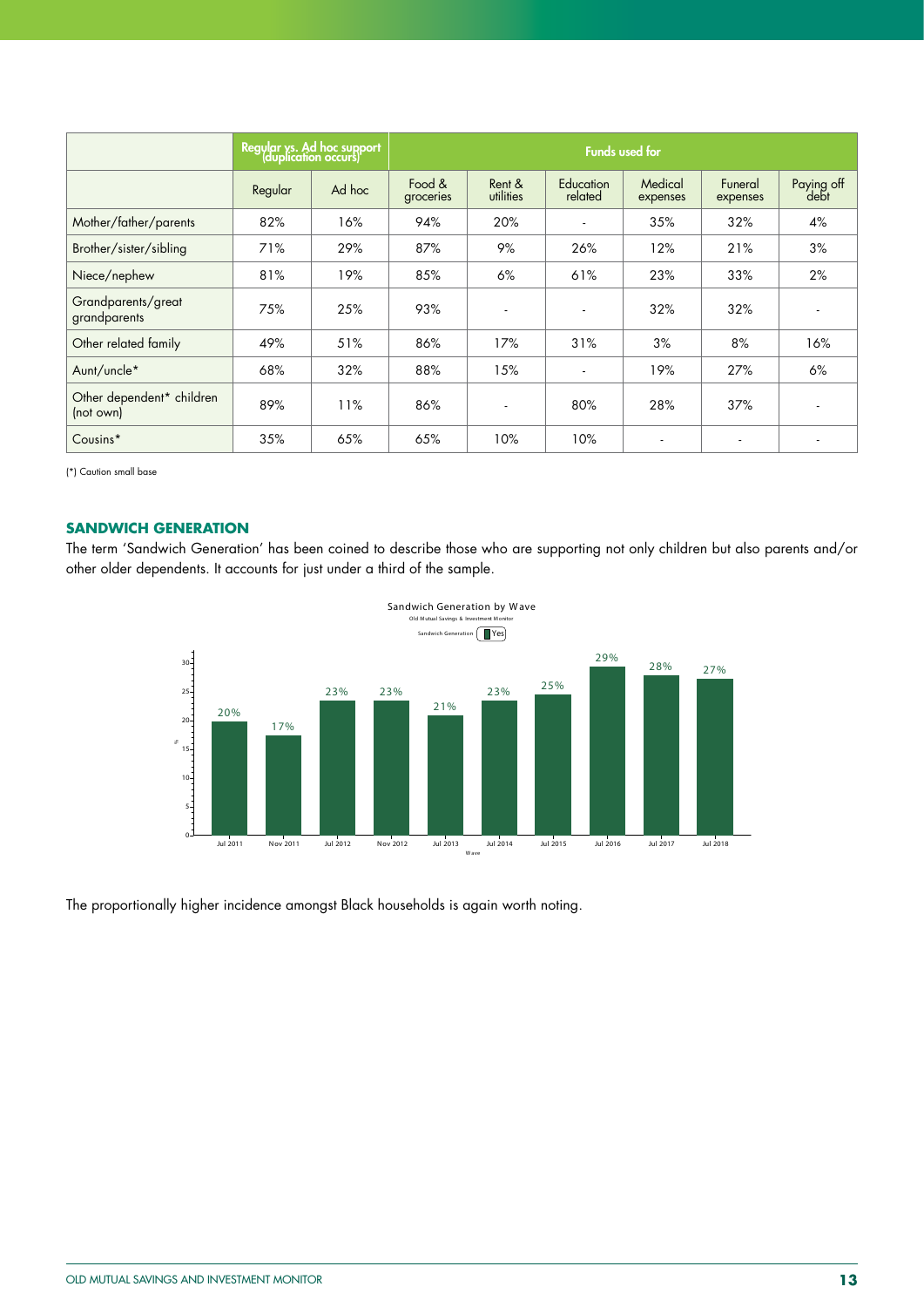

### **EXPECTATIONS AS REGARDS SUPPORTING (OR BEING SUPPORTED BY) FAMILY MEMBERS**

| Support parent/family<br>members in future                      | $J0$ $-11$ | <b>Nov-11</b> | $Jul-12$ | <b>Nov-12</b> | <b>Jul-13</b> | $Jul-14$ | $Jul-15$ | <b>Jul-16</b> | $Jul-17$ | $Jul-18$ |
|-----------------------------------------------------------------|------------|---------------|----------|---------------|---------------|----------|----------|---------------|----------|----------|
| Yes, I am planning to<br>support them                           | 39%        | 36%           | 40%      | 37%           | 37%           | 35%      | 42%      | 47%           | 46%      | 45%      |
| No, I am not planning to,<br>but will end up supporting<br>them | 11%        | 14%           | 12%      | 13%           | 15%           | 11%      | 10%      | 11%           | 10%      | 10%      |
| No, I am not planning<br>to, they should support<br>themselves  | 24%        | 22%           | 24%      | 19%           | 19%           | 20%      | 20%      | 20%           | 18%      | 15%      |
| No, none around to support                                      | 23%        | 23%           | 20%      | 26%           | 22%           | 26%      | 24%      | 19%           | 21%      | 24%      |
| Don't know                                                      | 4%         | 5%            | 4%       | 6%            | 7%            | 7%       | 4%       | 3%            | 6%       | 6%       |

Re-Based to exclude those who have "none around to support", 72% foresee that they will have to support older family members (either on a planned basis (59%) or conceding that they will probably end up having to (13%)).

| Support parent/family<br>members in future                      | $J0$ $-11$ | <b>Nov-11</b> | $Jul-12$ | <b>Nov-12</b> | $Jul-13$ | <b>Jul-14</b> | $Jul-15$ | $Jul-16$ | $Jul-17$ | $Jul-18$ |
|-----------------------------------------------------------------|------------|---------------|----------|---------------|----------|---------------|----------|----------|----------|----------|
| Yes, I am planning to<br>support them                           | 50%        | 46%           | 50%      | 50%           | 48%      | 48%           | 55%      | 58%      | 58%      | 59%      |
| No, I am not planning to,<br>but will end up supporting<br>them | 14%        | 18%           | 15%      | 17%           | 19%      | 15%           | 13%      | 14%      | 12%      | 13%      |
| No, I am not planning<br>to, they should support<br>themselves  | 30%        | 29%           | 30%      | 25%           | 24%      | 27%           | 26%      | 25%      | 23%      | 20%      |
| Don't know                                                      | 5%         | 6%            | 5%       | 7%            | 9%       | 10%           | 5%       | 3%       | 7%       | 8%       |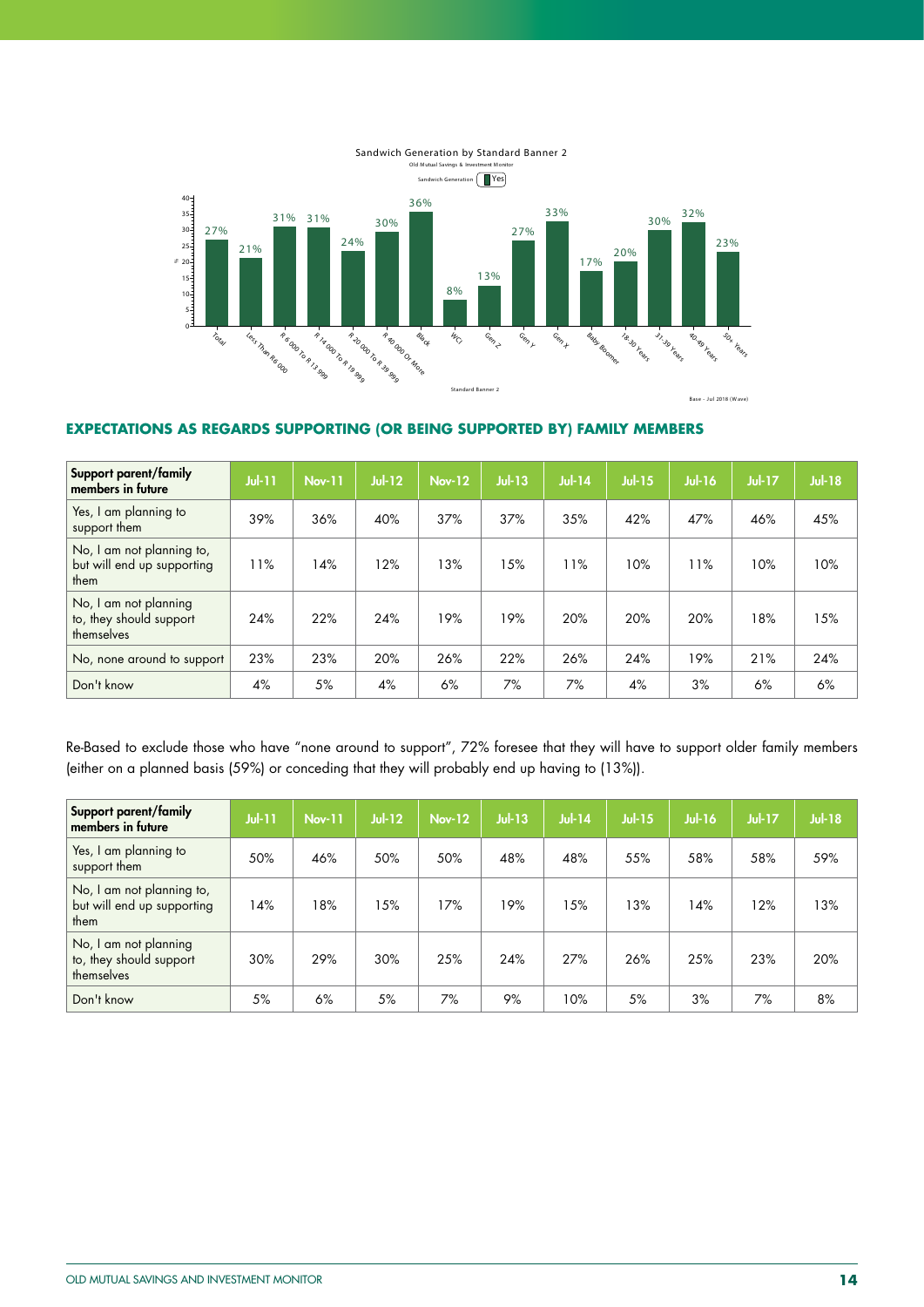This expectation continues to be highest amongst Black households.



Plans to Support Dependents by Standard Banner 2

Base - Not No, None Around To Support (Plans to Support Dependents) and Jul 2018 (W ave) Standard Banner 2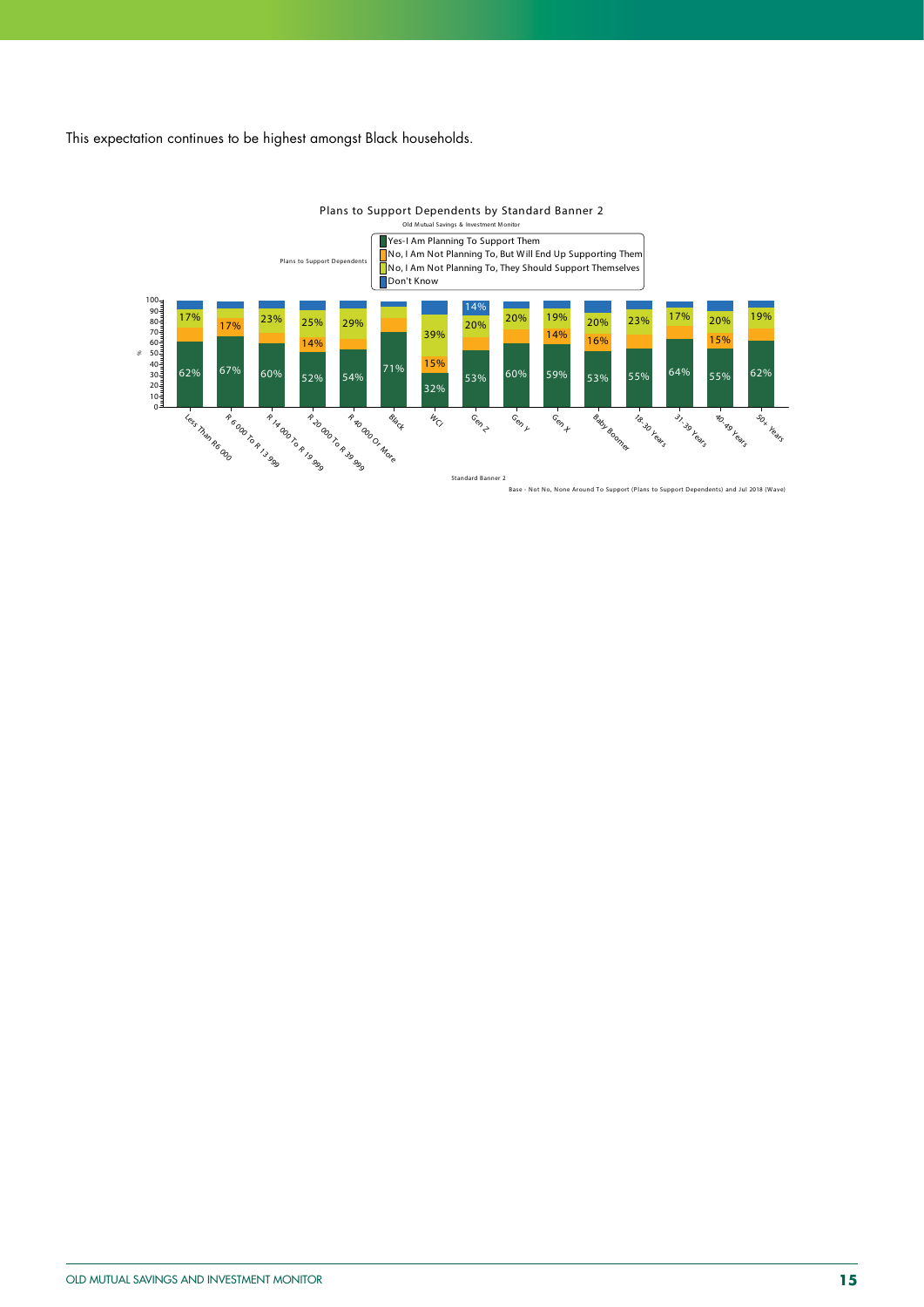## **05. SELF EMPLOYMENT**

The drop in self-employment levels seen in 2017 has corrected in this measure, and currently stands at 13%.

| Self-employed                     | Jul-11 | <b>Nov-11</b> | $Jul-12$ | <b>Nov-12</b> | Jul-13 | <b>Jul-14</b> | Jul-15 | Jul-16 | $Jul-17$ | Jul-18 |
|-----------------------------------|--------|---------------|----------|---------------|--------|---------------|--------|--------|----------|--------|
| Yes - Own business                | 10%    | 5%            | 3%       | 5%            | 12%    | 12%           | 2%     | 12%    | 8%       | 13%    |
| No - Employed by<br>somebody else | 90%    | 85%           | 87%      | 85%           | 88%    | 88%           | 88%    | 88%    | 92%      | 87%    |

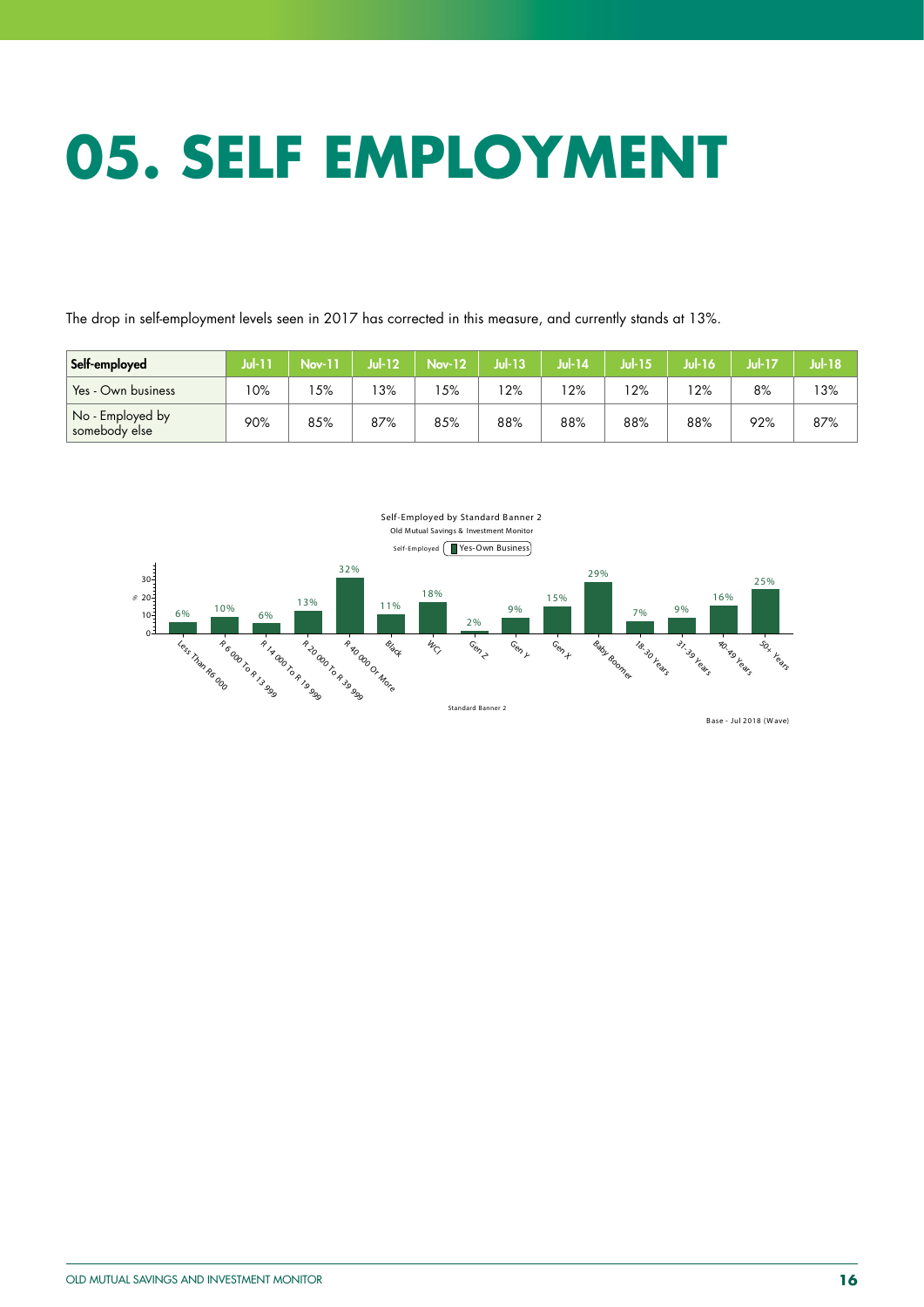## **06. PERCEPTIONS** OF CURRENT FINANCIAL POSITION

### **6.1 SATISFACTION WITH CURRENT FINANCIAL SITUATION**

Satisfaction with current financial situation is down marginally but still better than the low recorded in 2016. At 5.9 out of 10 remains a poor rating.



Satisfaction levels remain strongly correlated to income (the correlation with age is a reflection of the age/income correlation more than anything else)



At a mean score level the drop in satisfaction levels is evident across all income groups and ages but is most marked in Gen X.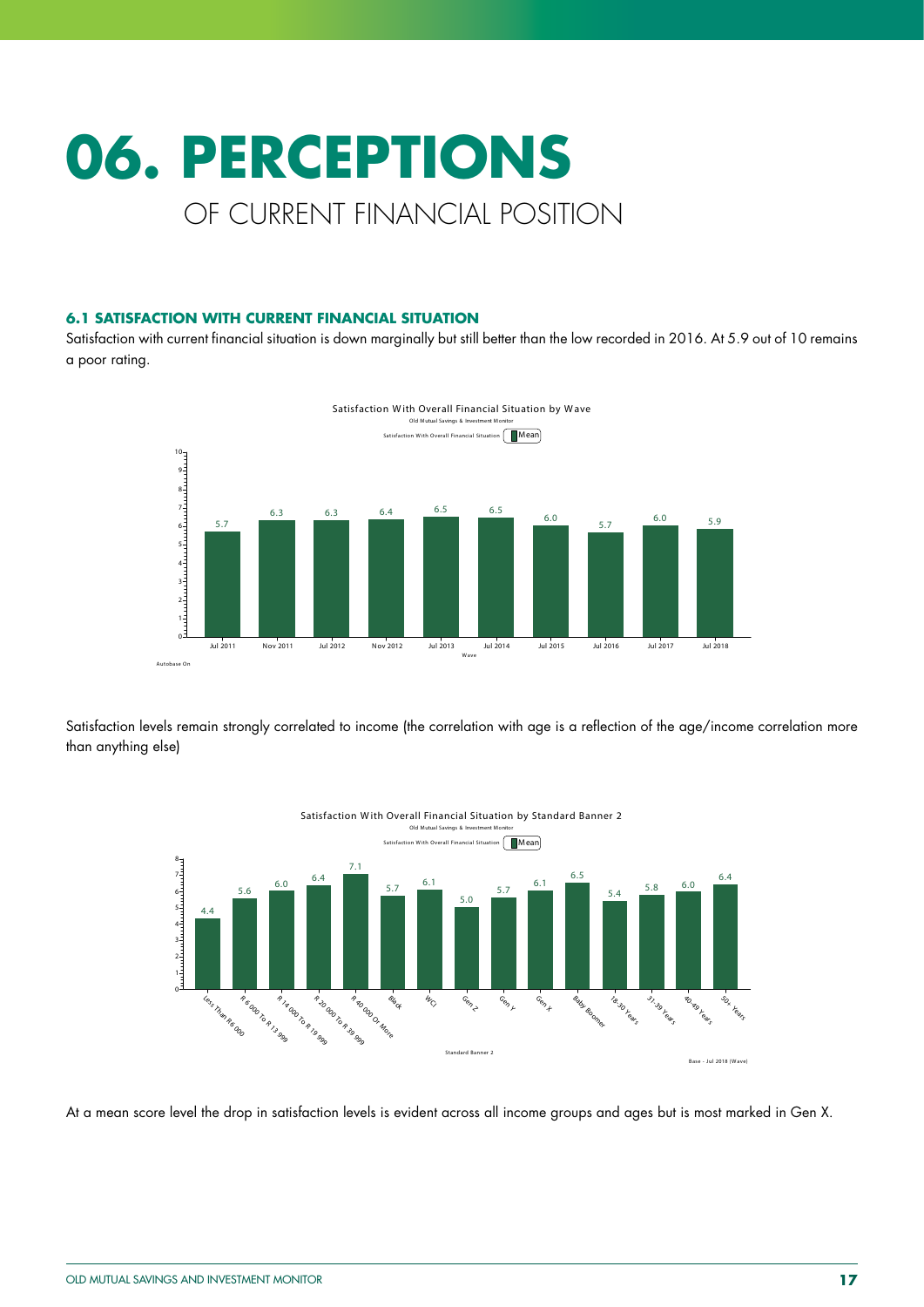| Satisfaction with overall financial situation | $Jul-13$ | $Jul-14$ | $Jul-15$ | <b>Jul-16</b> | <b>Jul-17</b> | <b>Jul-18</b>  |
|-----------------------------------------------|----------|----------|----------|---------------|---------------|----------------|
| Less than R6 000                              | 5.9      | $5.5$    | 4.9      | 4.6           | 4.6           | 4.4            |
| R6 000 to R13 999                             | 6.4      | 6.3      | 5.8      | 5.3           | 5.8           | 5.6            |
| R14 000 to R19 999                            | 6.6      | 6.7      | 6.3      | 6             | 6.3           | 6              |
| R20 000 to R39 999                            | 7.2      | 7.1      | 6.7      | 6.3           | 6.7           | 6.4            |
| R40 000 or more                               | 7.4      | 7.5      | 7.3      | 6.9           | 7.2           | 7.1            |
| <b>Black</b>                                  | 6.7      | 6.5      | 6        | 5.6           | 5.8           | 5.7            |
| <b>WCI</b>                                    | 6.2      | 6.5      | 6.1      | 5.8           | 6.5           | 6.1            |
| Gen Z                                         | $\sim$   | $\sim$   | 6.1      | 5.6           | 5.2           | $\mathfrak{S}$ |
| Gen Y                                         | 6.5      | 6.4      | 5.9      | 5.6           | 5.8           | 5.7            |
| Gen X                                         | 6.6      | 6.5      | 6.1      | 5.8           | $6.4$         | 6.1            |
| <b>Baby Boomer</b>                            | 6.6      | 6.6      | 6.3      | 5.8           | 6.3           | 6.5            |
| 18-30 Years                                   | 6.3      | 6.4      | 5.7      | $5.5$         | 5.6           | 5.4            |
| 31-39 Years                                   | 6.5      | 6.5      | 6.1      | 5.6           | 5.9           | 5.8            |
| 40-49 Years                                   | 6.7      | 6.5      | 6.1      | 5.8           | 6.4           | 6              |
| 50+ Years                                     | 6.6      | 6.6      | 6.4      | 5.9           | $6.4$         | $6.4$          |

Looking at grouped scores rather than mean scores (which tends to flatten out the data), the significant pockets of highly dissatisfied consumers (scoring 4 or less) become evident in the lower income groups in particular, where 51% are highly dissatisfied.



Satisfaction W ith Overall Financial Situation-Group 2 by Standard Banner 2

Autobase On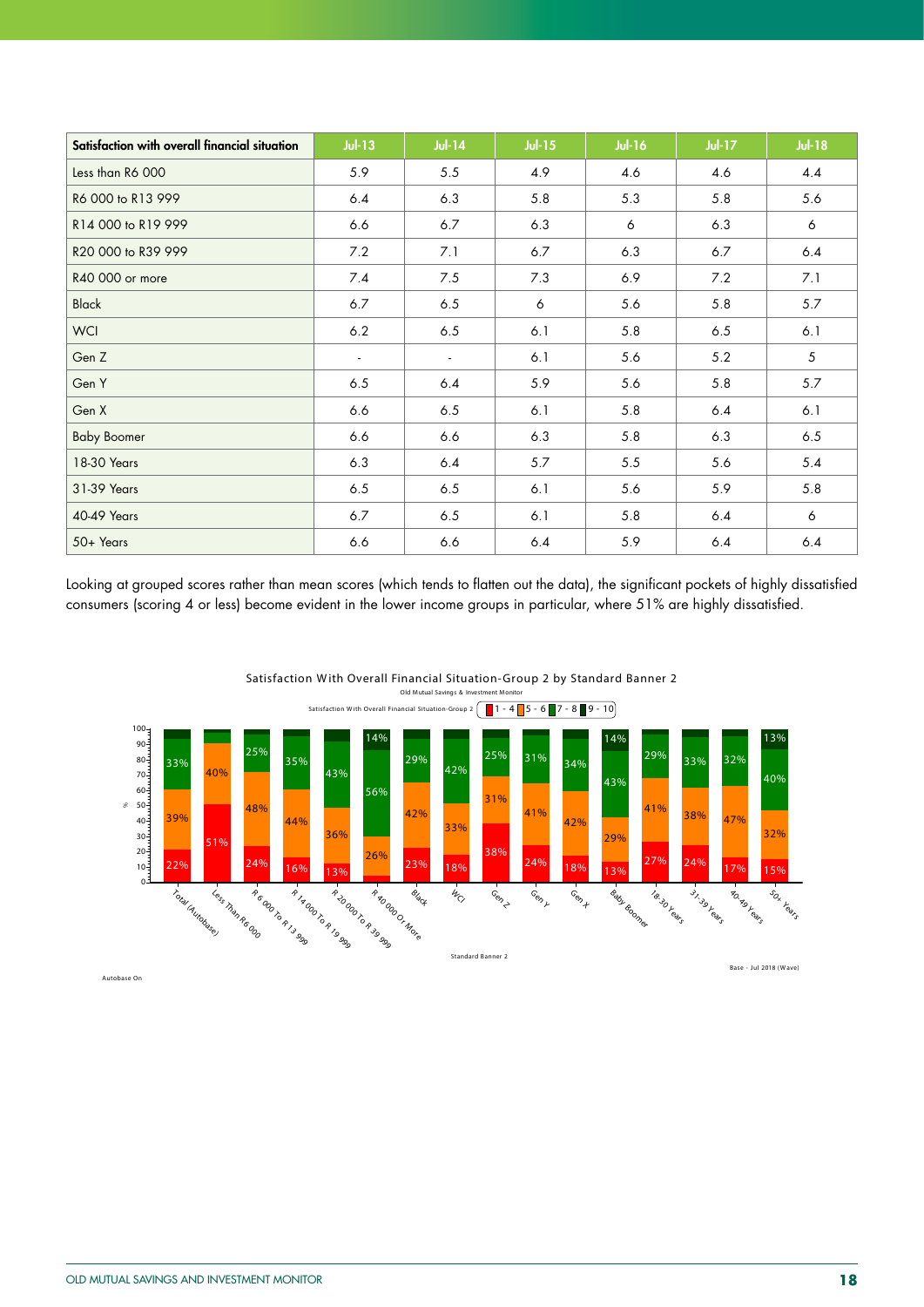### **6.2 ABILITY TO "GET BY"**

In the 2014 measure a question was added to better understand in essence how South Africans feel in terms of how they are managing to get by. The question employs a 5 point scale ranging from "living comfortably" to "finding it very difficult". At a total level there is a very gradually improving trend.



As before it is lower income households who are struggling the most.

| <b>Financial wellbeing</b> | $Jul-14$ | $Jul-15$ | <b>Jul-16</b> | <b>Jul-17</b> | $Jul-18$ |
|----------------------------|----------|----------|---------------|---------------|----------|
| Less than R6 000           |          |          |               |               |          |
| Finding it very difficult  | 16%      | 18%      | 28%           | 22%           | 19%      |
| Finding it quite difficult | 33%      | 43%      | 36%           | 44%           | 45%      |
| Just about getting by      | 37%      | 26%      | 28%           | 25%           | 27%      |
| Doing all right            | 12%      | 9%       | 8%            | 9%            | 7%       |
| Living comfortably         | 2%       | 4%       | 1%            | 1%            | $1\%$    |
| R6 000 to R13 999          |          |          |               |               |          |
| Finding it very difficult  | 5%       | 4%       | 14%           | 7%            | 7%       |
| Finding it quite difficult | 20%      | 22%      | 25%           | 28%           | 26%      |
| Just about getting by      | 48%      | 46%      | 39%           | 41%           | 46%      |
| Doing all right            | 24%      | 25%      | 21%           | 21%           | 19%      |
| Living comfortably         | 3%       | 2%       | $1\%$         | 4%            | $3%$     |
| R14 000 to R19 999         |          |          |               |               |          |
| Finding it very difficult  | 3%       | 3%       | 5%            | 5%            | 3%       |
| Finding it quite difficult | 17%      | 21%      | 27%           | 22%           | 22%      |
| Just about getting by      | 34%      | 41%      | 41%           | 37%           | 39%      |
| Doing all right            | 40%      | 27%      | 21%           | 29%           | 33%      |
| Living comfortably         | $5\%$    | $8\%$    | $6\%$         | 7%            | $4\%$    |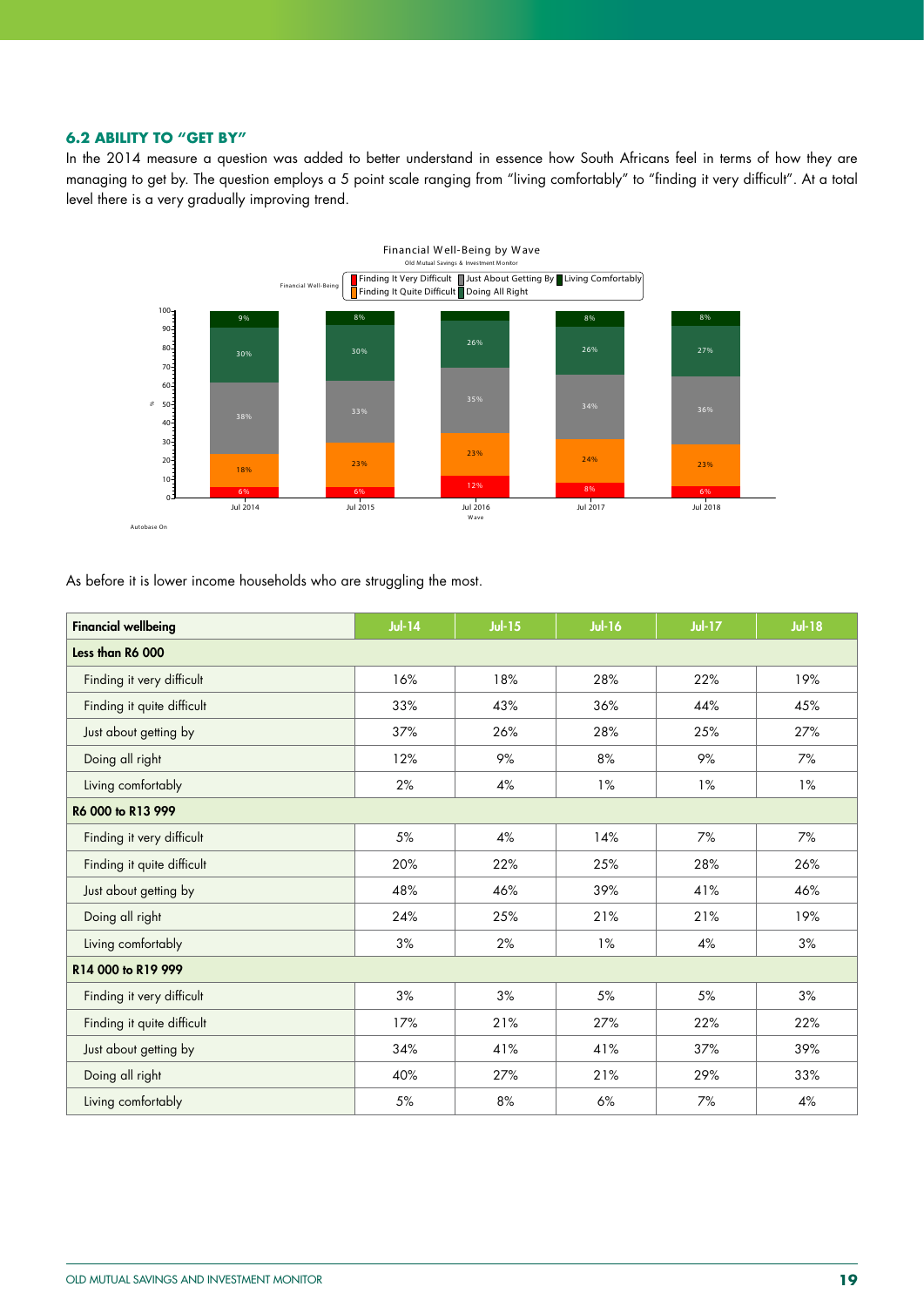| <b>Financial wellbeing</b> | $Jul-14$ | $Jul-15$ | <b>Jul-16</b> | $Jul-17$ | <b>Jul-18</b> |  |  |  |
|----------------------------|----------|----------|---------------|----------|---------------|--|--|--|
| R20 000 to R39 999         |          |          |               |          |               |  |  |  |
| Finding it very difficult  | 1%       | $1\%$    | 4%            | 3%       | 2%            |  |  |  |
| Finding it quite difficult | 7%       | 16%      | 16%           | 12%      | 14%           |  |  |  |
| Just about getting by      | 37%      | 28%      | 36%           | 36%      | 36%           |  |  |  |
| Doing all right            | 42%      | 47%      | 38%           | 37%      | 38%           |  |  |  |
| Living comfortably         | 14%      | 9%       | 6%            | 12%      | 10%           |  |  |  |
| <b>R40 000 or more</b>     |          |          |               |          |               |  |  |  |
| Finding it very difficult  | 2%       | $0\%$    | 3%            | $1\%$    | 0%            |  |  |  |
| Finding it quite difficult | 4%       | 4%       | 6%            | 4%       | 6%            |  |  |  |
| Just about getting by      | 23%      | 15%      | 29%           | 28%      | 27%           |  |  |  |
| Doing all right            | 43%      | 52%      | 46%           | 42%      | 41%           |  |  |  |
| Living comfortably         | 29%      | 28%      | 16%           | 26%      | 26%           |  |  |  |

### **6.3 LEVEL OF FINANCIAL STRESS**

Respondents are asked to describe the level of financial stress that they feel today on a 4-point scale from "overwhelming stress" to "no stress at all". As with "ability to get by" there has been a marginal improvement over the year.



Whilst stress levels continue to be highest in low income households, the improvement in stress levels over the last year is evident across all income levels, although most marked improvement is at R40 000+.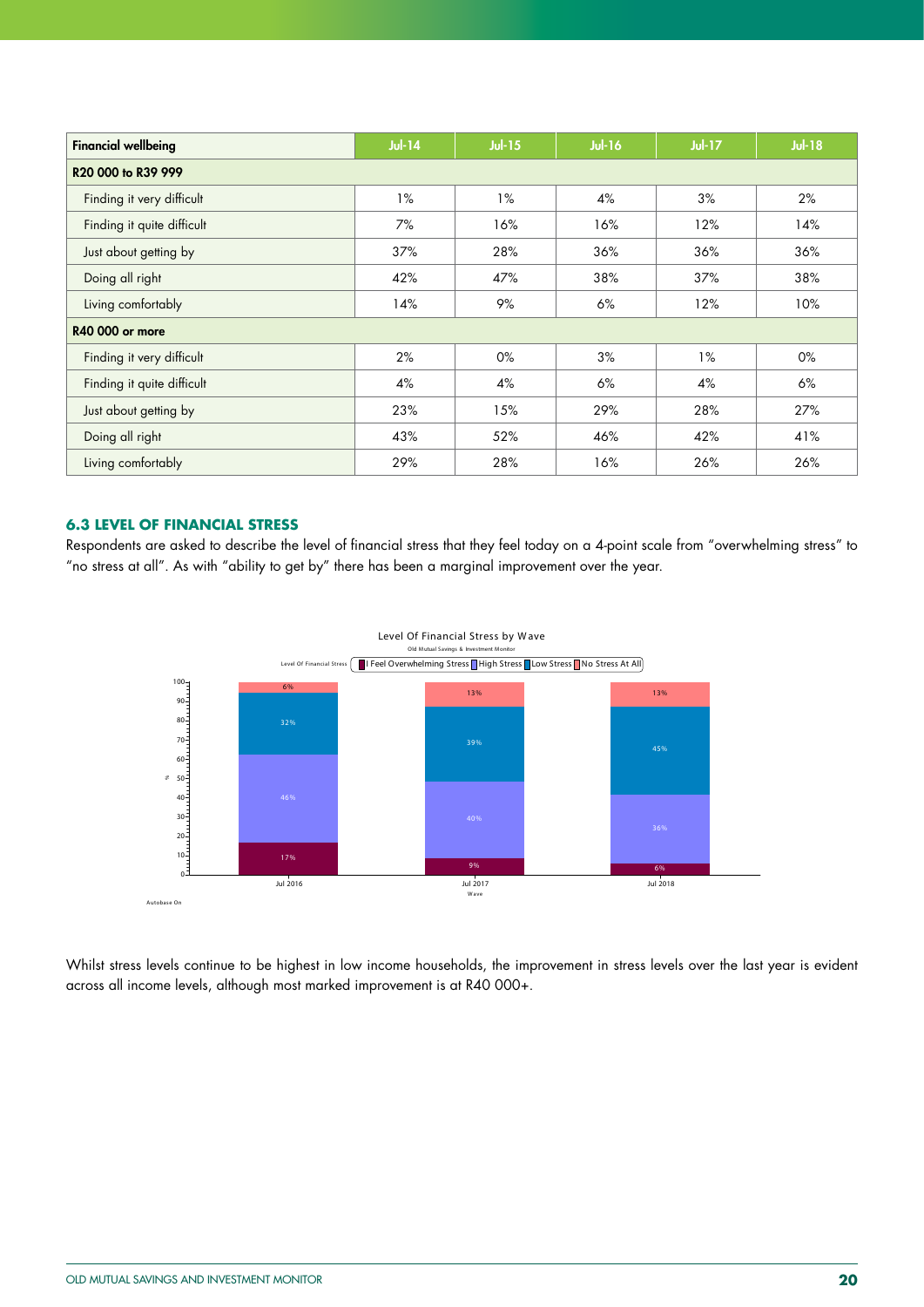| Level of financial stress  | <b>Jul-16</b> | $Jul-17$ | $Jul-18$ |
|----------------------------|---------------|----------|----------|
| Less than R6 000           |               |          |          |
| I feel overwhelming stress | 31%           | 22%      | 17%      |
| High stress                | 49%           | 54%      | 54%      |
| Low stress                 | 20%           | 19%      | 25%      |
| No stress at all           | 0%            | 5%       | $4\%$    |
| R6 000 to R13 999          |               |          |          |
| I feel overwhelming stress | 18%           | 8%       | 5%       |
| High stress                | 47%           | 47%      | 43%      |
| Low stress                 | 30%           | 37%      | 44%      |
| No stress at all           | 5%            | 8%       | 8%       |
| R14 000 to R19 999         |               |          |          |
| I feel overwhelming stress | 11%           | 5%       | 3%       |
| High stress                | 50%           | 37%      | 37%      |
| Low stress                 | 35%           | 46%      | 47%      |
| No stress at all           | 4%            | 12%      | 13%      |
| R20 000 to R39 999         |               |          |          |
| I feel overwhelming stress | 12%           | 4%       | 3%       |
| High stress                | 45%           | 28%      | 28%      |
| Low stress                 | 37%           | 51%      | 53%      |
| No stress at all           | 6%            | 18%      | 16%      |
| R40 000 or more            |               |          |          |
| I feel overwhelming stress | 5%            | 0%       | 2%       |
| High stress                | 33%           | 28%      | 18%      |
| Low stress                 | 47%           | 45%      | 56%      |
| No stress at all           | 16%           | 27%      | 24%      |

Debt levels and financial stress continue to be closely linked and the link is even stronger in 2018, with 67% (vs. 64% in 2017 and 52% in 2016) of those who describe their stress levels as "overwhelming" admitting to having too much debt and having trouble managing it (compared to only 3% of those who describe their stress levels as low).

| Feelings about debt level<br>2018                              | <b>Total</b> | I feel overwhelming<br><b>stress</b> | <b>High stress</b> | Low stress | No stress at all |
|----------------------------------------------------------------|--------------|--------------------------------------|--------------------|------------|------------------|
| I could take on more debt and<br>still manage my finances well | 9%           | 1%                                   | 3%                 | 11%        | 23%              |
| I can manage my current debt<br>well                           | 75%          | 32%                                  | 67%                | 87%        | 77%              |
| I have too much debt and am<br>having trouble managing it      | 16%          | 67%                                  | 30%                | 2%         | 1%               |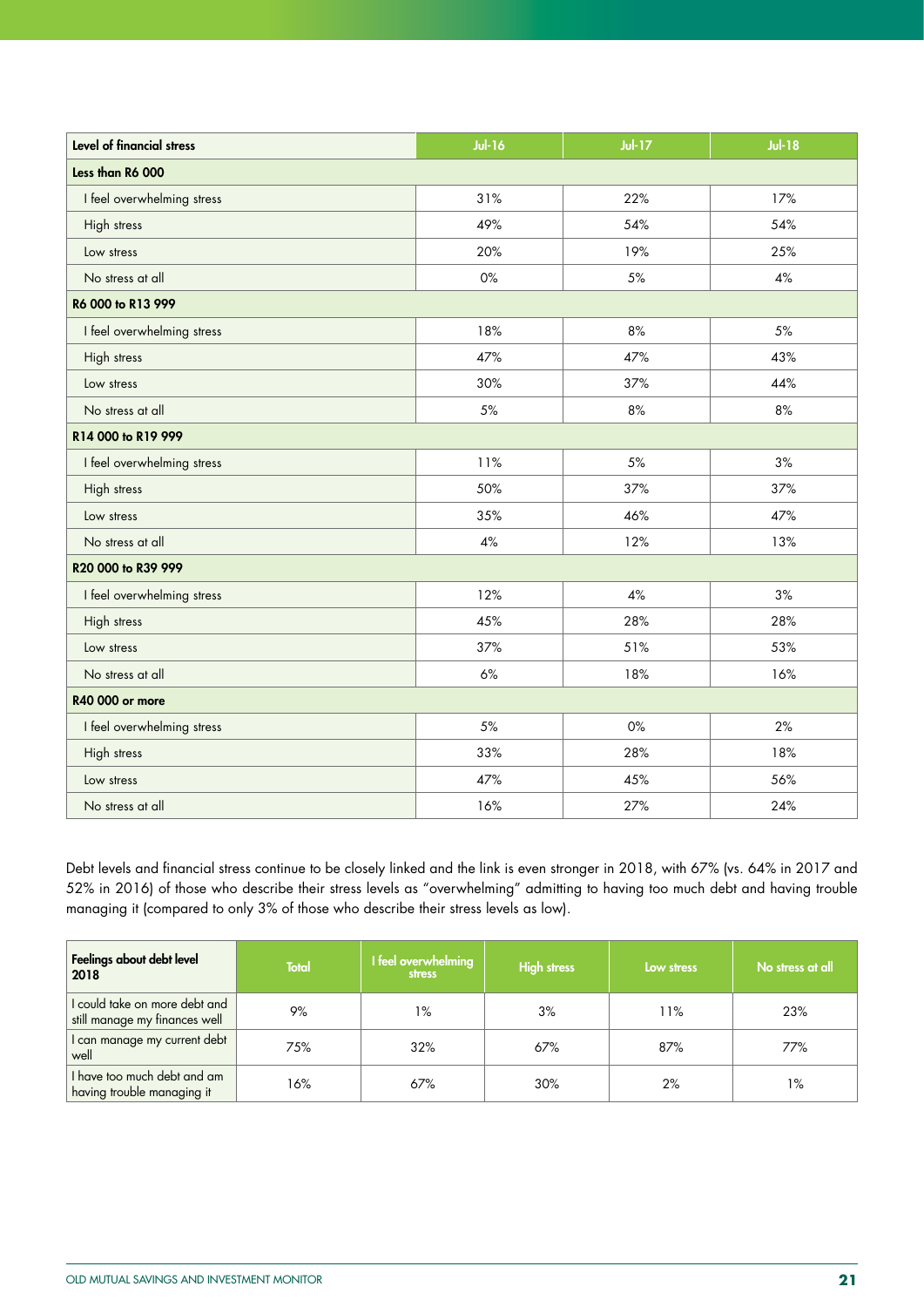### **6.4 PERCEPTIONS OF CURRENT DEBT LEVEL & APPETITE FOR FURTHER DEBT**

Consumers' perceptions of their ability to manage their debt has improved steadily since 2016 and is now back to the levels seen in 2015.



Low income households are having the most trouble managing their debt, but their position has shown a marked improvement over the last year (at least in terms of how they feel about their debt).

| Feelings about debt level                                      | $Jul-15$ | <b>Jul-16</b> | <b>Jul-17</b> | <b>Jul-18</b> |  |  |  |  |
|----------------------------------------------------------------|----------|---------------|---------------|---------------|--|--|--|--|
| Less than R6 000                                               |          |               |               |               |  |  |  |  |
| I could take on more debt and still manage my<br>finances well | 1%       | $1\%$         | 5%            | 5%            |  |  |  |  |
| I can manage my current debt well                              | 76%      | 67%           | 53%           | 70%           |  |  |  |  |
| I have too much debt and am having trouble<br>managing it      | 23%      | 31%           | 40%           | 24%           |  |  |  |  |
| R6 000 to R13 999                                              |          |               |               |               |  |  |  |  |
| I could take on more debt and still manage my<br>finances well | 10%      | 5%            | 7%            | 7%            |  |  |  |  |
| I can manage my current debt well                              | 71%      | 68%           | 72%           | 76%           |  |  |  |  |
| I have too much debt and am having trouble<br>managing it      | 17%      | 27%           | 21%           | 18%           |  |  |  |  |
| R14 000 to R19 999                                             |          |               |               |               |  |  |  |  |
| I could take on more debt and still manage my<br>finances well | 8%       | 5%            | 12%           | 7%            |  |  |  |  |
| I can manage my current debt well                              | 74%      | 66%           | 71%           | 78%           |  |  |  |  |
| I have too much debt and am having trouble<br>managing it      | 17%      | 29%           | 17%           | 15%           |  |  |  |  |
| R20 000 to R39 999                                             |          |               |               |               |  |  |  |  |
| I could take on more debt and still manage my<br>finances well | 17%      | 11%           | 10%           | 10%           |  |  |  |  |
| I can manage my current debt well                              | 68%      | 68%           | 76%           | 75%           |  |  |  |  |
| I have too much debt and am having trouble<br>managing it      | 14%      | 21%           | 15%           | 15%           |  |  |  |  |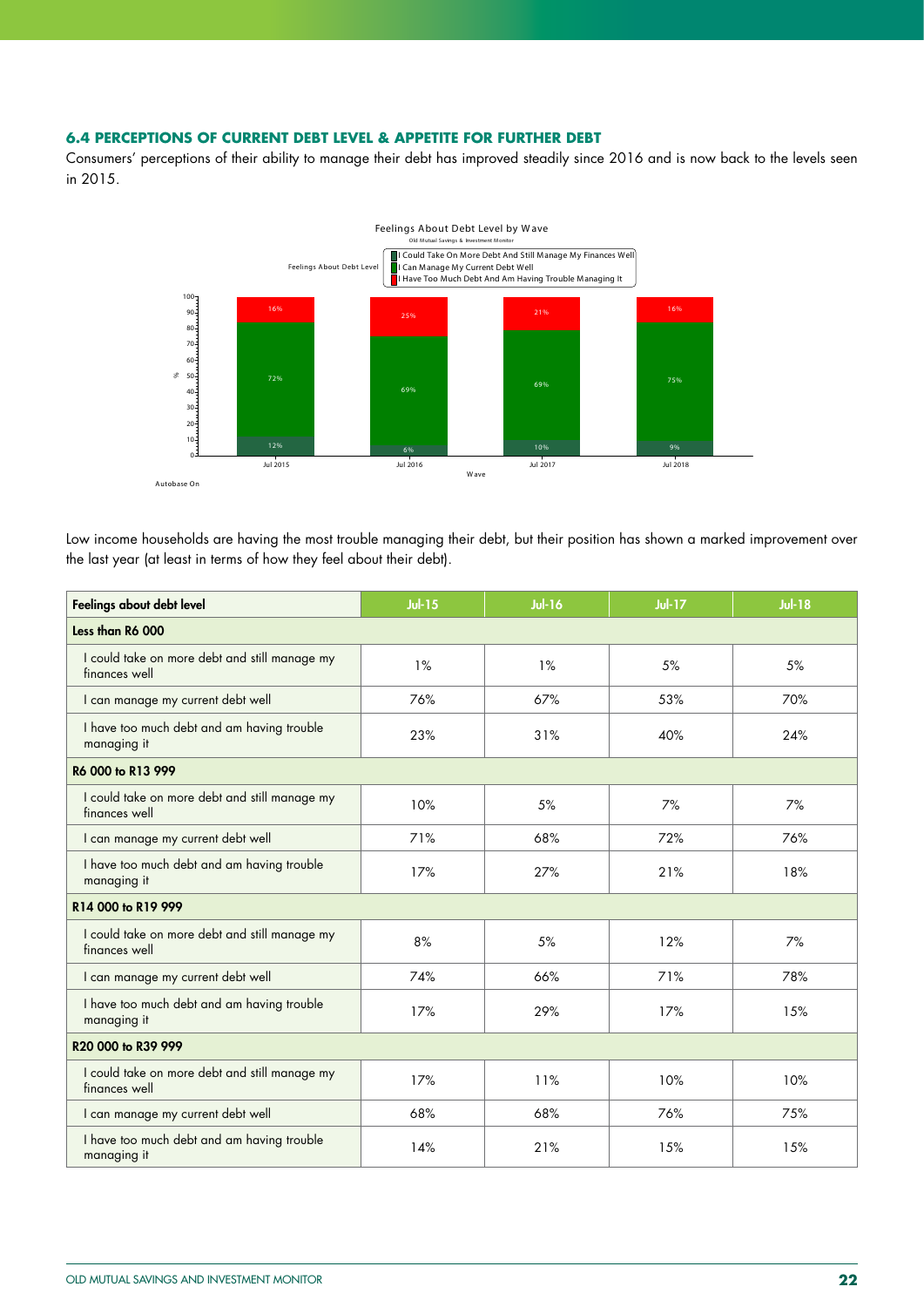| Feelings about debt level                                      | $Jul-15$ | $Jul-16$ | $Jul-17$ | $Jul-18$ |  |  |  |  |
|----------------------------------------------------------------|----------|----------|----------|----------|--|--|--|--|
| <b>R40 000 or more</b>                                         |          |          |          |          |  |  |  |  |
| I could take on more debt and still manage my<br>finances well | 26%      | 13%      | 21%      | 18%      |  |  |  |  |
| I can manage my current debt well                              | 68%      | 76%      | 72%      | 76%      |  |  |  |  |
| I have too much debt and am having trouble<br>managing it      | 5%       | 1%       | 6%       | 6%       |  |  |  |  |

As regards trends, households are bailing earlier, probably due to depleted savings levels

### **6.5 HAVING TO FOREGO "PLEASURE SPENDING"**

The following question was put to respondents:

"HOW OFTEN DOES THIS HAPPEN TO YOU – YOU WANT TO GO OUT TO EAT, OR TO A SOCIAL EVENT, OR TO DO SOMETHING ELSE AND DON'T GO BECAUSE YOU CAN'T AFFORD TO?"

30% of working metro dwellers claim that they have to forego "pleasure spending" either all the time or a lot of the time – this shows a steady improving trend since 2016 where just under half claimed this was the case. Whilst the correlation with income remains strong, the improvement is seen across all income levels.

| Frequency stay home due to financial restraints | <b>Jul-16</b> | $Jul-17$ | <b>Jul-18</b> |
|-------------------------------------------------|---------------|----------|---------------|
| All the time                                    | 19%           | 11%      | 5%            |
| A lot of the time/very often                    | 30%           | 25%      | 25%           |
| Sometimes                                       | 36%           | 42%      | 37%           |
| Rarely/not very often at all                    | 14%           | 15%      | 22%           |
| Never                                           | 2%            | 7%       | l 1%          |

### **6.6 MAKING IT TO MONTH END**

The following question was put to respondents:

"SOMETIMES PEOPLE FIND THAT THEIR INCOME DOES NOT QUITE COVER THEIR LIVING COSTS. HAS THIS HAPPENED TO YOU IN THE LAST YEAR?"

In the last year, 41% of South African metro working households found (at least once) that their income did not cover their living costs, down significantly from the 52% recorded in 2017.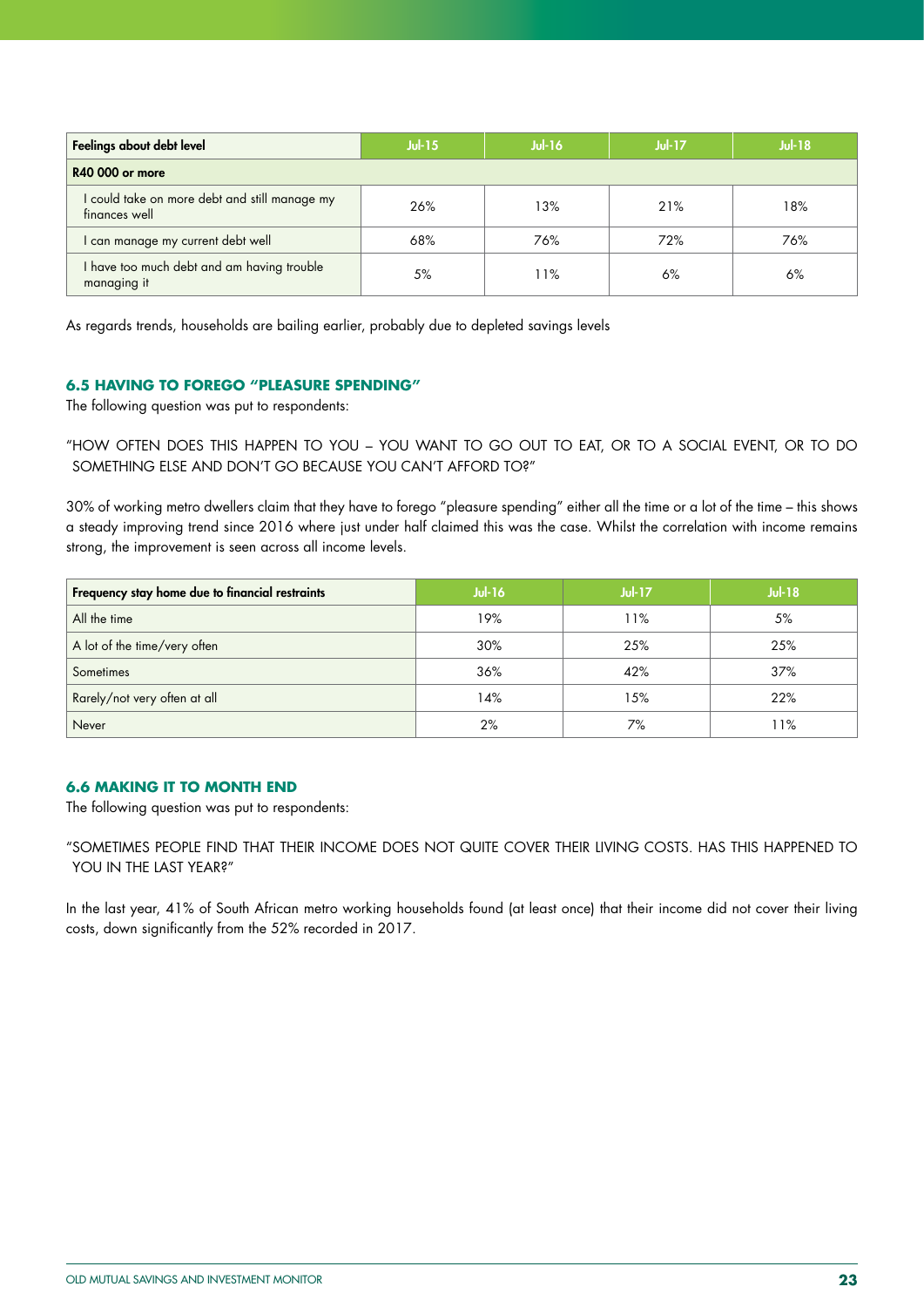

The significant improvement in these results is evident in all income groups other than <R6 000 where the improvement is only marginal.

| Income does not cover living costs | $Jul-16$ | <b>Jul-17</b> | $Jul-18$ |
|------------------------------------|----------|---------------|----------|
| Less than R6 000                   | 75%      | 78%           | 73%      |
| R6 000 to R13 999                  | 58%      | 58%           | 50%      |
| R14 000 to R19 999                 | 63%      | 46%           | 33%      |
| R20 000 to R39 999                 | 47%      | 40%           | 31%      |
| R40 000 or more                    | 35%      | 25%           | 16%      |

Households turn to multiple sources when this happens, with loans from family and friends being the most prevalent, followed by dipping into savings or simply missing payments altogether. Stokvels are also an important source especially for current Stokvel members.

| Actions taken to make ends meet ( $\text{BASE} = \text{those}$ who have found in last<br>year that income does not cover living costs) | <b>Jul-16</b> | <b>Jul-17</b> | $Jul-18$ |
|----------------------------------------------------------------------------------------------------------------------------------------|---------------|---------------|----------|
| Unweighted numbers                                                                                                                     | 566           | 500           | 412      |
| Borrow from a friend/relative (can include borrowing food)                                                                             | 56%           | 57%           | 62%      |
| Use savings/draw money out of savings                                                                                                  | 30%           | 33%           | 30%      |
| Pay my bills late/miss payments                                                                                                        | 26%           | 25%           | 21%      |
| Borrow from my stokvel                                                                                                                 | 21%           | 15%           | 20%      |
| Take out a personal loan from an institution or micro-lender                                                                           | 21%           | 19%           | 17%      |
| Borrow from employer/get an advance                                                                                                    | 14%           | 16%           | 15%      |
| Pay with/use a credit card                                                                                                             | 14%           | 14%           | 11%      |
| Use overdraft/other existing line of credit                                                                                            | 6%            | 4%            | 7%       |
| Sell an asset/pawn an asset                                                                                                            | 4%            | 5%            | 3%       |
| Surrender a policy with the insurance company/loan against my pension                                                                  | 3%            | 2%            | 2%       |
| Borrow against home equity/use home loan                                                                                               | $1\%$         | $1\%$         | 1%       |
| Extra work (side job)                                                                                                                  | 1%            | $0\%$         | $0\%$    |
| Savings club                                                                                                                           | $0\%$         | $1\%$         | $0\%$    |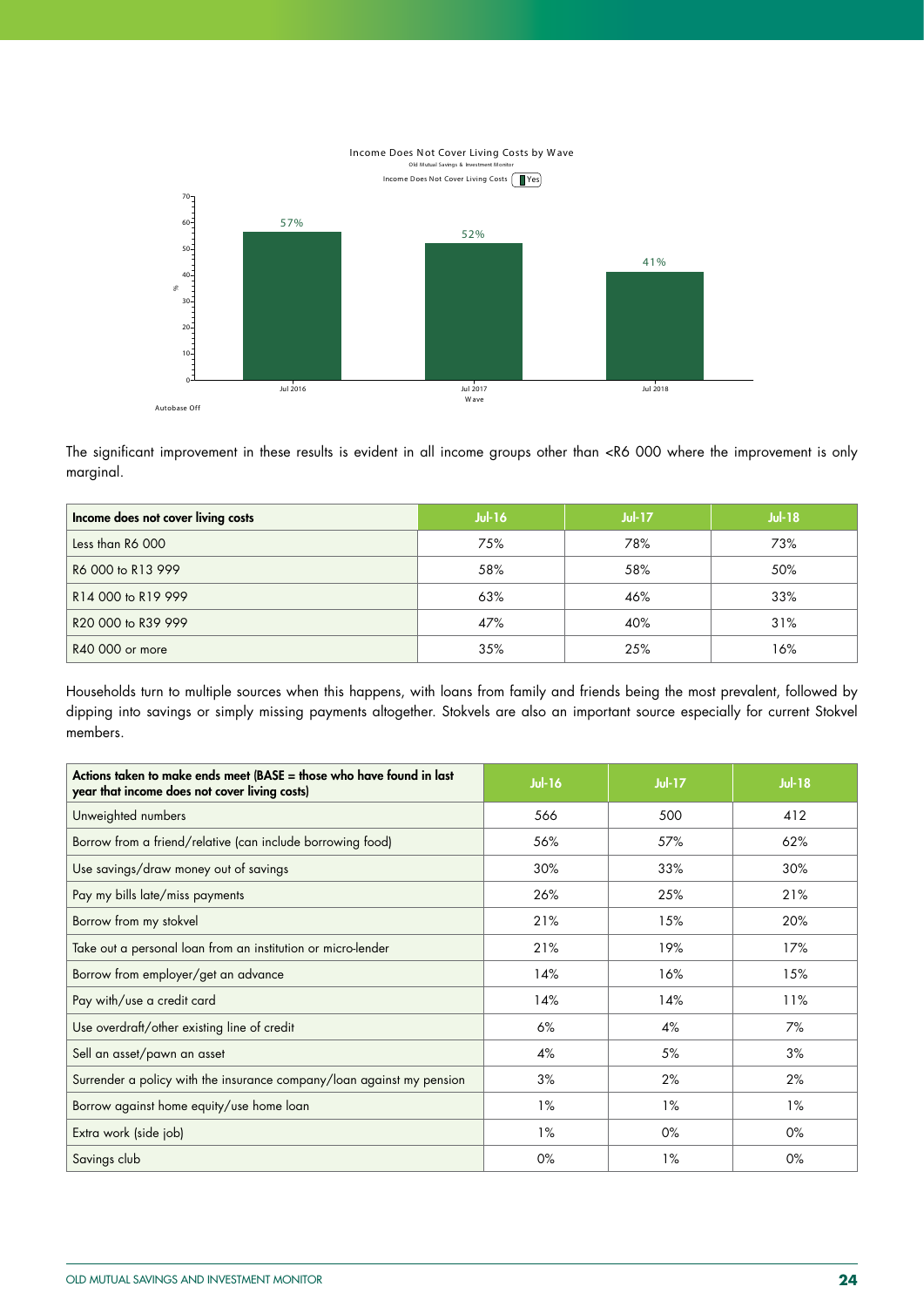In order to put Stokvels as a back-up source of funding in context, we have re-based the data on firstly on Black consumers generally, and then on Black Stokvel members (specifically), see table below. Borrowing from friends and family remains the primary resource, but for Stokvel members, their Stokvel is the 2nd ranked source, ahead of private savings (it may well be that for many members these are their only savings).

|                                                                          |               | $Base = Black$ |               |               | <b>Base = Black Stokvel members</b> |               |
|--------------------------------------------------------------------------|---------------|----------------|---------------|---------------|-------------------------------------|---------------|
| Actions taken to make ends meet (2)                                      | <b>Jul-16</b> | <b>Jul-17</b>  | <b>Jul-18</b> | <b>Jul-16</b> | <b>Jul-17</b>                       | <b>Jul-18</b> |
| Unweighted numbers                                                       | 411           | 362            | 318           | 248           | 193                                 | 184           |
| Borrow from a friend/relative (can include borrowing food)               | 55%           | 59%            | 67%           | 55%           | 58%                                 | 62%           |
| Use savings/draw money out of savings                                    | 29%           | 31%            | 27%           | 28%           | 27%                                 | 27%           |
| Borrow from my stokvel                                                   | 28%           | 21%            | 26%           | 45%           | 38%                                 | 44%           |
| Pay my bills late/miss payments                                          | 26%           | 29%            | 19%           | 25%           | 30%                                 | 19%           |
| Take out a personal loan from an institution or micro-lender             | 24%           | 20%            | 17%           | 21%           | 22%                                 | 15%           |
| Borrow from employer/get an advance                                      | 15%           | 18%            | 14%           | 15%           | 17%                                 | 7%            |
| Pay with/use a credit card                                               | 9%            | 9%             | 5%            | 9%            | 10%                                 | 6%            |
| Use overdraft/other existing line of credit                              | 6%            | 3%             | 5%            | 2%            | $1\%$                               | 5%            |
| Sell an asset/pawn an asset                                              | 3%            | 5%             | 4%            | 3%            | 6%                                  | 3%            |
| Surrender a policy with the insurance company/loan against my<br>pension | 3%            | 3%             | 2%            | 3%            | 2%                                  | $0\%$         |
| Borrow against home equity/use home loan                                 | $1\%$         | $0\%$          | $0\%$         | 2%            | $0\%$                               | $0\%$         |
| Savings club                                                             | $0\%$         | $1\%$          | $0\%$         | $0\%$         | 2%                                  | 0%            |

The significant decline in the tendency to skip payments or pay bills late is worth noting.

Younger people are more likely to borrow from friends/family whilst WCI households are less likely to (bear in mind that they also tend to have higher incomes so have other options to tap in to). The higher the income the more likely the household is to tap into existing lines of credit such as credit cards or overdraft.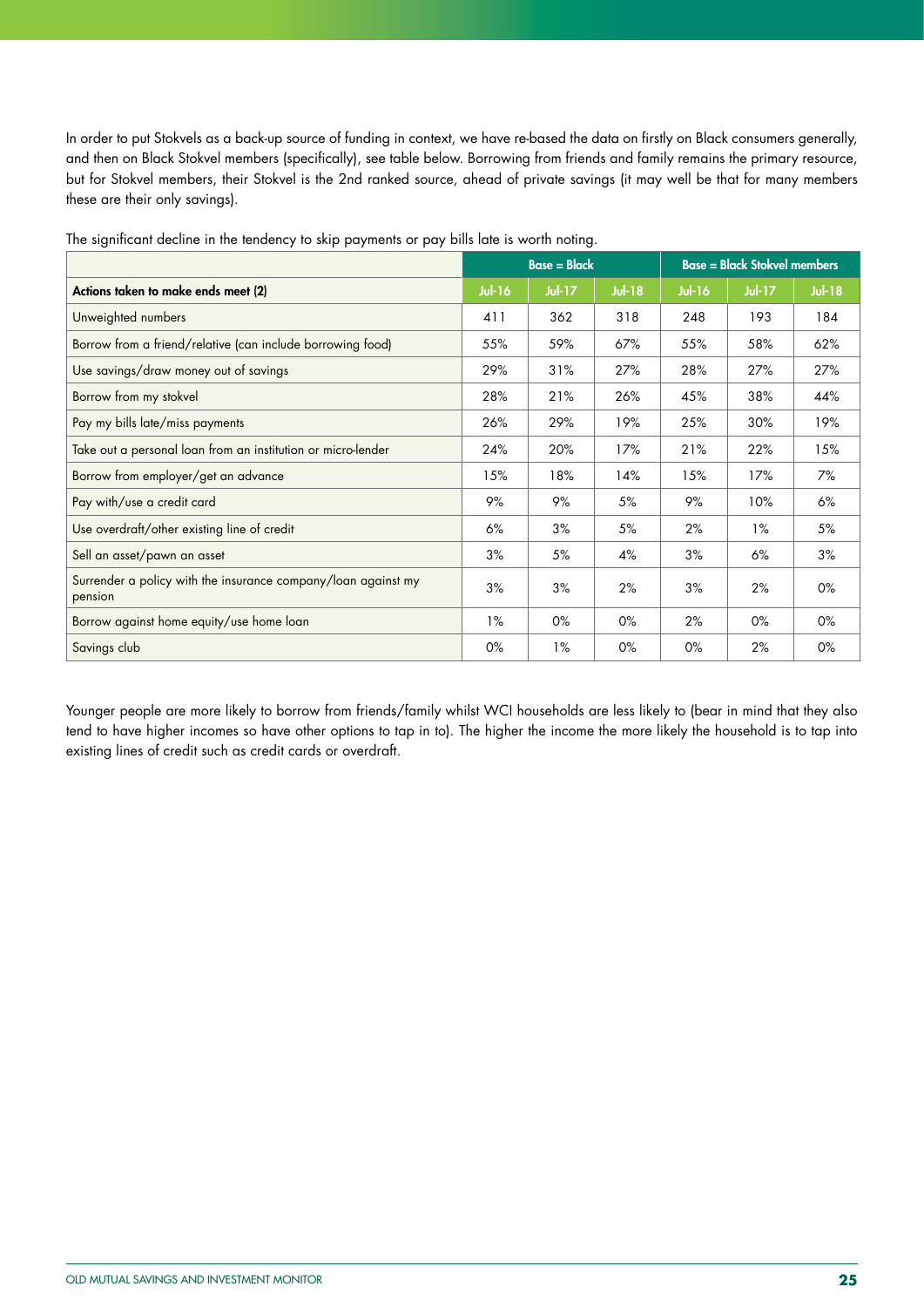| Actions taken to make ends<br>meet                                          | Total | $rac{1}{200}$<br>Less<br>R6 ( | 000 to<br>28 | ₽<br>6666<br>8<br>R14 | 000 to<br><b>666 628</b><br>$\overline{20}$ | <b>R40 000 or</b><br>more | <b>Black</b> | $\overline{S}$ | Gen Y | Gen X | <b>Baby Boomer</b> | 18-30 Years | <b>Years</b><br>$31 - 39$ | Years<br>40-49 | <b>Years</b><br>$\dot{5}$ |
|-----------------------------------------------------------------------------|-------|-------------------------------|--------------|-----------------------|---------------------------------------------|---------------------------|--------------|----------------|-------|-------|--------------------|-------------|---------------------------|----------------|---------------------------|
| Borrow from a friend/relative<br>(can include borrowing food)               | 62%   | 79%                           | 67%          | 58%                   | 38%                                         | 30%                       | 67%          | 47%            | 65%   | 55%   | 57%                | 76%         | 59%                       | 58%            | 51%                       |
| Use savings/draw money out<br>of savings                                    | 30%   | 21%                           | 33%          | 38%                   | 28%                                         | 48%                       | 27%          | 38%            | 27%   | 29%   | 43%                | 28%         | 27%                       | 29%            | 38%                       |
| Pay my bills late/miss<br>payments                                          | 21%   | 17%                           | 24%          | 23%                   | 26%                                         | 15%                       | 19%          | 29%            | 24%   | 22%   | 5%                 | 27%         | 19%                       | 24%            | 16%                       |
| Borrow from my stokvel                                                      | 20%   | 23%                           | 22%          | 19%                   | 12%                                         | 21%                       | 26%          | 2%             | 16%   | 25%   | 26%                | 19%         | 16%                       | 20%            | 30%                       |
| Take out a personal loan from<br>an institution or micro-lender             | 17%   | 12%                           | 17%          | 14%                   | 26%                                         | 21%                       | 17%          | 17%            | 16%   | 21%   | 19%                | 11%         | 16%                       | 23%            | 21%                       |
| Borrow from employer/get an<br>advance                                      | 15%   | 14%                           | 23%          | 14%                   | 8%                                          | 9%                        | 14%          | 18%            | 17%   | 12%   | 24%                | 14%         | 16%                       | 14%            | 17%                       |
| Pay with/use a credit card                                                  | 11%   | $1\%$                         | 3%           | 14%                   | 29%                                         | 36%                       | 5%           | 27%            | 10%   | 14%   | 11%                | 5%          | 13%                       | 11%            | 14%                       |
| Use overdraft/other existing<br>line of credit                              | 7%    | 0%                            | 4%           | 11%                   | 14%                                         | 30%                       | 5%           | 14%            | 6%    | 9%    | 11%                | 2%          | 8%                        | 8%             | 13%                       |
| Sell an asset/pawn an asset                                                 | 3%    | 4%                            | 5%           | 2%                    | 2%                                          | 0%                        | 4%           | 1%             | 4%    | 3%    | $0\%$              | 3%          | 4%                        | 5%             | $0\%$                     |
| Surrender a policy with the<br>insurance company/loan<br>against my pension | 2%    | 1%                            | 3%           | 3%                    | 3%                                          | 3%                        | 2%           | 4%             | 2%    | 3%    | $0\%$              | 1%          | 3%                        | 4%             | 2%                        |
| Borrow against home equity/<br>use home loan                                | 1%    | 1%                            | $0\%$        | 2%                    | 2%                                          | 3%                        | 0%           | 3%             | 0%    | 1%    | 7%                 | 0%          | 0%                        | 1%             | 4%                        |

In terms of sources relied on the most, skipping payments moves down the ranking as it has historically. In 2018 the proportion of households that claim to rely mostly on dipping into savings has decreased back down to 2016 levels with reliance on friends and family as the "go to" option more than ever before.

| Actions taken to make ends meet that's most reliable for household (rely on<br>$most - one answer only)$ | <b>Jul-16</b> | $Jul-17$ | $Jul-18$ |
|----------------------------------------------------------------------------------------------------------|---------------|----------|----------|
| Borrow from a friend/relative (can include borrowing food)                                               | 29%           | 32%      | 37%      |
| Use savings/draw money out of savings                                                                    | 14%           | 22%      | 14%      |
| Borrow from my stokvel                                                                                   | 11%           | 9%       | 12%      |
| Take out a personal loan from an institution or micro-lender                                             | 13%           | 10%      | 9%       |
| Pay with/use a credit card                                                                               | 9%            | 8%       | 8%       |
| Pay my bills late/miss payments                                                                          | 9%            | 7%       | 7%       |
| Borrow from employer/get an advance                                                                      | 6%            | 6%       | 6%       |
| Use overdraft/other existing line of credit                                                              | 4%            | 3%       | 4%       |
| Surrender a policy with the insurance company/loan against my pension                                    | $1\%$         | $0\%$    | $1\%$    |
| Sell an asset/pawn an asset                                                                              | $1\%$         | 2%       | $1\%$    |
| Extra work (side job)                                                                                    | $1\%$         | $0\%$    | $0\%$    |
| Savings club                                                                                             | $0\%$         | $1\%$    | 0%       |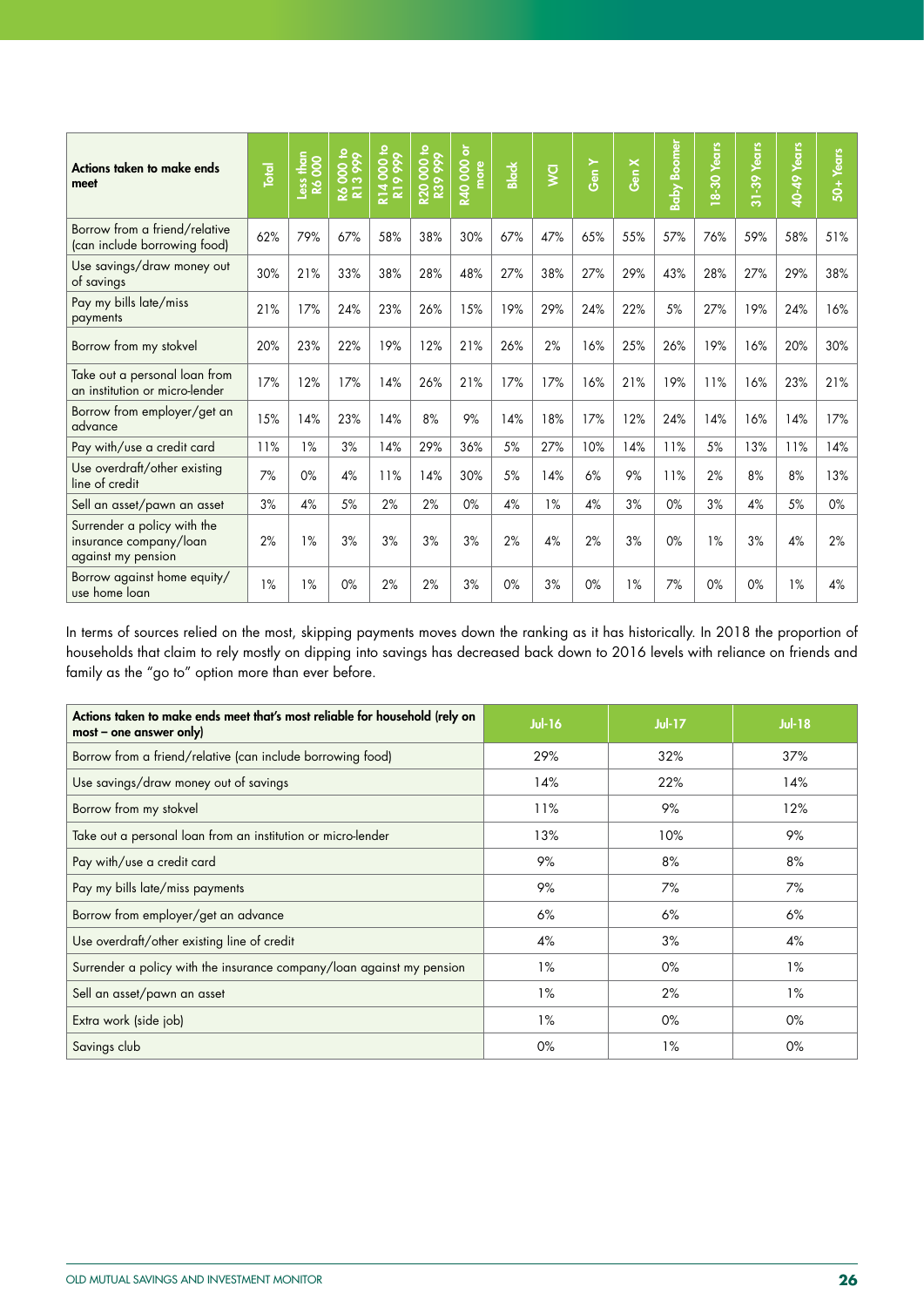### **6.7 CHANGES IN HOUSEHOLD SPENDING PATTERNS & MAKINGS ENDS MEET**

It remains common cause to say that South African households are feeling the pressure of inflation and struggling to stretch the household budget. We posed some questions to understand which areas consumers are cutting back on. The first table expresses this as a % of total working population, regardless of whether the expense is/was ever incurred at all. The second table expresses this as a % of those who do/did incur expense.

### **TABLE 1: TOTAL WORKING METRO POPULATION**

Entertainment continues to be hardest hit, be it in or out of home. However, there has been a decrease in the extent to which people are cutting back in certain categories, notably shoes and clothing, alcohol and cigarettes as well as travel and holidays. We suggest that this is because people have already cut back as much as they can, rather than being an indication of things easing up?

| Change in spending patterns - cutting back/cheaper options/cutting out (2) | <b>Jul-16</b> | <b>Jul-17</b> | <b>Jul-18</b> |
|----------------------------------------------------------------------------|---------------|---------------|---------------|
| Eating out/entertainment expenses                                          | 80%           | 80%           | 81%           |
| Having friends round/entertaining at home                                  | 77%           | 74%           | 76%           |
| Shoes & clothing                                                           | 74%           | 73%           | 64%           |
| Food & groceries                                                           | 60%           | 59%           | 60%           |
| Cell phone/airtime/data costs                                              | Not measured  | 52%           | 52%           |
| Holiday and travel                                                         | 57%           | 56%           | 51%           |
| Hair/beauty                                                                | 54%           | 52%           | 50%           |
| Alcoholic beverages                                                        | 48%           | 50%           | 44%           |
| Electricity/water                                                          | 33%           | 35%           | 36%           |
| DSTV/MNET subscription                                                     | 30%           | 28%           | 31%           |
| Cigarettes                                                                 | 27%           | 25%           | 20%           |
| Getting to work                                                            | 26%           | 20%           | 16%           |
| Assistance/payments to children/dependents                                 | 24%           | 20%           | 14%           |
| Accommodation                                                              | 15%           | 14%           | 11%           |
| Domestic worker/gardener                                                   | 19%           | 14%           | 11%           |
| Children's schooling/education                                             | 17%           | 12%           | 8%            |
| Armed response/alarms                                                      | 8%            | 7%            | 7%            |
| Car and/or household insurance                                             | 7%            | 8%            | 4%            |
| Medical aid                                                                | 4%            | 5%            | 3%            |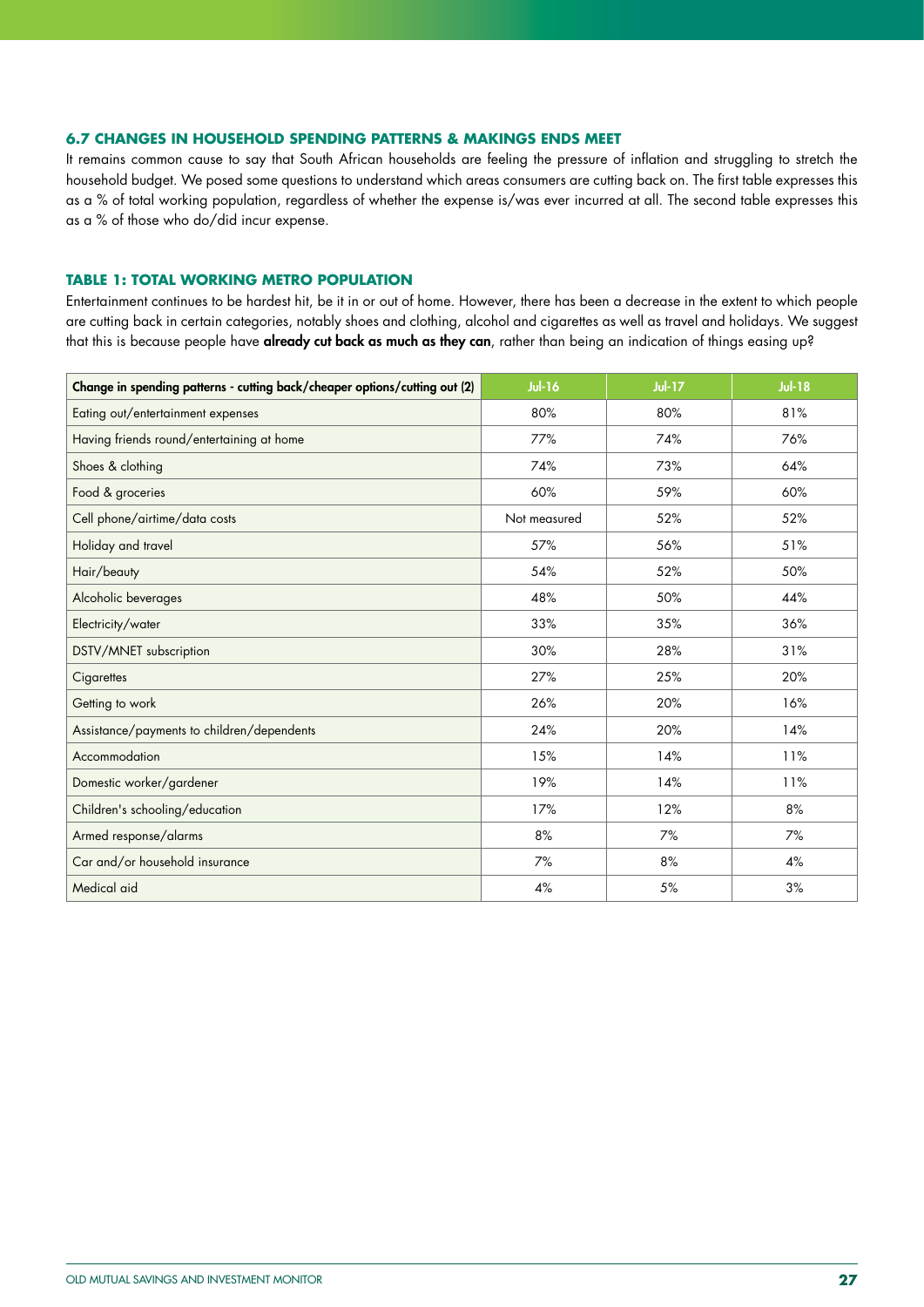### **TABLE 2: BASE = THOSE WHO INCUR THE EXPENSE**

Looking at the results by those who incur a particular category of expense, we see declines in a number of categories: alcohol, cigarettes, shoes and clothing as well as domestic help and payments to dependents to name but a few. Again, our read is that this is an indication that much of the belt tightening has already happened.

| Change in spending patterns - cutting back/cheaper options/cutting out (2) | <b>Jul-16</b> | <b>Jul-17</b> | <b>Jul-18</b> |
|----------------------------------------------------------------------------|---------------|---------------|---------------|
| Holiday and travel                                                         | 88%           | 86%           | 85%           |
| Eating out/entertainment expenses                                          | 86%           | 83%           | 85%           |
| Having friends round/entertaining at home                                  | 85%           | 84%           | 83%           |
| Alcoholic beverages                                                        | 78%           | 79%           | 74%           |
| Shoes & clothing                                                           | 76%           | 74%           | 66%           |
| Food & groceries                                                           | 60%           | 59%           | 60%           |
| Hair/beauty                                                                | 65%           | 63%           | 59%           |
| Cigarettes                                                                 | 65%           | 69%           | 58%           |
| Cell phone/airtime/data costs                                              | Not measured  | 52%           | 53%           |
| Domestic worker/gardener                                                   | 61%           | 58%           | 43%           |
| DSTV/MNET subscription                                                     | 38%           | 36%           | 39%           |
| Electricity/water                                                          | 34%           | 36%           | 37%           |
| Armed response/alarms                                                      | 33%           | 33%           | 26%           |
| Assistance/payments to children/dependents                                 | 36%           | 36%           | 25%           |
| Getting to work                                                            | 27%           | 21%           | 17%           |
| Children's schooling/education                                             | 25%           | 18%           | 13%           |
| Accommodation                                                              | 17%           | 19%           | 12%           |
| Car and/or household insurance                                             | 19%           | 19%           | 11%           |
| Medical aid                                                                | 8%            | 12%           | 6%            |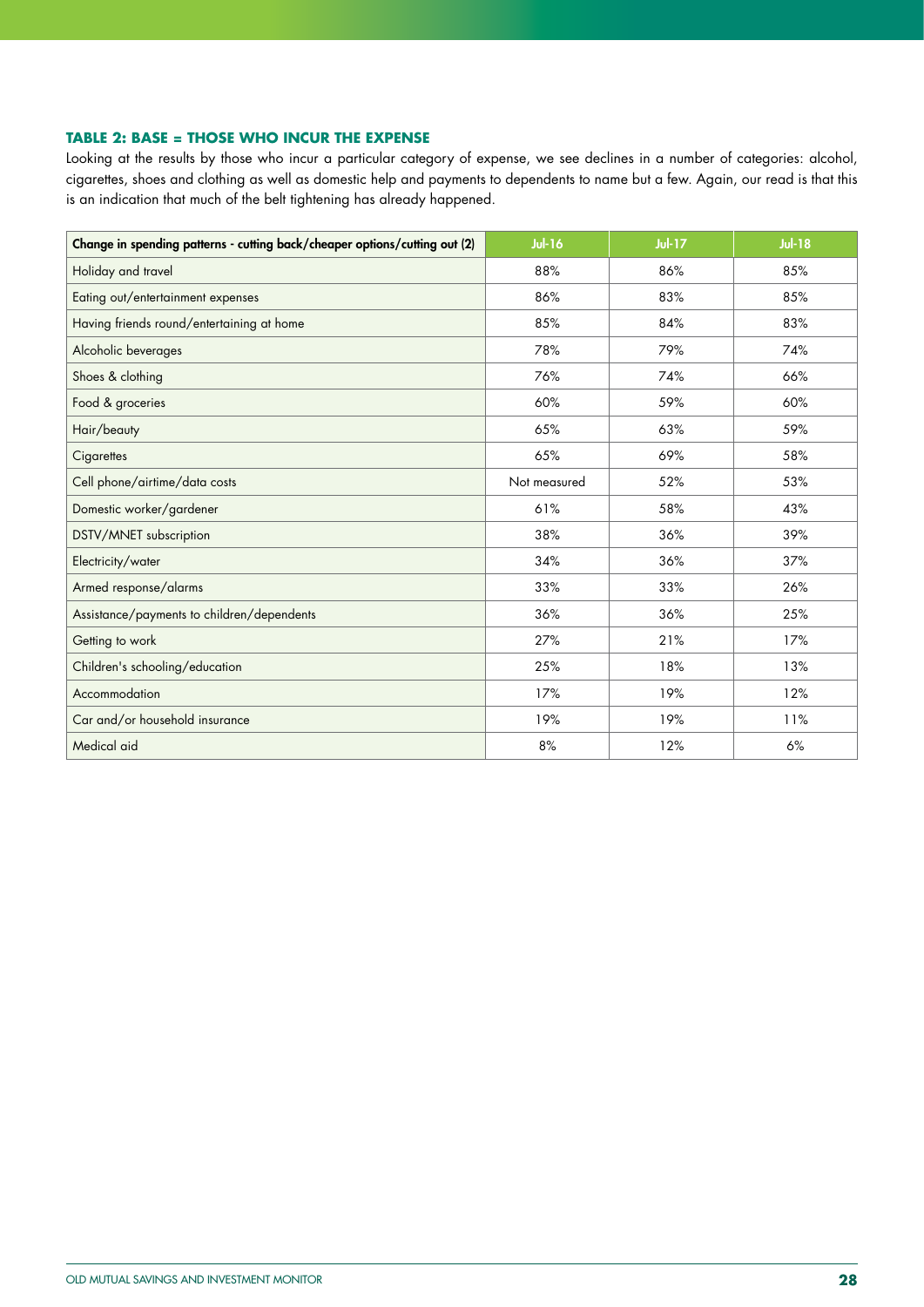As would be expected, R40 000+ households are the most resilient and significantly less likely to cut down on many categories – DSTV subscriptions, data costs, domestic help and security/armed response in particular.

| 2018 (Based on those who incur<br>the expense) | <b>Total</b> | Less than<br><b>R6000</b> | ە<br>2000<br>866<br>$\infty$<br>$\overline{8}$<br>定 | ە<br>2000<br>999<br>$\circ$<br><b>R14</b><br>R19 | 000 to<br>999<br>R39<br><b>R20</b> | ŏ<br><b>R40000</b><br>more | <b>Black</b> | $\overline{S}$ | N<br>Gen | Gen Y | Gen X | <b>Baby Boomer</b> | 18-30 Years | 31-39 Years | 40-49 Years | $50+Years$ |
|------------------------------------------------|--------------|---------------------------|-----------------------------------------------------|--------------------------------------------------|------------------------------------|----------------------------|--------------|----------------|----------|-------|-------|--------------------|-------------|-------------|-------------|------------|
| Holiday and travel                             | 85%          | 95%                       | 95%                                                 | 89%                                              | 86%                                | 68%                        | 92%          | 75%            | 87%      | 90%   | 84%   | 67%                | 91%         | 87%         | 83%         | 75%        |
| Eating out/entertainment<br>expenses           | 85%          | 94%                       | 88%                                                 | 87%                                              | 83%                                | 70%                        | 87%          | 79%            | 85%      | 87%   | 82%   | 83%                | 87%         | 85%         | 81%         | 84%        |
| Having friends round/<br>entertaining at home  | 83%          | 94%                       | 91%                                                 | 89%                                              | 77%                                | 65%                        | 91%          | 67%            | 80%      | 85%   | 84%   | 71%                | 86%         | 84%         | 84%         | 77%        |
| Alcoholic beverages                            | 74%          | 87%                       | 77%                                                 | 81%                                              | 69%                                | 60%                        | 78%          | 66%            | 60%      | 79%   | 71%   | 63%                | 76%         | 79%         | 69%         | 65%        |
| Shoes & clothing                               | 66%          | 80%                       | 71%                                                 | 66%                                              | 59%                                | 51%                        | 70%          | 56%            | 67%      | 67%   | 66%   | 57%                | 67%         | 66%         | 67%         | 61%        |
| Food & groceries                               | 60%          | 74%                       | 63%                                                 | 62%                                              | 56%                                | 44%                        | 61%          | 58%            | 54%      | 62%   | 59%   | 55%                | 62%         | 58%         | 63%         | 55%        |
| Hair/beauty                                    | 59%          | 72%                       | 66%                                                 | 67%                                              | 54%                                | 40%                        | 65%          | 48%            | 48%      | 61%   | 60%   | 57%                | 60%         | 60%         | 59%         | 57%        |
| Cigarettes                                     | 58%          | 69%                       | 69%                                                 | 61%                                              | 54%                                | 39%                        | 59%          | 58%            | 39%      | 65%   | 55%   | 47%                | 61%         | 65%         | 49%         | 51%        |
| Cell phone/airtime/data costs                  | 53%          | 70%                       | 58%                                                 | 54%                                              | 49%                                | 30%                        | 56%          | 46%            | 58%      | 55%   | 51%   | 45%                | 54%         | 56%         | 50%         | 48%        |
| Domestic worker/gardener                       | 43%          | 20%                       | 55%                                                 | 70%                                              | 46%                                | 31%                        | 60%          | 36%            | 0%       | 38%   | 53%   | 31%                | 21%         | 44%         | 54%         | 39%        |
| DSTV/MNET subscription                         | 39%          | 66%                       | 45%                                                 | 46%                                              | 33%                                | 22%                        | 43%          | 30%            | 39%      | 41%   | 39%   | 34%                | 45%         | 39%         | 39%         | 36%        |
| Electricity/water                              | 37%          | 39%                       | 37%                                                 | 39%                                              | 41%                                | 27%                        | 34%          | 42%            | 41%      | 34%   | 40%   | 35%                | 40%         | 34%         | 38%         | 36%        |
| Armed response/alarms                          | 26%          | 25%                       | 79%                                                 | 39%                                              | 22%                                | 18%                        | 41%          | 22%            | 0%       | 31%   | 26%   | 20%                | 33%         | 27%         | 24%         | 25%        |
| Assistance/payments to<br>children/dependents  | 25%          | 35%                       | 31%                                                 | 27%                                              | 18%                                | 14%                        | 25%          | 25%            | 27%      | 23%   | 25%   | 37%                | 25%         | 22%         | 27%         | 30%        |
| Getting to work                                | 17%          | 24%                       | 19%                                                 | 15%                                              | 13%                                | 12%                        | 19%          | 11%            | 23%      | 18%   | 16%   | 12%                | 22%         | 16%         | 14%         | 15%        |
| Children's schooling/education                 | 13%          | 24%                       | 16%                                                 | 6%                                               | 5%                                 | 12%                        | 14%          | 8%             | 29%      | 11%   | 11%   | 22%                | 19%         | 9%          | 9%          | 20%        |
| Accommodation                                  | 12%          | 17%                       | 14%                                                 | 14%                                              | 10%                                | 7%                         | 10%          | 16%            | 10%      | 15%   | 11%   | 4%                 | 13%         | 17%         | 9%          | 7%         |
| Car and/or household<br>insurance              | 11%          | 33%                       | 18%                                                 | 13%                                              | 9%                                 | 8%                         | 16%          | 6%             | 0%       | 13%   | 11%   | 2%                 | 3%          | 17%         | 6%          | 10%        |
| Medical aid                                    | 6%           | 57%                       | 14%                                                 | 7%                                               | 3%                                 | 4%                         | 9%           | 3%             | 0%       | 7%    | 6%    | 3%                 | 7%          | 7%          | 6%          | 4%         |

When it comes to grocery shopping, all households continue to keep a look out for discounts and specials. 2018 sees some fall back in bulk buying and an increase in trading down behaviour, be that moving to a cheaper supermarket chain or changing to cheaper brands. The increased shift to move to cheaper brands is more noticeable amongst middle and upper income households.

| Change in grocery shopping                                   | $Jul-16$ | $Jul-17$ | $Jul-18$ |
|--------------------------------------------------------------|----------|----------|----------|
| Using a cheaper supermarket for all/some of the grocery shop | 60%      | 61%      | 64%      |
| Looking out for discounts and specials                       | 92%      | 91%      | 88%      |
| Buying in bulk                                               | 54%      | 67%      | 61%      |
| Changing to cheaper brands                                   | 54%      | 52%      | 57%      |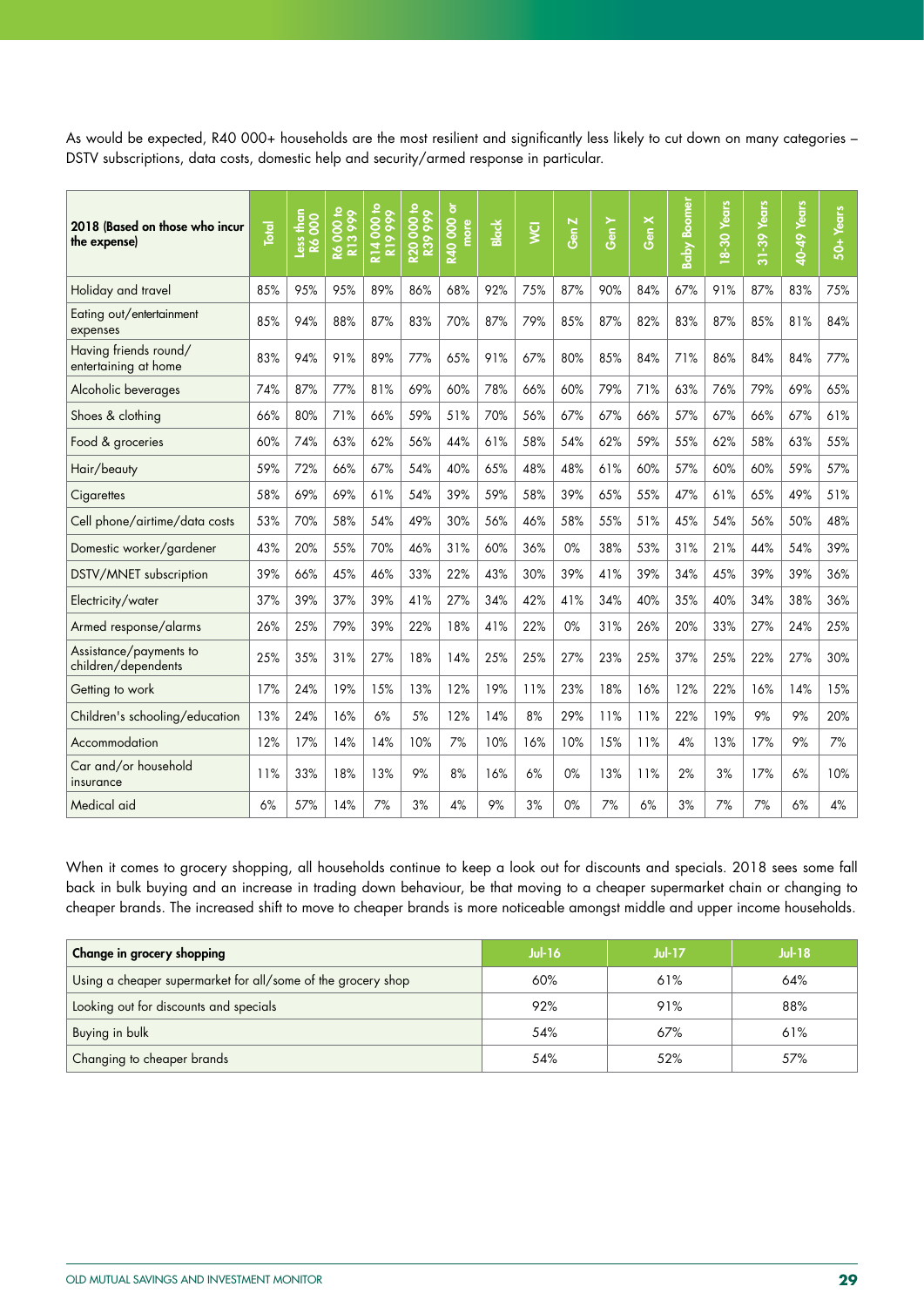Other coping mechanisms include avoiding situations where one may be tempted to overspend (seen across the board including upper income households), DIY instead of getting paid contractors in and simple initiatives such as taking packed lunches to work more often.

| Other changes in spending                                  | $Jul-16$ | $Jul-17$ | Jul-18 |
|------------------------------------------------------------|----------|----------|--------|
| Avoiding situations where may be tempted to overspend      | 77%      | 80%      | 75%    |
| Doing things myself rather than getting paid contractor in | 76%      | 80%      | 74%    |
| Taking more packed lunches to work                         | 71%      | 70%      | 70%    |
| Putting off/delaying large household expenses              | 55%      | 53%      | 59%    |
| Looking at ways to supplement income                       | 60%      | 30%      | 40%    |
| Putting off/delaying home maintenance                      | 41%      | 40%      | 33%    |
| Putting off/delaying buying or replacing car               | 33%      | 26%      | 30%    |
| Selling used/unwanted goods                                | 27%      | 19%      | 20%    |
| Putting off/delaying car maintenance/servicing             | 15%      | 12%      | 8%     |
| None                                                       | 3%       | 6%       | 8%     |

### **6.8 FINANCIAL "ROBUSTNESS" AND ABILITY TO COPE WITH A FINANCIAL EMERGENCY**

In order to get a fix on the financial "robustness" of South Africa working metro households and to better understand behaviour in the face of a financial emergency, respondents were asked how they would handle an unforeseen expense of R1 000, then R5 000, rising up to R100 000.

Once again respondents were given the option to "bail" if they reached a monetary ceiling where they would be unable to either use existing savings, sell an asset or tap into a credit line to meet the amount. As regards trends, households are **bailing a bit earlier,** probably due to depleted savings levels.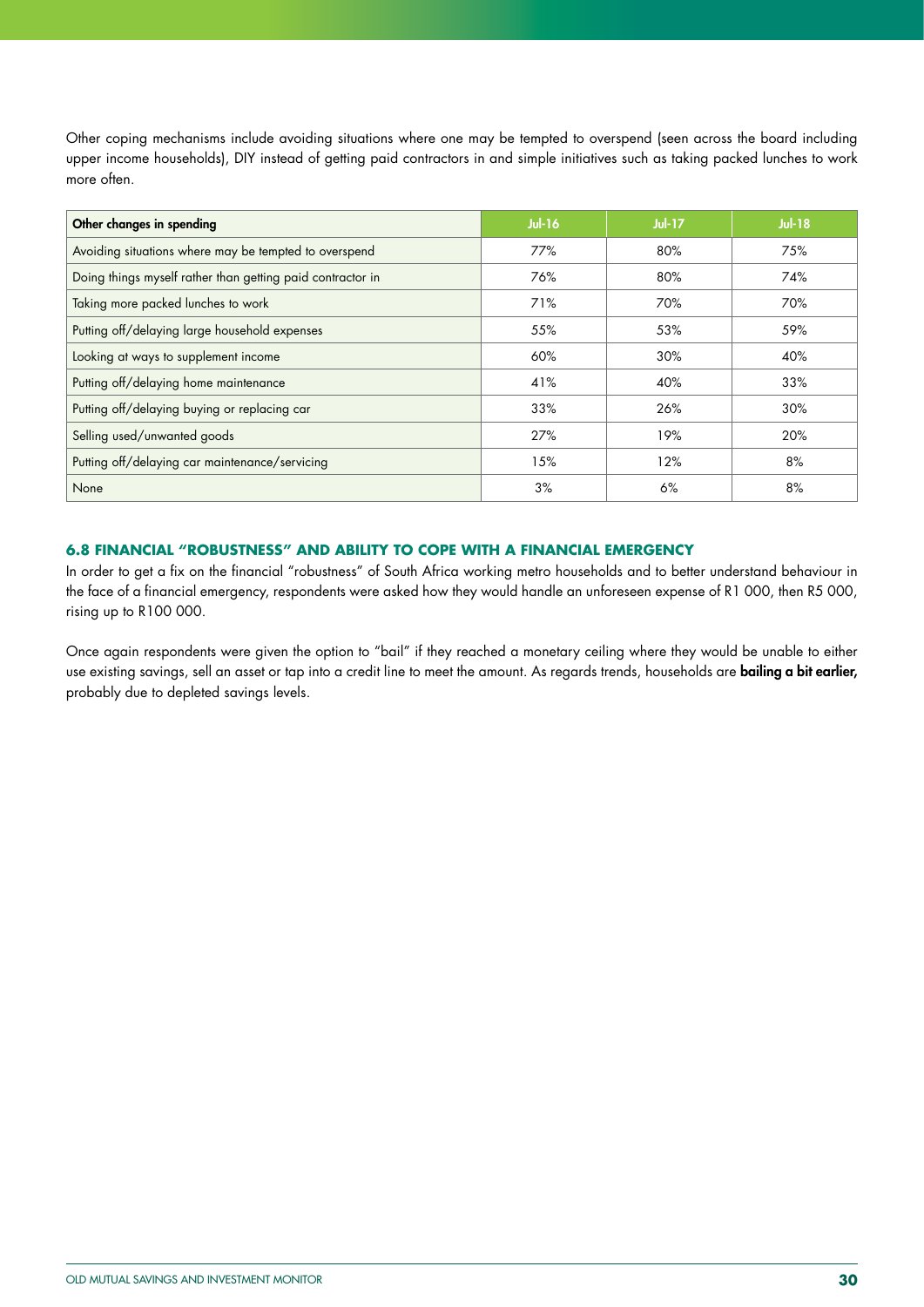### **TABLE READS:**

- In 2018, at total market level, all bar 2% working households can handle an unforeseen expense of R1 000. 58% would access available savings, 6% would use a credit card and the remainder would borrow the money, most likely from a friend (20%) or stokvel (9%).
- At R100 000 the vast majority (82%) would not be able to handle this.

| Handle<br>unforeseen<br>expenditure         | <b>R1 000</b><br>2016<br>2017<br>2018<br>2015 |        |     |                      | <b>R5 000</b>            |      |      |      | <b>R10000</b> |      |          |        |      | <b>R50 000</b> |                             |      |      | R100 000             |                |      |
|---------------------------------------------|-----------------------------------------------|--------|-----|----------------------|--------------------------|------|------|------|---------------|------|----------|--------|------|----------------|-----------------------------|------|------|----------------------|----------------|------|
| lof…                                        |                                               |        |     |                      | 2015                     | 2016 | 2017 | 2018 | 2015          | 2016 | 2017     | 2018   | 2015 | 2016           | 2017                        | 2018 | 2015 | 2016                 | 2017           | 2018 |
| Pay with a<br>credit card                   | 15%                                           | 9%     | 7%  | 6%                   | 14%                      | 11%  | 15%  | 11%  | 7%            | 8%   | 11%      | 10%    | 1%   | 1%             | 2%                          | 2%   |      | ä,                   |                |      |
| Use<br>overdraft/<br>existing credit        | 1%                                            | 1%     | 2%  | 1%                   | 1%                       | 3%   | 4%   | 3%   | 1%            | 3%   | 4%       | 2%     | 2%   | 1%             | 1%                          | 2%   |      | ä,                   |                | 1%   |
| Personal<br>loan from<br>institution        | 3%                                            | 4%     | 4%  | 3%                   | 22%                      | 19%  | 19%  | 16%  | 36%           | 30%  | 26%      | 23%    | 25%  | 17%            | 19%                         | 19%  | 13%  | 7%                   | 10%            | 12%  |
| Borrow<br>from friend/<br>relative          | 24%                                           | 25%    | 28% | 20%                  | 13%                      | 13%  | 12%  | 9%   | 5%            | 4%   | 3%       | 3%     | 1%   | 1%             | $\sim$                      | 1%   |      | ÷                    |                |      |
| Borrow from<br>my stokvel                   | 7%                                            | 6%     | 7%  | 9%                   | 8%                       | 11%  | 10%  | 9%   | 3%            | 4%   | 4%       | 3%     | ä,   |                | ä,                          |      |      | ä,                   |                |      |
| Borrow<br>against home<br>equity            |                                               |        |     |                      |                          |      |      | ÷.   | 0%            | 1%   | 1%       | $\sim$ | 4%   | 3%             | 2%                          | 3%   | 4%   | 4%                   | 2%             | 3%   |
| Borrow from<br>employer*                    |                                               | $\sim$ | 3%  | 4%                   | $\tilde{\phantom{a}}$    | 5%   | 5%   | 4%   | $\omega$      | 5%   | 4%       | 3%     | ÷,   | 0%             | ä,                          |      |      | $\ddot{\phantom{1}}$ |                |      |
| Surrender a<br>policy*                      |                                               | $\sim$ | ÷.  | $\ddot{\phantom{1}}$ | $\overline{\phantom{a}}$ | ÷    | 1%   | 1%   | ä,            | 1%   | 2%       | 2%     | L.   | 4%             | 2%                          | 2%   | ÷.   | 3%                   | $\overline{a}$ | 1%   |
| Pay bills late                              | $\mathbf{r}$                                  | 4%     | 5%  | 3%                   | ÷.                       | 2%   | 2%   | 1%   | ÷.            | 1%   | $\omega$ | $\sim$ | ÷.   | 0%             | $\mathcal{L}_{\mathcal{A}}$ | ÷    | ä,   | $\blacksquare$       | ÷.             |      |
| Use savings                                 | 47%                                           | 50%    | 54% | 58%                  | 33%                      | 25%  | 25%  | 31%  | 16%           | 7%   | 9%       | 12%    | 3%   | 3%             | 2%                          | 2%   | 1%   | 0%                   | 1%             | 1%   |
| Sell/pawn an<br>asset                       | 0%                                            | 1%     | 1%  |                      | 1%                       | 1%   | 1%   | 1%   | 1%            | 1%   | 1%       | ä,     | 1%   | 1%             | ä,                          |      | 1%   | 0%                   |                |      |
| <b>Would not</b><br>be able to<br>handle it | 0%                                            | 2%     | 1%  | 2%                   | 6%                       | 11%  | 16%  | 18%  | 28%           | 35%  | 40%      | 44%    | 62%  | 69%            | 72%                         | 70%  | 79%  | 84%                  | 85%            | 82%  |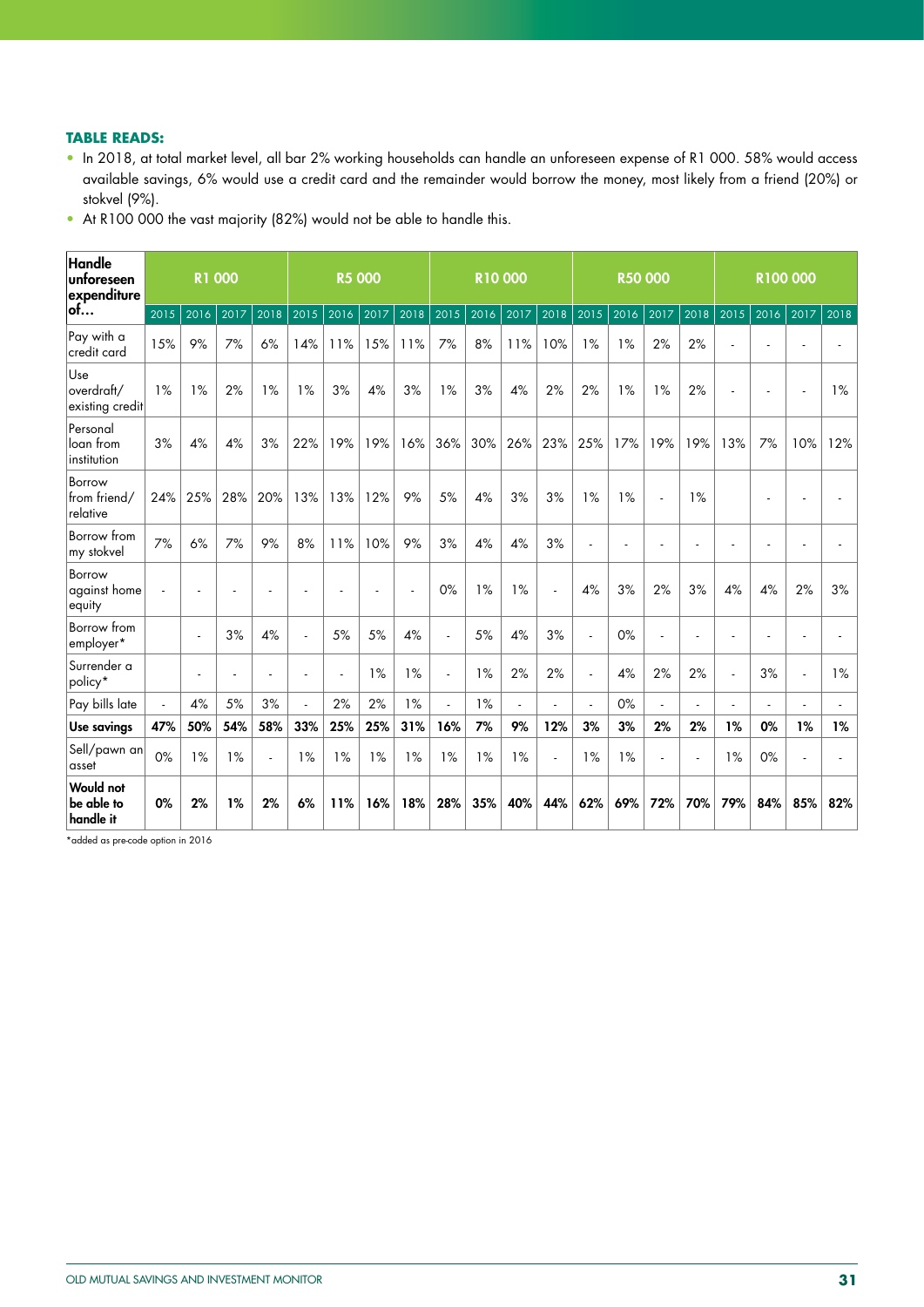### **HOUSEHOLD INCOME LESS THAN R6 000:**

- Friends, savings and to a lesser extent stokvels are the go-to sources for an unexpected expense of R1 000 in very low income households
- The tipping point comes earlier in 2018 with 48% unable to cope with an expense of R5 000.

| Handle<br>unforeseen<br>expenditure                                    | <b>R1 000</b><br>2016<br>2017<br>2018<br>2015 |     |                |                      | <b>R5 000</b> |      |      |          |                      | <b>R10000</b>        |      |                |      | <b>R50 000</b> |                |                |                | R100 000       |                |                |
|------------------------------------------------------------------------|-----------------------------------------------|-----|----------------|----------------------|---------------|------|------|----------|----------------------|----------------------|------|----------------|------|----------------|----------------|----------------|----------------|----------------|----------------|----------------|
| lof…                                                                   |                                               |     |                |                      | 2015          | 2016 | 2017 | 2018     | 2015                 | 2016                 | 2017 | 2018           | 2015 | 2016           | 2017           | 2018           | 2015           | 2016           | 2017           | 2018           |
| Pay with a<br>credit card                                              | 1%                                            | 2%  | $\overline{a}$ | ÷,                   | 1%            | 1%   | L.   | ÷,       | ä,                   |                      | 1%   | ä,             | L.   | ÷.             | ÷.             |                |                | ÷,             |                |                |
| Use<br>overdraft/<br>other existing<br>line of credit                  | ä,                                            | 1%  | ÷.             |                      | ÷.            | L.   | 1%   | ÷.       | ä,                   |                      | 1%   |                | ä,   |                |                |                |                |                |                |                |
| Take out<br>personal<br>loan from an<br>institution or<br>micro lender | 8%                                            | 8%  | 7%             | 7%                   | 39%           | 24%  | 23%  | 21%      | 28%                  | 23%                  | 19%  | 15%            | 6%   | 3%             | 3%             | 1%             | 2%             | 1%             | 2%             |                |
| <b>Borrow</b> from<br>a friend/<br>relative                            | 39%                                           | 35% | 45%            | 41%                  | 16%           | 18%  | 14%  | 10%      | 4%                   | 3%                   | 2%   | 1%             | l,   |                | ÷.             |                |                | ÷,             |                |                |
| Borrow from<br>my stokvel                                              | 12%                                           | 8%  | 12%            | 15%                  | 7%            | 18%  | 9%   | 12%      | 1%                   | 7%                   | 2%   | 2%             | L,   | ÷.             | $\overline{a}$ |                |                | ÷.             |                |                |
| Borrow<br>against home<br>equity/use<br>home loan                      |                                               | ä,  | 1%             |                      | ÷.            | 1%   |      | ÷,       |                      | 1%                   | 1%   | ÷.             |      | 1%             | $\overline{a}$ |                |                | 1%             |                |                |
| Borrow from<br>employer*                                               | 1%                                            | 5%  | 6%             | 10%                  | ÷,            | 7%   | 6%   | 7%       | ÷.                   | 4%                   | 3%   | 2%             | ä,   | 1%             | ä,             |                |                | ÷.             |                |                |
| Surrender a<br>policy*                                                 | L.                                            | ÷.  | $\overline{a}$ | $\ddot{\phantom{1}}$ | ÷.            | ä,   | 1%   | ÷.       | ÷.                   | $\overline{a}$       | 1%   | ÷,             | ä,   | 3%             | L,             | ä,             |                | 2%             |                |                |
| Pay bills<br>late/skip<br>payments*                                    | $\blacksquare$                                | 3%  | 9%             | 6%                   | $\mathbf{r}$  | 1%   | 1%   | ÷,       | $\ddot{\phantom{1}}$ |                      | ÷.   | $\overline{a}$ | ä,   |                | ä,             |                |                | L,             |                |                |
| Use savings                                                            | 38%                                           | 36% | 33%            | 22%                  | 16%           | 3%   | 6%   | 2%       | 3%                   | $\ddot{\phantom{a}}$ | 1%   | $\blacksquare$ | 3%   | 3%             | $\blacksquare$ | $\blacksquare$ | $\blacksquare$ | $\blacksquare$ | $\blacksquare$ | $\blacksquare$ |
| Sell/pawn an<br>asset                                                  | $1\%$                                         | 2%  | 2%             | 1%                   | 3%            | 1%   | 1%   | $\omega$ | 3%                   | L.                   | 1%   | ÷,             | L.   | 1%             | $\mathbf{r}$   |                |                | $\overline{a}$ |                |                |
| Would not<br>be able to<br>handle it                                   | 0%                                            | 4%  | 2%             | 7%                   | 17%           | 27%  | 42%  | 48%      | 61%                  | 64%                  | 72%  | 81%            | 94%  | 93%            | 97%            | 99%            | 98%            | 96%            | 98%            | 100%           |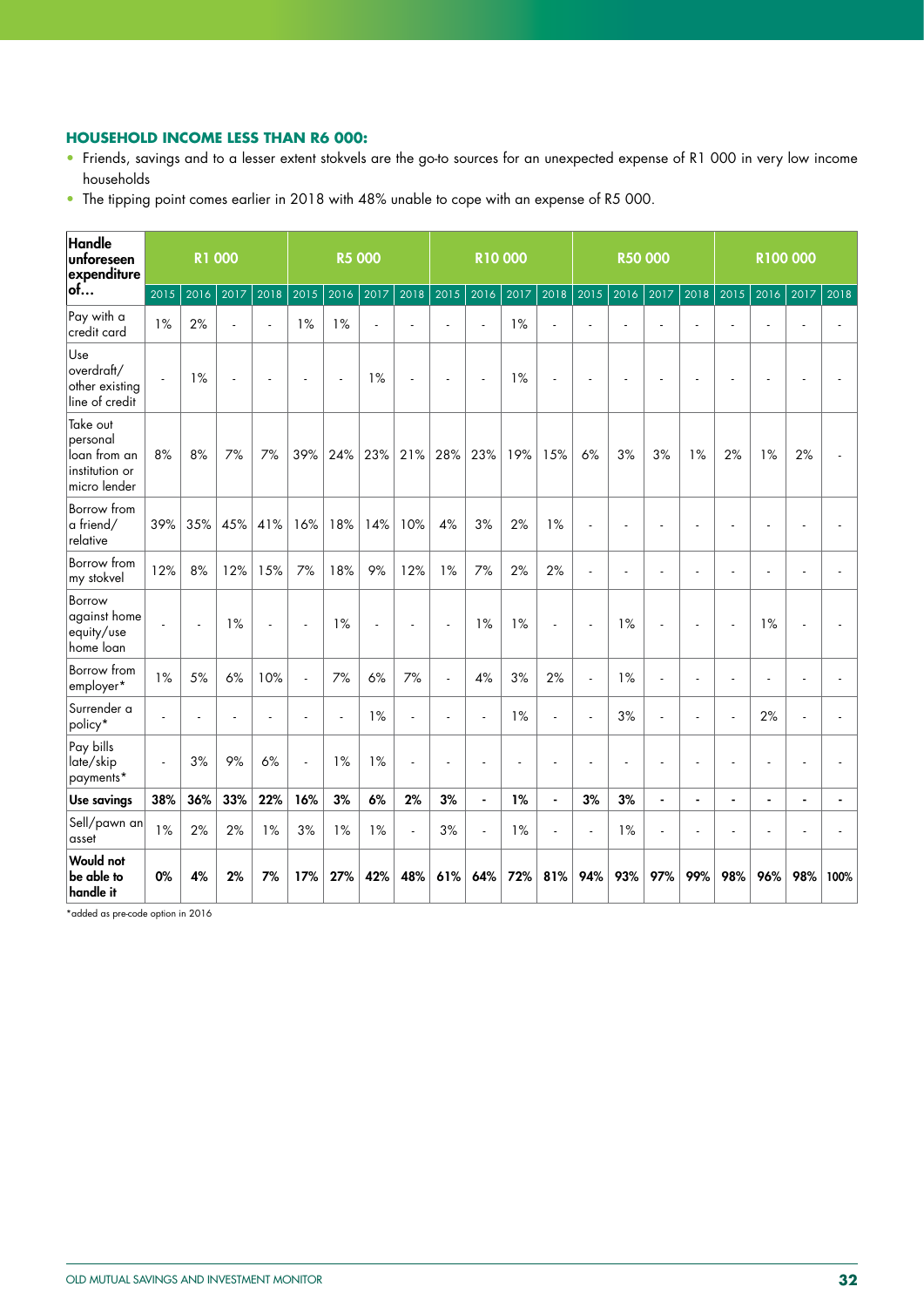### **HOUSEHOLD INCOME R6 000 TO R13 999**

- Friends & savings are the primary sources for a R1 000 unforeseen expense
- Formal loans gain traction at R5 000, although access/reliance on personal loans continues to show a declining trend for amounts of R10 000 and over
- Over half cannot cope with an unforeseen expense of R10 000, and the "tipping point" comes earlier in 2018
- At R50 000 the vast majority of households in this bracket can't cope.

| <b>Handle</b><br>unforeseen<br>expenditure                             | <b>R1 000</b><br>2015<br>2016<br>2018<br>2017 |     |     |     | <b>R5 000</b>  |                |      |      | <b>R10000</b>       |      |      |      |                | <b>R50 000</b> |                          |                |                | R100 000       |      |       |
|------------------------------------------------------------------------|-----------------------------------------------|-----|-----|-----|----------------|----------------|------|------|---------------------|------|------|------|----------------|----------------|--------------------------|----------------|----------------|----------------|------|-------|
| lof…                                                                   |                                               |     |     |     | 2015           | 2016           | 2017 | 2018 | 2015                | 2016 | 2017 | 2018 | 2015           | 2016           | 2017                     | 2018           | 2015           | 2016           | 2017 | 2018  |
| Pay with a<br>credit card                                              | 7%                                            | 5%  | 3%  | 3%  | 6%             | 5%             | 10%  | 5%   | 3%                  | 2%   | 5%   | 1%   | 1%             | $\overline{a}$ | ÷.                       | 1%             |                |                |      |       |
| Use<br>overdraft/<br>other existing<br>line of credit                  | $\overline{a}$                                | 1%  | 1%  |     | $\overline{a}$ | 1%             | 2%   | 2%   | 1%                  |      |      |      |                |                | ÷.                       | 1%             |                |                |      | $1\%$ |
| Take out<br>personal<br>loan from an<br>institution or<br>micro lender | 3%                                            | 2%  | 5%  | 4%  | 26%            | 22%            | 28%  | 24%  | 51%                 | 35%  | 28%  | 28%  | 23%            | 15%            | 10%                      | 12%            | 8%             | 4%             | 3%   | $4\%$ |
| Borrow from<br>a friend/<br>relative                                   | 31%                                           | 30% | 31% | 25% | 17%            | 18%            | 13%  | 14%  | 2%                  | 3%   | 2%   | 3%   | 1%             | L.             | $\overline{\phantom{a}}$ | 1%             |                |                |      |       |
| Borrow from<br>my stokvel                                              | 8%                                            | 8%  | 8%  | 10% | 9%             | 13%            | 13%  | 9%   | 4%                  | 5%   | 4%   | 2%   | 1%             |                | ä,                       |                |                |                |      |       |
| Borrow<br>against home<br>equity/use<br>home loan                      |                                               |     |     | 1%  | ÷,             | 1%             | L,   | 1%   | $\bar{\phantom{a}}$ | 1%   |      | ä,   |                | 1%             |                          |                | 1%             |                |      |       |
| Borrow from<br>employer*                                               | 1%                                            | 1%  | 4%  | 6%  | ä,             | 4%             | 6%   | 7%   | ÷,                  | 7%   | 6%   | 5%   | ÷,             | 1%             | L.                       |                |                | ÷.             |      |       |
| Surrender a<br>policy*                                                 | $\blacksquare$                                | ÷.  | ä,  | 1%  | ÷.             | $\overline{a}$ | L.   | 1%   | ä,                  | 1%   | 3%   | 3%   | ÷.             | 3%             | 1%                       | 2%             |                | 2%             |      |       |
| Pay bills<br>late/skip<br>payments*                                    | ä,                                            | 4%  | 6%  | 5%  | ä,             | 2%             | 2%   | 1%   | L.                  |      |      | ä,   |                |                |                          |                |                |                |      |       |
| Use savings                                                            | 50%                                           | 50% | 52% | 54% | 34%            | 22%            | 16%  | 21%  | 8%                  | 2%   | 1%   | 7%   | $\blacksquare$ | $\blacksquare$ | $\blacksquare$           |                | $\blacksquare$ | $\blacksquare$ |      |       |
| Sell/pawn an<br>asset                                                  | $\overline{a}$                                | 1%  | 2%  | 1%  | L.             | 2%             | L.   | 2%   | 1%                  | L.   | ÷    | 1%   | 1%             | L.             | ÷                        | $\overline{a}$ | 2%             | ÷.             |      |       |
| Would not<br>be able to<br>handle it                                   | 0%                                            | 2%  | 0%  | 0%  | 5%             | 14%            | 16%  | 20%  | 30%                 | 43%  | 52%  | 55%  | 73%            | 80%            | 88%                      | 85%            | 90%            | 94%            | 96%  | 96%   |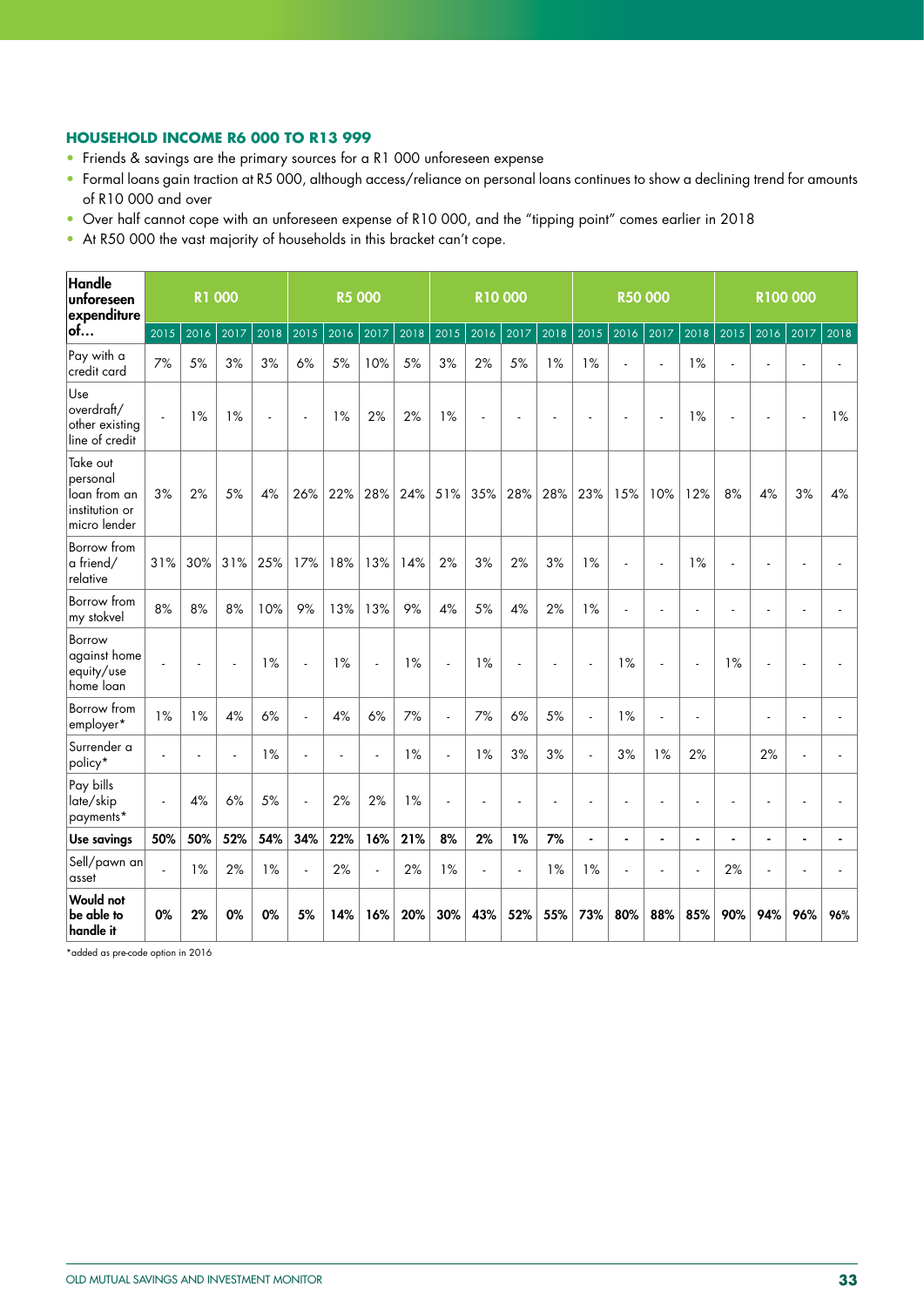### **HOUSEHOLD INCOME R14 000 – R19 999:**

- Savings are the primary source for expenses of R1 000 whereafter borrowing steps in.
- As the amount of the expense climbs, so borrowing from friends and family drops off in favour of institutional borrowing. That said, opting for personal loans from a financial institution shows a declining trend.

| Handle<br>unforeseen<br>expenditure                                    | <b>R1 000</b><br>2016<br>2015<br>2017<br>2018 |     |     |     | <b>R5 000</b>            |      |                |                |              | <b>R10000</b> |                |      |      | <b>R50 000</b> |                          |      |      |                          | R100 000 |      |
|------------------------------------------------------------------------|-----------------------------------------------|-----|-----|-----|--------------------------|------|----------------|----------------|--------------|---------------|----------------|------|------|----------------|--------------------------|------|------|--------------------------|----------|------|
| lof…                                                                   |                                               |     |     |     | 2015                     | 2016 | 2017           | 2018           | 2015         | 2016          | 2017           | 2018 | 2015 | 2016           | 2017                     | 2018 | 2015 | 2016                     | 2017     | 2018 |
| Pay with a<br>credit card                                              | 20%                                           | 7%  | 5%  | 7%  | 14%                      | 13%  | 16%            | 12%            | 5%           | 6%            | 10%            | 7%   |      |                | $\blacksquare$           | 1%   |      |                          |          |      |
| Use<br>overdraft/<br>other existing<br>line of credit                  | ÷,                                            | 3%  | 3%  | 2%  | 2%                       | 5%   | 3%             | 2%             | 1%           | 3%            | 5%             | 2%   | 2%   | 1%             | $\Box$                   | 1%   | 1%   | ÷,                       | 1%       |      |
| Take out<br>personal<br>loan from an<br>institution or<br>micro lender | 3%                                            | 5%  | 5%  | 3%  | 21%                      | 23%  | 21%            | 16%            | 39%          | 38%           | 32%            | 26%  | 36%  | 16%            | 24%                      | 22%  | 14%  | 8%                       | 13%      | 10%  |
| Borrow from<br>a friend/<br>relative                                   | 17%                                           | 23% | 28% | 14% | 12%                      | 9%   | 16%            | 10%            | 9%           | 6%            | 5%             | 5%   | 1%   | 1%             | L,                       | 1%   |      |                          |          |      |
| Borrow from<br>my stokvel                                              | 7%                                            | 6%  | 6%  | 12% | 9%                       | 10%  | 8%             | 14%            | 2%           | 4%            | 4%             | 5%   | 1%   | L.             | ä,                       | 1%   |      |                          | ä,       |      |
| <b>Borrow</b><br>against home<br>equity/use<br>home loan               |                                               |     |     | 1%  | $\sim$                   | 1%   | 1%             | $\blacksquare$ | 1%           |               |                | ÷,   | 2%   | 3%             | 2%                       | 2%   | 3%   | 2%                       | 2%       |      |
| Borrow from<br>employer*                                               | 1%                                            | 1%  | 2%  | 2%  | $\overline{a}$           | 4%   | 7%             | 3%             | 1%           | 4%            | 3%             | 3%   |      |                | L.                       | L.   |      | ÷.                       | ä,       |      |
| Surrender a<br>policy*                                                 | ä,                                            | ÷,  | 1%  |     |                          | ä,   | 1%             | 1%             | $\Box$       | 1%            | 3%             | 3%   | ÷,   | 4%             | 1%                       | 2%   |      | 1%                       | ÷,       | 1%   |
| Pay bills<br>late/skip<br>payments*                                    | ä,                                            | 8%  | 3%  | 1%  | ä,                       | 3%   | 2%             | 1%             | $\mathbf{r}$ | ä,            |                | ÷,   |      |                | $\overline{\phantom{a}}$ | ÷    |      | $\overline{\phantom{a}}$ |          |      |
| Use savings                                                            | 52%                                           | 50% | 60% | 65% | 37%                      | 26%  | 25%            | 34%            | 22%          | 5%            | 9%             | 14%  | 2%   | $\blacksquare$ | $\blacksquare$           | 1%   | ÷,   | $\blacksquare$           | ÷,       | 1%   |
| Sell/pawn an<br>asset                                                  | L.                                            | 1%  | 1%  | L.  | $\overline{\phantom{a}}$ | 2%   | $\overline{a}$ | ÷,             | 1%           | 1%            | $\overline{a}$ | 1%   | 1%   | L.             | 1%                       | L.   | 1%   | L.                       |          |      |
| <b>Would not</b><br>be able to<br>handle it                            | ÷                                             | 1%  | 1%  | 1%  | 2%                       | 6%   | 11%            | 13%            | 17%          | 30%           | 32%            | 38%  | 56%  | 75%            | 71%                      | 71%  | 81%  | 89%                      | 86%      | 89%  |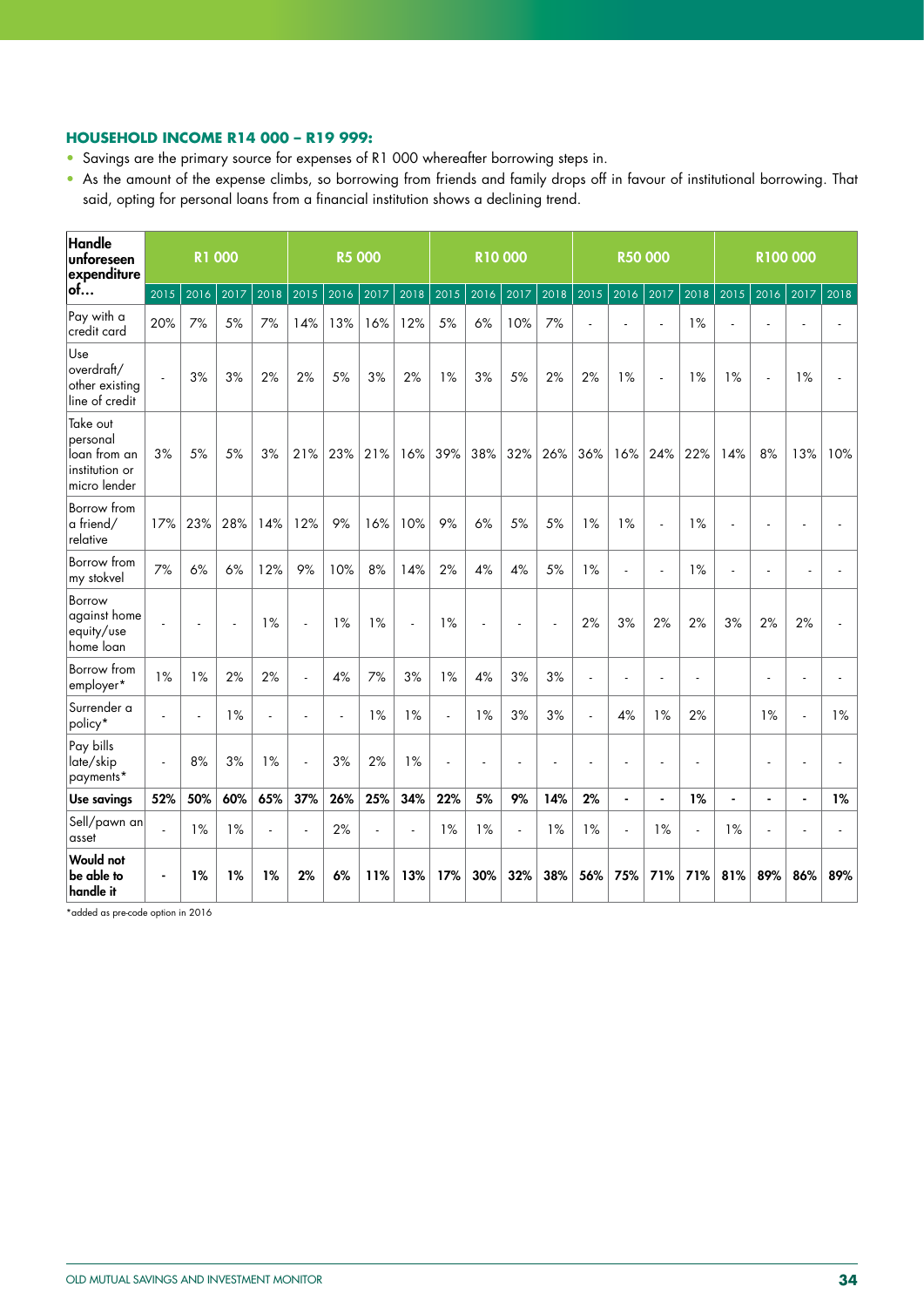### **HOUSEHOLD INCOME R20 000 – R39 999:**

- Credit card continues to be used extensively up to R10 000
- Formal loans popular especially for amounts in R10 000 R50 000 range
- Only half could handle an expense of R50 000 and 3 out of 4 bail at R100 000.

| Handle<br>unforeseen<br>expenditure                                    | <b>R1 000</b>  |      |      |                | <b>R5 000</b> |      |       |                          | <b>R10000</b>               |      |      |                          | <b>R50 000</b> |      |        |      | R100 000 |                |      |      |
|------------------------------------------------------------------------|----------------|------|------|----------------|---------------|------|-------|--------------------------|-----------------------------|------|------|--------------------------|----------------|------|--------|------|----------|----------------|------|------|
| of…                                                                    | 2015           | 2016 | 2017 | 2018           | 2015          | 2016 | 2017  | $\frac{1}{2018}$         | 2015                        | 2016 | 2017 | 2018                     | 2015           | 2016 | 2017   | 2018 | 2015     | 2016           | 2017 | 2018 |
| Pay with a<br>credit card                                              | 25%            | 15%  | 13%  | 10%            | 27%           | 20%  | 23%   | 18%                      | 13%                         | 15%  | 20%  | 18%                      | 3%             | 2%   | 3%     | 1%   |          | $\mathbf{r}$   | 1%   |      |
| Use<br>overdraft/<br>other existing<br>line of credit                  | 3%             | 1%   | 3%   | 1%             | 2%            | 5%   | 7%    | 3%                       | 2%                          | 6%   | 6%   | 3%                       | 1%             | 2%   | 2%     | 2%   | ÷.       | 1%             | ÷,   | 2%   |
| Take out<br>personal<br>loan from an<br>institution or<br>micro lender | 1%             | 3%   | 1%   | 2%             | 11%           | 15%  | 14%   | 12%                      | 34%                         | 30%  | 28%  | 25%                      | 41%            | 24%  | 30%    | 30%  | 27%      | 10%            | 15%  | 20%  |
| Borrow from<br>a friend/<br>relative                                   | 12%            | 21%  | 15%  | 12%            | 12%           | 9%   | 9%    | 7%                       | 9%                          | 4%   | 4%   | 6%                       | 2%             | 1%   | 1%     | 2%   |          | ä,             | 1%   |      |
| Borrow from<br>my stokvel                                              | 5%             | 2%   | 5%   | %7             | 8%            | 5%   | 9%    | 6%                       | 5%                          | 4%   | 5%   | 3%                       | ä,             | 1%   | 1%     | ÷,   |          | ÷,             |      |      |
| Borrow<br>against home<br>equity/use<br>home loan                      | $\overline{a}$ |      |      |                |               | 1%   | 1%    | $\overline{\phantom{a}}$ |                             | 1%   | ä,   | $\overline{\phantom{a}}$ | 8%             | 6%   | 2%     | 6%   | 9%       | 9%             | 3%   | 3%   |
| Borrow from<br>employer*                                               | $\blacksquare$ | 2%   | 2%   | 2%             | L.            | 7%   | $4\%$ | 2%                       | $\mathcal{L}_{\mathcal{A}}$ | 6%   | 5%   | 3%                       | L,             |      | ÷,     |      |          | ٠              |      |      |
| Surrender a<br>policy*                                                 | $\mathbf{r}$   | 1%   | 1%   | ÷.             |               |      | 1%    | ÷.                       | ä,                          | 4%   | 3%   | 2%                       | 1%             | 8%   | 6%     | 2%   |          | 2%             | 1%   | 1%   |
| Pay bills<br>late/skip<br>payments*                                    | ä,             | 3%   | 2%   | 1%             | ÷,            | 1%   | 2%    | 1%                       | ä,                          | 2%   | 1%   | $\mathbf{r}$             | ÷,             | 1%   | $\Box$ | ä,   |          | 4%             |      |      |
| <b>Use savings</b>                                                     | 51%            | 57%  | 68%  | 70%            | 39%           | 36%  | 41%   | 43%                      | 25%                         | 10%  | 15%  | 14%                      | 4%             | 2%   | 5%     | 1%   | 1%       | $\blacksquare$ | 1%   |      |
| Sell/pawn an<br>asset                                                  | L.             | 2%   | 1%   | $\overline{a}$ | ÷.            | 1%   | 1%    | $\overline{a}$           | 1%                          | 2%   | 1%   | $\blacksquare$           | 2%             | 2%   | 1%     | ÷.   | 1%       | $\Box$         | 1%   |      |
| <b>Would not</b><br>be able to<br>handle it                            |                |      | 1%   |                | 2%            | 4%   | 3%    | 8%                       | 11%                         | 18%  | 17%  | 28%                      | 39%            | 51%  | 54%    | 56%  | 62%      | 75%            | 77%  | 73%  |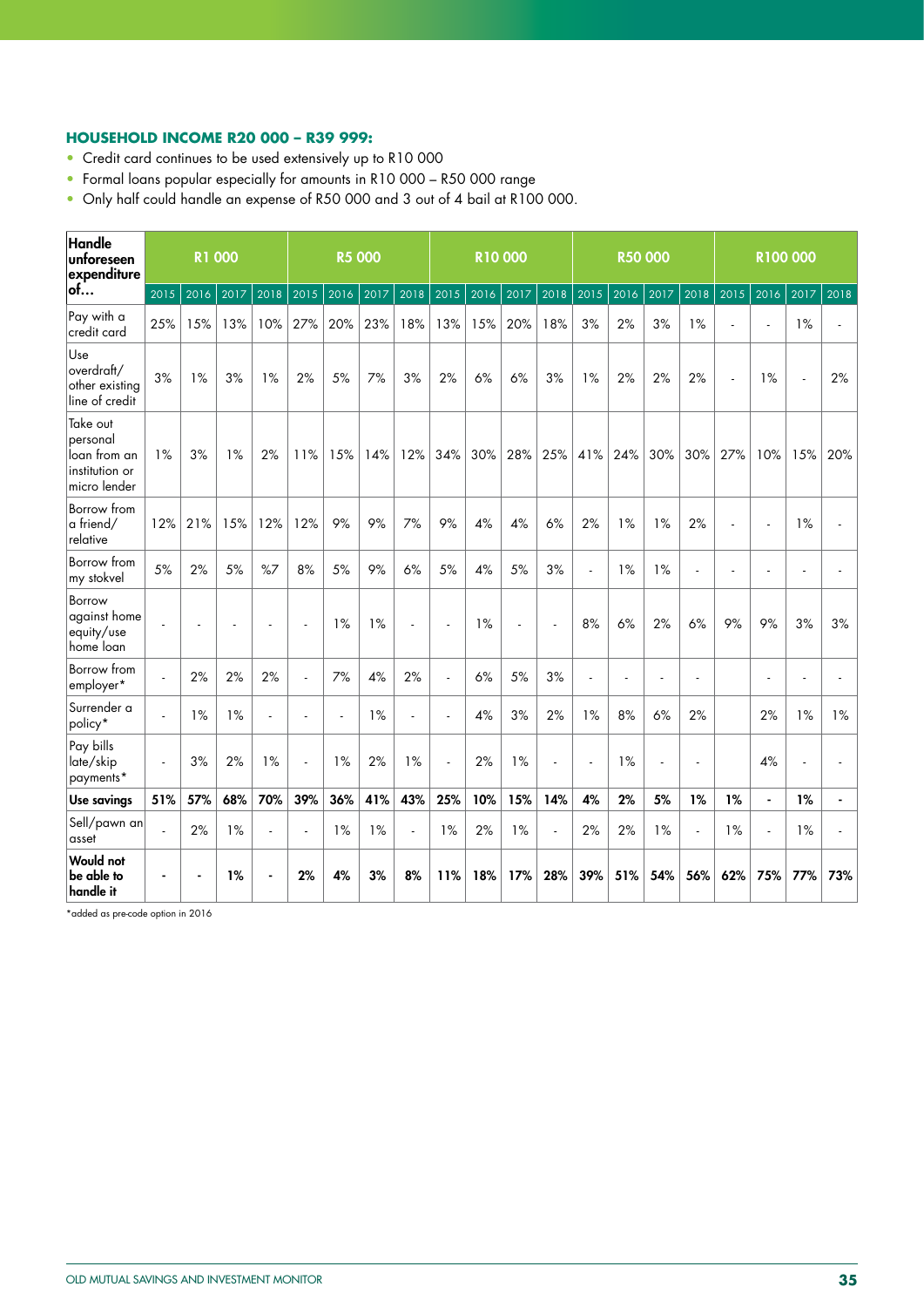# **HOUSEHOLD INCOME R40 000+**

- Credit card very popular for amounts up to R10 000.
- Low incidence of loans from family/friends, with preference for formal loans for larger amounts.
- Home loans also remain popular for amounts north of R50 000.
- Resilience levels fairly steady, although half would bail at R100 000.

| Handle<br>unforeseen<br>expenditure                                    |                | <b>R1 000</b> |      |      |        | <b>R5 000</b>  |      |                |      | <b>R10000</b> |      |                |                     | <b>R50 000</b> |                |      |      | R100000             |      | 2018<br>4%<br>28% |  |  |
|------------------------------------------------------------------------|----------------|---------------|------|------|--------|----------------|------|----------------|------|---------------|------|----------------|---------------------|----------------|----------------|------|------|---------------------|------|-------------------|--|--|
| of                                                                     | 2015           | 2016          | 2017 | 2018 | 2015   | 2016           | 2017 | 2018           | 2015 | 2016          | 2017 | 2018           | 2015                | 2016           | 2017           | 2018 | 2015 | 2016                | 2017 |                   |  |  |
| Pay with a<br>credit card                                              | 43%            | 20%           | 17%  | 10%  | 36%    | 26%            | 33%  | 20%            | 20%  | 25%           | 29%  | 24%            | 3%                  | 3%             | 7%             | 6%   |      | $\bar{\phantom{a}}$ | 1%   |                   |  |  |
| Use<br>overdraft/<br>other existing<br>line of credit                  | 1%             | 2%            | 4%   | 2%   | 3%     | 9%             | 12%  | 6%             | 4%   | 9%            | 12%  | 8%             | 9%                  | 6%             | 6%             | 8%   | 2%   | 6%                  | 2%   |                   |  |  |
| Take out<br>personal<br>loan from an<br>institution or<br>micro lender | 1%             | 1%            | 1%   | 1%   | 1%     | 6%             | 4%   | 7%             | 17%  | 22%           | 21%  | 17%            | 31%                 | 34%            | 38%            | 29%  | 25%  | 18%                 | 29%  |                   |  |  |
| Borrow from<br>a friend/<br>relative                                   | 5%             | 11%           | 18%  | 8%   | 4%     | 7%             | 8%   | 4%             | 7%   | 5%            | 3%   | 1%             | 4%                  | 3%             | 2%             | L.   |      | 1%                  | 1%   |                   |  |  |
| Borrow from<br>my stokvel                                              | 1%             | 4%            | 3%   | 2%   | 6%     | 4%             | 7%   | 6%             | 4%   | 1%            | 2%   | 5%             | L.                  | 1%             | $\blacksquare$ |      |      | ÷,                  |      |                   |  |  |
| Borrow<br>against home<br>equity/use<br>home loan                      | 1%             | ÷,            | 1%   | L.   | 1%     | $\mathbf{r}$   | 1%   | $\bar{z}$      | 3%   | 1%            | 2%   | 1%             | 12%                 | 8%             | 9%             | 8%   | 17%  | 11%                 | 10%  | 12%               |  |  |
| Borrow from<br>employer*                                               | $\mathbf{r}$   | ä,            | 2%   | 2%   | $\sim$ | 3%             | 2%   | $\sim$         | L.   | 3%            | 3%   | 2%             | $\bar{\phantom{a}}$ | 1%             | 1%             | ä,   |      | ÷,                  |      | ÷.                |  |  |
| Surrender a<br>policy*                                                 | L.             |               | ÷.   | ÷.   | ÷.     | L.             |      | 1%             | ä,   | 1%            | 2%   | 1%             | 1%                  | 5%             | 3%             | 2%   |      | 9%                  | 2%   | 1%                |  |  |
| Pay bills<br>late/skip<br>payments*                                    | $\blacksquare$ | 2%            | 2%   | ÷.   | $\sim$ | 2%             | 1%   | $\sim$         | ä,   | 2%            | ÷,   | ÷.             | Ĭ.                  | 1%             | ä,             | ÷.   |      | 1%                  | ÷.   |                   |  |  |
| Use savings                                                            | 48%            | 62%           | 64%  | 78%  | 48%    | 45%            | 48%  | 58%            | 40%  | 21%           | 26%  | 28%            | 20%                 | 4%             | 6%             | 10%  | 7%   | 1%                  | 3%   | 4%                |  |  |
| Sell/pawn an<br>asset                                                  | $\overline{a}$ | 2%            | ä,   |      | ÷.     | 1%             | 1%   | $\blacksquare$ | 1%   | 1%            | 1%   | $\blacksquare$ | 2%                  | 2%             | $\omega$       |      | 4%   | 1%                  |      |                   |  |  |
| <b>Would not</b><br>be able to<br>handle it                            |                |               |      |      | 1%     | $\blacksquare$ | 1%   | 1%             | 5%   | 8%            | 8%   | 14%            | 21%                 | 34%            | 30%            | 37%  | 44%  | 57%                 | 54%  | 50%               |  |  |

\*added as pre-code option in 2016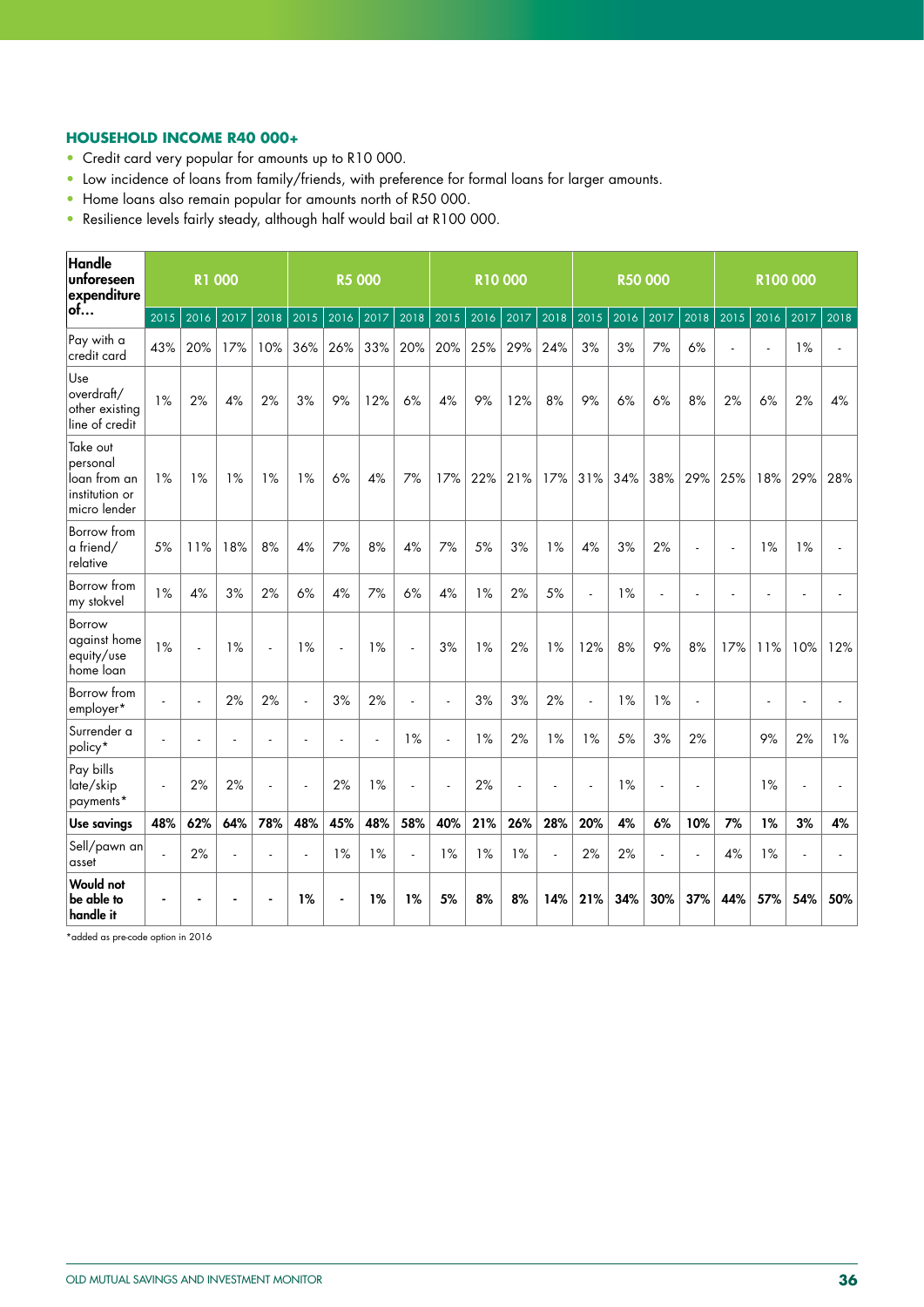# **07. RETROSPECTIVE** VIEWS AND FUTURE EXPECTATIONS

Respondents are asked whether they expect their financial situation to improve, deteriorate or stay the same in the next six months. 2018 sees a more optimistic outlook, with 43% expecting an improvement.



Respondents are also asked to think back to a year ago and asked whether they feel that their current financial situation is better or worse than a year ago. The results remain stable with the sample roughly evenly split between those who feel they are better off vs worse off vs. unchanged. Low income households continue to report the worst retrospective view.

| Retrospective look over last year | <b>Nov-11</b> | <b>Jul-12</b> | Nov-12 | $Jul-13$ | Jul-14 | <b>Jul-15</b> | <b>Jul-16</b> | Jul-17 | <b>Jul-18</b> |
|-----------------------------------|---------------|---------------|--------|----------|--------|---------------|---------------|--------|---------------|
| Better than it was a year ago     | 27%           | 30%           | 34%    | 37%      | 30%    | 38%           | 27%           | 30%    | 32%           |
| About the same                    | 45%           | 45%           | 39%    | 38%      | 46%    | 32%           | 36%           | 38%    | 33%           |
| Worse than it was a year ago      | 28%           | 25%           | 27%    | 25%      | 24%    | 30%           | 38%           | 32%    | 35%           |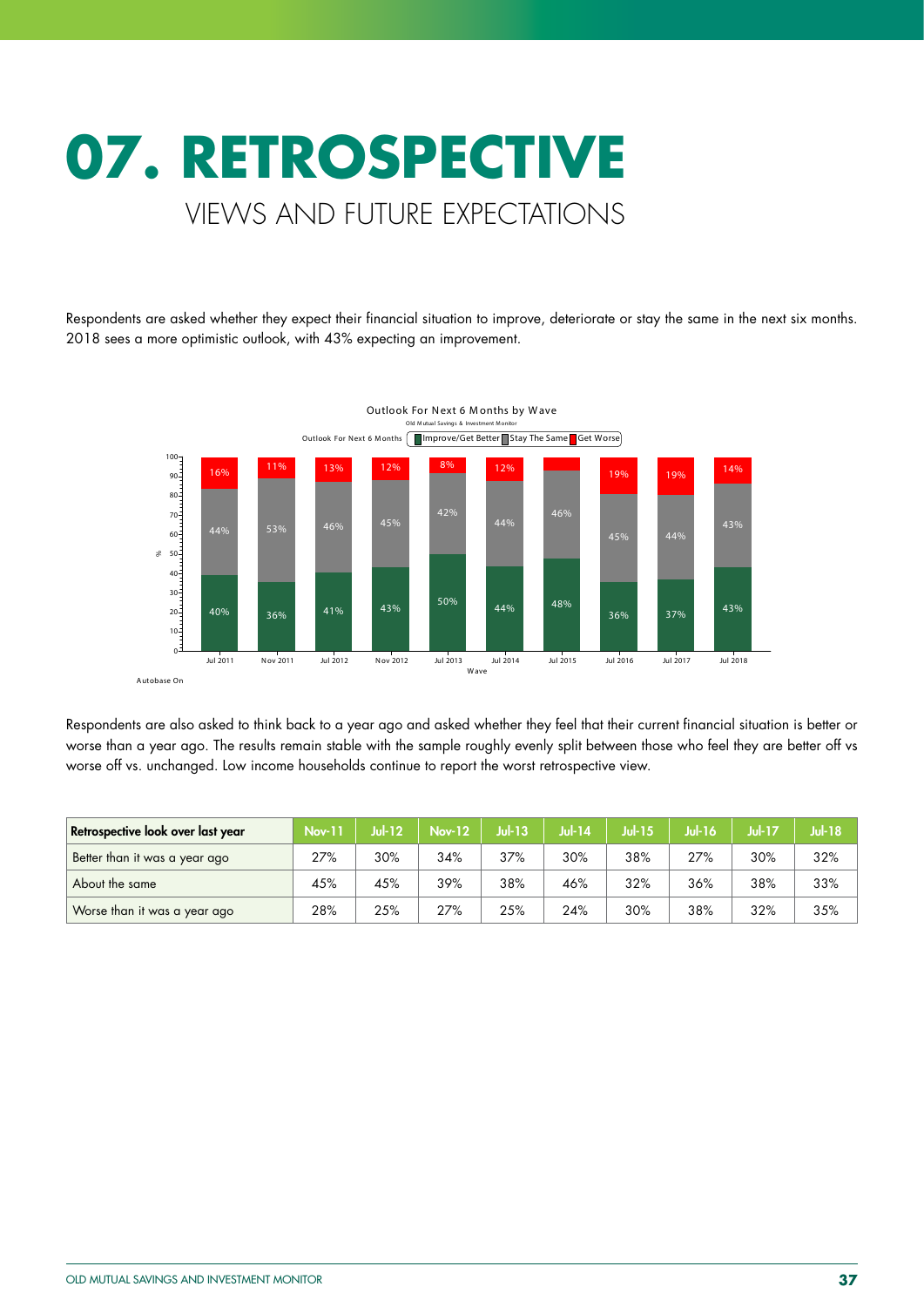# **08. SAVINGS**  LEVELS AND PUTTING MONEY ASIDE

# **8.1 SAVINGS AS A % OF HOUSEHOLD INCOME**

Respondents are asked to allocate household expenditure as follows and using this definition of savings:

"Savings includes putting money away into savings accounts, policies and investments. It also includes holding back on spending and using that money to pay off debt faster, in particular putting extra into your home loan if you have one."

| Consumption/Living expenses (e.g. groceries, rates, phone, transport, clothing, education, entertainment, rent, money paid to<br>support other family members, electricity and water etc. This EXCLUDES contributions to policies, savings, insurance etc.) |
|-------------------------------------------------------------------------------------------------------------------------------------------------------------------------------------------------------------------------------------------------------------|
| Debt Servicing (e.g. paying off debt e.g. personal loans, store accounts and credit cards, home loan/other bonds and debt etc.                                                                                                                              |
| Insurance and medical aid (i.e. short term insurance (car/household) as well as medical aid contributions. NOT other policies)                                                                                                                              |
| Savings (includes monthly contributions/premiums to savings, stokvels and savings clubs, investment and assurance policies)                                                                                                                                 |

At an overall level, there has been an increase in the proportion of household income that is taken up by consumption/living expenses. This is at the expense of both savings and debt servicing.



Low income households continue to spend the highest proportion on consumption/living expenses with debt servicing and precautionary savings (such as insurance and medical aid) rising with income. Savings as a % of household income are fairly steady across income levels (although Rand/absolute amounts will vary considerably).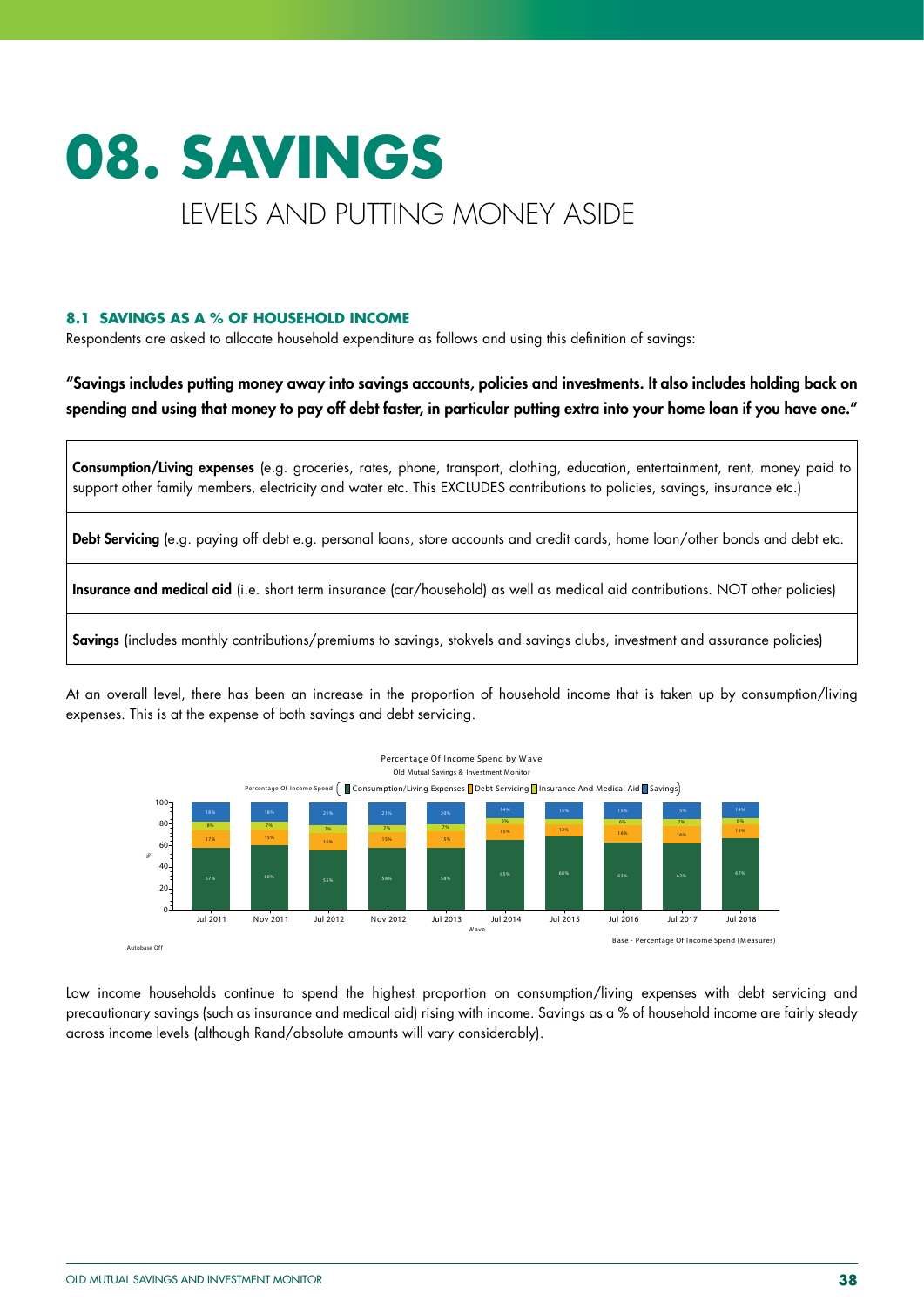

Base - Jul 2018 (Wave) and Percentage Of Income Spend (Measures)

Looking at the results within income bands and race/generation/age, it is notable that this increase in the proportionate spend on consumption is evident across all incomes and ages but particularly strong in lower income and Black households.

| Percentage of income spend     | $Jol-11$ | <b>Nov-11</b> | $Ju$ -12 | <b>Nov-12</b> | $Jul-13$ | $Jul-14$ | $Jul-15$ | <b>Jul-16</b> | <b>Jul-17</b> | <b>Jul-18</b> |
|--------------------------------|----------|---------------|----------|---------------|----------|----------|----------|---------------|---------------|---------------|
| Less than R6 000               |          |               |          |               |          |          |          |               |               |               |
| Consumption/living<br>expenses | 66%      | 69%           | 61%      | 67%           | 65%      | 72%      | 76%      | 71%           | 71%           | 79%           |
| Debt servicing                 | 15%      | 12%           | 14%      | 12%           | 14%      | 14%      | 10%      | 13%           | 13%           | 8%            |
| Insurance and medical aid      | 3%       | 2%            | 2%       | 1%            | 1%       | 1%       | 0%       | 1%            | 1%            | 0%            |
| Savings                        | 17%      | 17%           | 23%      | 19%           | 20%      | 13%      | 14%      | 15%           | 15%           | 13%           |
| R6 000 to R13 999              |          |               |          |               |          |          |          |               |               |               |
| Consumption/living<br>expenses | 57%      | 61%           | 57%      | 60%           | 59%      | 68%      | 69%      | 65%           | 63%           | 70%           |
| Debt servicing                 | 16%      | 15%           | 16%      | 14%           | 16%      | 14%      | 11%      | 15%           | 16%           | 12%           |
| Insurance and medical aid      | 8%       | 6%            | 6%       | 5%            | 6%       | 4%       | 4%       | 5%            | 4%            | 3%            |
| Savings                        | 19%      | 18%           | 20%      | 21%           | 20%      | 14%      | 16%      | 16%           | 16%           | 15%           |
| R14 000 to R19 999             |          |               |          |               |          |          |          |               |               |               |
| Consumption/living<br>expenses | 53%      | 57%           | 52%      | 54%           | 57%      | 62%      | 65%      | 59%           | 61%           | 66%           |
| Debt servicing                 | 18%      | 15%           | 18%      | 16%           | 16%      | 15%      | 12%      | 18%           | 15%           | 13%           |
| Insurance and medical aid      | 10%      | 10%           | 11%      | 9%            | 8%       | 8%       | 7%       | 8%            | 8%            | 6%            |
| Savings                        | 19%      | 19%           | 19%      | 21%           | 19%      | 15%      | 16%      | 15%           | 15%           | 15%           |
| R20 000 to R39 999             |          |               |          |               |          |          |          |               |               |               |
| Consumption/living<br>expenses | 51%      | 53%           | 50%      | 52%           | 52%      | 60%      | 64%      | 58%           | 57%           | 60%           |
| Debt servicing                 | 19%      | 16%           | 17%      | 16%           | 17%      | 16%      | 14%      | 17%           | 17%           | 16%           |
| Insurance and medical aid      | 13%      | 12%           | 13%      | 11%           | 11%      | 10%      | 8%       | 10%           | 11%           | 10%           |
| Savings                        | 17%      | 20%           | 20%      | 21%           | 20%      | 14%      | 14%      | 15%           | 15%           | 13%           |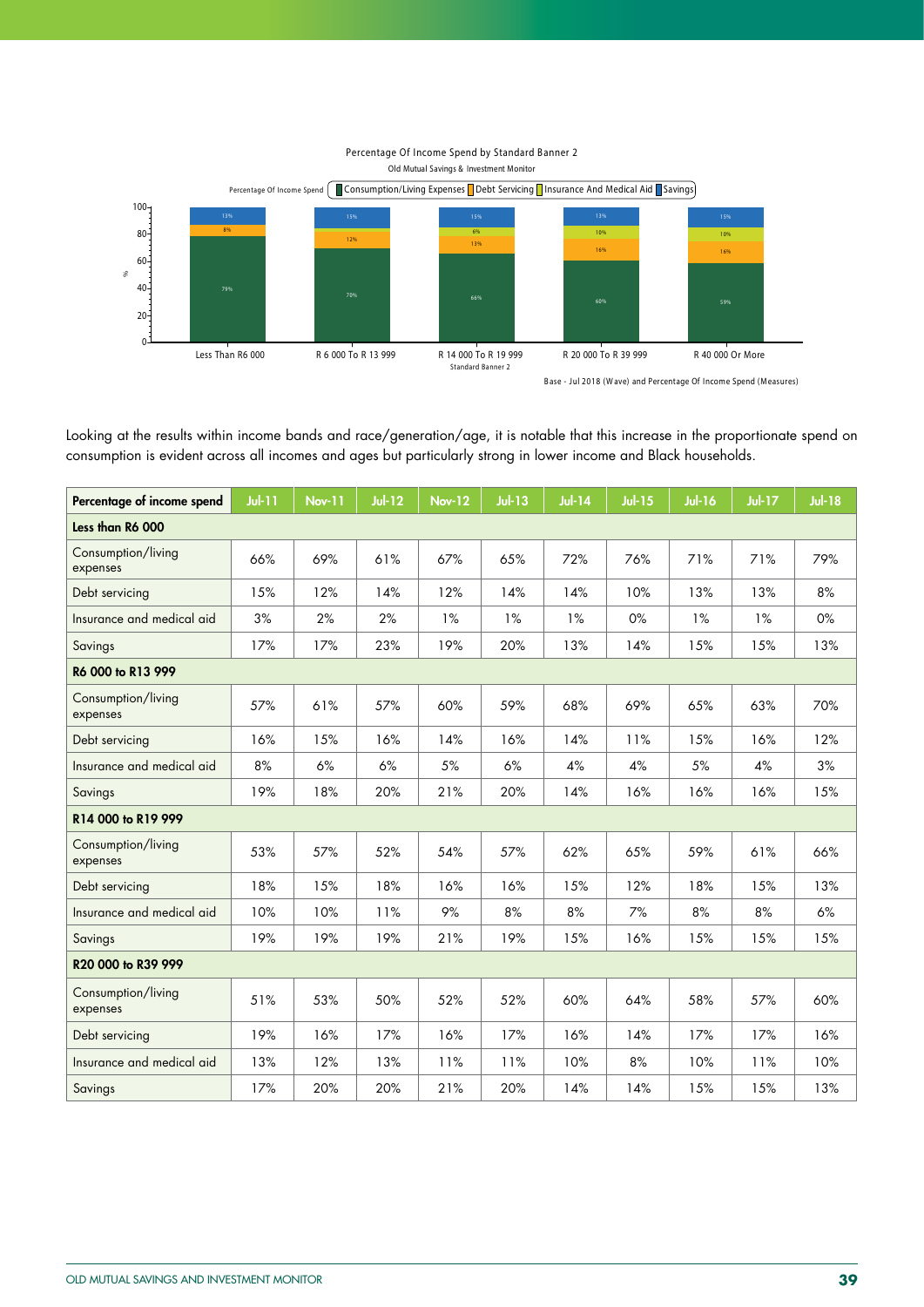| Percentage of income spend     | $J$ ul-11 | <b>Nov-11</b> | <b>Jul-12</b> | <b>Nov-12</b> | $Jul-13$ | $Jul-14$ | <b>Jul-15</b> | <b>Jul-16</b> | <b>Jul-17</b> | <b>Jul-18</b> |
|--------------------------------|-----------|---------------|---------------|---------------|----------|----------|---------------|---------------|---------------|---------------|
| <b>R40 000 or more</b>         |           |               |               |               |          |          |               |               |               |               |
| Consumption/living<br>expenses | 49%       | 51%           | 49%           | 48%           | 49%      | 59%      | 62%           | 57%           | 57%           | 59%           |
| Debt servicing                 | 18%       | 17%           | 17%           | 17%           | 16%      | 16%      | 15%           | 18%           | 17%           | 16%           |
| Insurance and medical aid      | l 4%      | 13%           | 4%            | 14%           | 14%      | 11%      | 9%            | 10%           | 12%           | 10%           |
| Savings                        | 19%       | 19%           | 19%           | 21%           | 21%      | 14%      | 15%           | 4%            | 14%           | 15%           |

#### **8.2 CONSUMER PERCEPTIONS AS TO WHETHER SAVING MORE/LESS/THE SAME**

50% of Metro working households say that they are saving less than they were a year ago, giving up the "improvement" seen in 2017.



The demographic analysis reveals a similar pattern to that seen historically. There continues to be a positive correlation with income, with a higher % of wealthier households claiming to be saving more when compared to lower income.



Saving Pattern Compared To A Year Ago by Standard Banner 2 Old Mutual Savings & Investment Monitor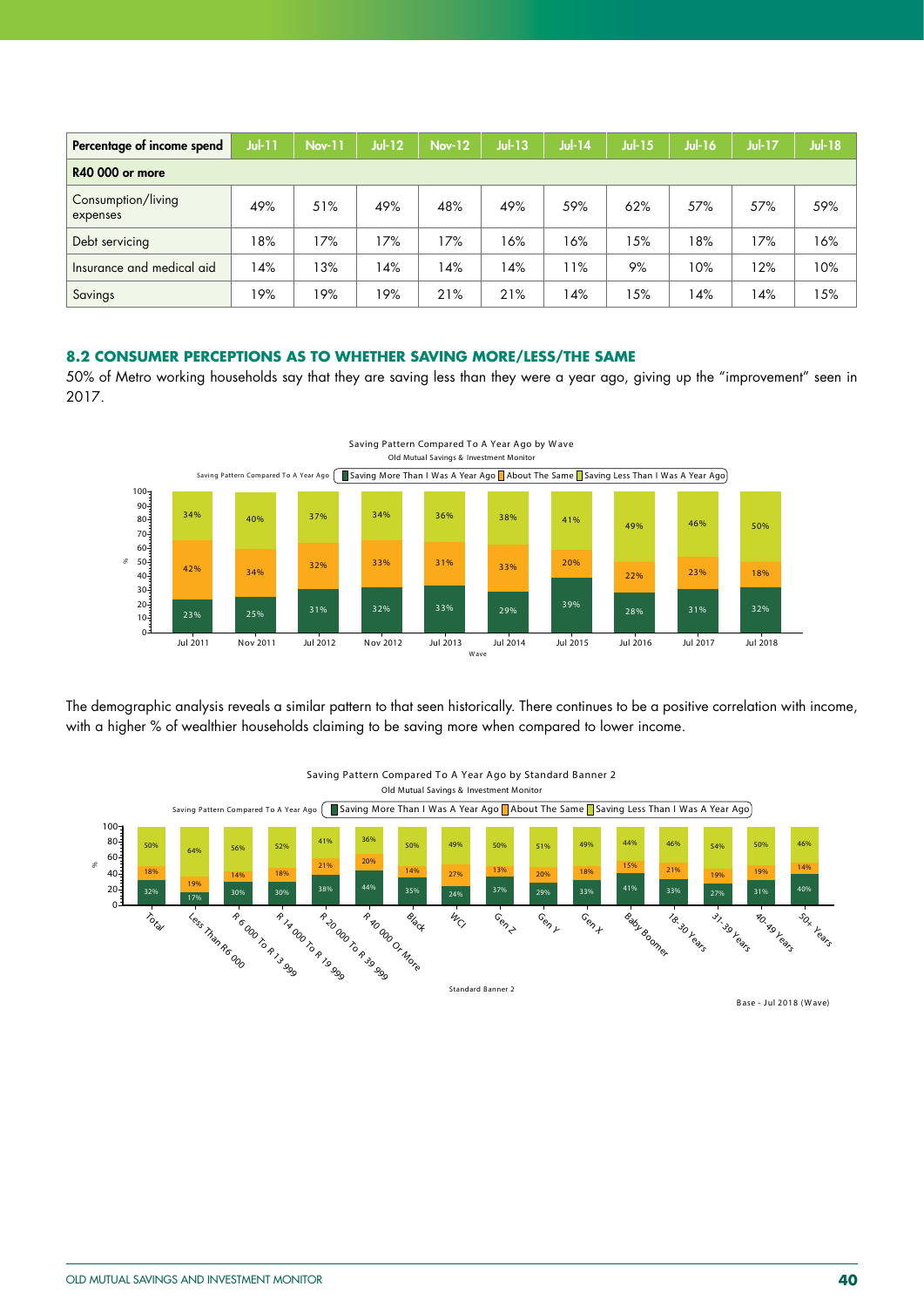Respondents are asked why they are saving more/less or the same compared to a year ago. Increased demands on income remains the most prevalent determinant of behaviour.

|                                      | <b>Total</b> | Saving more than I<br>was a year ago | About the same | Saving less than I<br>was a year ago |
|--------------------------------------|--------------|--------------------------------------|----------------|--------------------------------------|
| Little change in circumstances/needs | 15%          | $0\%$                                | 42%            | 15%                                  |
| Increased demands on income          | 49%          | $1\%$                                | 50%            | 79%                                  |
| Effect of debt/debt management       | 19%          | 32%                                  | 9%             | 15%                                  |
| Improved income                      | 22%          | 59%                                  | 16%            | 2%                                   |
| Item/cause specific savings          | 4%           | 13%                                  | $1\%$          | $0\%$                                |
| Deteriorating income                 | 15%          | 2%                                   | 4%             | 26%                                  |
| Decreased demands                    | 6%           | 15%                                  | 6%             | $0\%$                                |
| Shift in headspace                   | 15%          | 33%                                  | 19%            | 2%                                   |
| Other                                | $1\%$        | 2%                                   | $1\%$          | $0\%$                                |

In 2018 whilst improved income is still cited most often as a reason for saving more, a shift in headspace (i.e. realising the importance of savings) continues to be a strong driver (as it was in 2016 and in 2017) as does the effect of good debt management (i.e. paying off debt which frees up funds to be saved).

| <b>Reasons Saving MORE</b>        | $J$ ul-11 | <b>Nov-11</b> | $Jul-12$ | <b>Nov-12</b> | $Jul-13$ | $Jul-14$ | Jul-15 | <b>Jul-16</b> | <b>Jul-17</b> | $Jul-18$ |
|-----------------------------------|-----------|---------------|----------|---------------|----------|----------|--------|---------------|---------------|----------|
| Improved income                   | 41%       | 55%           | 45%      | 45%           | 51%      | 47%      | 59%    | 51%           | 59%           | 59%      |
| Shift in headspace                | 29%       | 27%           | 32%      | 18%           | 18%      | 30%      | 18%    | 35%           | 39%           | 33%      |
| Effect of debt/debt<br>management | 22%       | 23%           | 34%      | 37%           | 24%      | 30%      | 22%    | 35%           | 22%           | 32%      |
| Decreased demands                 | 6%        | 6%            | 7%       | 12%           | 18%      | 13%      | 13%    | 11%           | 2%            | 15%      |
| Item/cause specific savings       | 21%       | 13%           | 10%      | 11%           | 9%       | 11%      | 5%     | 21%           | 11%           | 13%      |
| Other                             | 2%        | $1\%$         | $0\%$    | $0\%$         | 2%       | $0\%$    | $0\%$  | 3%            | 2%            | 2%       |

As to reasons for saving less, increased demands on income in the form of escalating expenses remains the primary barrier to saving, with the recent VAT increase from 14% to 15% gaining special mention. Deteriorating income (lower commissions, family members losing jobs or being put on short hours) is the next most prevalent driver being cited by 1 in 4 of those who find that they are saving less than a year ago. Those citing debt management (having more debt to service) as a reason for saving less crept up again to 15%.

| Reasons saving more/less/<br>same - group | <b>Jul-11</b> | <b>Nov-11</b> | $Jul-12$ | <b>Nov-12</b> | $Jul-13$ | <b>Jul-14</b> | $Jul-15$ | $Jul-16$ | $Jul-17$ | Jul-18 |
|-------------------------------------------|---------------|---------------|----------|---------------|----------|---------------|----------|----------|----------|--------|
| Increased demands on<br>income            | 67%           | 75%           | 77%      | 68%           | 70%      | 74%           | 74%      | 71%      | 86%      | 79%    |
| Deteriorating income                      | 22%           | 28%           | 17%      | 28%           | 16%      | 19%           | 24%      | 24%      | 16%      | 26%    |
| Little change in<br>circumstances/needs   | 17%           | 18%           | 3%       | 6%            | 11%      | 6%            | 27%      | 22%      | 27%      | 15%    |
| Effect of debt/debt<br>management         | 16%           | 9%            | 9%       | 14%           | 4%       | 12%           | 9%       | 18%      | 10%      | 15%    |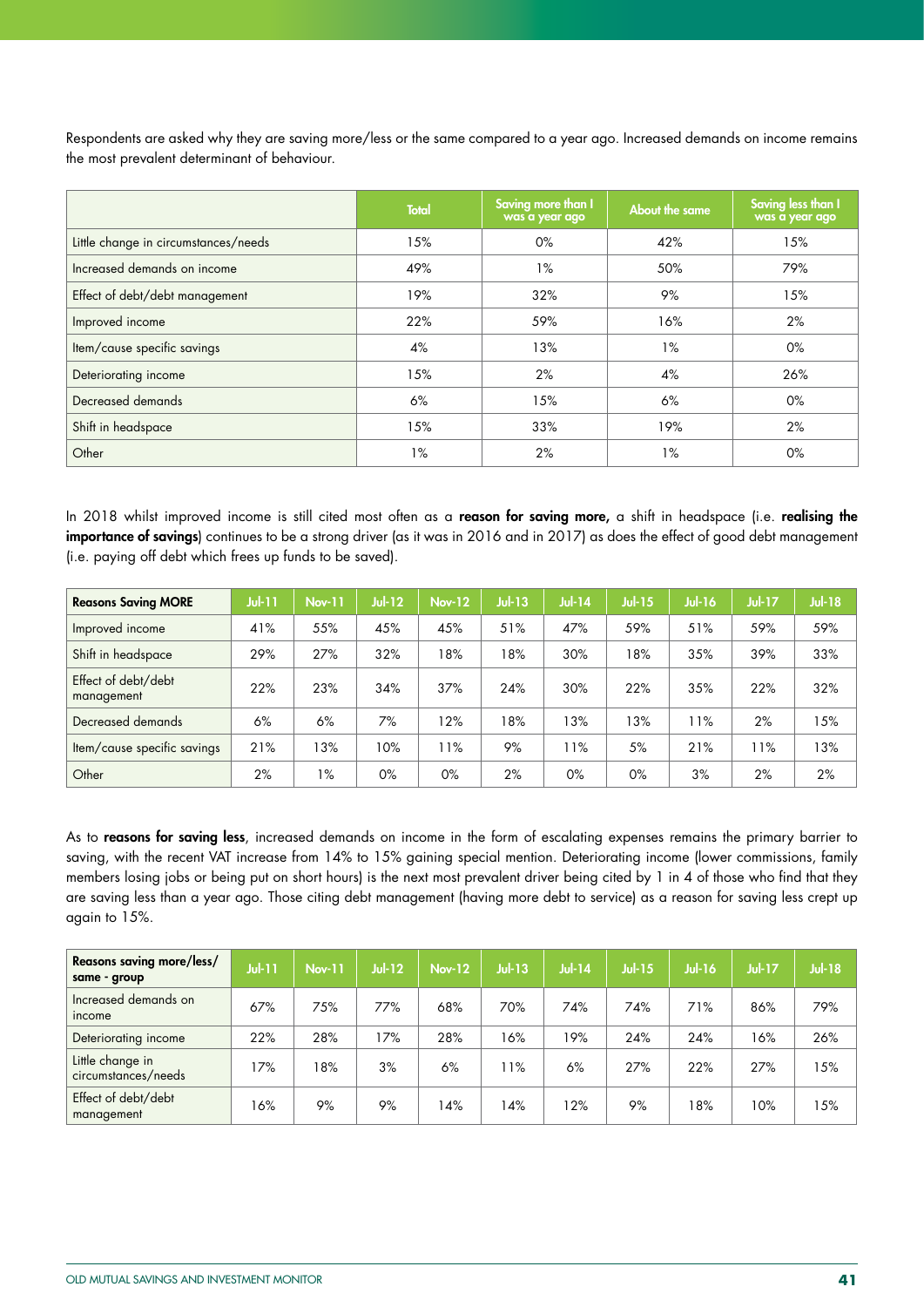#### **8.3 SAVING FOR FINANCIAL EMERGENCIES**

Since 2016 respondents have been asked directly whether they save for financial emergencies and if they do, where these funds are saved. At a total level claimed saving for emergencies is down slightly to 69%.



The incidence of saving for both income and age rises with both age and income. Looking at trended data by income group it is important to note the drop off in saving for emergencies in 2018 amongst lower income earners, especially those with a household income of < R6 000 where the drop is significant.

| Save for financial emergencies | $Jul-16$ | <b>Jul-17</b> | $Jul-18$ |
|--------------------------------|----------|---------------|----------|
| Less than R6 000               | 52%      | 58%           | 47%      |
| R6 000 to R13 999              | 68%      | 73%           | 65%      |
| R14 000 to R19 999             | 66%      | 73%           | 75%      |
| R20 000 to R39 999             | 77%      | 76%           | 76%      |
| R40 000 or more                | 83%      | 82%           | 85%      |

Multiple savings methods are used, and for the first time we see a designated savings account emerge as the most common method (as against just allowing a balance to build up in the bank account that your salary goes into). Separate savings accounts are the next most common method, followed by stokvels.

| Method of saving (BASE = THOSE WHO DO SAVE FOR EMERGENCIES)          | $Jul-16$ | $Jul-17$ | $Jul-18$ |
|----------------------------------------------------------------------|----------|----------|----------|
| In a separate savings account/designated bank account                | 36%      | 38%      | 42%      |
| In my transactional bank account                                     | 41%      | 45%      | 40%      |
| Save in a stokvel/savings club (base = black)                        | 39%      | 27%      | 30%      |
| Save in a stokvel/savings club (base = black stokvel members)        | 62%      | 49%      | 47%      |
| In cash at home/in wallet/under mattress                             | 18%      | 14%      | 11%      |
| Buy/put into savings products/policies that allow me access to funds | 15%      | 7%       | 7%       |
| Build up credit balance in credit card                               | 8%       | 5%       | 4%       |
| Buy financial equity based investment products (e.g. Unit trusts)    | 3%       | 2%       | 3%       |
| Pay extra into access bond/home loan that I can access               | 2%       | $1\%$    | 2%       |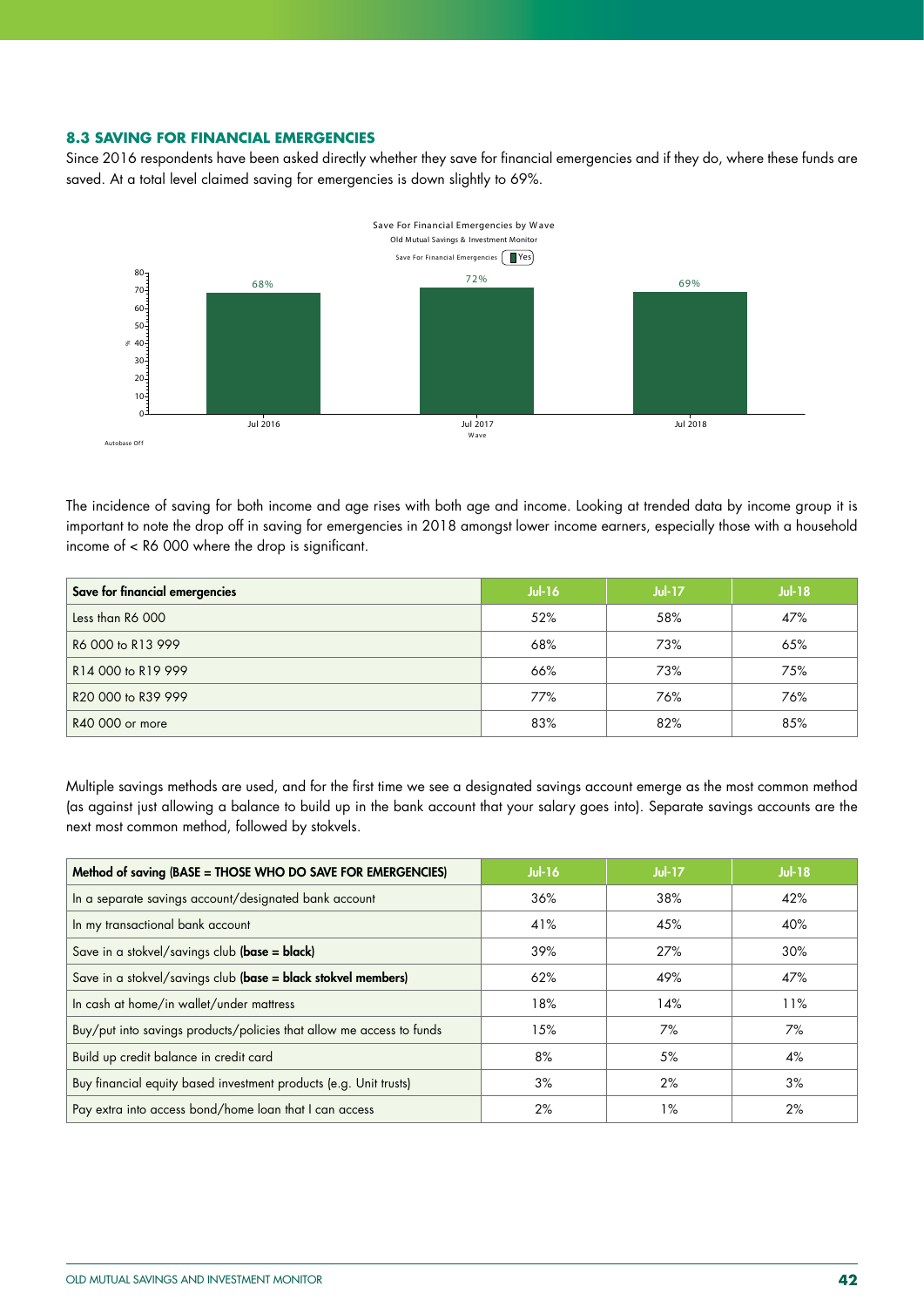Higher earners also use credit cards, building up a credit balance there as well as formal policies.

| Method of saving<br>(BASE = THOSE WHO DO SAVE FOR<br><b>EMERGENCIES</b> | <b>Total</b> | Less than<br>Ró 000 | 000 to<br>28 | 00000<br>R14 | R20 000 to<br>R39 999 | $\overleftarrow{\mathtt{o}}$<br><b>R40000</b><br>more | Gen $Z^*$ | $\overline{Gen Y}$ | Gen X | <b>Baby Boomer</b> |
|-------------------------------------------------------------------------|--------------|---------------------|--------------|--------------|-----------------------|-------------------------------------------------------|-----------|--------------------|-------|--------------------|
| In cash at home/under mattress                                          | 11%          | 10%                 | 16%          | 11%          | 9%                    | 11%                                                   | 11%       | 12%                | 12%   | 9%                 |
| In my transactional bank account                                        | 40%          | 46%                 | 36%          | 34%          | 46%                   | 39%                                                   | 39%       | 44%                | 37%   | 36%                |
| In a separate savings account/designated bank<br>account                | 42%          | 21%                 | 36%          | 47%          | 43%                   | 56%                                                   | 35%       | 39%                | 45%   | 47%                |
| Give money to friends to save on my behalf                              | $1\%$        | 2%                  | $1\%$        | $1\%$        | $1\%$                 | 2%                                                    | 3%        | 2%                 | 1%    | $1\%$              |
| Pay extra into access bond                                              | 2%           | $0\%$               | $0\%$        | $1\%$        | 2%                    | 6%                                                    | $0\%$     | 1%                 | 2%    | 4%                 |
| Save in a stokvel/savings club (base = black)                           | 30%          | 31%                 | 26%          | 31%          | 30%                   | 31%                                                   | 26%       | 28%                | 30%   | 34%                |
| Save in a stokvel/savings club (base = black<br>stokvel members)        | 47%          | 51%                 | 47%          | 45%          | 46%                   | 47%                                                   | 57%       | 46%                | 47%   | 48%                |
| Buy financial equity based investment products<br>(e.g. Unit trusts)    | 3%           | 2%                  | 1%           | $1\%$        | 3%                    | 8%                                                    | $0\%$     | 3%                 | 3%    | 5%                 |
| Buy/put into savings products/policies that allow<br>me access to funds | 7%           | 0%                  | 6%           | 5%           | 8%                    | 13%                                                   | 3%        | 5%                 | 9%    | 12%                |
| Build up credit balance in credit card                                  | 4%           | $0\%$               | 1%           | 3%           | 4%                    | 9%                                                    | $0\%$     | 3%                 | 4%    | 8%                 |

Saving in formal retirement vehicles is not a popular choice, although private RA's seem more popular than occupational retirement funds.

| Where would you save the<br>salary increase (based on those<br>who would save at least some) | <b>Total</b> | <u>la</u><br>Less than<br>R6 000 | R6 000 to<br>R13 999 | <b>8861</b><br>$\bullet$<br><b>R14</b><br>R19 | 000 to<br>999<br><b>R39</b><br><b>R20</b> | ৯<br><b>R40000</b><br>more | <b>Black</b> | $\overline{S}$ | $\overline{\mathbf{N}}$<br>န္ပြ | Gen Y | Gen X | <b>Baby Boomer</b> | 18-30 Years | <b>Years</b><br>$31 - 39$ | 40-49 Years | $50+Years$ |
|----------------------------------------------------------------------------------------------|--------------|----------------------------------|----------------------|-----------------------------------------------|-------------------------------------------|----------------------------|--------------|----------------|---------------------------------|-------|-------|--------------------|-------------|---------------------------|-------------|------------|
| Savings account/fixed deposit/<br>money market account                                       | 80%          | 81%                              | 82%                  | 81%                                           | 83%                                       | 73%                        | 79%          | 82%            | 91%                             | 81%   | 81%   | 72%                | 85%         | 79%                       | 82%         | 75%        |
| Stokvel/informal savings club                                                                | 13%          | 17%                              | 16%                  | 18%                                           | 8%                                        | 7%                         | 18%          | 1%             | 10%                             | 10%   | 17%   | 14%                | 11%         | 12%                       | 14%         | 17%        |
| Stokvel/informal savings club<br>(re-based on existing members)                              | 27%          | 28%                              | 31%                  | 32%                                           | 22%                                       | 21%                        | 28%          | $***$          | $***$                           | 23%   | 31%   | 33%                | 27%         | 25%                       | 26%         | 33%        |
| In a savings policy/plan (not<br>retirement specific)                                        | 10%          | 10%                              | 12%                  | 11%                                           | 6%                                        | 9%                         | 12%          | 3%             | 2%                              | 9%    | 13%   | 4%                 | 8%          | 9%                        | 13%         | 9%         |
| Invest it in unit trusts/ETF'S                                                               | 7%           | 6%                               | 5%                   | 4%                                            | 7%                                        | 10%                        | 6%           | 7%             | 2%                              | 7%    | 6%    | 11%                | 6%          | 7%                        | 6%          | 9%         |
| Take out an RA and save it there                                                             | 6%           | 3%                               | 8%                   | 7%                                            | 6%                                        | 7%                         | 6%           | 7%             | 6%                              | 6%    | 6%    | 10%                | 7%          | 5%                        | 6%          | 8%         |
| Increase contribution to existing<br><b>RA</b>                                               | 5%           | $1\%$                            | 2%                   | 4%                                            | 8%                                        | 13%                        | 4%           | 9%             | 0%                              | 5%    | 6%    | 9%                 | 2%          | 6%                        | 6%          | 9%         |
| Increase contribution<br>existing RA (re-based on those<br>with an existing RA)              | 15%          | $***$                            | $***$                | 12%                                           | 15%                                       | 20%                        | 15%          | 15%            | $***$                           | 18%   | 12%   | 16%                | $***$       | 17%                       | 10%         | 18%        |
| Increase contribution<br>To employers pension/provident<br>fund                              | 3%           | 0%                               | 3%                   | 3%                                            | 6%                                        | 4%                         | 4%           | 2%             | $0\%$                           | 2%    | 6%    | 3%                 | 2%          | 3%                        | 5%          | 5%         |
| Increase contribution Pension/<br>provident fund (re-based on<br>current fund members)       | 6%           | $* *$                            | 6%                   | 5%                                            | 8%                                        | 7%                         | 9%           | 2%             | $***$                           | 4%    | 9%    | 6%                 | 5%          | 4%                        | 8%          | 9%         |
| Save it in my home loan                                                                      | 2%           | $0\%$                            | 0%                   | 0%                                            | 3%                                        | 9%                         | $1\%$        | 6%             | $0\%$                           | 3%    | 3%    | 2%                 | 0%          | 4%                        | 3%          | 2%         |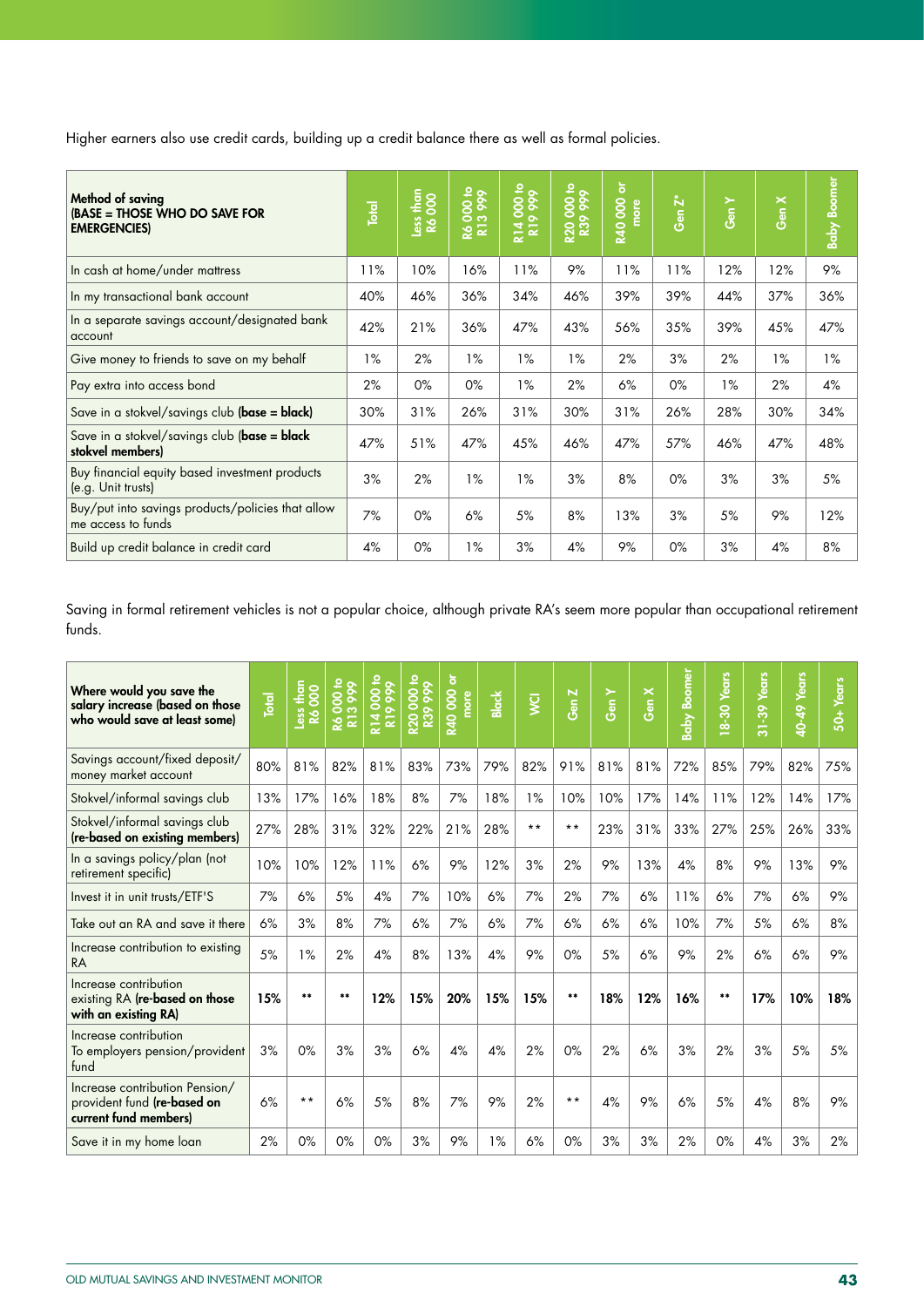# **09. SAVINGS OBJECTIVES**  WHAT ARE SOUTH AFRICANS SAVING FOR?

The main savings objectives remain emergency expenses (rainy day fund), funeral, retirement and children's education (for those with dependent children).

The drop off in emergency expenses as claimed objective continues in this measure and is now back to pre-2016 levels. (The spike in 2016 now appears to be the anomaly). Funeral expenses as a claimed objective also show a declining trend (although incidence of funeral policies remain steady – bearing in mind that many (most) see funeral policy premiums as an expense rather than a form of saving).

| <b>Prompted savings objective</b>                                     | $Jol-11$ | <b>Nov-11</b> | $Jul-12$ | <b>Nov-12</b> | $Jul-13$ | $Jul-14$ | $Jul-15$ | <b>Jul-16</b> | <b>Jul-17</b> | <b>Jul-18</b> |
|-----------------------------------------------------------------------|----------|---------------|----------|---------------|----------|----------|----------|---------------|---------------|---------------|
| Emergency expenses/rainy<br>day fund                                  | 42%      | 41%           | 39%      | 36%           | 39%      | 43%      | 44%      | 63%           | 51%           | 43%           |
| Funeral expenses                                                      | 29%      | 25%           | 26%      | 31%           | 30%      | 37%      | 53%      | 41%           | 40%           | 36%           |
| Retirement/old age                                                    | 41%      | 33%           | 35%      | 40%           | 37%      | 37%      | 42%      | 34%           | 31%           | 28%           |
| Children's education<br>(rebased on those with<br>dependent children) | 51%      | 40%           | 50%      | 33%           | 40%      | 32%      | 32%      | 38%           | 35%           | 34%           |
| Christmas expenses/end of<br>year expenses                            |          | Not measured  |          |               | 6%       | 15%      | 16%      | 19%           | 19%           | 17%           |
| Medical expenses fund/for<br>medical expenses                         | 13%      | 10%           | 13%      | 12%           | 13%      | 12%      | 17%      | 19%           | 16%           | 11%           |
| Home improvement                                                      | 21%      | 19%           | 17%      | 14%           | 22%      | 16%      | 14%      | 15%           | 14%           | 15%           |
| To pay off debt                                                       | 19%      | 14%           | 17%      | 13%           | 26%      | 18%      | 11%      | 14%           | 13%           | 13%           |
| To buy a specific item/other<br>specific purpose                      | 13%      | 14%           | 14%      | 7%            | 13%      | 10%      | 9%       | 15%           | 12%           | 11%           |
| Car/vehicle                                                           | 20%      | 18%           | 20%      | 17%           | 27%      | 13%      | 13%      | 12%           | 11%           | 12%           |
| Holiday                                                               | 13%      | 11%           | 11%      | 11%           | 12%      | 10%      | 7%       | 11%           | 10%           | 8%            |
| Deposit on a home/<br>immovable property                              | 18%      | 17%           | 22%      | 17%           | 20%      | 9%       | 9%       | 9%            | 10%           | 7%            |
| Furniture/home appliances                                             | 8%       | 7%            | 6%       | 5%            | 8%       | 5%       | 9%       | 8%            | 8%            | 10%           |
| Other special celebrations                                            |          | Not measured  |          |               | 2%       | 7%       | 6%       | 7%            | 5%            | 6%            |
| No specific reason                                                    | 6%       | 6%            | 2%       | 5%            | 3%       | 7%       | 4%       | 4%            | 5%            | 8%            |
| To get married/lobola                                                 | 2%       | 5%            | 6%       | 6%            | 7%       | 4%       | 4%       | 5%            | 4%            | 3%            |
| For my studies/own<br>education/further my<br>studies                 | 2%       | 5%            | 7%       | 4%            | 8%       | 3%       | 3%       | 4%            | 4%            | 3%            |
| Money to start my own<br>business                                     | 7%       | 6%            | 6%       | 6%            | 9%       | 3%       | 3%       | 4%            | 3%            | 4%            |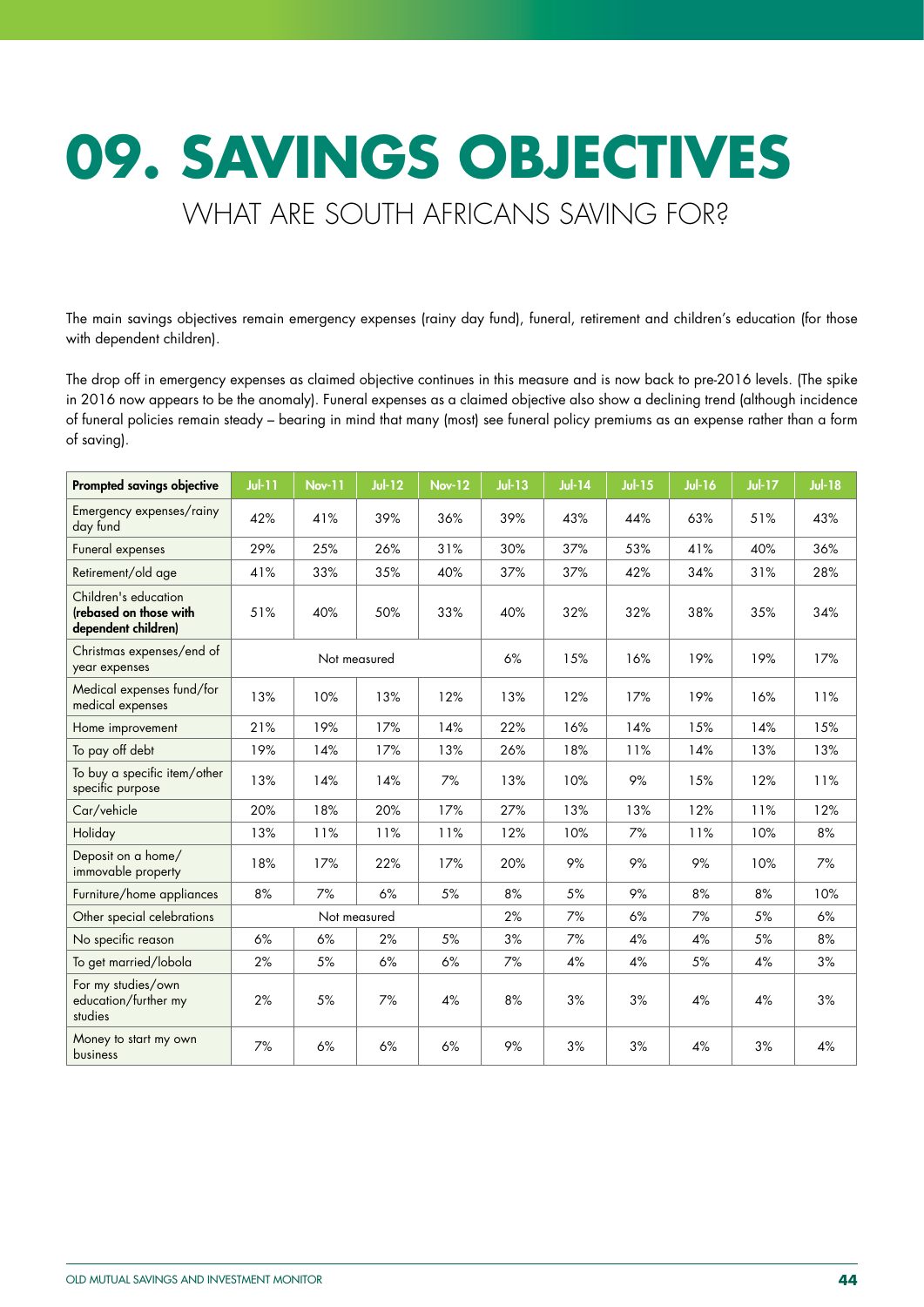Age and income continue to be the primary determinants of what people are saving for.

- Greater emphasis by older (and wealthier) consumers on retirement savings
- Greater emphasis that youth place on savings for acquisitive reasons (buying a specific item).
- The peak in Gen X on saving for education a direct reflection of lifestage and the incidence of dependent children.
- Holiday specific savings only really the ambit of WCI and higher earners.

The spike in saving for home improvement amongst baby boomers in this measure is worth noting.

| <b>Prompted savings objective</b>                   | <b>Total</b> | than<br>8<br><b>Less</b><br>$\overline{8}$ | 000 to<br>စွဲ<br>$\infty$<br>$\overline{\mathbf{5}}$ | 000 to<br>999<br>$\circ$<br><b>R14</b><br>R19 | <b>R39 999</b><br>g<br><b>20</b> | ō<br><b>R40 000</b><br>more | <b>Black</b> | $\overline{S}$ | Gen Z | Gen Y | Gen X | <b>Boomer</b><br>Baby I | <b>Years</b><br>$8 - 30$ | <b>Years</b><br>$31 - 39$ | <b>Years</b><br>40-49 | $50 + Years$ |
|-----------------------------------------------------|--------------|--------------------------------------------|------------------------------------------------------|-----------------------------------------------|----------------------------------|-----------------------------|--------------|----------------|-------|-------|-------|-------------------------|--------------------------|---------------------------|-----------------------|--------------|
| Emergency expenses/rainy day                        | 43%          | 27%                                        | 34%                                                  | 52%                                           | 51%                              | 54%                         | 44%          | 40%            | 29%   | 42%   | 46%   | 42%                     | 38%                      | 44%                       | 45%                   | 46%          |
| Funeral expenses                                    | 36%          | 40%                                        | 44%                                                  | 36%                                           | 27%                              | 30%                         | 44%          | 18%            | 33%   | 34%   | 38%   | 39%                     | 31%                      | 35%                       | 39%                   | 39%          |
| Retirement                                          | 28%          | 9%                                         | 18%                                                  | 24%                                           | 41%                              | 50%                         | 21%          | 45%            | 10%   | 23%   | 32%   | 49%                     | 17%                      | 25%                       | 32%                   | 43%          |
| Children's education                                | 23%          | 10%                                        | 24%                                                  | 26%                                           | 26%                              | 29%                         | 26%          | 18%            | 3%    | 21%   | 31%   | 18%                     | 11%                      | 28%                       | 29%                   | 23%          |
| Christmas expenses/end of<br>year                   | 17%          | 18%                                        | 15%                                                  | 17%                                           | 17%                              | 16%                         | 19%          | 11%            | 22%   | 16%   | 16%   | 17%                     | 18%                      | 16%                       | 17%                   | 15%          |
| Home improvement                                    | 15%          | 7%                                         | 15%                                                  | 17%                                           | 15%                              | 22%                         | 15%          | 16%            | $0\%$ | 11%   | 19%   | 31%                     | 6%                       | 13%                       | 16%                   | 31%          |
| To pay off debt                                     | 13%          | 11%                                        | 13%                                                  | 11%                                           | 17%                              | 10%                         | 14%          | 11%            | 6%    | 12%   | 14%   | 14%                     | 11%                      | 12%                       | 14%                   | 14%          |
| Car/vehicle                                         | 12%          | 4%                                         | 15%                                                  | 13%                                           | 13%                              | 12%                         | 12%          | 11%            | 14%   | 14%   | 11%   | 2%                      | 16%                      | 13%                       | 10%                   | 6%           |
| Medical expenses                                    | 11%          | 2%                                         | 9%                                                   | 11%                                           | 16%                              | 16%                         | 12%          | 8%             | 0%    | 9%    | 13%   | 18%                     | 5%                       | 9%                        | 14%                   | 18%          |
| To buy a specific item/other<br>specific purpose    | 11%          | 10%                                        | 10%                                                  | 10%                                           | 11%                              | 15%                         | 11%          | 10%            | 23%   | 10%   | 11%   | 10%                     | 14%                      | 8%                        | 11%                   | 11%          |
| Furniture/home appliances                           | 10%          | 6%                                         | 9%                                                   | 11%                                           | 10%                              | 13%                         | 9%           | 11%            | 11%   | 9%    | 11%   | 9%                      | 10%                      | 9%                        | 11%                   | 10%          |
| Holiday                                             | 8%           | 0%                                         | 1%                                                   | 7%                                            | 13%                              | 22%                         | 3%           | 19%            | 10%   | 7%    | 8%    | 13%                     | 8%                       | 6%                        | 9%                    | 10%          |
| No specific reason                                  | 8%           | 12%                                        | 10%                                                  | 5%                                            | 6%                               | 6%                          | 7%           | 10%            | 15%   | 8%    | 7%    | 6%                      | 10%                      | 7%                        | 7%                    | 7%           |
| Deposit on a home                                   | 7%           | 2%                                         | 6%                                                   | 10%                                           | 10%                              | 7%                          | 5%           | 10%            | 0%    | 11%   | 5%    | 0%                      | 8%                       | 10%                       | 6%                    | $0\%$        |
| Other special celebrations                          | 6%           | 3%                                         | 6%                                                   | 3%                                            | 12%                              | 6%                          | 7%           | 6%             | 6%    | 7%    | 6%    | 2%                      | 5%                       | 8%                        | 7%                    | 3%           |
| Money to start my own business                      | 4%           | 7%                                         | 3%                                                   | 3%                                            | 3%                               | 3%                          | 5%           | 1%             | 8%    | 3%    | 5%    | 2%                      | 4%                       | 3%                        | 4%                    | 5%           |
| To get married/lobola                               | 3%           | 2%                                         | 5%                                                   | 5%                                            | 3%                               | 2%                          | 4%           | 1%             | 2%    | 5%    | 3%    | $0\%$                   | 4%                       | 5%                        | 4%                    | 1%           |
| For my studies/own education/<br>further my studies | 3%           | 5%                                         | 4%                                                   | 2%                                            | 2%                               | 2%                          | 4%           | 0%             | 17%   | 3%    | 2%    | 0%                      | 8%                       | 2%                        | 1%                    | 0%           |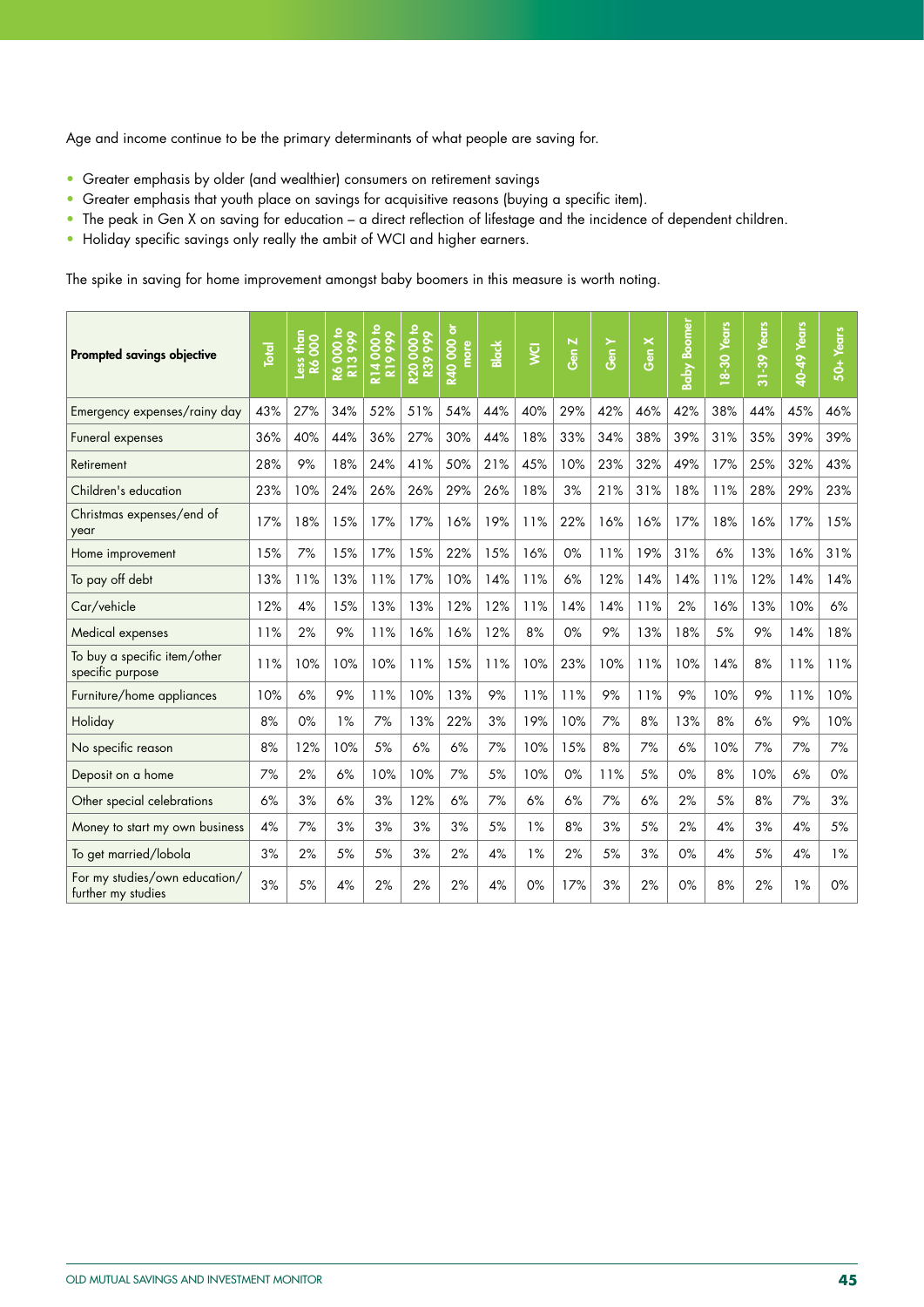| <b>Prompted savings</b><br>objective | Nov-09 | <b>Jul-10</b> | <b>Nov-10</b> | $J$ ul-11 | <b>Nov-11</b> | $Jul-12$ | <b>Nov-12</b> | <b>Jul-13</b> | <b>Jul-14</b>  | $Jul-15$ | <b>Jul-16</b> | <b>Jul-17</b>   | <b>Jul-18</b> |
|--------------------------------------|--------|---------------|---------------|-----------|---------------|----------|---------------|---------------|----------------|----------|---------------|-----------------|---------------|
| Less than R6 000                     | 55%    | 52%           | 45%           | 50%       | 28%           | 45%      | 25%           | 33%           | 16%            | 16%      | 31%           | 25%             | 16%           |
| R6 000 to R13 999                    | 55%    | 66%           | 62%           | 53%       | 45%           | 52%      | 30%           | 38%           | 31%            | 30%      | 33%           | 29%             | 32%           |
| R14 000 to R19 999                   | 53%    | 56%           | 57%           | 44%       | 49%           | 52%      | 39%           | 47%           | 41%            | 36%      | 40%           | 33%             | 35%           |
| R20 000 to R39 999                   | 54%    | 49%           | 60%           | 56%       | 43%           | 52%      | 43%           | 44%           | 36%            | 41%      | 44%           | 47%             | 42%           |
| R40 000 or more                      | 46%    | 41%           | 50%           | 51%       | 37%           | 45%      | 38%           | 43%           | 42%            | 50%      | 47%           | 46%             | 44%           |
| <b>Black</b>                         | 62%    | 63%           | 56%           | 56%       | 45%           | 57%      | 33%           | 40%           | 29%            | 32%      | 39%           | 36%             | 33%           |
| <b>WCI</b>                           | 39%    | 40%           | 54%           | 42%       | 31%           | 34%      | 33%           | 39%           | 38%            | 33%      | 36%           | 31%             | 36%           |
| Gen Z                                | ٠      | ٠             |               | ٠         | ٠             | $\sim$   | ٠             |               | $\overline{a}$ |          |               | Bases too small |               |
| Gen Y                                | 53%    | 47%           | 49%           | 55%       | 38%           | 51%      | 23%           | 36%           | 26%            | 28%      | 38%           | 32%             | 31%           |
| Gen X                                | 58%    | 58%           | 62%           | 55%       | 42%           | 51%      | 39%           | 44%           | 38%            | 36%      | 39%           | 41%             | 39%           |
| <b>Baby Boomer</b>                   | 43%    | 54%           | 43%           | 39%       | 37%           | 44%      | 28%           | 30%           | 18%            | 25%      | 34%           | 21%             | 36%           |
| 18-30 Years                          | 56%    | 47%           | 48%           | 55%       | 38%           | 51%      | 24%           | 33%           | 24%            | 23%      | 34%           | 23%             | 21%           |
| 31-39 Years                          | 58%    | 56%           | 63%           | 57%       | 45%           | 49%      | 37%           | 50%           | 38%            | 36%      | 44%           | 37%             | 37%           |
| 40-49 Years                          | 51%    | 61%           | 53%           | 49%       | 39%           | 52%      | 37%           | 38%           | 34%            | 35%      | 34%           | 45%             | 35%           |
| 50+ Years                            | 43%    | 42%           | 43%           | 41%       | 31%           | 45%      | 28%           | 28%           | 18%            | 29%      | 36%           | 27%             | 38%           |

Looking at saving for education rebased on those with dependent children the results show a continuation the declining trend (other than amongst higher income households).

In some instances, we have respondents with education policies but who do not claim education as a savings objective, even at a prompted level (although the majority do). We have questioned them further on this issue and many claim that they view their education policy premiums as an expense rather than a saving – in essence an expense in the same way that school fees are an expense. We have constructed a combined measure that includes those who claim education as a savings objective and/or have an education policy, and this too shows a decrease to 43% in 2017.

| <b>Broad education measure</b><br>$\beta$ (base = those with<br>dependent children) | <b>Nov-09</b> |     |     |     |     |     | Jul-10   Nov-10   Jul-11   Nov-11   Jul-12   Nov-12   Jul-13   Jul-14 |     |     |     | Jul-15   Jul-16   Jul-17 |     | $Jul-18$ |
|-------------------------------------------------------------------------------------|---------------|-----|-----|-----|-----|-----|-----------------------------------------------------------------------|-----|-----|-----|--------------------------|-----|----------|
| YES Objective or policy                                                             | 60%           | 63% | 62% | 59% | 48% | 56% | 40%                                                                   | 44% | 40% | 40% | 46%                      | 43% | 43%      |
| Neither                                                                             | 40%           | 37% | 38% | 41% | 52% | 44% | 60%                                                                   | 56% | 60% | 60% | 54%                      | 57% | $57\%$   |

| <b>Broad education measure (July 2018)</b><br>(Base = those with dependent children) | $\overline{2}$<br><u>ة,</u> |     |     |     | G<br>0 | <b>1공</b><br>$\circ$<br>ക | <b>Black</b> | $\overline{O}$ | 듮.  | $\mathord{\times}$<br>l. | 눕<br>၉<br><b>Raby</b> | <b>SJR</b><br>ခို<br>⋭ | $\bullet$<br>ო<br>്ര | ๛<br>0 | នេ  |
|--------------------------------------------------------------------------------------|-----------------------------|-----|-----|-----|--------|---------------------------|--------------|----------------|-----|--------------------------|-----------------------|------------------------|----------------------|--------|-----|
| YES Objective or policy                                                              | 43%                         | 8%  | 40% | 45% | 54%    | 58%                       | 42%          | 47%            | 39% | 50%                      | 39%                   | 25%                    | 48%                  | 49%    | 39% |
| Neither                                                                              | 57%                         | 82% | 60% | 55% | 46%    | 42%                       | 58%          | 53%            | 61% | 50%                      | 61%                   | 75%                    | 52%                  | 51%    | 61% |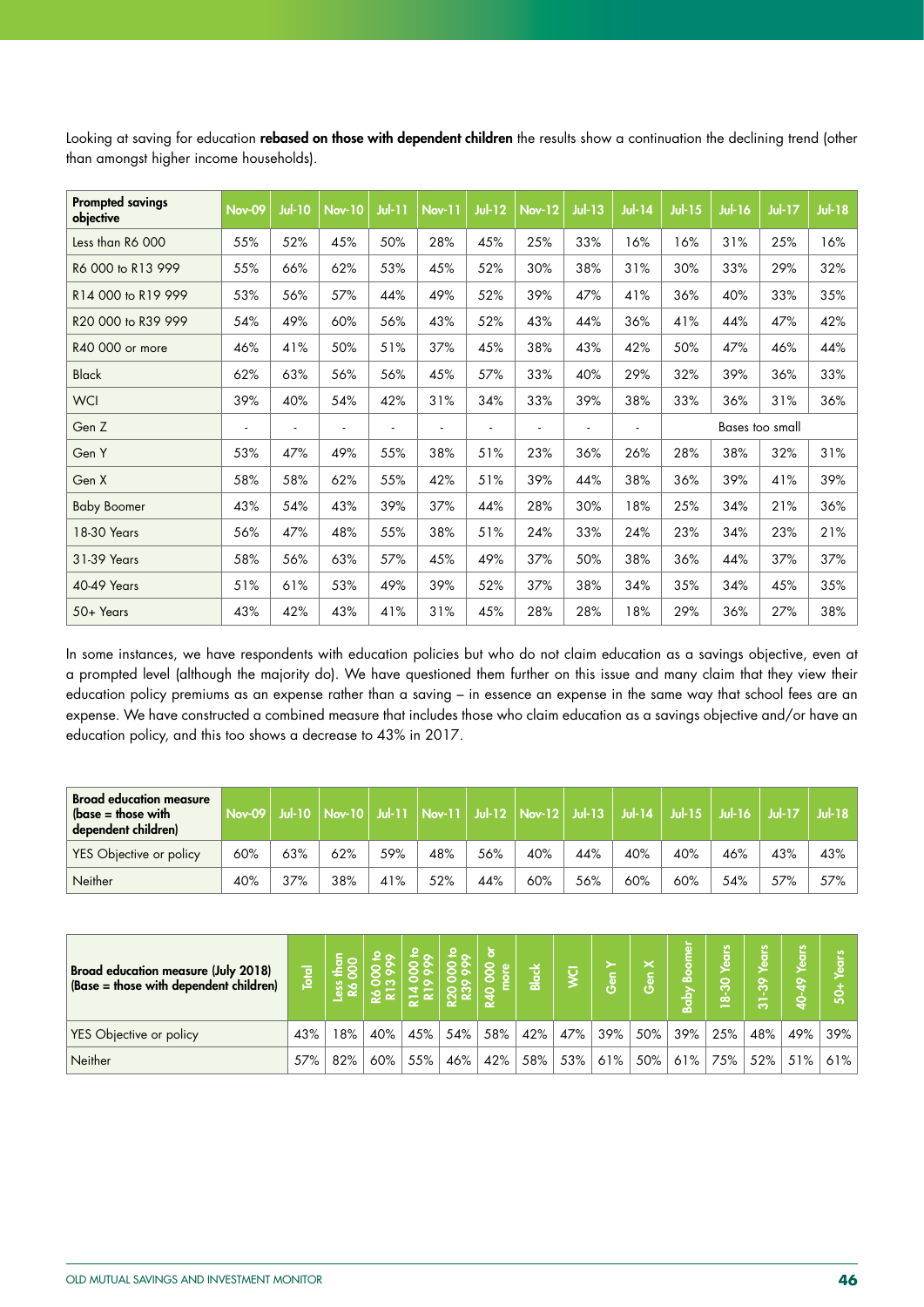# **10. SAVINGS**  AND INVESTMENT VEHICLES USED

|                                                            | <b>Nov-09</b> | <b>Jul-10</b> | <b>Nov-10</b> | $J0$ -11 | <b>Nov-11</b> | $Jul-12$      | <b>Nov-12</b> | $Jul-13$ | $Jul-14$ | <b>Jul-15</b> | <b>Jul-16</b> | <b>Jul-17</b> | <b>Jul-18</b> |
|------------------------------------------------------------|---------------|---------------|---------------|----------|---------------|---------------|---------------|----------|----------|---------------|---------------|---------------|---------------|
| <b>Banked cash savings</b>                                 | 29%           | 47%           | 48%           | 43%      | 41%           | 44%           | 42%           | 40%      | 35%      | 44%           | 42%           | 35%           | 36%           |
| Informal saving (ex.<br>Funeral parlour in 2017<br>& 2018) | 33%           | 40%           | 54%           | 44%      | 36%           | 51%           | 49%           | 49%      | 49%      | 57%           | 60%           | 59%           | 59%           |
| Formal savings products &<br>policies                      | 77%           | 84%           | 82%           | 85%      | 80%           | 83%           | 81%           | 83%      | 86%      | 87%           | 87%           | 88%           | 90%           |
| Investments                                                | 6%            | 6%            | 11%           | 7%       | 5%            | 6%            | 5%            | 5%       | 8%       | 7%            | 8%            | 3%            | 6%            |
| Alternative investments                                    | $0\%$         | 2%            | $1\%$         | $1\%$    | $1\%$         | $\frac{9}{6}$ | $0\%$         | 1%       | $1\%$    | $1\%$         | $1\%$         | 1%            | $1\%$         |
| Insurance and<br>precautionary savings                     | 32%           | 30%           | 52%           | 54%      | 49%           | 50%           | 46%           | 48%      | 50%      | 48%           | 52%           | 50%           | 49%           |
| <b>Bonds</b>                                               | Not Measured  |               | 5%            | 4%       | 3%            | 2%            | $1\%$         | $1\%$    | 3%       | 2%            | 5%            | 2%            | $1\%$         |

# **10.1 CLASSIFICATION OF SAVINGS AND INVESTMENT VEHICLES USED**

### **10.2 BANKED CASH SAVINGS**

Banked cash savings have not recovered from the slump seen in 2017 and remain around 2015 levels.

| <b>Banked cash savings</b>                 | <b>Nov-09</b> | $Jul-10$ | <b>Nov-10</b> | $J0$ $-11$ | $Nov-11$ | $Jul-12$ | $Nov-12$ | $Ju$ -13 | $Jul-14$ | $Jul-15$ | $Jul-16$ | <b>Jul-17</b> | $Jul-18$ |
|--------------------------------------------|---------------|----------|---------------|------------|----------|----------|----------|----------|----------|----------|----------|---------------|----------|
| <b>TOTAL</b>                               | 29%           | 47%      | 48%           | 43%        | 41%      | 44%      | 42%      | 40%      | 35%      | 44%      | 42%      | 35%           | 36%      |
| Less than R6 000                           | 20%           | 46%      | 44%           | 34%        | 29%      | 40%      | 31%      | 32%      | 21%      | 33%      | 27%      | 20%           | 21%      |
| R6 000 to R13 999                          | 31%           | 46%      | 48%           | 39%        | 38%      | 40%      | 35%      | 37%      | 29%      | 41%      | 41%      | 33%           | 31%      |
| R14 000 to R19 999                         | 35%           | 47%      | 50%           | 48%        | 37%      | 47%      | 45%      | 38%      | 36%      | 44%      | 45%      | 35%           | 37%      |
| R <sub>20</sub> 000 to R <sub>39</sub> 999 | 33%           | 45%      | 52%           | 54%        | 59%      | 47%      | 53%      | 45%      | 44%      | 51%      | 47%      | 40%           | 38%      |
| R40 000 or more                            | 47%           | 62%      | 52%           | 65%        | 62%      | 57%      | 62%      | 60%      | 60%      | 61%      | 58%      | 53%           | 56%      |

#### **10.3 FORMAL SAVINGS PRODUCTS**

The sharp increase in savings and investment policies seen in 2016 was almost certainly due to a wording change from "endowment policies" to "Savings or Endowment policies (i.e. policies where you save for a specific term or goal").

In 2017 distinction was made between savings and investment policies and the following are now measured separately:

- Savings Policy where you pay regular premiums over a fixed period
- Investment Policy where you make ad hoc payments for any period

2018 sees an increase in savings policies and education policies are holding steady (albeit at lower levels than seen historically). Funeral policies continue to be the most prevalent of the formal policies with 3 out of 4 working metro households having at least one such policy.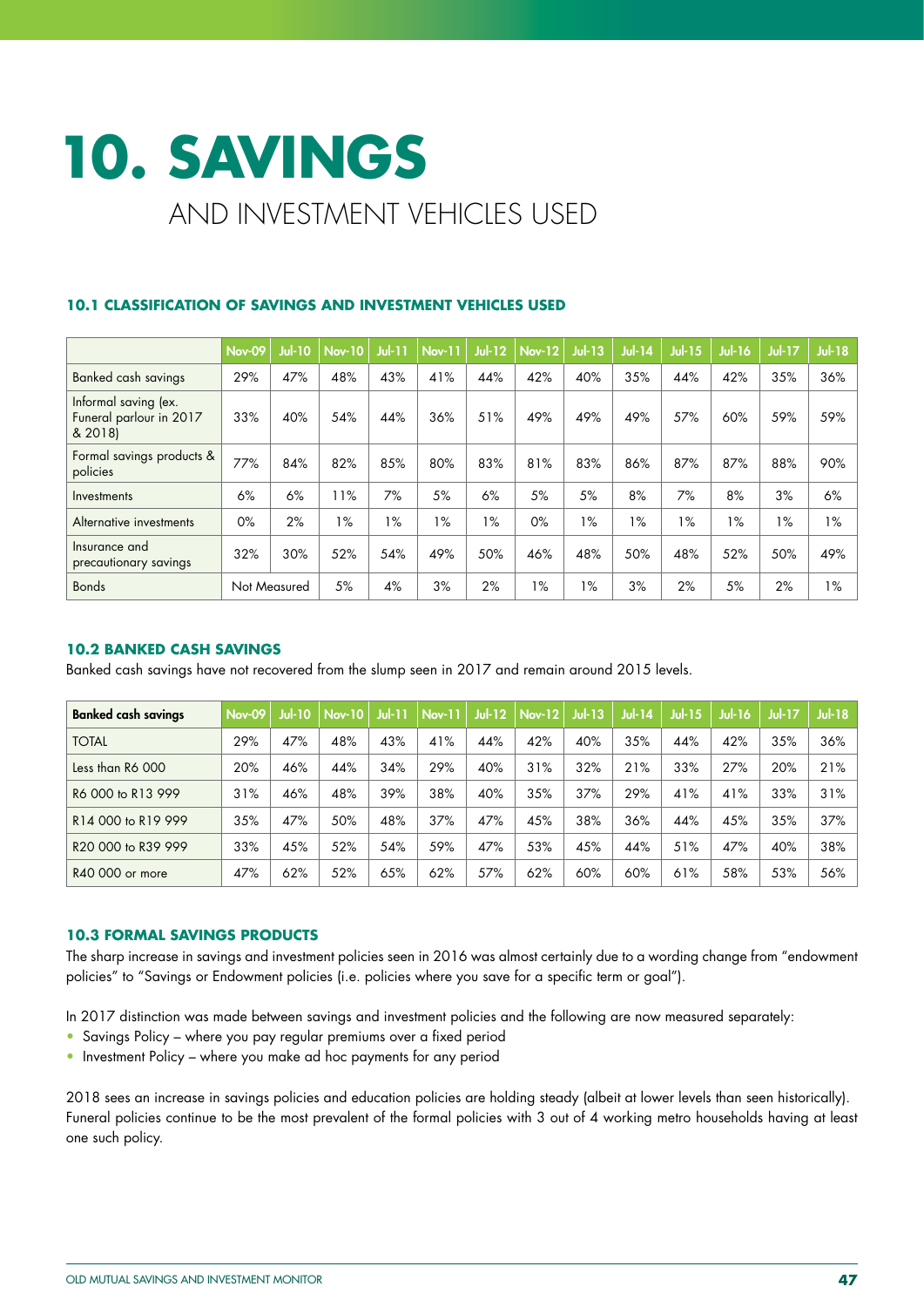| Savings & invesment<br>vehicles                                                | <b>Nov-09</b> | $Jul-10$ | <b>Nov-10</b> | $Ju$ -11 | $\sqrt{\frac{Nov-11}{}}$ | $Jul-12$                | <b>Nov-12</b> | $Jul-13$ | $Jul-14$ | <b>Jul-15</b> | <b>Jul-16</b> | <b>Jul-17</b> | <b>Jul-18</b> |
|--------------------------------------------------------------------------------|---------------|----------|---------------|----------|--------------------------|-------------------------|---------------|----------|----------|---------------|---------------|---------------|---------------|
| Savings & investment<br>policies                                               | 15%           | 12%      | 18%           | 13%      | 2%                       | 11%                     | 11%           | 14%      | 11%      | 8%            | 20%           | 26%           | 32%           |
| Savings policy                                                                 |               |          |               |          |                          | Not measured separately |               |          |          |               |               | 19%           | 24%           |
| Investment policy                                                              |               |          |               |          |                          | Not measured separately |               |          |          |               |               | 12%           | 11%           |
| Retirement annuities                                                           | 26%           | 24%      | 33%           | 24%      | 27%                      | 24%                     | 21%           | 20%      | 24%      | 23%           | 25%           | 30%           | 27%           |
| Pension or provident fund                                                      | 41%           | 49%      | 47%           | 53%      | 46%                      | 49%                     | 44%           | 56%      | 57%      | 53%           | 51%           | 53%           | 50%           |
| <b>Education policies</b><br>(rebased on those who<br>have dependent children) | 27%           | 36%      | 32%           | 29%      | 30%                      | 31%                     | 27%           | 19%      | 27%      | 27%           | 26%           | 25%           | 25%           |
| Funeral policies                                                               | 61%           | 65%      | 64%           | 68%      | 62%                      | 66%                     | 61%           | 65%      | 72%      | 73%           | 73%           | 75%           | 76%           |
| Life assurance/death and<br>disability policies                                | 33%           | 34%      | 40%           | 41%      | 33%                      | 31%                     | 35%           | 35%      | 37%      | 31%           | 31%           | 38%           | 36%           |

# **LIFE INSURANCE**

In 2018 life insurance was recorded in separate components: Life, disability, dread disease and income protection. All forms of long term insurance are strongly correlated with income.

| Savings & invesment<br>vehicles                        | Nov-09 |     | Jul-10   Nov-10   Jul-11   Nov-11   Jul-12   Nov-12   Jul-13 |     |     |     |                         |     | $Jul-14$ | $Jul-15$ | $Jul-16$ | $Ju$ -17 | $Jul-18$ |
|--------------------------------------------------------|--------|-----|--------------------------------------------------------------|-----|-----|-----|-------------------------|-----|----------|----------|----------|----------|----------|
| Life Assurance/Death and<br><b>Disability Policies</b> | 33%    | 34% | 40%                                                          | 41% | 33% | 31% | 35%                     | 35% | 37%      | 31%      | 31%      | 38%      | 36%      |
| Life insurance                                         |        |     |                                                              |     |     |     | Not measured separately |     |          |          |          |          | 35%      |
| Disability cover                                       |        |     |                                                              |     |     |     | Not measured separately |     |          |          |          |          | 5%       |
| Dread disease/severe<br>illness cover                  |        |     |                                                              |     |     |     | Not measured separately |     |          |          |          |          | 9%       |
| Income protection policy                               |        |     |                                                              |     |     |     | Not measured separately |     |          |          |          |          | 3%       |

| Savings & invesment vehicles Axes    | <b>Total</b> | $\frac{4}{200}$<br>8<br>Se | R6 000 to<br>R13 999 | ء ۽<br>88ू<br>R14 | $\frac{8}{2}$<br><b>22</b><br>23 | ৯<br>8<br>nore<br><b>R40</b> | $\overline{\mathbf{N}}$<br>နီ | ≻<br>ဖြစ် | $\boldsymbol{\times}$<br>Gen | <b>Baby Boomer</b> |
|--------------------------------------|--------------|----------------------------|----------------------|-------------------|----------------------------------|------------------------------|-------------------------------|-----------|------------------------------|--------------------|
| Life insurance policies              | 35%          | 3%                         | 18%                  | 34%               | 55%                              | 68%                          | 3%                            | 30%       | 41%                          | 49%                |
| Disability cover                     | 15%          | $1\%$                      | 7%                   | 14%               | 22%                              | 32%                          | 2%                            | l 1%      | 18%                          | 27%                |
| Dreaded disease/severe illness cover | 9%           | $0\%$                      | 6%                   | 7%                | 14%                              | 20%                          | 2%                            | 8%        | 10%                          | 19%                |
| Income protection policies           | 3%           | $0\%$                      | $1\%$                | $1\%$             | 3%                               | 10%                          | $0\%$                         | 2%        | 3%                           | 7%                 |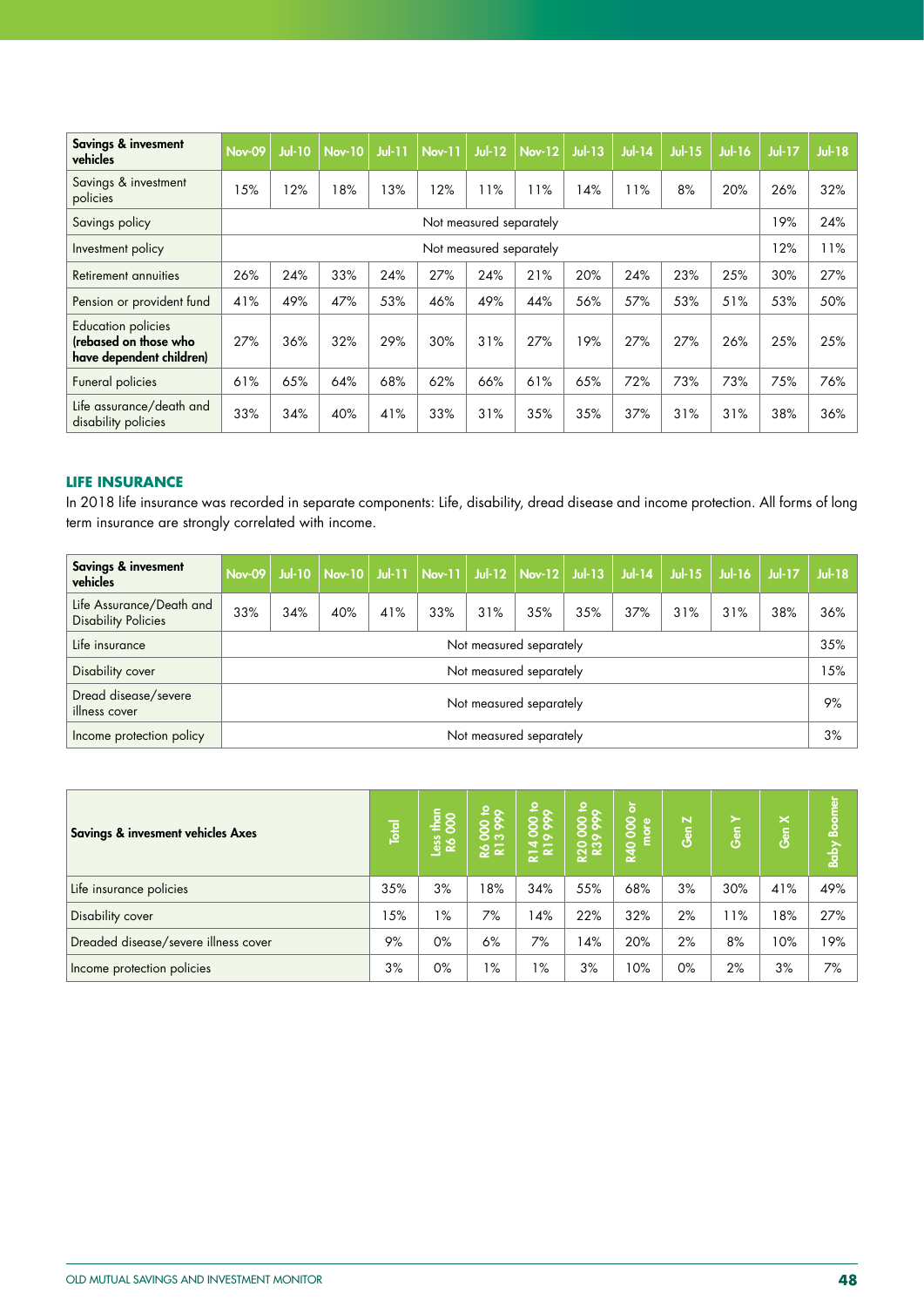#### **RETIREMENT PRODUCTS**

When looking at the incidence of occupational retirement funds it is important to keep in mind that membership is largely function of where one works and whether or not this is offered as an employee benefit by the employer. Often where these are in place, fund membership is compulsory for full time employees and as such pension and provident funds are not really discretionary in nature. Incidence of both private RA's and occupational retirement funds is down marginally but the unduplicated total of formal retirement funds is unchanged with 60% of working metro households have some form of formal retirement provision.



| <b>Retirement products</b>        | Nov-09 | $Jul-10$ | $\sqrt{\frac{Nov-10}{}}$ | $J0$ -11 | $Nov-11$ |     | Jul-12 $ $ Nov-12 $ $ Jul-13 |     | $Jul-14$ | <b>Jul-15</b> | $Jul-16$ | <b>Jul-17</b> | $Jul-18$ |
|-----------------------------------|--------|----------|--------------------------|----------|----------|-----|------------------------------|-----|----------|---------------|----------|---------------|----------|
| Have pension or provident<br>tund | 41%    | 49%      | 47%                      | 53%      | 46%      | 49% | 44%                          | 56% | 57%      | 53%           | 51%      | 53%           | 50%      |
| Have RA                           | 26%    | 24%      | 33%                      | 24%      | 27%      | 24% | 21%                          | 20% | 24%      | 23%           | 25%      | 30%           | 27%      |
| Have fund and RA                  | 19%    | 17%      | 23%                      | 15%      | 8%       | 17% | 14%                          | 4%  | 15%      | 3%            | 17%      | 23%           | 18%      |
| Have neither                      | 53%    | 43%      | 43%                      | 38%      | 45%      | 44% | 48%                          | 38% | 34%      | 38%           | 41%      | 40%           | 40%      |
| Have either fund OR RA            | 47%    | 57%      | 57%                      | 62%      | 54%      | 56% | 51%                          | 62% | 66%      | 62%           | 59%      | 60%           | 60%      |

The incidence of formal retirement provision climbs with both age and income (bearing in mind that age and income in themselves are positively correlated with higher income groups having an older bias).

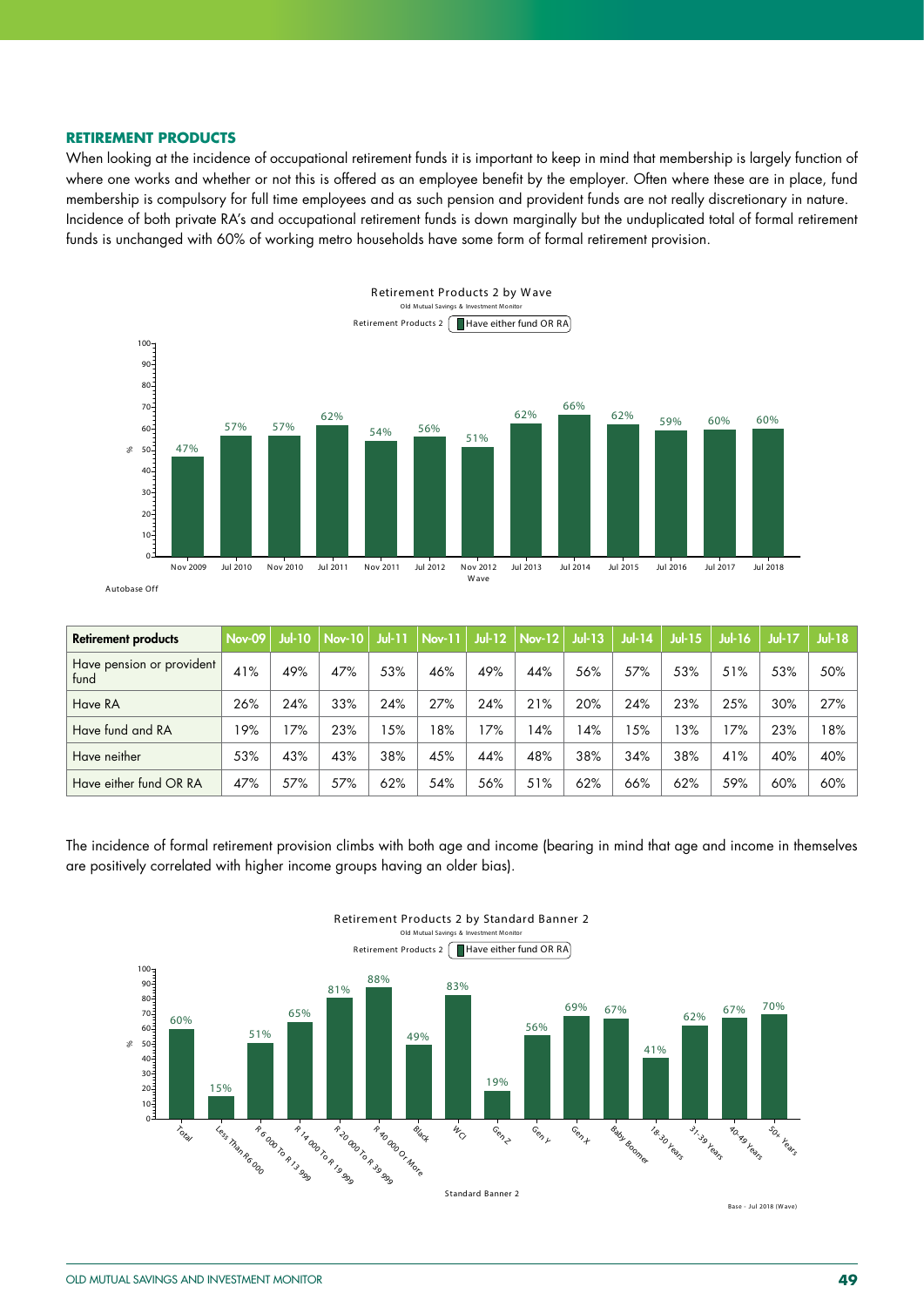| <b>Retirement products</b>     | <b>Nov-09</b> | Jul-09 | <b>Nov-10</b> | Jul-11 | <b>Nov-11</b> | $Jul-12$ | $\overline{\textsf{Nov-12}}$ | <b>Jul-13</b> | <b>Jul-14</b> | <b>Jul-15</b> | <b>Jul-16</b> | $Jul-17$ | <b>Jul-18</b> |
|--------------------------------|---------------|--------|---------------|--------|---------------|----------|------------------------------|---------------|---------------|---------------|---------------|----------|---------------|
| Less than R6 000               |               |        |               |        |               |          |                              |               |               |               |               |          |               |
| Have pension or provident fund | 21%           | 36%    | 29%           | 33%    | 31%           | 27%      | 19%                          | 41%           | 39%           | 26%           | 26%           | 19%      | 14%           |
| Have RA                        | 10%           | 11%    | 10%           | 4%     | 7%            | 7%       | 3%                           | 4%            | 4%            | 0%            | 2%            | 5%       | 2%            |
| Have fund and RA               | 6%            | 6%     | 7%            | 2%     | 4%            | 5%       | 1%                           | 3%            | 2%            | 0%            | 1%            | 2%       | 0%            |
| Have neither                   | 75%           | 59%    | 68%           | 64%    | 66%           | 71%      | 79%                          | 58%           | 58%           | 73%           | 73%           | 78%      | 85%           |
| Have either fund or RA         | 25%           | 41%    | 32%           | 36%    | 34%           | 29%      | 21%                          | 42%           | 42%           | 27%           | 27%           | 22%      | 15%           |
| R6 000 to R13 999              |               |        |               |        |               |          |                              |               |               |               |               |          |               |
| Have pension or provident fund | 37%           | 54%    | 50%           | 57%    | 47%           | 51%      | 45%                          | 59%           | 57%           | 57%           | 47%           | 50%      | 48%           |
| Have RA                        | 19%           | 25%    | 36%           | 21%    | 20%           | 20%      | 12%                          | 13%           | 13%           | 13%           | 10%           | 19%      | 13%           |
| Have fund and RA               | 15%           | 19%    | 24%           | 12%    | 15%           | 15%      | 9%                           | 9%            | 10%           | 8%            | 7%            | 14%      | 10%           |
| Have neither                   | 59%           | 40%    | 38%           | 34%    | 48%           | 44%      | 51%                          | 37%           | 39%           | 37%           | 50%           | 46%      | 49%           |
| Have either fund or RA         | 41%           | 60%    | 62%           | 66%    | 52%           | 56%      | 49%                          | 63%           | 61%           | 63%           | 50%           | 54%      | 51%           |
| R14 000 to R19 999             |               |        |               |        |               |          |                              |               |               |               |               |          |               |
| Have pension or provident fund | 60%           | 63%    | 57%           | 66%    | 57%           | 63%      | 56%                          | 64%           | 70%           | 62%           | 61%           | 64%      | 57%           |
| Have RA                        | 37%           | 34%    | 46%           | 28%    | 34%           | 27%      | 26%                          | 21%           | 23%           | 24%           | 28%           | 24%      | 25%           |
| Have fund and RA               | 31%           | 25%    | 33%           | 20%    | 25%           | 21%      | 19%                          | 16%           | 18%           | 14%           | 20%           | 21%      | 17%           |
| Have neither                   | 34%           | 29%    | 29%           | 26%    | 34%           | 31%      | 37%                          | 31%           | 25%           | 29%           | 31%           | 33%      | 35%           |
| Have either fund or RA         | 66%           | 71%    | 71%           | 74%    | 66%           | 69%      | 63%                          | 69%           | 75%           | 71%           | 69%           | 67%      | 65%           |
| R20 000 to R39 999             |               |        |               |        |               |          |                              |               |               |               |               |          |               |
| Have pension or provident fund | 60%           | 52%    | 65%           | 67%    | 52%           | 64%      | 59%                          | 64%           | 69%           | 66%           | 66%           | 73%      | 65%           |
| Have RA                        | 52%           | 39%    | 55%           | 45%    | 45%           | 39%      | 39%                          | 36%           | 42%           | 36%           | 42%           | 52%      | 44%           |
| Have fund and RA               | 37%           | 26%    | 42%           | 33%    | 29%           | 26%      | 24%                          | 25%           | 28%           | 22%           | 28%           | 42%      | 29%           |
| Have neither                   | 25%           | 36%    | 22%           | 21%    | 31%           | 23%      | 26%                          | 25%           | 16%           | 20%           | 20%           | 17%      | 19%           |
| Have either fund or RA         | 75%           | 64%    | 78%           | 79%    | 68%           | 77%      | 74%                          | 75%           | 84%           | 80%           | 80%           | 83%      | 81%           |
| R40 000 or more                |               |        |               |        |               |          |                              |               |               |               |               |          |               |
| Have pension or provident fund | 66%           | 64%    | 65%           | 54%    | 57%           | 54%      | 58%                          | 59%           | 54%           | 59%           | 65%           | 69%      | 64%           |
| Have RA                        | 53%           | 50%    | 63%           | 68%    | 69%           | 54%      | 54%                          | 54%           | 63%           | 65%           | 58%           | 59%      | 56%           |
| Have fund and RA               | 44%           | 34%    | 45%           | 38%    | 44%           | 31%      | 34%                          | 32%           | 29%           | 35%           | 39%           | 44%      | 32%           |
| Have neither                   | 26%           | 20%    | 17%           | 16%    | 18%           | 22%      | 22%                          | 19%           | 12%           | 12%           | 16%           | 16%      | 12%           |
| Have either fund or RA         | 74%           | 80%    | 83%           | 84%    | 82%           | 78%      | 78%                          | 81%           | 88%           | 88%           | 84%           | 84%      | 88%           |
| <b>Black</b>                   |               |        |               |        |               |          |                              |               |               |               |               |          |               |
| Have pension or provident fund | 35%           | 53%    | 41%           | 55%    | 42%           | 48%      | 38%                          | 61%           | 58%           | 53%           | 51%           | 52%      | 46%           |
| Have RA                        | 19%           | 22%    | 27%           | 20%    | 23%           | 20%      | 17%                          | 15%           | 19%           | 17%           | 18%           | 24%      | 18%           |
| Have fund and RA               | 17%           | 18%    | 19%           | 13%    | 16%           | 16%      | 12%                          | 12%           | 14%           | 12%           | 14%           | 19%      | 14%           |
| Have neither                   | 62%           | 42%    | 52%           | 38%    | 50%           | 48%      | 56%                          | 36%           | 37%           | 42%           | 45%           | 44%      | 51%           |
| Have either fund or RA         | 38%           | 58%    | 48%           | 62%    | 49%           | 52%      | 43%                          | 64%           | 63%           | 58%           | 55%           | 56%      | 49%           |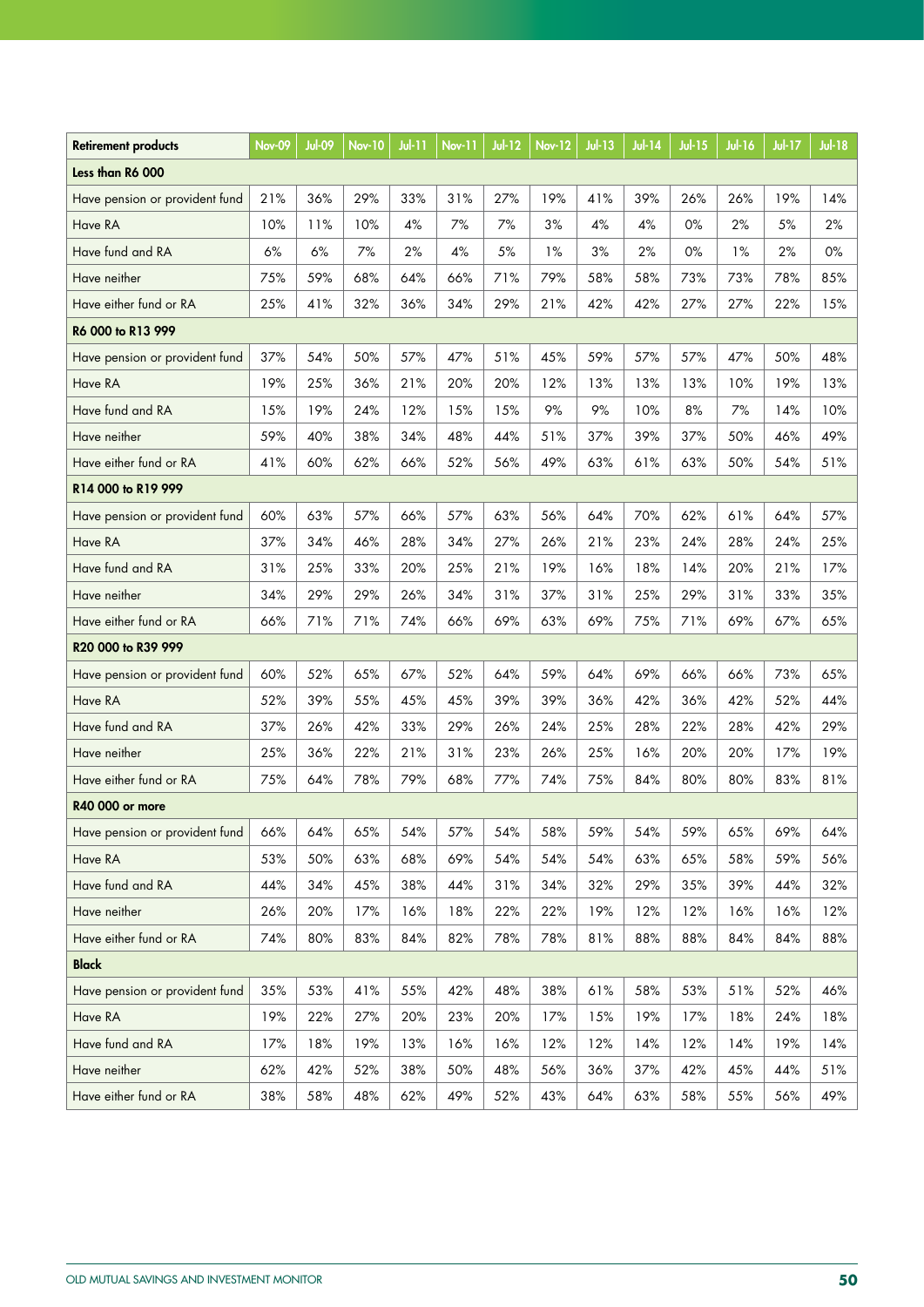| <b>Retirement products</b>     | <b>Nov-09</b> | Jul-09               | <b>Nov-10</b> | $Jul-11$ | Nov-11 | $Jul-12$ | <b>Nov-12</b> | <b>Jul-13</b>            | $Jul-14$ | <b>Jul-15</b> | <b>Jul-16</b> | <b>Jul-17</b> | <b>Jul-18</b> |
|--------------------------------|---------------|----------------------|---------------|----------|--------|----------|---------------|--------------------------|----------|---------------|---------------|---------------|---------------|
| <b>WCI</b>                     |               |                      |               |          |        |          |               |                          |          |               |               |               |               |
| Have pension or provident fund | 49%           | 44%                  | 57%           | 49%      | 51%    | 50%      | 54%           | 47%                      | 56%      | 52%           | 51%           | 55%           | 59%           |
| Have RA                        | 34%           | 28%                  | 42%           | 31%      | 31%    | 30%      | 29%           | 29%                      | 36%      | 35%           | 40%           | 43%           | 49%           |
| Have fund and RA               | 23%           | 16%                  | 30%           | 19%      | 21%    | 17%      | 17%           | 17%                      | 18%      | 16%           | 22%           | 30%           | 26%           |
| Have neither                   | 41%           | 44%                  | 30%           | 39%      | 39%    | 37%      | 34%           | 41%                      | 26%      | 28%           | 31%           | 32%           | 17%           |
| Have either fund or RA         | 59%           | 55%                  | 70%           | 61%      | 61%    | 63%      | 66%           | 59%                      | 74%      | 72%           | 69%           | 68%           | 83%           |
| Gen <sub>Z</sub>               |               |                      |               |          |        |          |               |                          |          |               |               |               |               |
| Have pension or provident fund | L.            |                      | ÷,            | ÷,       |        | L,       | l,            | ÷,                       | ÷,       | 34%           | 5%            | 21%           | 16%           |
| Have RA                        | ÷             | $\ddot{\phantom{1}}$ | ä,            | ÷,       | ä,     | ä,       | ٠             | $\blacksquare$           | ä,       | 0%            | 0%            | 5%            | 4%            |
| Have fund and RA               |               |                      |               |          | ä,     | ä,       |               |                          | ä,       | $0\%$         | 0%            | $0\%$         | 2%            |
| Have neither                   |               |                      | ÷,            |          |        |          |               |                          | ٠        | 66%           | 95%           | 74%           | 81%           |
| Have either fund or RA         | ä,            |                      | ä,            | ÷,       |        | ä,       | L.            | $\overline{\phantom{a}}$ | ä,       | 34%           | 5%            | 26%           | 19%           |
| Gen Y                          |               |                      |               |          |        |          |               |                          |          |               |               |               |               |
| Have pension or provident fund | 30%           | 44%                  | 41%           | 42%      | 38%    | 38%      | 37%           | 51%                      | 53%      | 44%           | 48%           | 50%           | 48%           |
| Have RA                        | 14%           | 17%                  | 24%           | 17%      | 13%    | 10%      | 9%            | 13%                      | 14%      | 17%           | 17%           | 23%           | 21%           |
| Have fund and RA               | 12%           | 14%                  | 18%           | 10%      | 8%     | 8%       | 6%            | 8%                       | 10%      | 9%            | 11%           | 18%           | 13%           |
| Have neither                   | 68%           | 53%                  | 53%           | 51%      | 57%    | 60%      | 60%           | 45%                      | 43%      | 48%           | 46%           | 45%           | 44%           |
| Have either fund or RA         | 32%           | 46%                  | 47%           | 49%      | 42%    | 40%      | 40%           | 55%                      | 57%      | 52%           | 54%           | 55%           | 56%           |
| Gen X                          |               |                      |               |          |        |          |               |                          |          |               |               |               |               |
| Have pension or provident fund | 42%           | 54%                  | 51%           | 59%      | 51%    | 56%      | 47%           | 59%                      | 60%      | 59%           | 54%           | 57%           | 58%           |
| Have RA                        | 28%           | 27%                  | 37%           | 25%      | 29%    | 28%      | 23%           | 23%                      | 28%      | 24%           | 29%           | 37%           | 37%           |
| Have fund and RA               | 21%           | 20%                  | 27%           | 17%      | 20%    | 19%      | 14%           | 16%                      | 16%      | 14%           | 20%           | 28%           | 25%           |
| Have neither                   | 51%           | 38%                  | 39%           | 33%      | 40%    | 36%      | 44%           | 34%                      | 28%      | 31%           | 37%           | 34%           | 31%           |
| Have either fund or RA         | 49%           | 62%                  | 61%           | 67%      | 59%    | 64%      | 55%           | 66%                      | 72%      | 69%           | 63%           | 66%           | 69%           |
| <b>Baby Boomer</b>             |               |                      |               |          |        |          |               |                          |          |               |               |               |               |
| Have pension or provident fund | 49%           | 47%                  | 46%           | 54%      | 47%    | 51%      | 48%           | 60%                      | 59%      | 55%           | 59%           | 57%           | 48%           |
| Have RA                        | 32%           | 28%                  | 34%           | 32%      | 41%    | 34%      | 33%           | 26%                      | 37%      | 36%           | 39%           | 36%           | 39%           |
| Have fund and RA               | 24%           | 15%                  | 22%           | 19%      | 27%    | 23%      | 23%           | 19%                      | 24%      | 22%           | 27%           | 28%           | 20%           |
| Have neither                   | 42%           | 40%                  | 43%           | 33%      | 39%    | 38%      | 41%           | 33%                      | 29%      | 31%           | 29%           | 36%           | 33%           |
| Have either fund or RA         | 58%           | 60%                  | 57%           | 67%      | 61%    | 62%      | 58%           | 67%                      | 71%      | 69%           | 71%           | 64%           | 67%           |
| 18-30 Years                    |               |                      |               |          |        |          |               |                          |          |               |               |               |               |
| Have pension or provident fund | 33%           | 44%                  | 41%           | 42%      | 38%    | 38%      | 35%           | 50%                      | 50%      | 36%           | 38%           | 43%           | 35%           |
| Have RA                        | 15%           | 17%                  | 24%           | 17%      | 13%    | 10%      | 9%            | 13%                      | 13%      | 12%           | 10%           | 14%           | 10%           |
| Have fund and RA               | 13%           | 14%                  | 17%           | 10%      | $8%$   | 8%       | 6%            | $8%$                     | 8%       | $5\%$         | $5\%$         | 11%           | 4%            |
| Have neither                   | 64%           | 53%                  | 53%           | 51%      | 57%    | 60%      | 62%           | 45%                      | 45%      | 57%           | 58%           | 54%           | 59%           |
| Have either fund or RA         | 36%           | 47%                  | 47%           | 49%      | 42%    | 40%      | 38%           | 55%                      | 55%      | 43%           | 42%           | 46%           | 41%           |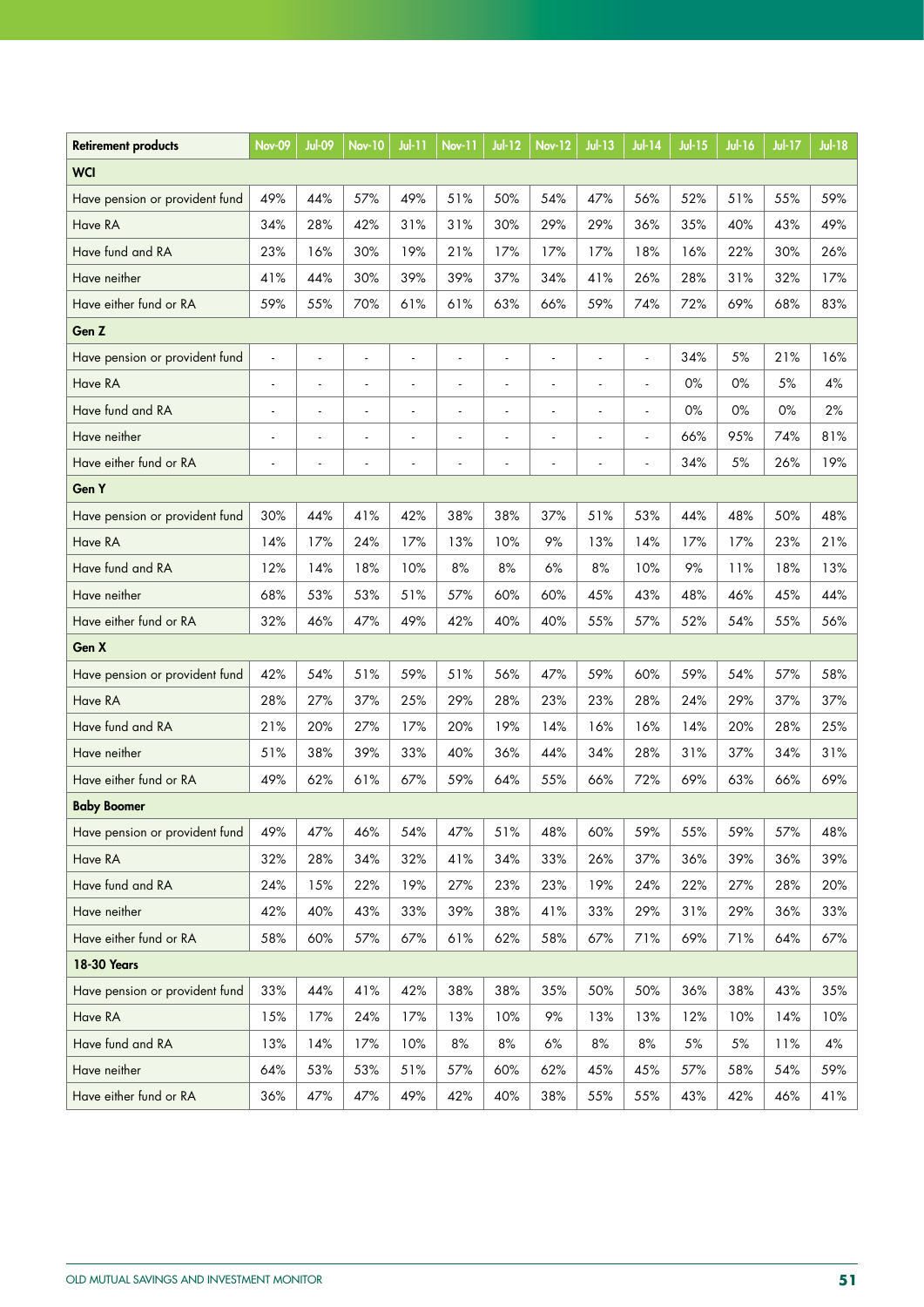| <b>Retirement products</b>     | Nov-09 | <b>Jul-09</b> | Nov-10 | $J0$ $\vdash$ 11 | Nov-11 | $Jul-12$ | <b>Nov-12</b> | $Jul-13$ | <b>Jul-14</b> | $Jul-15$ | <b>Jul-16</b> | $Jul-17$ | $Jul-18$ |
|--------------------------------|--------|---------------|--------|------------------|--------|----------|---------------|----------|---------------|----------|---------------|----------|----------|
| <b>31-39 Years</b>             |        |               |        |                  |        |          |               |          |               |          |               |          |          |
| Have pension or prov fund      | 38%    | 54%           | 52%    | 56%              | 47%    | 56%      | 49%           | 56%      | 62%           | 59%      | 56%           | 53%      | 53%      |
| Have RA                        | 27%    | 25%           | 34%    | 24%              | 26%    | 25%      | 18%           | 16%      | 21%           | 21%      | 24%           | 30%      | 27%      |
| Have fund and RA               | 20%    | 17%           | 25%    | 16%              | 18%    | 18%      | 13%           | 11%      | 14%           | 14%      | 17%           | 22%      | 18%      |
| Have neither                   | 54%    | 38%           | 38%    | 36%              | 46%    | 37%      | 45%           | 38%      | 31%           | 33%      | 37%           | 39%      | 38%      |
| Have either fund or RA         | 46%    | 62%           | 62%    | 64%              | 54%    | 63%      | 55%           | 62%      | 69%           | 67%      | 63%           | 61%      | 62%      |
| <b>40-49 Years</b>             |        |               |        |                  |        |          |               |          |               |          |               |          |          |
| Have pension or provident fund | 55%    | 57%           | 47%    | 64%              | 57%    | 54%      | 46%           | 62%      | 57%           | 57%      | 54%           | 59%      | 56%      |
| Have RA                        | 37%    | 32%           | 42%    | 30%              | 39%    | 33%      | 29%           | 29%      | 34%           | 28%      | 31%           | 37%      | 37%      |
| Have fund and RA               | 30%    | 23%           | 30%    | 22%              | 28%    | 21%      | 17%           | 21%      | 18%           | 15%      | 20%           | 28%      | 26%      |
| Have neither                   | 38%    | 34%           | 41%    | 28%              | 31%    | 34%      | 42%           | 31%      | 27%           | 30%      | 36%           | 32%      | 33%      |
| Have either fund or RA         | 62%    | 66%           | 59%    | 72%              | 69%    | 66%      | 58%           | 69%      | 73%           | 70%      | 64%           | 68%      | 67%      |
| 50+ Years                      |        |               |        |                  |        |          |               |          |               |          |               |          |          |
| Have pension or provident fund | 43%    | 42%           | 46%    | 52%              | 44%    | 50%      | 46%           | 58%      | 59%           | 56%      | 57%           | 58%      | 54%      |
| Have RA                        | 31%    | 29%           | 33%    | 30%              | 39%    | 35%      | 35%           | 25%      | 37%           | 33%      | 38%           | 40%      | 38%      |
| Have fund and RA               | 21%    | 15%           | 21%    | 16%              | 24%    | 23%      | 24%           | 17%      | 24%           | 22%      | 26%           | 33%      | 23%      |
| Have neither                   | 46%    | 45%           | 42%    | 34%              | 41%    | 38%      | 41%           | 34%      | 29%           | 32%      | 31%           | 34%      | 30%      |
| Have either fund or RA         | 54%    | 55%           | 58%    | 66%              | 59%    | 62%      | 58%           | 66%      | 71%           | 68%      | 69%           | 66%      | 70%      |

Incidence of formal retirement funding is higher amongst public sector workers and those at parastatals (driven by GEPF membership). (Note: public sector workers are generally higher earners too). Amongst self-employed workers, incidence of private RA's continue to be (predictably) higher.



OLD MUTUAL SAVINGS AND INVESTMENT MONITOR **52**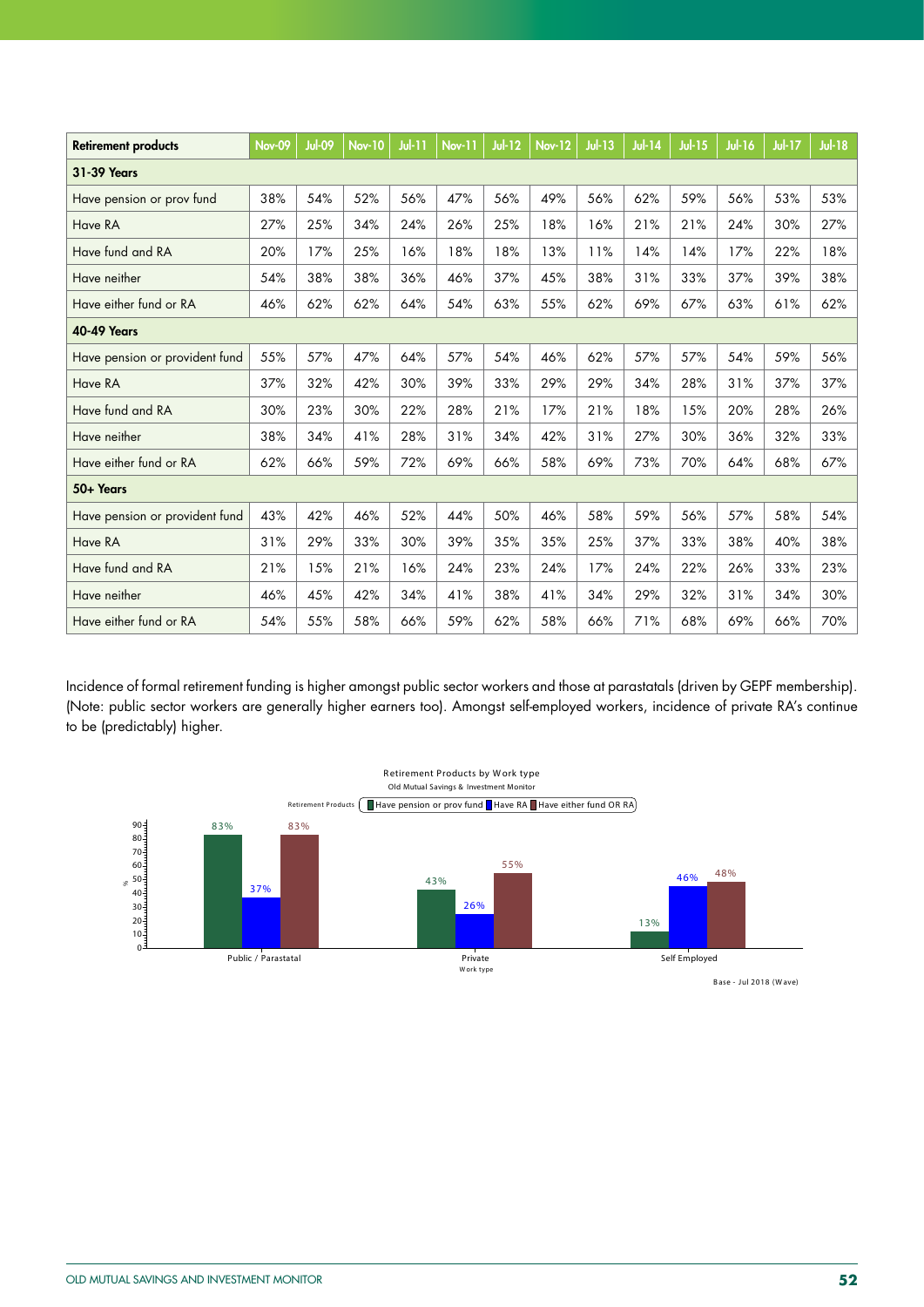### **EDUCATION POLICIES**

Incidence of education policies amongst those with dependent children is stable.



As is the case with most other formal policies, incidence of education policies climbs with income and for completeness sake incidence of education policies (based on those with dependent children) by income over time is set out below.

| <b>Savings and investment</b><br>vehicles axes | <b>Nov-09</b> | $Jul-10$ | <b>Nov-10</b> | $J_0$ -11 | $Nov-11$ | $Jul-12$ | $\vert$ Nov-12 | $Ju$ -13 | $Jul-14$ | $Jul-15$ | <b>Jul-16</b> | <b>Jul-17</b> | $Jul-18$ |
|------------------------------------------------|---------------|----------|---------------|-----------|----------|----------|----------------|----------|----------|----------|---------------|---------------|----------|
| Less than R6 000                               | 7%            | 30%      | 19%           | 20%       | 9%       | 4%       | 10%            | 8%       | 8%       | 6%       | 3%            | 8%            | 4%       |
| R6 000 to R13 999                              | 22%           | 44%      | 38%           | 30%       | 29%      | 34%      | 24%            | 7%       | 23%      | 27%      | 20%           | 20%           | 19%      |
| R14 000 to R19 999                             | 38%           | 43%      | 38%           | 34%       | 39%      | 41%      | 35%            | 22%      | 35%      | 34%      | 31%           | 28%           | 29%      |
| R20 000 to R39 999                             | 37%           | 32%      | 38%           | 33%       | 40%      | 38%      | 41%            | 26%      | 41%      | 37%      | 31%           | 37%           | 32%      |
| R40 000 or more                                | 38%           | 32%      | 35%           | 35%       | 34%      | 45%      | 40%            | 34%      | 38%      | 44%      | 45%           | 42%           | 40%      |

# **FUNERAL POLICIES**

Incidence of funeral policies is steady.

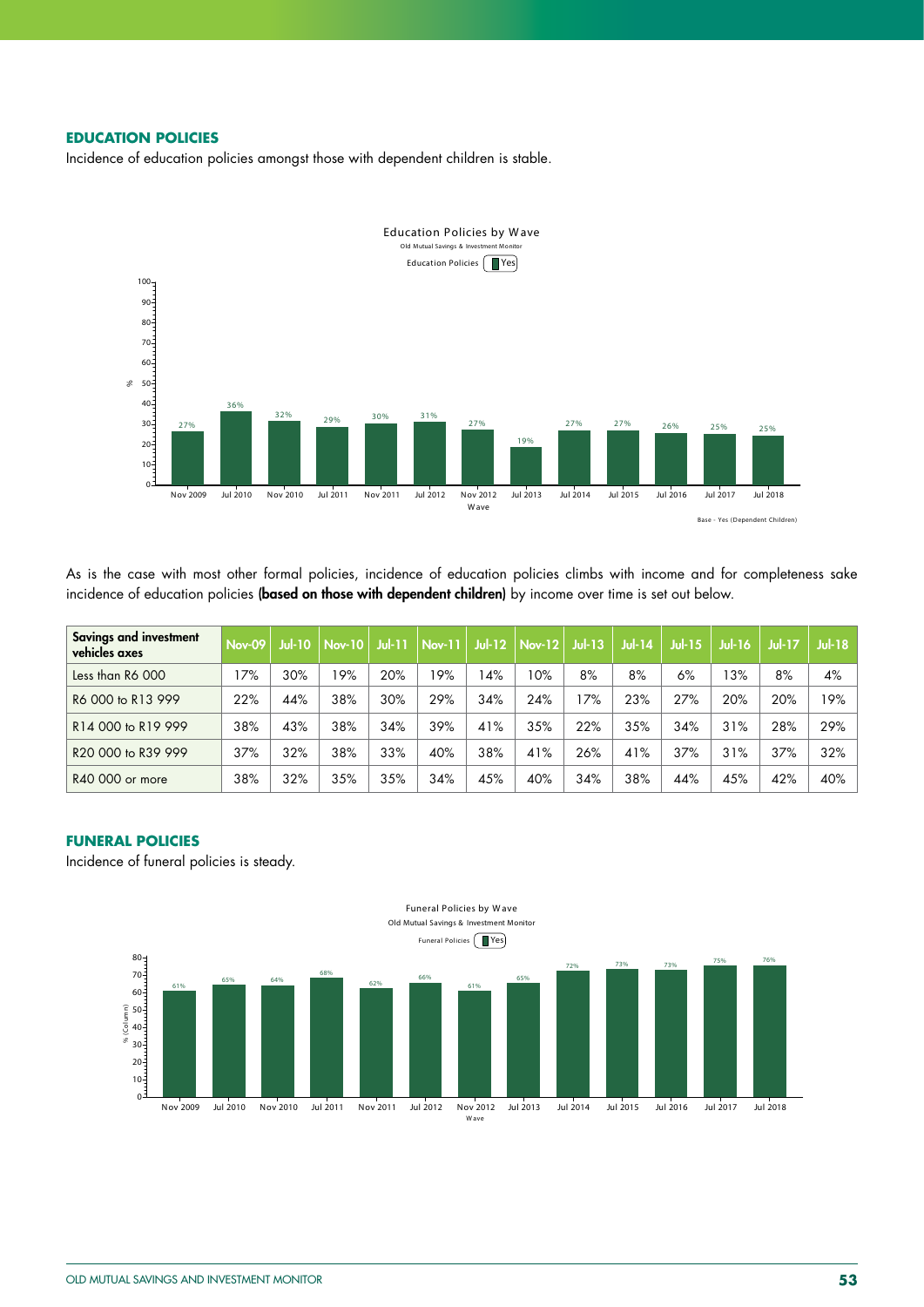

In order to better understand the funeral policy phenomenon, in 2018 we also asked how many separate funeral policies respondents have as well as who (i.e. what lives) are covered by their funeral policies. Most only have one policy, but this covers several lives:

| No. of separate funeral<br>policies (base= policy<br>holders) | <b>Total</b> | $rac{1}{2}$<br>ess<br>Ró | $\frac{16}{99}$<br>ල ෆ<br>22 | <b>PO</b><br>88<br>3<br>$\sim$<br>Ĕ<br>ᆉ<br>尼 | $\mathbf{P}_{\infty}$<br>0<br>$\infty$<br>0<br>っ<br><b>R200</b> | ৯<br>8<br>ုဗ္<br>Զ<br>R40 | <b>Black</b> | l Š | ><br>룲<br>υ | $\boldsymbol{\times}$<br>l5'<br>ပ | ā<br>൶<br><b>Raby</b> | či<br>$\approx$<br>ထဲ<br>- | ٣<br>8<br>$\frac{8}{3}$<br>-<br>$\infty$ | ್ಲಿ<br>c<br>÷ | ႙   |
|---------------------------------------------------------------|--------------|--------------------------|------------------------------|-----------------------------------------------|-----------------------------------------------------------------|---------------------------|--------------|-----|-------------|-----------------------------------|-----------------------|----------------------------|------------------------------------------|---------------|-----|
|                                                               | 79%          | 97%                      | 81%                          | 74%                                           | 76%                                                             | 70%                       | 76%          | 88% | 84%         | 72%                               | 79%                   | 89%                        | 81%                                      | 75%           | 72% |
| $\overline{2}$                                                | 19%          | 2%                       | 19%                          | 23%                                           | 20%                                                             | 25%                       | 22%          | 9%  | 14%         | 25%                               | 20%                   | 10%                        | 17%                                      | 22%           | 24% |
| 3                                                             | 3%           | $1\%$                    | 0%                           | 3%                                            | 4%                                                              | 5%                        | 3%           | 3%  | 2%          | 3%                                | 2%                    | $1\%$                      | 2%                                       | 3%            | 4%  |

Multiple lives are insured.

| <b>Relationship to people</b><br>covered on policies | <b>Total</b> | $\frac{1}{2}$<br><b>SS</b><br>Ró | ₽<br>000 to<br>3 999<br>28 | 000 to<br>9 999<br>$\sim$<br>R14 | R20 000 to<br>R39 999 | $\overleftarrow{\mathbf{o}}$<br>ខ្ល<br>more<br><b>R40</b> | <b>Black</b> | <b>I</b> S | ≻<br>န္ပြ | Gen X | oomer<br>۵Ŏ<br>Baby | Years<br>$18 - 30$ | Years<br>-39<br>5 | Years<br>40-49 | <b>Years</b><br>$\frac{1}{50}$ |
|------------------------------------------------------|--------------|----------------------------------|----------------------------|----------------------------------|-----------------------|-----------------------------------------------------------|--------------|------------|-----------|-------|---------------------|--------------------|-------------------|----------------|--------------------------------|
| Myself/my own life                                   | 99%          | 99%                              | 100%                       | 100%                             | 99%                   | 99%                                                       | 99%          | 100%       | 99%       | 100%  | 100%                | 99%                | 99%               | 100%           | 100%                           |
| My children                                          | 66%          | 54%                              | 69%                        | 76%                              | 64%                   | 67%                                                       | 72%          | 51%        | 63%       | 80%   | 50%                 | 42%                | 72%               | 79%            | 62%                            |
| My spouse/partner                                    | 58%          | 31%                              | 49%                        | 59%                              | 66%                   | 80%                                                       | 50%          | 78%        | 50%       | 68%   | 67%                 | 25%                | 63%               | 65%            | 68%                            |
| Mother/father/parents                                | 28%          | 28%                              | 31%                        | 34%                              | 24%                   | 24%                                                       | 35%          | 8%         | 36%       | 23%   | 8%                  | 44%                | 31%               | 25%            | 12%                            |
| Brother/sister/sibling                               | 14%          | 15%                              | 15%                        | 18%                              | 12%                   | 12%                                                       | 19%          | $1\%$      | 16%       | 14%   | 5%                  | 27%                | 10%               | 15%            | 10%                            |
| Niece/nephew                                         | 6%           | 5%                               | 8%                         | 3%                               | 6%                    | 7%                                                        | 8%           | $0\%$      | 5%        | 8%    | 5%                  | 8%                 | 3%                | 9%             | 7%                             |
| Other related family                                 | 2%           | 2%                               | 2%                         | 1%                               | 2%                    | 3%                                                        | 3%           | $0\%$      | $0\%$     | 3%    | 8%                  | 1%                 | $0\%$             | 3%             | 7%                             |
| Grandparents                                         | 2%           | 2%                               | 4%                         | 2%                               | $0\%$                 | 2%                                                        | 3%           | $0\%$      | 2%        | 3%    | $0\%$               | 4%                 | $1\%$             | 3%             | $1\%$                          |
| Aunt/uncle                                           | $1\%$        | 2%                               | 1%                         | 1%                               | 2%                    | 2%                                                        | 2%           | 1%         | 1%        | 2%    | $0\%$               | $0\%$              | 2%                | 4%             | 0%                             |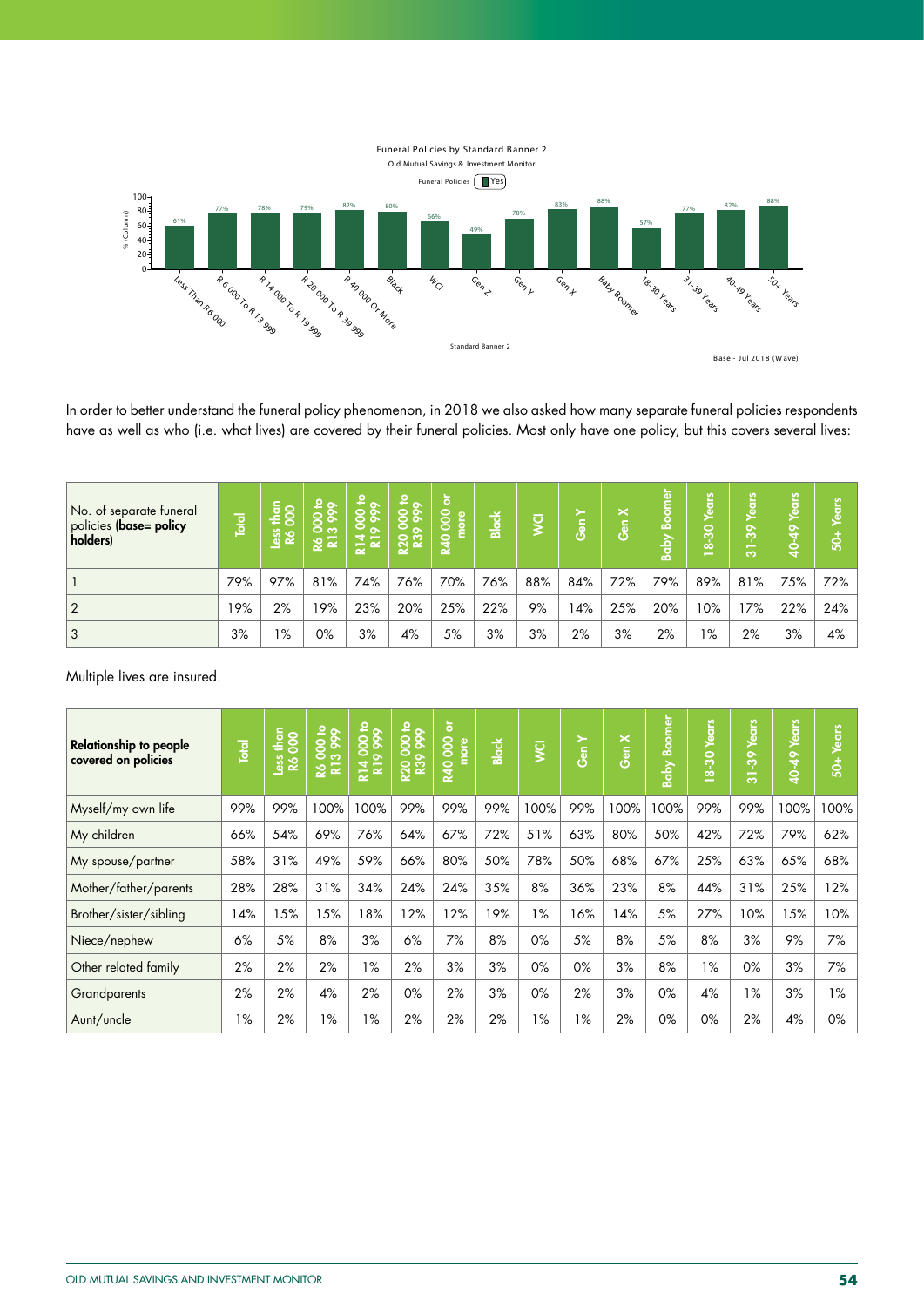#### **10.4 INFORMAL SAVINGS**

Unbanked cash savings are up marginally.

| Informal savings          | <b>Nov-09</b> |              |     |     |     |     | Jul-10   Nov-10   Jul-11   Nov-11   Jul-12   Nov-12   Jul-13 |     | $Jul-14$ | $Jul-15$ | $Jul-16$ | $Jul-17$ | $Jul-18$ |
|---------------------------|---------------|--------------|-----|-----|-----|-----|--------------------------------------------------------------|-----|----------|----------|----------|----------|----------|
| Savings club or stokvel   | 26%           | 32%          | 31% | 31% | 22% | 32% | 31%                                                          | 34% | 32%      | 43%      | 42%      | 40%      | 44%      |
| <b>Burial society</b>     |               | Not measured | 33% | 20% | 7%  | 26% | 25%                                                          | 24% | 21%      | 26%      | 26%      | 25%      | 20%      |
| Funeral parlour cover     |               | Not measured |     |     |     |     |                                                              |     |          |          |          | 23%      | 29%      |
| Grocery scheme            |               | Not measured | 13% | 7%  | 6%  | 10% | 8%                                                           | 8%  | 8%       | 1%       | 13%      | $1\%$    | 10%      |
| Cash savings - not banked | 10%           | 14%          | 14% | 6%  | 4%  | 7%  | 7%                                                           | 5%  | 9%       | 6%       | 7%       | 10%      | 3%       |

Given that these informal savings vehicles are generally the ambit of Black households (although not exclusively so), we have filtered the results so as to look at the results within Black households. Stokvel/savings club membership has recovered the drop seen in the last measure, whilst burial society membership is down (in favour, perhaps, of funeral parlour cover). Grocery scheme membership is also down slightly.

#### Base: Black (Race)

| Informal savings          | <b>Nov-09</b> |              |     |     |     |     | Jul-10   Nov-10   Jul-11   Nov-11   Jul-12   Nov-12   Jul-13 |       | $Jul-14$ | $Jul-15$ | $Jul-16$ | $Ju$ -17 | $Jul-18$ |
|---------------------------|---------------|--------------|-----|-----|-----|-----|--------------------------------------------------------------|-------|----------|----------|----------|----------|----------|
| Savings club or stokvel   | 43%           | 53%          | 47% | 48% | 36% | 51% | 45%                                                          | 50%   | 45%      | 58%      | 59%      | 53%      | 61%      |
| <b>Burial society</b>     | Not measured  |              | 49% | 31% | 26% | 38% | 35%                                                          | 33%   | 29%      | 31%      | 34%      | 32%      | 25%      |
| Funeral parlour cover     | Not measured  |              |     |     |     |     |                                                              |       |          |          | 31%      | 39%      |          |
| Grocery scheme            |               | Not measured | 19% | 11% | 9%  | 5%  | 13%                                                          | $1\%$ | 12%      | 15%      | 8%       | 16%      | 3%       |
| Cash savings - not banked | 1%            | 17%          | 5%  | 8%  | 5%  | 4%  | 8%                                                           | 4%    | 9%       | 6%       | 17%      | 9%       | l 5%     |

The increase in Stokvel membership is evident across all income bands, higher income in particular (bearing in mind that this was where the decrease was most evident last year.)

#### **CONTRIBUTION RATES**

Respondents were asked how much they contribute to the informal schemes that they belong to. The average monthly (or equivalent) amount contributed to a stokvel or savings club by black households is R711 (NB this is the average – there are big variations within this).

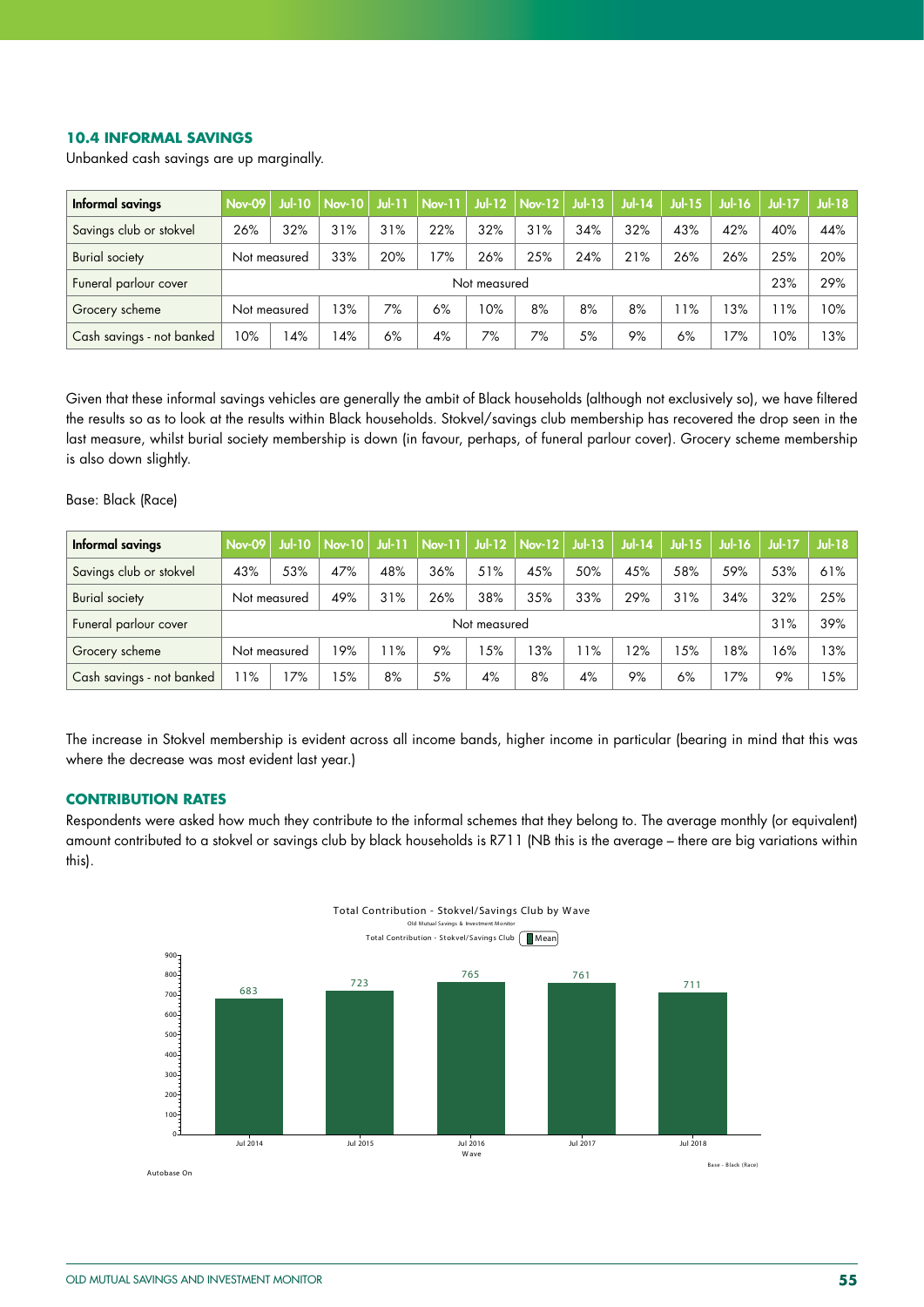Contribution rates climb sharply with income. Worth noting that the decrease in contributions is most evident at top end (R40 000+) (in line with the drop in multiple membership amongst upper income earners).

| Total contribution - stokvel/savings club<br>(Base black) | $Jul-14$ | <b>Jul-15</b> | $Jul-16$ | <b>Jul-17</b> | $Jul-18$ |
|-----------------------------------------------------------|----------|---------------|----------|---------------|----------|
| Less than R6 000                                          | 405      | 366           | 425      | 339           | 372      |
| R6 000 to R13 999                                         | 663      | 633           | 609      | 622           | 630      |
| R14 000 to R19 999                                        | 602      | 922           | 824      | 978           | 796      |
| R20 000 to R39 999                                        | 961      | 967           | 106      | 1 085         | 873      |
| R40 000 or more                                           | 315      | 631           | 914      | 1 636         | ∣ 128    |

Looking at burial societies, the amounts involved are much lower and here too there has been a decrease in average contribution rates.



Bucking the trend seen in relation to stokvels/savings clubs and burial societies, Black households' average contribution to grocery schemes continues to increased – a reflection of high food price inflation perhaps?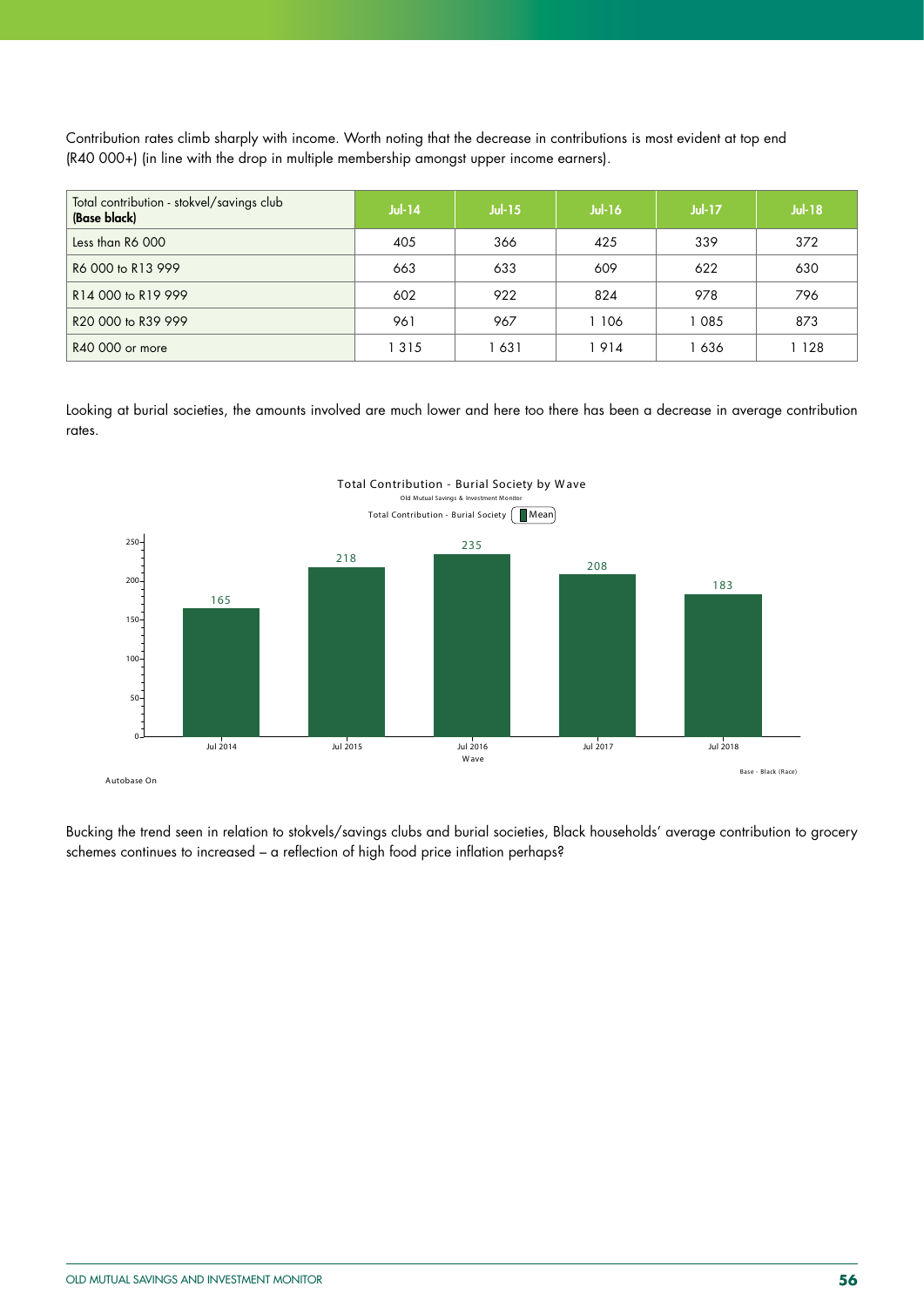

Autobase On

#### **STOKVEL FORM & STRUCTURE**

In 2018, Stokvel members were asked to describe the form or structure of their Stokvel or club, by choosing which form best describes their Stokvel (or by describing the structure if neither of the options below fit):

- A short term rotating savings club/Stokvel each member gets a turn to receive a lump sum of the contributions at least once in the lifetime of the stokvel. The lifetime is typically six months or a year, depending on the number of members.
- An investment club, where members contribute to the investment club on a monthly basis (usually), raising the capital to fund an investment in longer term assets.

In line with the mass nature of the SIM sample, the vast majority (74%) of Black Stokvel members describe their Stokvel as a traditional rotating Stokvel, whilst I in 3 belong to an investment club. Whilst incidence of investment clubs climbs with income, the correlation is perhaps not as strong as would have been expected. Note that the Gen Z sample is very small but the qualitative indication of investment clubs amongst younger people is worth noting.



# Total Contribution - Grocery Scheme by W ave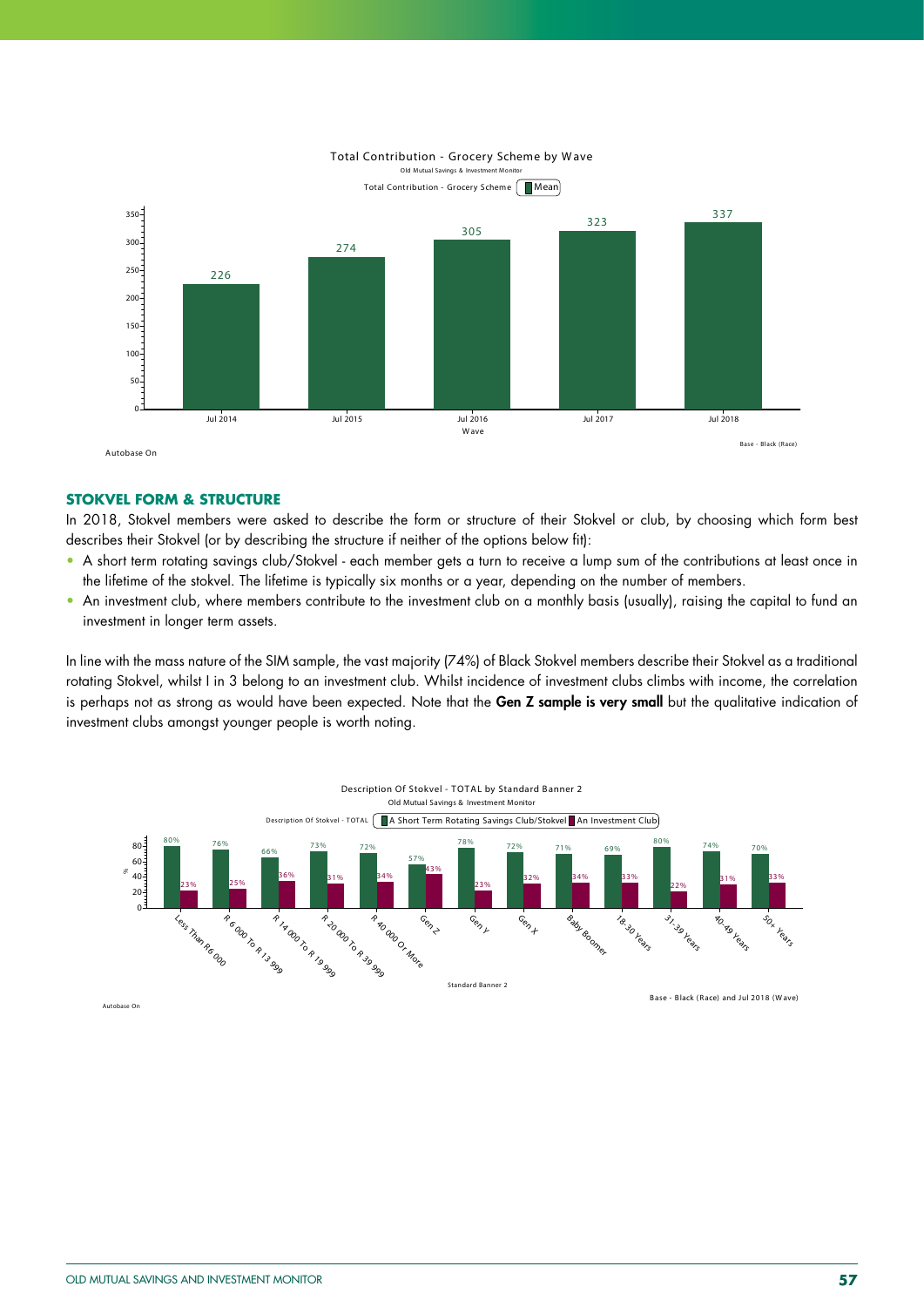#### **INVESTMENT OF STOKVEL ASSETS**

In 2018, Stokvel members were asked where the money is held or invested. In approximately a third on cases the money is held in cash rather than banked. When it is banked it is generally banked in the name of the Stokvel (52%) rather than in a member's name (17%).



Incidence of any other type of investment such as a formal policy or equities is negligible.

As would be expected, cash holdings are more common for traditional stokvels and bank accounts in the name of the club more prevalent for investment clubs.

| Stokvel assets invested (BLACK)              | <b>Total</b> | A short term rotating<br>savings club/stokvel | An investment club |
|----------------------------------------------|--------------|-----------------------------------------------|--------------------|
| Held in cash                                 | 34%          | 41%                                           | 18%                |
| In a bank account in a members' name         | 17%          | 16%                                           | 21%                |
| In a bank account in the name of the stokvel | 52%          | 47%                                           | 70%                |

# **10.5 PRECAUTIONARY SAVINGS**

Incidence of short term insurance and medical aid is stable.

|                                   | Nov-09   Jul-10   Nov-10   Jul-11   Nov-11   Jul-12   Nov-12   Jul-13   Jul-14   Jul-15   Jul-16   Jul-17   Jul-18 |     |     |     |     |     |     |     |     |     |     |     |     |
|-----------------------------------|--------------------------------------------------------------------------------------------------------------------|-----|-----|-----|-----|-----|-----|-----|-----|-----|-----|-----|-----|
| Short term insurance              | 32%                                                                                                                | 30% | 33% | 31% | 28% | 33% | 28% | 30% | 30% | 31% | 33% | 38% | 38% |
| Medical insurance/<br>medical aid | 40%                                                                                                                | 38% | 44% | 48% | 42% | 42% | 41% | 42% | 44% | 41% | 45% | 42% | 44% |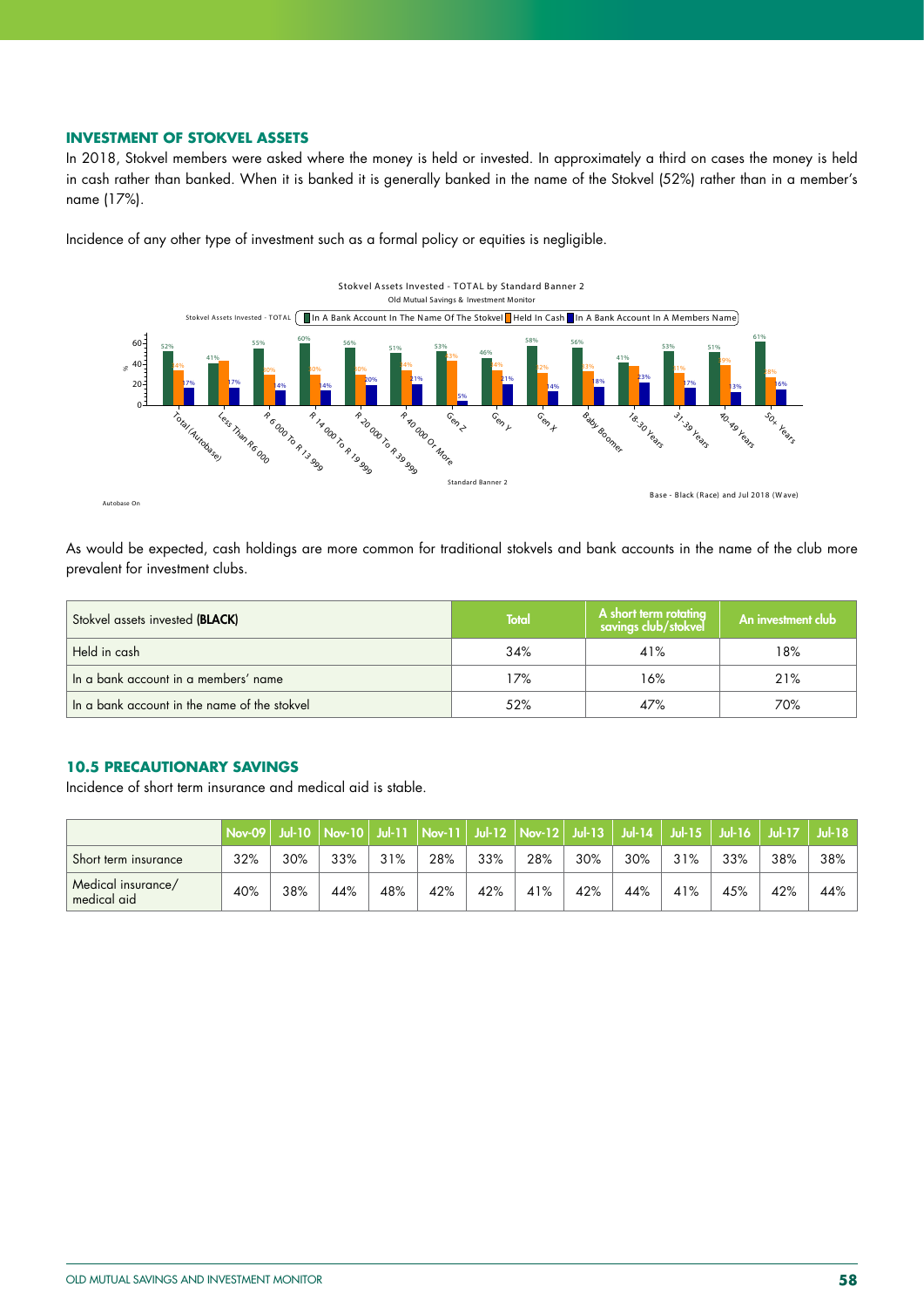#### **10.6 EQUITY BASED INVESTMENTS**

In 2017, equity based investments (such as shares, unit trust and exchange traded funds) fell significantly and especially sharply amongst R40 000+ households. There has been some recovery in 2018, for unit trusts and ETFs in particular.

|                                    |    |    |    |    | Nov-09   Jul-10   Nov-10   Jul-11   Nov-11   Jul-12   Nov-12   Jul-13   Jul-14 |    |    |    |    |    | Jul-15   Jul-16   Jul-17 |    | $JU$ - 18 |
|------------------------------------|----|----|----|----|--------------------------------------------------------------------------------|----|----|----|----|----|--------------------------|----|-----------|
| Unit Trusts/Mutual Funds/<br>ETF's | 3% | 5% | 5% | 3% | 2%                                                                             | 3% | 3% | 2% | 6% | 5% | 5%                       | 3% | 5%        |
| Listed shares                      | 3% | 2% | 7% | 5% | 3%                                                                             | 3% | 3% | 3% | 3% | 3% | 3%                       | 1% | 2%        |

| <b>Retirement products</b>               | <b>Nov-09</b> | <b>Jul-09</b> | <b>Nov-10</b> | <b>Jul-11</b> | <b>Nov-11</b> | $Jul-12$ | <b>Nov-12</b> | $Jul-13$ | <b>Jul-14</b> | $Jul-15$ | <b>Jul-16</b> | <b>Jul-17</b> | $Jul-18$ |
|------------------------------------------|---------------|---------------|---------------|---------------|---------------|----------|---------------|----------|---------------|----------|---------------|---------------|----------|
| Less than R6 000                         |               |               |               |               |               |          |               |          |               |          |               |               |          |
| Unit Trusts/Mutual Funds/<br><b>ETFs</b> | 1%            | 1%            | 1%            | 0%            | 0%            | 0%       | 0%            | 2%       | 0%            | 0%       | 0%            | 1%            | 0%       |
| <b>Listed Shares</b>                     | 1%            | 1%            | 2%            | 1%            | 1%            | 1%       | 0%            | 0%       | 1%            | 0%       | 0%            | $0\%$         | 0%       |
| R6 000 to R13 999                        |               |               |               |               |               |          |               |          |               |          |               |               |          |
| Unit Trusts/Mutual Funds/<br><b>ETFs</b> | 0%            | 6%            | 5%            | 2%            | 2%            | 2%       | $1\%$         | 1%       | 2%            | 0%       | 2%            | $1\%$         | 1%       |
| <b>Listed Shares</b>                     | 2%            | 2%            | 8%            | 3%            | 2%            | 1%       | 1%            | 1%       | 1%            | 1%       | 0%            | 0%            | 1%       |
| R14 000 to R19 999                       |               |               |               |               |               |          |               |          |               |          |               |               |          |
| Unit Trusts/Mutual Funds/<br><b>ETFs</b> | 8%            | 7%            | 7%            | 3%            | 3%            | 3%       | 0%            | 1%       | 3%            | 3%       | 5%            | 1%            | 4%       |
| <b>Listed Shares</b>                     | 4%            | 3%            | 10%           | 4%            | 4%            | 2%       | 3%            | 1%       | 4%            | 1%       | 2%            | 0%            | $0\%$    |
| R20 000 to R39 999                       |               |               |               |               |               |          |               |          |               |          |               |               |          |
| Unit Trusts/Mutual Funds/<br>ETF's       | 5%            | 5%            | 8%            | 8%            | 3%            | 5%       | 6%            | 3%       | 10%           | 7%       | 9%            | 5%            | 7%       |
| <b>Listed Shares</b>                     | 4%            | 2%            | 11%           | 11%           | 2%            | 5%       | 3%            | 4%       | 3%            | 3%       | 5%            | 1%            | 1%       |
| <b>R40 000 or more</b>                   |               |               |               |               |               |          |               |          |               |          |               |               |          |
| Unit Trusts/Mutual Funds/<br><b>ETFs</b> | 10%           | 14%           | 17%           | 14%           | 7%            | 14%      | 11%           | $9%$     | 18%           | 22%      | 14%           | 5%            | 14%      |
| <b>Listed Shares</b>                     | 10%           | 7%            | 17%           | 16%           | 11%           | 14%      | 13%           | 14%      | 15%           | 15%      | 13%           | 5%            | 7%       |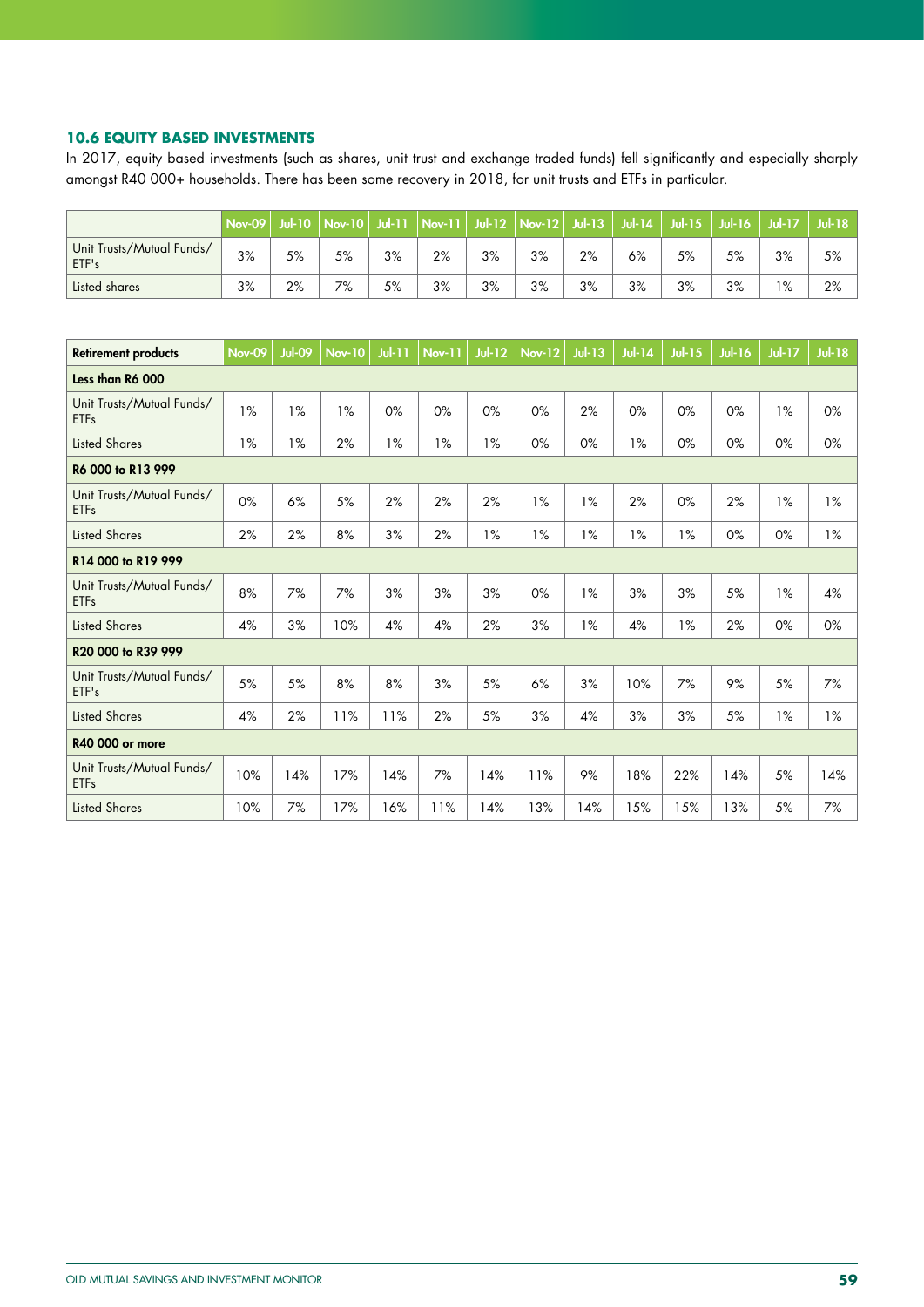#### **10.7 CRYPTOCURRENCIES**

In 2018 a series of questions were asked to better understand awareness of and reactions to cryptocurrencies. Incidence of cryptocurrency investments was restricted to a handful of respondents (<1%) but 40% of the total sample are aware of cryptocurrencies like Bitcoin. Awareness climbs with income, reaching 56% amongst R40 000+ households.



Perceptions of cryptocurrencies are mixed, and do not necessarily bias as expected by income or levels of financial sophistication. Many are undecided, where-after the responses split into two camps: the wish I has got in earlier vs. pyramid scheme, don't touch camps. It is worth noting that immediately prior to fieldwork the first of the big swings/drops in Bitcoin value occurred.

| % Agree Slightly +<br><b>Strongly agree</b><br>**Caution small base<br>size | <b>Total</b> | o<br>ιğ<br><b>Signa</b> | ہ ع<br>န္တစ္က<br>25 | $\mathbf{e}^{\bullet}$<br>၉<br>၁၀၀<br>R14 | $2^{\circ}$<br>8<br>8<br>0<br>ន្តន | ă<br>8 <sup>o</sup><br>more<br><b>R40</b> | <b>Black</b> | $\overline{S}$ | $\mathbf{z}^*$<br>(ချ<br>ဟိ | $\succ$<br><b>၆</b> ရ | $\boldsymbol{\times}$<br>Gen | <b>Boomer</b><br><b>Raby</b> | ears<br>$8 - 30$ | -39<br>ಸ | sans<br>$\sim$<br>੩ | ್ರಠ<br><u>ទំ</u> |
|-----------------------------------------------------------------------------|--------------|-------------------------|---------------------|-------------------------------------------|------------------------------------|-------------------------------------------|--------------|----------------|-----------------------------|-----------------------|------------------------------|------------------------------|------------------|----------|---------------------|------------------|
| Wish I had invested in<br>these before                                      | 38%          | 53%                     | 35%                 | 31%                                       | 42%                                | 37%                                       | 40%          | 36%            | 41%                         | 39%                   | 40%                          | 24%                          | 39%              | 42%      | 37%                 | 32%              |
| Bad news, like a<br>pyramid scheme                                          | 43%          | 42%                     | 45%                 | 46%                                       | 38%                                | 46%                                       | 44%          | 41%            | 36%                         | 43%                   | 43%                          | 46%                          | 39%              | 46%      | 44%                 | 41%              |
| Do not understand how<br>they work                                          | 53%          | 61%                     | 61%                 | 52%                                       | 47%                                | 53%                                       | 52%          | 55%            | 62%                         | 59%                   | 43%                          | 58%                          | 64%              | 56%      | 45%                 | 46%              |
| You can make a lot of<br>money                                              | 71%          | 74%                     | 70%                 | 69%                                       | 72%                                | 71%                                       | 68%          | 75%            | 66%                         | 74%                   | 72%                          | 52%                          | 70%              | 76%      | 70%                 | 63%              |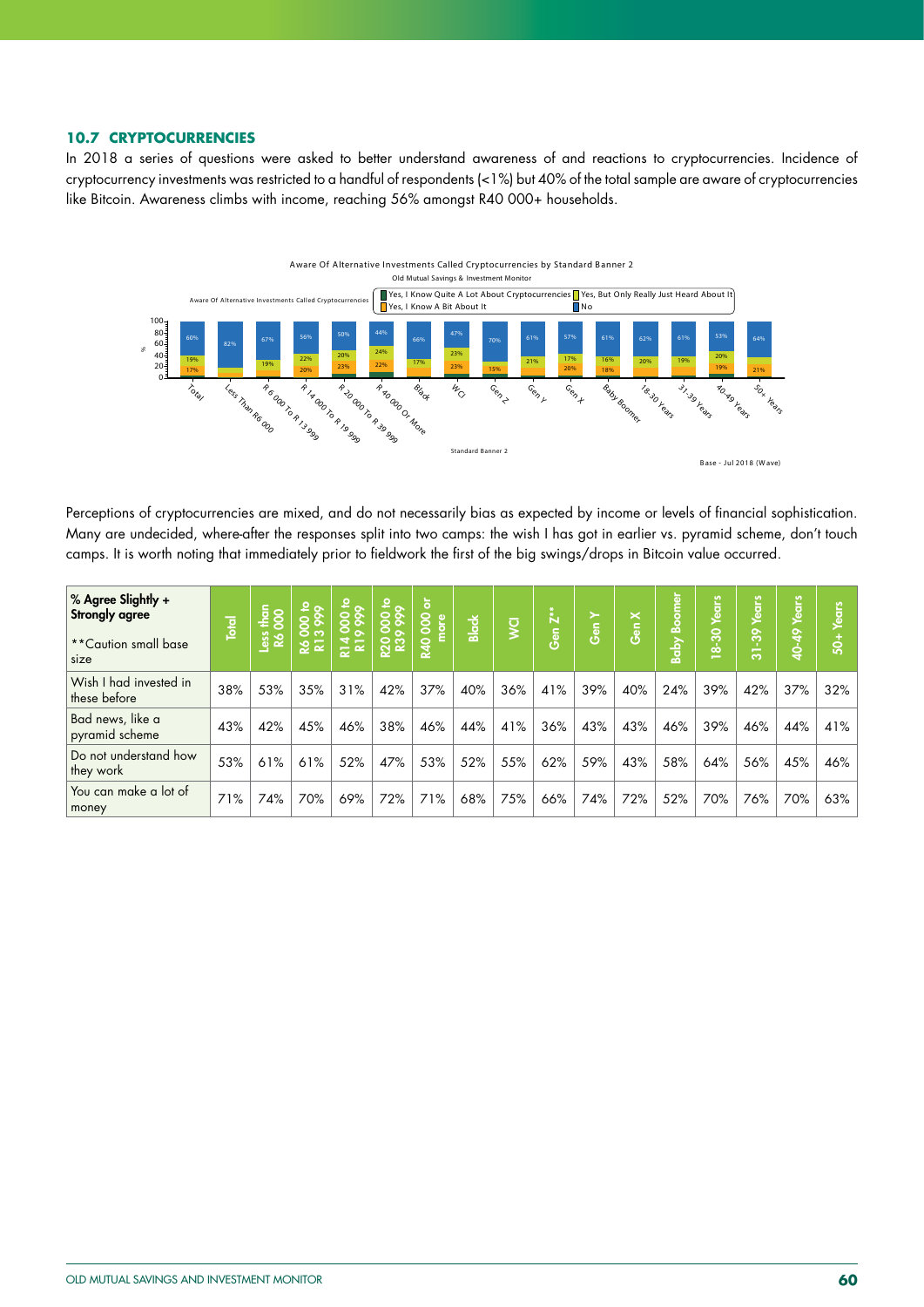# **11. CREDIT AND DEBT:**  THE OTHER SIDE OF THE SAVINGS COIN

# **11.1 PROPERTY OWNERSHIP AND HOME LOAN REPAYMENT PATTERNS**

Incidence of property ownership is relatively stable at a total level.



Property ownership remains dominated by ownership of primary residence.

| Type of property  | <b>Total</b> | Nov-<br>09 | Jul-<br>10 | Nov-<br>10 | Jul-  | Nov-<br>ו ו | Jul-<br>12 | Nov-<br>12 | Jul-<br>13 | Jul-<br>14 | Jul-<br>15' | Jul-<br>16 | Jul-<br>17 | Jul-<br>18 |
|-------------------|--------------|------------|------------|------------|-------|-------------|------------|------------|------------|------------|-------------|------------|------------|------------|
| Primary residence | 42%          | 45%        | 44%        | 43%        | 48%   | 41%         | 35%        | 37%        | 41%        | 43%        | 40%         | 43%        | 40%        | 43%        |
| Rural family home | 2%           | 4%         | 2%         | 4%         | 3%    | 2%          | 2%         | 2%         | $1\%$      | $1\%$      | 2%          | 3%         | 2%         | $1\%$      |
| Buy to let        | 1%           | 2%         | 2%         | 2%         | 2%    | $1\%$       | $1\%$      | $1\%$      | 2%         | 2%         | $1\%$       | $1\%$      | $0\%$      | 1%         |
| Holiday home      | 0%           | $1\%$      | 0%         | $1\%$      | $0\%$ | $1\%$       | $0\%$      | 0%         | 0%         | $0\%$      | 1%          | $0\%$      | $0\%$      | $0\%$      |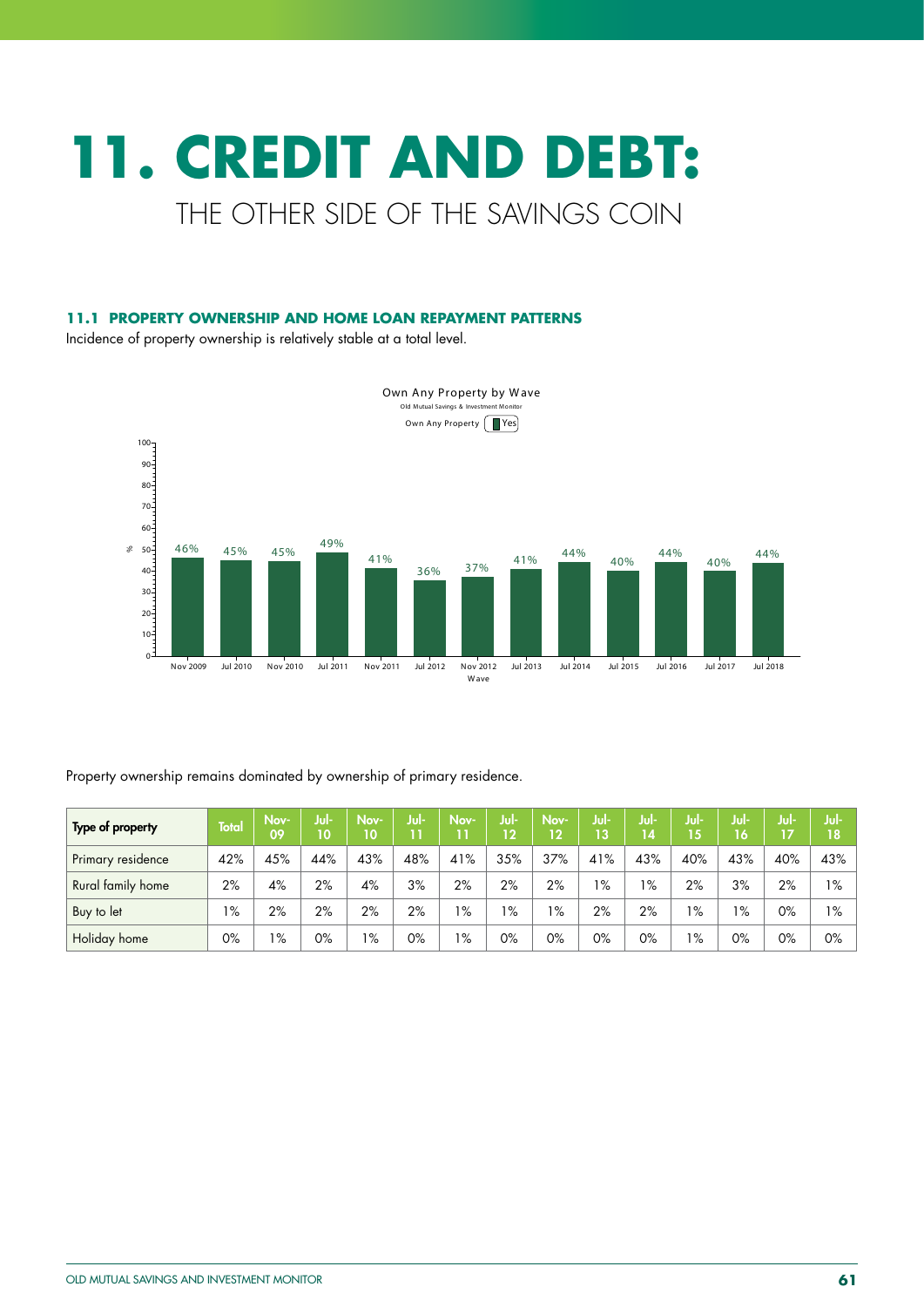Home ownership remains strongly correlated to income level.



Type Of Property within Standard Banner 2 by Wave

Incidence of home loans amongst those who own their primary residence is steady.



Autobase Off

Base - Yes (Own Any Property)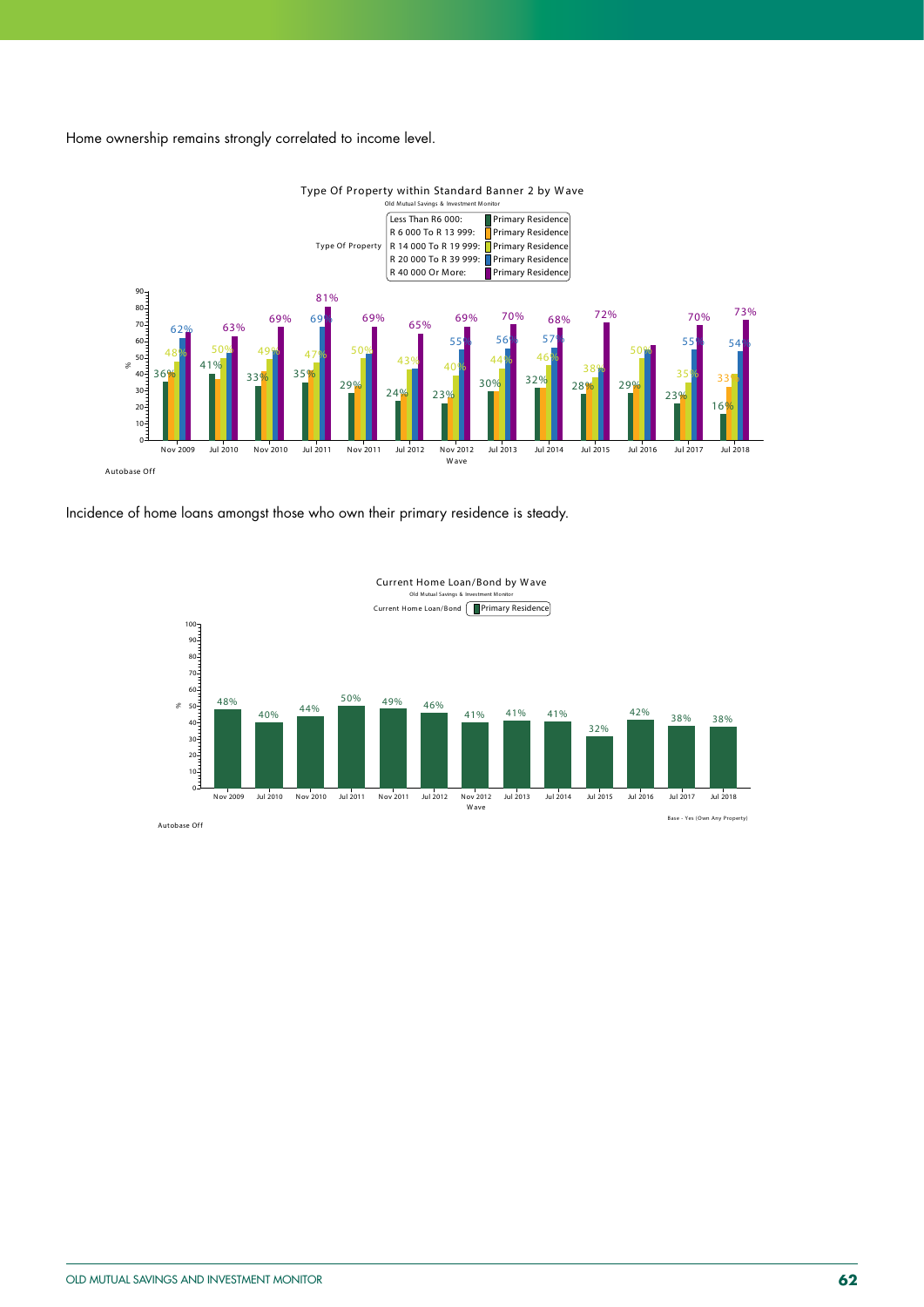The majority of bond holders continue to only pay the minimum bond instalment required, but 2018 sees a marked increase in those paying in extra every month.

The majority of bond holders continue to only pay the minimum bond instalment required, but 2018 sees a marked increase in those paying in extra every month.

| <b>Primary Residence</b>                   | Nov-<br>09 | Jul-<br>10 | Nov-<br>10 | Jul-<br>11 | Nov-<br>11 | Jul-<br>12 | Nov-<br>12 | Jul-<br>13 | Jul-<br>14 | Jul-<br>15 | Jul-<br>16 | Jul-<br>17 | Jul-<br>18 |
|--------------------------------------------|------------|------------|------------|------------|------------|------------|------------|------------|------------|------------|------------|------------|------------|
| Unweighted Numbers                         | 279        | 243        | 241        | 287        | 233        | 196        | 169        | 188        | 189        | 137        | 192        | 169        | 173        |
| <b>FINANCIAL STRESS</b>                    |            |            |            |            |            |            |            |            |            |            |            |            |            |
| Struggle to meet                           | 18%        | 10%        | 4%         | 3%         | 3%         | 3%         | 3%         | 4%         | 2%         | 3%         | 5%         | 4%         | $0\%$      |
| Can no longer afford to pay<br>extra       | 8%         | 9%         | 7%         | 5%         | 6%         | 3%         | 2%         | 2%         | 2%         | 3%         | 3%         | 2%         | $1\%$      |
| Recent advance                             | $1\%$      | $0\%$      | $1\%$      | $1\%$      | 2%         | $1\%$      | $0\%$      | $0\%$      | $1\%$      | 2%         | 2%         | $1\%$      | $0\%$      |
|                                            |            |            |            |            |            |            |            |            |            |            |            |            |            |
| Re-negotiated due to financial<br>pressure | 3%         | 2%         | 3%         | 1%         | 3%         | 1%         | 1%         | 2%         | $0\%$      | 1%         | 2%         | $0\%$      | 1%         |
| <b>MINIMUM ONLY</b>                        |            |            |            |            |            |            |            |            |            |            |            |            |            |
| Pay minimum only                           | 53%        | 59%        | 49%        | 59%        | 55%        | 62%        | 62%        | 54%        | 63%        | 65%        | 67%        | 77%        | 71%        |
| <b>TRYING TO PAY OFF FASTER</b>            |            |            |            |            |            |            |            |            |            |            |            |            |            |
| Pay extra every month                      | 20%        | 16%        | 30%        | 24%        | 24%        | 24%        | 25%        | 31%        | 28%        | 18%        | 14%        | 12%        | 23%        |
| Extra lump sums                            | 10%        | 3%         | 7%         | 11%        | 11%        | 9%         | 7%         | 8%         | 5%         | 9%         | 7%         | 4%         | 3%         |

As has been the case historically incidence of extra repayments climbs with income (Caution small base sizes in lower income groups). In 2018, 1 in 3 R20 000+ households are managing to pay off their home loan faster.

| 2018                                    | <b>Total</b> | <b>R6 000 to</b><br>R13 999 | R14 000 to<br>R19 999 | R20 000 to<br>R39 999 | <b>R40 000 or more</b> |
|-----------------------------------------|--------------|-----------------------------|-----------------------|-----------------------|------------------------|
| Unweighted numbers                      | $n = 173$    | $n = 11$                    | $n = 26$              | $n = 55$              | $n = 81$               |
| <b>FINANCIAL STRESS</b>                 |              |                             |                       |                       |                        |
| Struggle to meet                        | $0\%$        | $0\%$                       | $0\%$                 | $0\%$                 | $0\%$                  |
| Can no longer afford to pay extra       | $1\%$        | $0\%$                       | $0\%$                 | 2%                    | $1\%$                  |
| Recent advance                          | 0%           | $0\%$                       | $0\%$                 | $0\%$                 | 0%                     |
|                                         |              |                             |                       |                       |                        |
| Re-negotiated due to financial pressure | $1\%$        | $0\%$                       | 8%                    | $0\%$                 | $0\%$                  |
| <b>MINIMUM ONLY</b>                     |              |                             |                       |                       |                        |
| Pay minimum only                        | 71%          | 91%                         | 85%                   | 69%                   | 65%                    |
| <b>TRYING TO PAY OFF FASTER</b>         |              |                             |                       |                       |                        |
| Pay extra every month                   | 23%          | 9%                          | 8%                    | 27%                   | 27%                    |
| Extra lump sums                         | 3%           | $0\%$                       | $0\%$                 | 2%                    | 6%                     |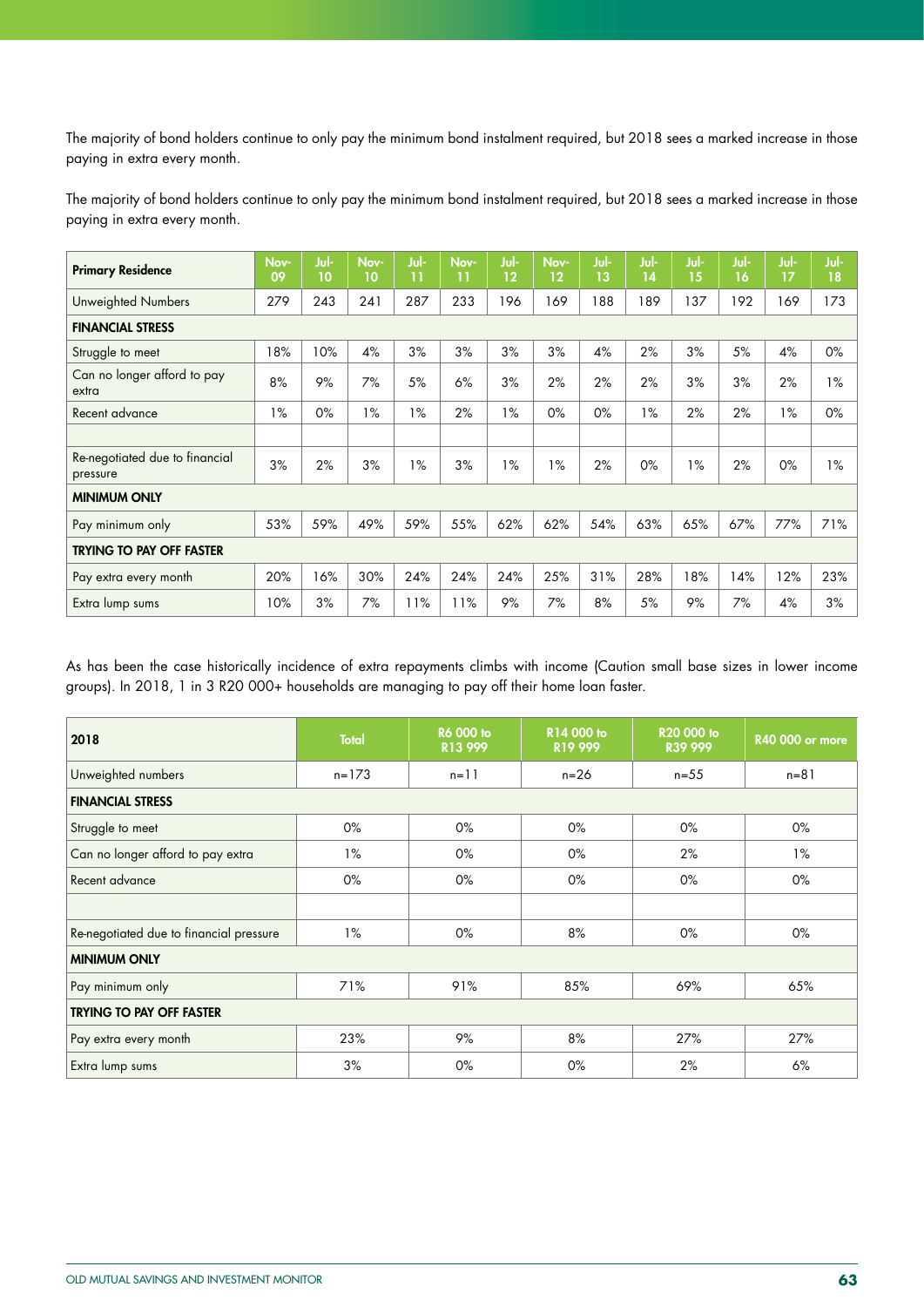#### **11.2 PRIMARY RESIDENCE AS PART OF RETIREMENT FUNDING**

The decline in home-owners who expect to rely on their home as part of their retirement that we saw in 2017 has been reversed in this measure. Once again WCI consumers are significantly more likely to view their home as some type of retirement nest egg.

Once again it is worth noting that a significant number (19%) haven't really thought about it.

| Primary residence as nest egg                                                            | <b>Nov-11</b> | $Jul-12$ | <b>Nov-12</b> | <b>Jul-13</b> | <b>Jul-14</b> | <b>Jul-15</b> | <b>Jul-16</b> | <b>Jul-17</b> | $Jul-18$ |
|------------------------------------------------------------------------------------------|---------------|----------|---------------|---------------|---------------|---------------|---------------|---------------|----------|
| Will rely on it heavily expect it to<br>provide the majority of my retirement<br>funding | 5%            | 14%      | 8%            | 9%            | 8%            | 9%            | 12%           | 6%            | 5%       |
| Will rely on it to some extent to provide<br>some of my retirement funding               | 22%           | 31%      | 17%           | 21%           | 18%           | 26%           | 29%           | 21%           | 33%      |
| Won't rely on it at all (or hardly at all)                                               | 50%           | 42%      | 49%           | 54%           | 53%           | 47%           | 41%           | 53%           | 44%      |
| Don't know - haven't really thought<br>about it                                          | 22%           | 13%      | 24%           | 16%           | 21%           | 16%           | 17%           | 19%           | 18%      |

| 2018                                                                                  | <b>Total</b> | Less than<br><b>R6 000</b> | R6 000 to<br>R13 999 | R14 000 to<br>R <sub>19</sub> 999 | R20 000 to<br>R39 999 | R40 000<br>or more | <b>Black</b> | <b>WCI</b> |
|---------------------------------------------------------------------------------------|--------------|----------------------------|----------------------|-----------------------------------|-----------------------|--------------------|--------------|------------|
| Unweighted numbers                                                                    | 435          | 33                         | 65                   | 79                                | 112                   | 146                | 269          | 166        |
| Will rely on it heavily expect it to provide<br>the majority of my retirement funding | 5%           | $0\%$                      | 3%                   | 3%                                | 9%                    | 6%                 | 5%           | 7%         |
| Will rely on it to some extent to provide<br>some of my retirement funding            | 33%          | 27%                        | 35%                  | 41%                               | 29%                   | 35%                | 28%          | 42%        |
| Won't rely on it at all (or hardly at all)                                            | 44%          | 55%                        | 46%                  | 43%                               | 44%                   | 39%                | 50%          | 32%        |
| Don't know - haven't really thought<br>  about it                                     | 18%          | 18%                        | 15%                  | 14%                               | 19%                   | 20%                | 17%          | 18%        |

# **11.3 CREDIT CARDS AND STORE CARDS**

At a total sample level the incidence of both credit cards and store cards is stable.



Autobase Off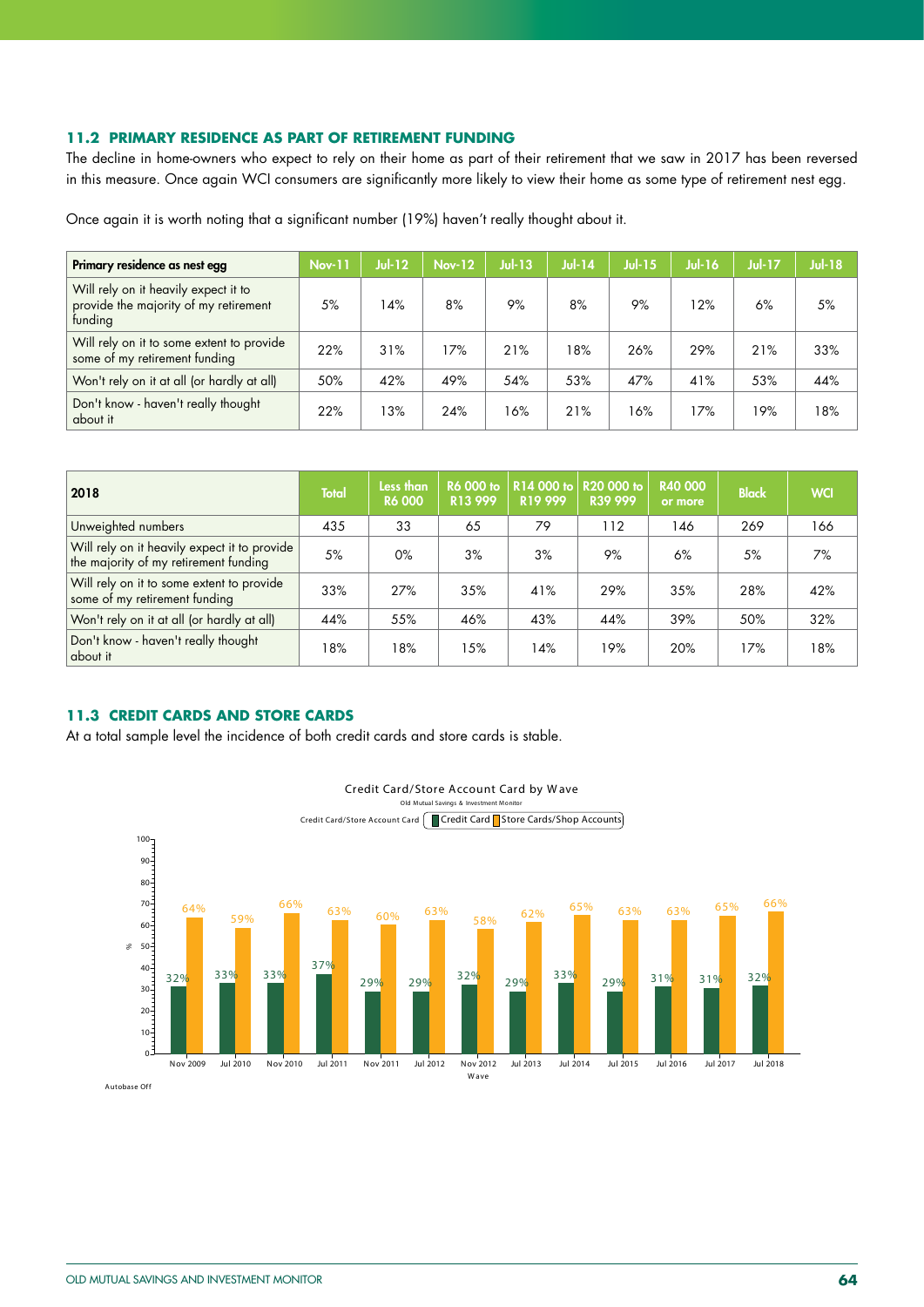# **CREDIT CARDS**

Incidence of credit cards remains strongly positively correlated with income.



Credit Card/Store Account Card within Standard Banner 2 by W ave

Autobase Off

![](_page_65_Figure_5.jpeg)

Repayment Pattern - Credit Card by W ave

Looking at repayment patterns, only 10% pay their credit card off in full at the end of the month.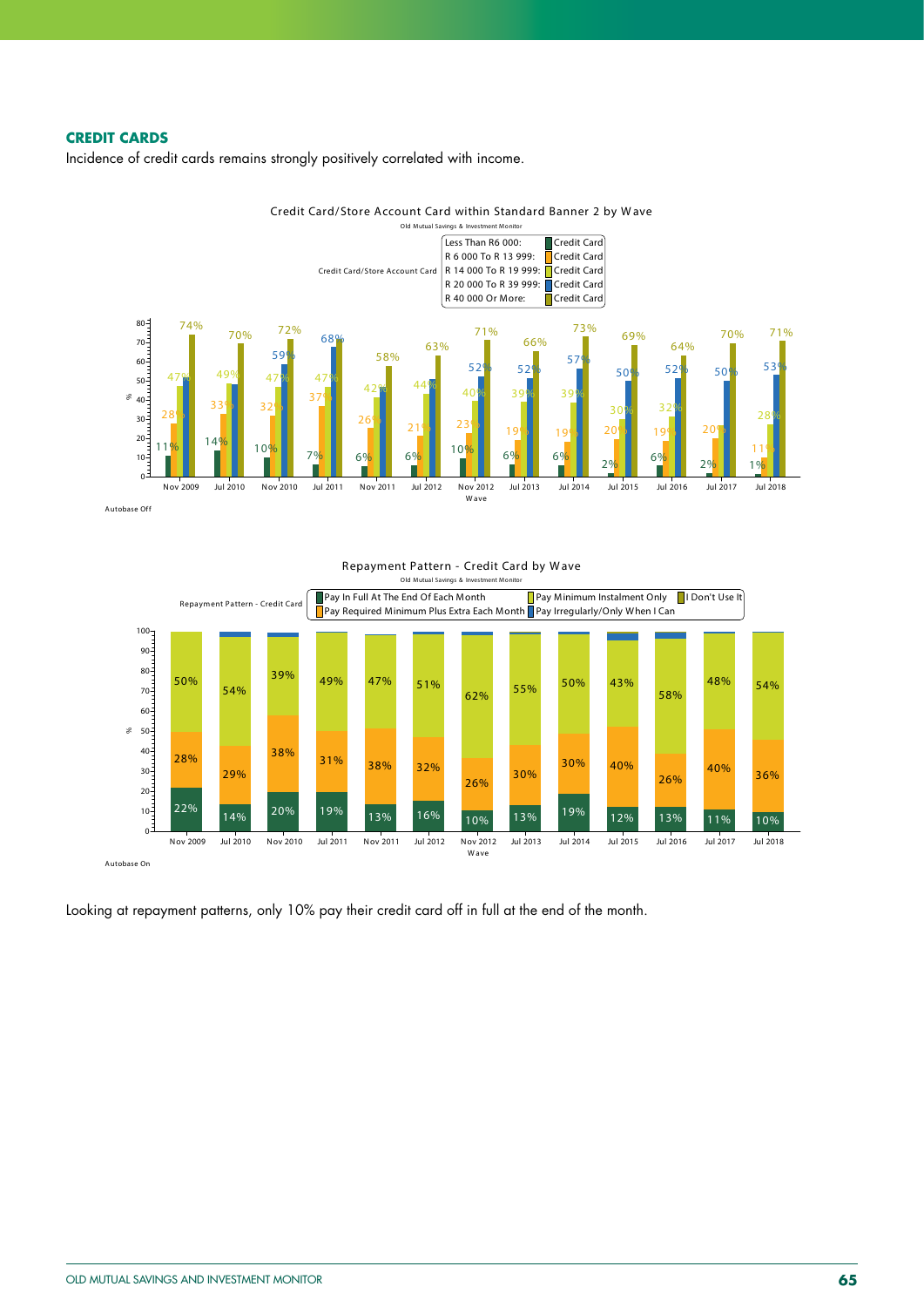### **STORE CARDS**

Store cards continue to have broader appeal, with a sharp increase in R20 000 – R39 999 households, and a significant decline amongst <R6 000 households

![](_page_66_Figure_2.jpeg)

Autobase Off

![](_page_66_Figure_4.jpeg)

Repayment Pattern - Store Cards/Shop Accounts by W ave

Autobase On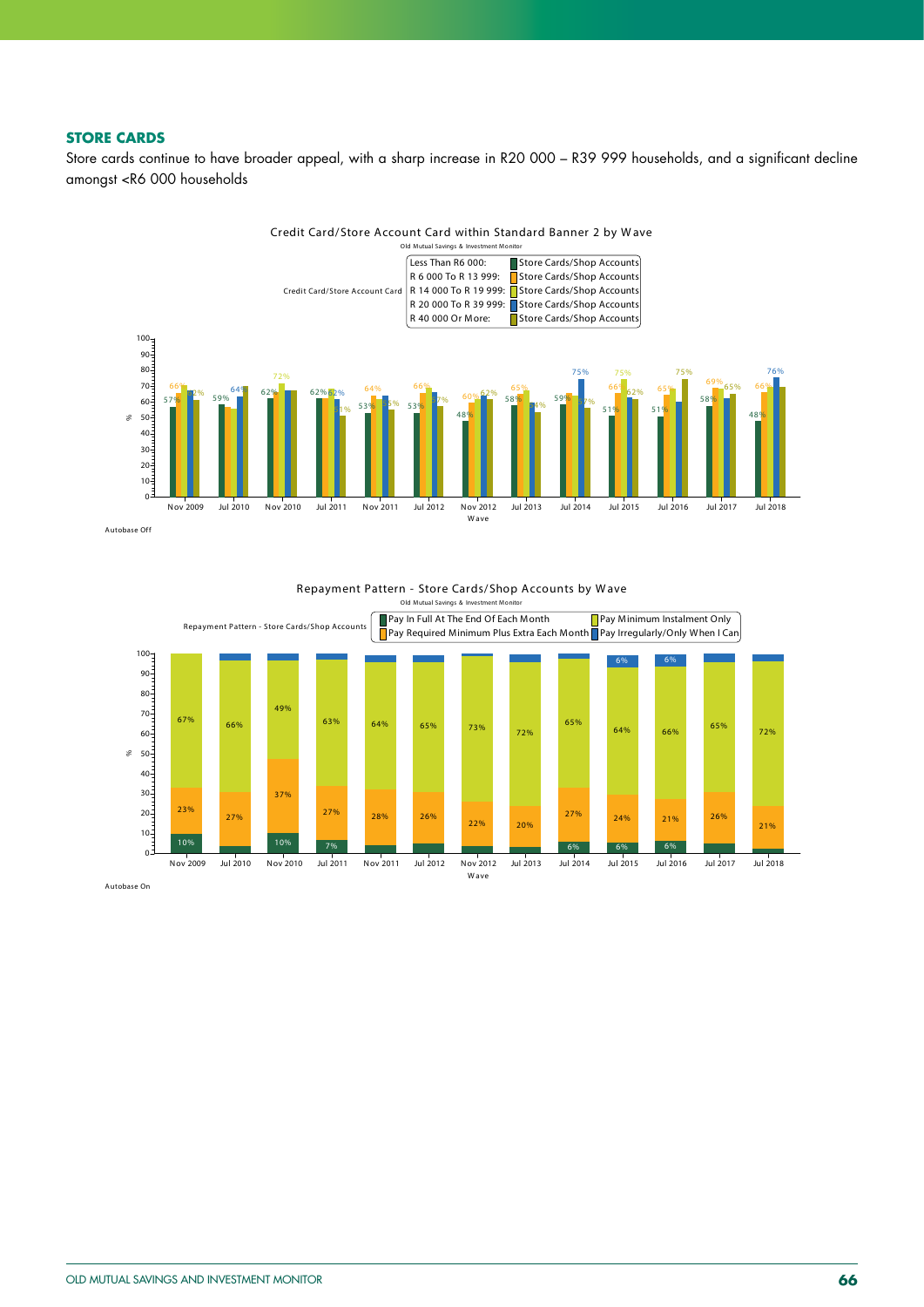Looking at store card repayment patterns, as has been the case historically the incidence of clearing these accounts in full is even poorer than for credit cards.

Higher earners repayment patterns are quite unstable with 2018 seeing another sharp pull back on making extra payments of their store cards.

# **11.4 PERSONAL LOANS AND OTHER SHORT-TO-MEDIUM TERM DEBT**

2018 sees a small decrease in loans from friends and family (across all income groups).

| <b>Current Short/Medium Term</b><br>Loans     | <b>Nov-09</b>   | Jul-<br>10 | Nov-<br>10 | Jul-<br>11 | Nov-<br>11 | Jul-<br>$12 \overline{ }$ | Nov-<br>12 | Jul-<br>13 | Jul-<br>14 | Jul-<br>15 | Jul-<br>16 | Jul-<br>17 | Jul-<br>18 |
|-----------------------------------------------|-----------------|------------|------------|------------|------------|---------------------------|------------|------------|------------|------------|------------|------------|------------|
| Any personal loan                             | 18%             | 27%        | 30%        | 28%        | 19%        | 25%                       | 23%        | 24%        | 28%        | 27%        | 36%        | 29%        | 24%        |
| Personal loan from a<br>financial institution |                 | 6%         | 17%        | 19%        | 11%        | 16%                       | 15%        | 17%        | 20%        | 6%         | 21%        | 14%        | 14%        |
| Personal loan from a micro<br>lender          | Not<br>measured | 3%         | 3%         | 3%         | 1%         | 2%                        | 2%         | 3%         | 3%         | 4%         | 8%         | 6%         | 4%         |
| Personal loan from a friend/<br>family member |                 | 4%         | 15%        | 10%        | 8%         | 8%                        | 7%         | 6%         | 7%         | 10%        | 15%        | 13%        | 10%        |
| Car finance                                   | 18%             | 14%        | 17%        | 17%        | 13%        | 20%                       | 13%        | 17%        | 13%        | 15%        | 18%        | 19%        | 21%        |
| Hire purchase/instalment<br>sale              | Not<br>measured | 15%        | 16%        | 12%        | 8%         | 6%                        | 11%        | 12%        | 14%        | 4%         | 13%        | 12%        | 10%        |
| Revolving credit facility                     | 11%             | 8%         | 6%         | 9%         | 5%         | 6%                        | 6%         | 4%         | 4%         | 2%         | 6%         | 10%        | 5%         |
| Overdraft                                     | Not<br>measured | 7%         | 8%         | 9%         | 7%         | 8%                        | 6%         | 6%         | 7%         | 4%         | 11%        | 9%         | 10%        |
| Student loan                                  |                 |            |            |            | $1\%$      | 3%                        | 2%         | $1\%$      |            |            |            |            |            |

The repayment patterns of the most prevalent short-to-medium term debt are set out below. The vast majority continue to pay the minimum installment only, with the exception of personal loans from family and friends where repayment patterns are more casual, with an upturn in those who only pay irregularly.

| Repayment pattern - personal loan from<br>a financial institution | Jul-<br>10 | Nov- | Jul- | Nov- | Jul-<br>12 | Nov-<br>12 | Jul-<br>13 | Jul-<br>14 | Jul- | Jul-<br>16' | Jul-<br>17 | Jul<br>٦8 |
|-------------------------------------------------------------------|------------|------|------|------|------------|------------|------------|------------|------|-------------|------------|-----------|
| Pay required minimum plus extra each<br>month                     | 6%         | 26%  | 8%   | 16%  | 15%        | $1\%$      | 14%        | 8%         | 12%  | $12\%$      | $1\%$      | 8%        |
| Pay minimum instalment only                                       | 93%        | 67%  | 75%  | 72%  | 82%        | 85%        | 82%        | 86%        | 83%  | 81%         | 81%        | 86%       |
| Pay irregularly/only when I can                                   | 2%         | 7%   | 7%   | 12%  | 3%         | 4%         | 4%         | 6%         | 5%   | 7%          | 8%         | 6%        |

| Repayment pattern - personal loan from<br>a friend/family member | Jul-<br>10 | Nov-<br>10 | Jul- | Nov-<br>11 | Jul-<br>D. | Nov-<br>12 | Jul-<br>13 | Jul-<br>14 | Jul-<br>15 | Jul-<br>16 | Jul | Jul-<br>18 |
|------------------------------------------------------------------|------------|------------|------|------------|------------|------------|------------|------------|------------|------------|-----|------------|
| Pay required minimum plus extra each<br>month                    | 2%         | 28%        | 31%  | 16%        | 8%         | 6%         | 13%        | 28%        | 10%        | 8%         | 5%  | 16% l      |
| Pay minimum instalment only                                      | 40%        | 34%        | 25%  | 32%        | 39%        | 40%        | 39%        | 34%        | 45%        | 57%        | 58% | 48%        |
| Pay irregularly/only when I can                                  | 48%        | 38%        | 44%  | 52%        | 43%        | 45%        | 48%        | 38%        | 45%        | 34%        | 27% | $35\%$     |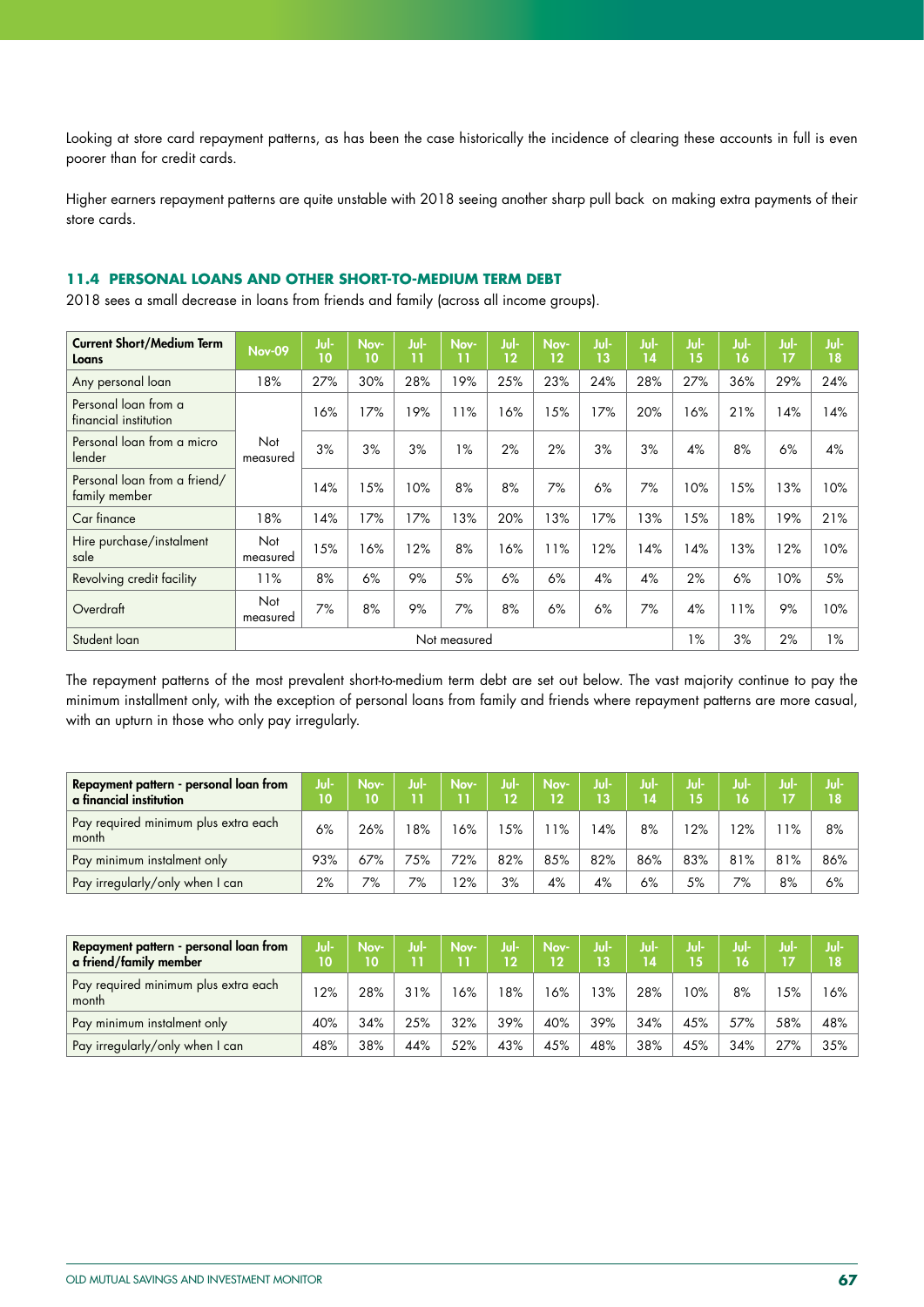| Repayment pattern - car finance               | Nov-<br>09 | lul-<br>10 | Nov-<br>10 | Jul- | Nov- | Jul-<br>12 | Nov-<br>12 | Juli<br>/13 | Jul<br>4 | Jul-<br>15 | Jul-<br>16 | Jul<br>17 | Jul-<br>18 |
|-----------------------------------------------|------------|------------|------------|------|------|------------|------------|-------------|----------|------------|------------|-----------|------------|
| Pay required minimum plus extra<br>each month | 33%        | 8%         | 21%        | 24%  | 21%  | 16%        | 8%         | 15%         | 4%       | 5%         | 8%         | 5%        | 10%        |
| Pay minimum instalment only                   | 67%        | 80%        | 74%        | 72%  | 72%  | 81%        | 80%        | 82%         | 84%      | 83%        | 90%        | 82%       | 88%        |
| Pay irregularly/only when I can               | 0%         | 3%         | 5%         | 4%   | 7%   | 3%         | 2%         | 3%          | 2%       | 2%         | 2%         | 3%        | $1\%$      |

| Repayment pattern - hire purchase/<br>instalment sale | Jul-<br>10 | Nov-<br>10 | Jul- | Nov- | Jul-<br>פי | Nov-<br>12 | Jul-<br>13 | Jul-<br>14 | Jul-<br>15 | Jul-<br>16 | Jul- | Jul-<br>18 |
|-------------------------------------------------------|------------|------------|------|------|------------|------------|------------|------------|------------|------------|------|------------|
| Pay required minimum plus extra each<br>month         | 4%         | 18%        | 23%  | 3%   | 2%         | 4%         | 13%        | 10%        | '9%        | 10%        | 10%  | 13%        |
| Pay minimum instalment only                           | 85%        | 79%        | 73%  | 82%  | 87%        | 82%        | 80%        | 87%        | 77%        | 75%        | 85%  | 78%        |
| Pay irregularly/only when I can                       | 1%         | 3%         | 4%   | 5%   | $1\%$      | 4%         | 6%         | 3%         | 4%         | 5%         | 5%   | 9%         |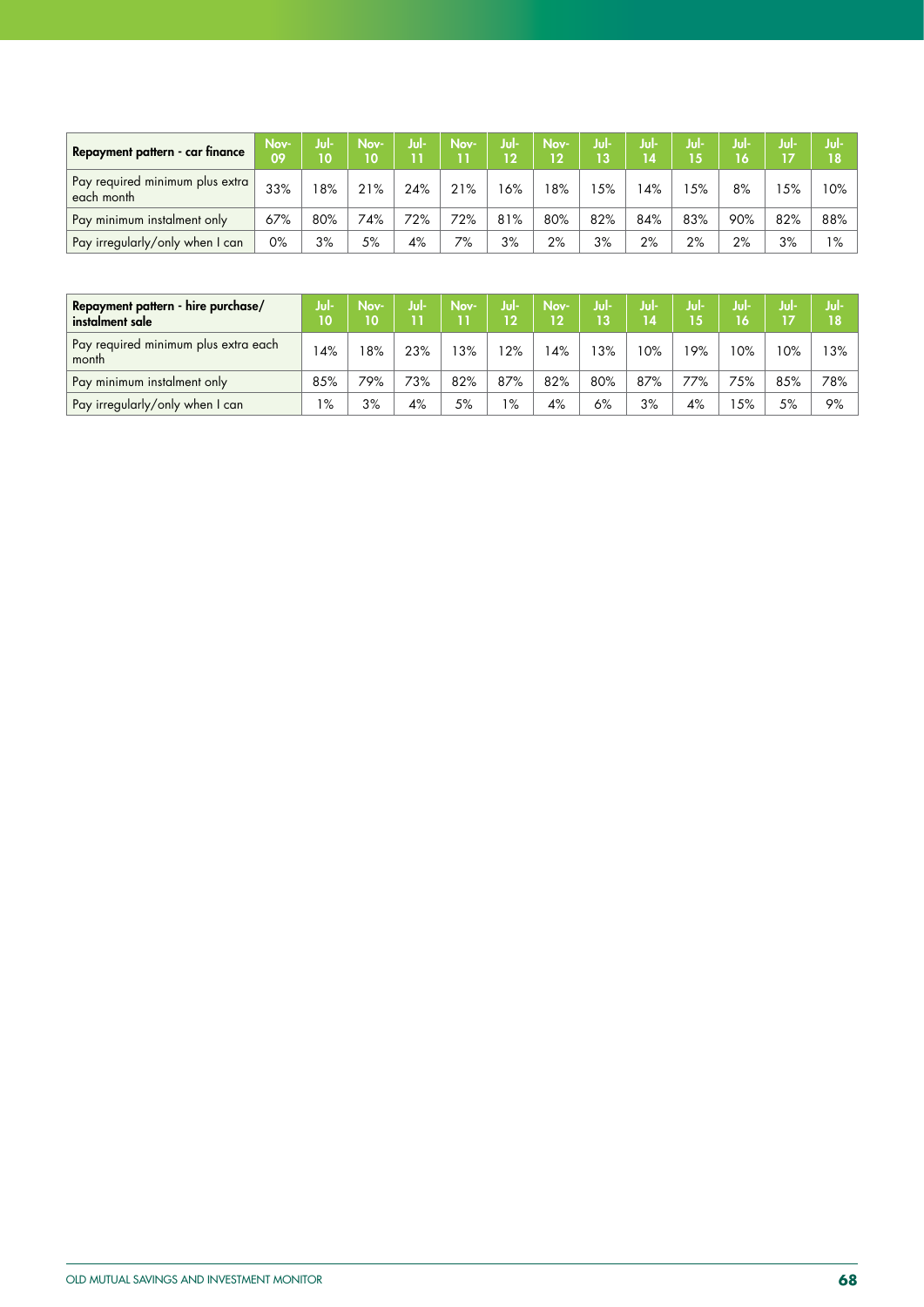![](_page_69_Picture_0.jpeg)

Respondents are asked to rate their level of agreement with a series of statements about their attitude to finances and life generally. A four-point agree scale is used. For analysis purposes we have combined the top 2 rated scores to give us a percentage Agree = Strongly Agree and Agree Slightly. These have been ranked according to the highest level of agreement in this July 2017 measure. (Shading indicates attribute not measured).

At a total sample level the following is worth noting:

- Significant increase in those who describe their attitude to finance as cautious (granted, off a high base)
- Decline in knowledge seeking, as well as a decline in interest in latest financial products
- Sharp drop in those who would describe themselves as spenders rather than savers
- Declining trend on struggling to make ends meet

| Statements - grouped axes                                                | Nov-<br>09 | Jul-<br>10 | Nov-<br>10 | Jul-<br>11 | Nov-<br>11 | Jul-<br>12 | Nov-<br>12 | Jul-<br>13 | Jul-<br>14 | Jul-<br>15 | Jul-<br>16 | Jul-<br>17 | Jul-<br>18 |
|--------------------------------------------------------------------------|------------|------------|------------|------------|------------|------------|------------|------------|------------|------------|------------|------------|------------|
| Extremely cautious with finances                                         | 81%        | 83%        | 79%        | 78%        | 83%        | 79%        | 74%        | 75%        | 75%        | 80%        | 75%        | 77%        | 84%        |
| I want to learn more about how<br>to save                                |            | 82%        | 82%        | 82%        | 81%        | 85%        | 83%        | 80%        | 80%        | 84%        | 83%        | 84%        | 80%        |
| Set financial goals                                                      | 79%        | 79%        | 78%        | 76%        | 77%        | 81%        | 79%        | 80%        | 76%        | 78%        | 69%        | 75%        | 76%        |
| Always trying to become more<br>knowledgeable about financial<br>matters | 77%        | 77%        | 82%        | 74%        | 77%        | 81%        | 74%        | 74%        | 73%        | 75%        | 76%        | 80%        | 69%        |
| I wonder if I have done enough<br>to secure my retirement                | 74%        | 76%        | 77%        | 75%        | 75%        | 74%        | 68%        | 69%        | 64%        | 73%        | 73%        | 71%        | 69%        |
| Always worried about not<br>having enough money                          | 82%        | 79%        | 77%        | 80%        | 80%        | 75%        | 77%        | 71%        | 65%        | 68%        | 77%        | 69%        | 67%        |
| Plan my finances five to ten<br>years ahead                              | 46%        | 48%        | 50%        | 47%        | 47%        | 51%        | 47%        | 60%        | 53%        | 62%        | 55%        | 60%        | 63%        |
| Seek financial advice from<br>family and friends                         |            |            |            |            |            | 60%        | 59%        | 55%        | 51%        | 64%        | 62%        | 58%        | 56%        |
| Death, funeral and disability<br>cover are more important                |            |            |            | 45%        | 54%        | 50%        | 56%        | 44%        | 50%        | 46%        | 44%        | 53%        | 53%        |
| Saving for education is more<br>important than retirement                |            |            |            |            | 54%        | 51%        | 45%        | 47%        | 49%        | 52%        | 49%        | 51%        | 50%        |
| I know a lot about financial<br>products                                 |            |            |            |            |            | 52%        | 49%        | 48%        | 44%        | 50%        | 49%        | 46%        | 49%        |
| Most months I struggle to make<br>ends meet                              |            |            |            |            |            | 46%        | 47%        | 43%        | 39%        | 47%        | 54%        | 44%        | 38%        |
| Not always sure who to turn to<br>regarding finances                     |            |            |            |            |            | 37%        | 36%        | 36%        | 34%        | 33%        | 37%        | 36%        | 35%        |
| Feel financially secure, have<br>enough pay for unplanned<br>events      |            |            |            |            |            | $0\%$      | 44%        | 40%        | 43%        | 38%        | 30%        | 40%        | 35%        |
| Always looking out for latest<br>financial services products             |            |            |            |            |            | 46%        | 41%        | 40%        | 36%        | 35%        | 45%        | 47%        | 33%        |
| Would like financial advice but<br>hard to find somebody I trust         |            |            |            |            |            | 44%        | 41%        | 40%        | 37%        | 38%        | 36%        | 39%        | 31%        |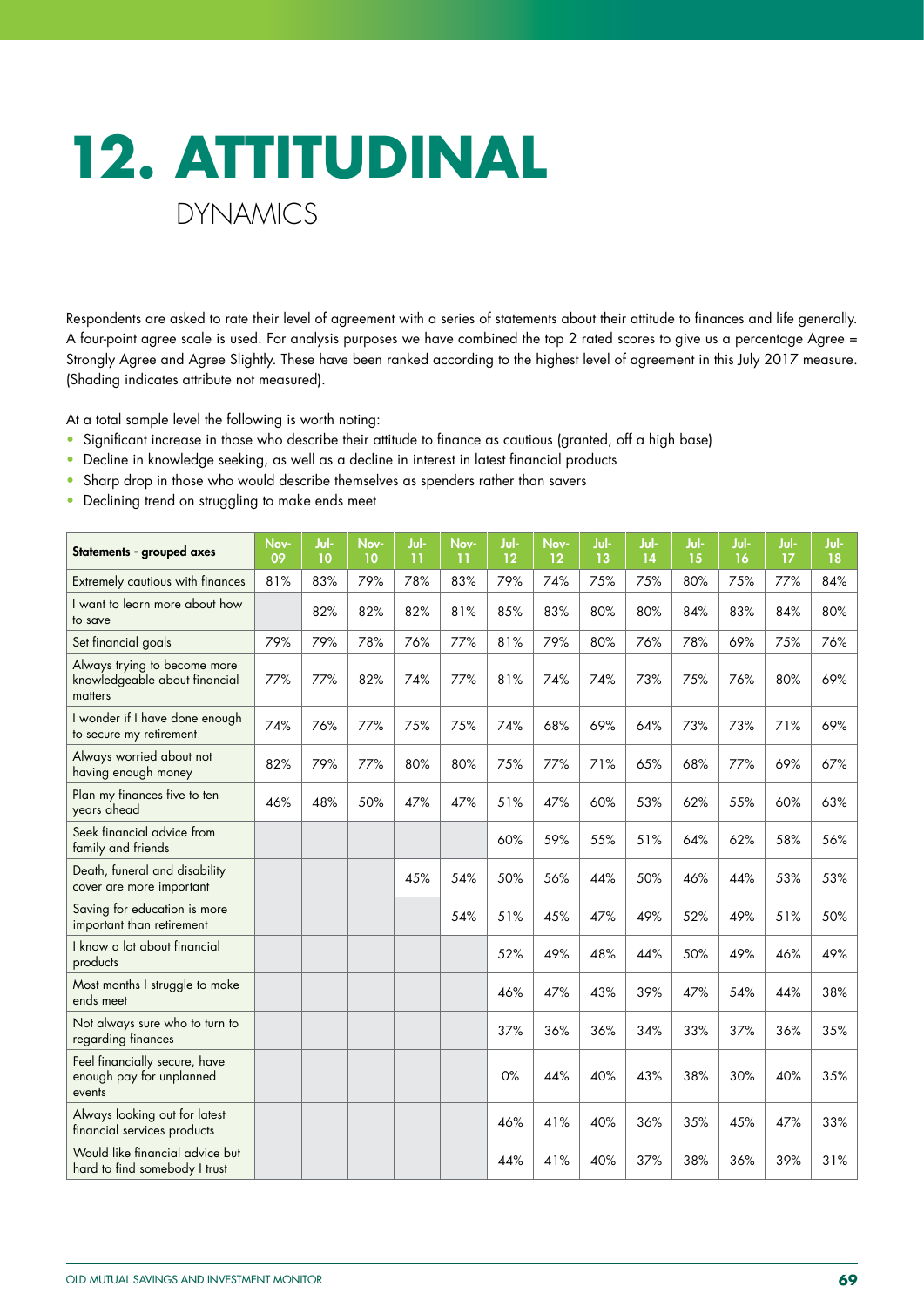| Statements - grouped axes                           | Nov-<br>09 | Jul-<br>10 | Nov-<br>10 | Jul-<br>n | Nov-<br>11 | Jul-<br>12 | Nov-<br>12 | Jul-<br>$\mathbf{\overline{13}}$ | Jul-<br>14 | Jul-<br>15 | Jul-<br>16 | Jul-<br>17 | Jul-<br>18 |
|-----------------------------------------------------|------------|------------|------------|-----------|------------|------------|------------|----------------------------------|------------|------------|------------|------------|------------|
| Spend all that I earn, not able to<br>save anything | 39%        | 37%        | 30%        | 37%       | 38%        | 33%        | 34%        | 34%                              | 29%        | 29%        | 33%        | 25%        | 24%        |
| Saving for future is not a priority<br>right now    | 33%        | 26%        | 24%        | 26%       | 35%        | 26%        | 26%        | 22%                              | 24%        | 26%        | 27%        | 25%        | 22%        |
| I consider myself a spender, not<br>a saver         | 39%        | 34%        | 36%        | 35%       | 35%        | 34%        | 35%        | 35%                              | 37%        | 29%        | 42%        | 36%        | 20%        |
| Happy to buy financial products<br>off internet     |            |            |            |           |            | 22%        | 19%        | 14%                              | 18%        | 15%        | 15%        | 18%        | 14%        |

One of the most significant definers of differences in attitude and behaviour remains income. Whilst there are also differences along racial lines, by and large these stem from differences in economic status and level of education more than anything else.

Similar patterns emerge as have done historically, with wealthier respondents:

- Being better goal setters and planners
- Having more confidence and knowledge when it comes to financial matters
- Generally feeling more secure

Lower income earners on the other hand tend to be:

- Weaker planners, short term horizon, more focused on the now
- Less confident and more likely to be confused or intimidated by all things financial but at the same time very hungry for knowledge and financial education
- Weaker savers (because of their financial reality rather than lack of will)
- More stressed by financial worries and the struggle to make ends meet

Age is also an important definer of attitude, with the importance afforded to planning and control growing with age, whilst younger consumers are more likely to live in the now.

| <b>STATEMENTS - GROUPED Axes</b>                                      | $rac{1}{2}$<br><b>NSS</b><br>Ró | ₽<br>R6 000 to<br>R13 999 | 000 to<br>$\bullet$<br>R14 | R20 000 to<br>R39 999 | $\overleftarrow{\sigma}$<br><b>R40 000</b><br>more | Gen Z | Gen Y | Gen X | <b>Baby Boomer</b> |
|-----------------------------------------------------------------------|---------------------------------|---------------------------|----------------------------|-----------------------|----------------------------------------------------|-------|-------|-------|--------------------|
| Extremely cautious with finances                                      | 75%                             | 82%                       | 85%                        | 87%                   | 90%                                                | 74%   | 81%   | 87%   | 89%                |
| I want to learn more about how to save                                | 85%                             | 87%                       | 78%                        | 76%                   | 72%                                                | 89%   | 81%   | 81%   | 71%                |
| Set financial goals                                                   | 60%                             | 72%                       | 76%                        | 84%                   | 88%                                                | 64%   | 73%   | 82%   | 77%                |
| Always trying to become more knowledgeable about<br>financial matters | 62%                             | 71%                       | 70%                        | 66%                   | 76%                                                | 65%   | 67%   | 73%   | 65%                |
| I wonder if I have done enough to secure my retirement                | 60%                             | 72%                       | 71%                        | 71%                   | 66%                                                | 56%   | 66%   | 72%   | 73%                |
| Always worried about not having enough money                          | 86%                             | 78%                       | 62%                        | 58%                   | 46%                                                | 84%   | 70%   | 63%   | 59%                |
| Plan my finances five to ten years ahead                              | 43%                             | 61%                       | 64%                        | 65%                   | 84%                                                | 38%   | 58%   | 70%   | 76%                |
| Seek financial advice from family and friends                         | 63%                             | 58%                       | 53%                        | 58%                   | 46%                                                | 57%   | 59%   | 57%   | 41%                |
| Death, funeral and disability cover are more important                | 66%                             | 62%                       | 54%                        | 45%                   | 37%                                                | 45%   | 55%   | 57%   | 39%                |
| Savings for education is more important than retirement               | 60%                             | 58%                       | 52%                        | 40%                   | 42%                                                | 51%   | 51%   | 54%   | 36%                |
| I know a lot about financial products                                 | 36%                             | 42%                       | 51%                        | 53%                   | 64%                                                | 42%   | 46%   | 53%   | 52%                |
| Most months I struggle to make ends meet                              | 63%                             | 45%                       | 36%                        | 27%                   | 18%                                                | 48%   | 42%   | 34%   | 30%                |
| Not always sure who to turn to regarding finances                     | 55%                             | 40%                       | 34%                        | 26%                   | 18%                                                | 55%   | 37%   | 31%   | 27%                |
| Feel financially secure, have enough pay for unplanned<br>events      | 12%                             | 26%                       | 35%                        | 43%                   | 60%                                                | 11%   | 31%   | 39%   | 48%                |
| Always looking out for latest financial services products             | 30%                             | 28%                       | 37%                        | 34%                   | 42%                                                | 33%   | 29%   | 39%   | 33%                |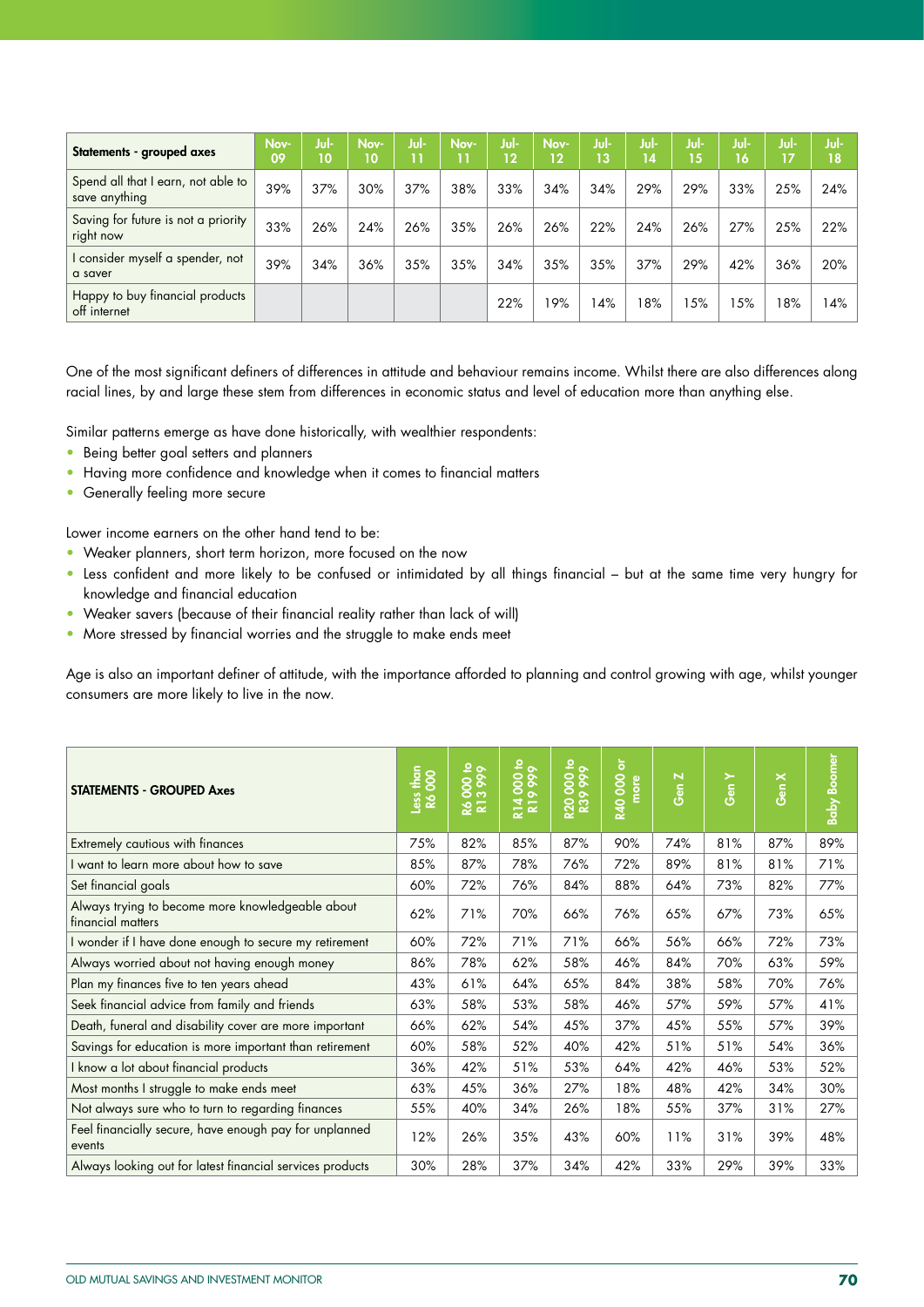| <b>STATEMENTS - GROUPED Axes</b>                                 | $\frac{4}{200}$<br><b>SSS</b> | $\frac{500}{399}$<br>$\overline{2}$ $\overline{2}$ | $\overline{50}$<br>$\overline{R}$ 14<br>囩 | R20 000 to<br>R39 999 | ৯<br><b>OOO</b><br>R40 | $\overline{\mathbf{N}}$<br>Gen | $\succ$<br>Gen | $\times$<br>ဖြစ် | <b>Baby Boomer</b> |
|------------------------------------------------------------------|-------------------------------|----------------------------------------------------|-------------------------------------------|-----------------------|------------------------|--------------------------------|----------------|------------------|--------------------|
| Would like financial advice but hard to find somebody<br>I trust | 44%                           | 36%                                                | 33%                                       | 22%                   | 22%                    | 46%                            | 31%            | 29%              | 31%                |
| Spend all that I earn, not able to save anything                 | 43%                           | 25%                                                | 19%                                       | 20%                   | 10%                    | 37%                            | 25%            | 21%              | 19%                |
| Saving for future is not a priority right now                    | 30%                           | 22%                                                | 22%                                       | 19%                   | 20%                    | 30%                            | 24%            | 19%              | 22%                |
| I consider myself a spender, not a saver                         | 33%                           | 21%                                                | 17%                                       | 16%                   | 12%                    | 31%                            | 23%            | 16%              | 12%                |
| Happy to buy financial products off internet                     | 7%                            | 3%                                                 | 13%                                       | 17%                   | 21%                    | 15%                            | 16%            | 12%              | 11%                |

In addition to finance specific statements, respondents are asked the extent to which they do (or don't) agree with some more general attitudes.

Continued high levels of agreement with two "dependency" statements:

- "My children should look after me when I am old" (although levels of agreement are significantly lower than in 2016, reversing what was starting to be an increasing trend).
- "The government will look after me if I am unable to look after myself" (Remains steady at a third of working metro).

Claimed confidence in the South African economy has increased significantly. (We believe that the timing of fieldwork (a few months after the resignation of President Jacob Zuma and the appointment of Cyril Ramaphosa as the new president) has much to do with this increased optimism.

| Attitudes to work and life -<br>grouped axes                                             | Nov-<br>09 | Jul-<br>10 | Nov-<br>10 | Jul-<br>$\overline{11}$ | Nov-<br>11 | Jul-<br>12 | Nov-<br>12 | Jul-<br>13 | Jul-<br>14 | Jul-<br>15 | Jul-<br>16 | Jul-<br>17 | Jul-<br>18 |
|------------------------------------------------------------------------------------------|------------|------------|------------|-------------------------|------------|------------|------------|------------|------------|------------|------------|------------|------------|
| Job security is more important<br>than job satisfaction                                  |            |            |            |                         |            |            |            |            |            |            |            | 82%        | 81%        |
| I am very optimistic about what<br>the future holds for me                               | 86%        | 86%        | 86%        | 81%                     | 87%        | 84%        | 83%        | 83%        | 78%        | 84%        | 69%        | 80%        | 80%        |
| I like to own products that<br>are the most technologically<br>advanced                  | 65%        | 63%        | 62%        | 60%                     | 74%        | 72%        | 68%        | 65%        | 59%        | 66%        | 66%        | 69%        | 64%        |
| I feel I never have enough<br>money to do the things I want                              | 78%        | 76%        | 73%        | 73%                     | 70%        | 66%        | 65%        | 60%        | 58%        | 59%        | 69%        | 61%        | 61%        |
| I like to take risks in my life                                                          | 63%        | 53%        | 62%        | 56%                     | 50%        | 52%        | 46%        | 47%        | 48%        | 47%        | 54%        | 53%        | 45%        |
| To get ahead in life I am willing<br>to sacrifice family & social time                   |            |            |            |                         |            | 52%        | 48%        | 49%        | 49%        | 44%        | 46%        | 51%        | 44%        |
| I feel confident about the south<br>african economy                                      | 56%        | 58%        | 61%        | 58%                     | 59%        | 57%        | 52%        | 55%        | 52%        | 55%        | 31%        | 34%        | 43%        |
| I'd rather be my own boss and<br>earn less, than earn more and<br>work for somebody else |            |            |            |                         |            |            |            |            |            |            |            | 39%        | 43%        |
| Money issues are a major<br>source of stress in our household                            |            |            |            |                         |            |            |            |            |            |            |            |            | 41%        |
| My children should look after<br>me when I am old                                        | 30%        | 26%        | 38%        | 34%                     | 35%        | 40%        | 41%        | 38%        | 39%        | 41%        | 45%        | 38%        | 38%        |
| The government will look after<br>me if I am not able to look after<br>myself            | 29%        | 30%        | 30%        | 32%                     | 29%        | 38%        | 36%        | 31%        | 32%        | 36%        | 33%        | 33%        | 32%        |
| I am less worried about<br>children's education now that<br>government may provide       |            |            |            |                         |            |            |            |            |            |            |            |            | 31%        |
| My partner & I often argue<br>about money matters                                        |            |            |            |                         |            |            |            |            |            |            |            |            | 25%        |

Taking a closer look at some of the new statements measured in 2018: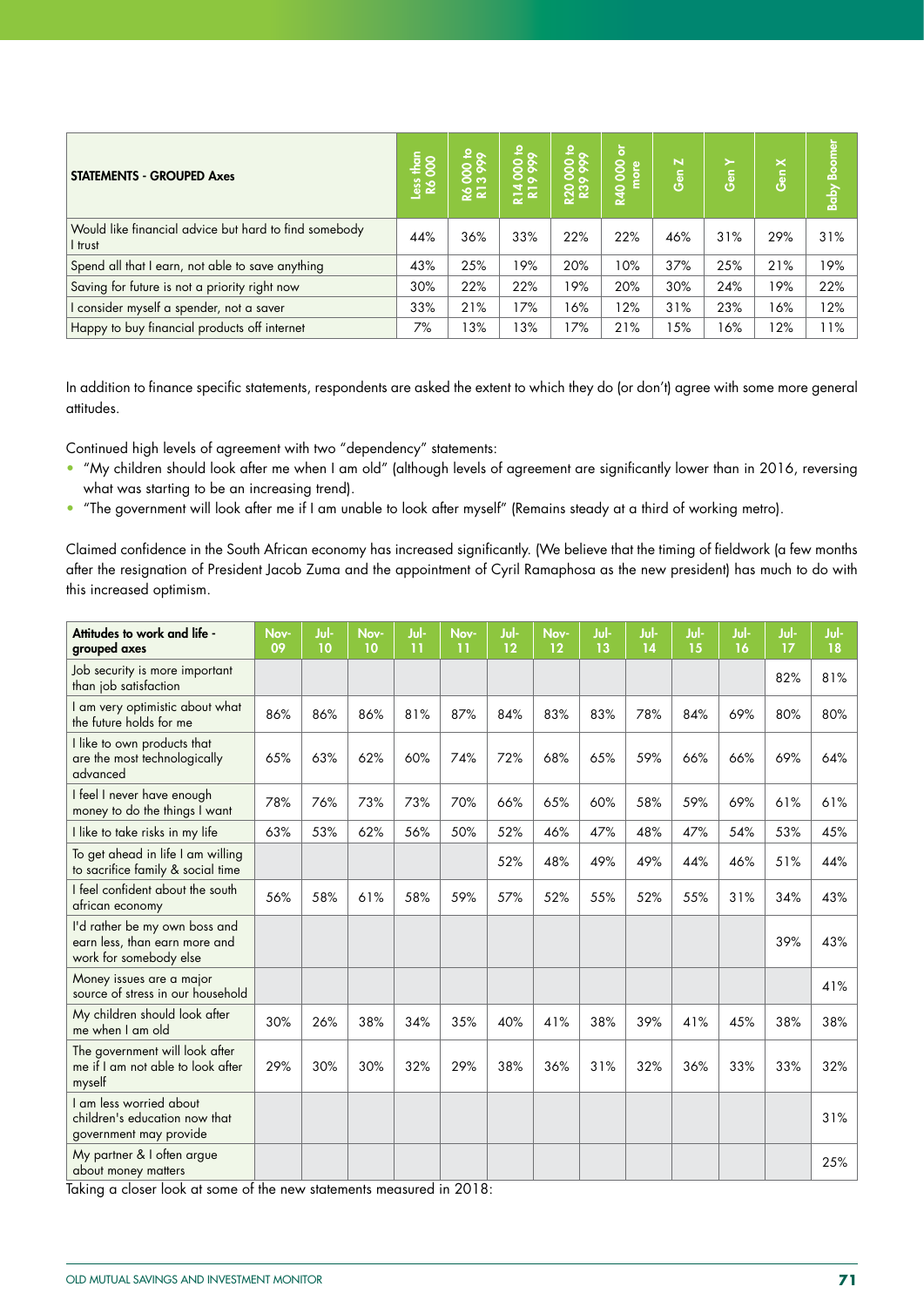Talk around free or heavily subsidised tertiary education has provided some comfort to some (not all) parents:

| I am less worried about children's<br>education now that government may<br>provide<br>(Base= have dependent children) | ਨ   |     |     | _   | o<br>൚ | $\circ$ | ∞   |     | N<br>نة |     | æ   | ഹ   |
|-----------------------------------------------------------------------------------------------------------------------|-----|-----|-----|-----|--------|---------|-----|-----|---------|-----|-----|-----|
| Agree                                                                                                                 | 35% | 43% | 43% | 32% | 31%    | 19%     | 39% | 22% | 5%      | 35% | 38% | 26% |

## Arguments about money are commonplace, especially in lower income households

| My partner & I often argue about money<br>matters<br>(Base =partnered respondents) | ਨ   |     | െ സ<br>30) |     |     | c<br>$\circ$ | ক   | ក   | $\overline{\mathbf{N}}$<br>듰<br>ь |     | ×<br>υ | ∞<br>홂 |
|------------------------------------------------------------------------------------|-----|-----|------------|-----|-----|--------------|-----|-----|-----------------------------------|-----|--------|--------|
| Agree                                                                              | 33% | 58% | 42%        | 37% | 28% | 5%           | 38% | 25% | 75%                               | 35% | 31%    | 24%    |

| <b>ATTITUDES TO WORK AND LIFE - GROUPED Axes</b>                                      | $\frac{1}{2}8$<br><b>Nasa</b> | R6 000 to<br>R13 999 | R14000 to<br>R19999 | R20 000 to<br>R39 999 | ŏ<br><b>R40 000</b><br>more | $\overline{\mathbf{N}}$<br>.<br>ලි | ≻<br>ဖြစ် | Gen X | <b>Baby Boomer</b> |
|---------------------------------------------------------------------------------------|-------------------------------|----------------------|---------------------|-----------------------|-----------------------------|------------------------------------|-----------|-------|--------------------|
| Job security is more important than job satisfaction                                  | 85%                           | 85%                  | 82%                 | 77%                   | 72%                         | 83%                                | 81%       | 80%   | 80%                |
| I am very optimistic about what the future holds for me                               | 77%                           | 82%                  | 81%                 | 77%                   | 82%                         | 83%                                | 81%       | 79%   | 76%                |
| I like to own products that are the most technologically advanced                     | 61%                           | 63%                  | 66%                 | 63%                   | 70%                         | 86%                                | 68%       | 63%   | 43%                |
| I feel I never have enough money to do the things I want                              | 83%                           | 71%                  | 62%                 | 44%                   | 42%                         | 71%                                | 66%       | 55%   | 51%                |
| I like to take risks in my life                                                       | 46%                           | 48%                  | 43%                 | 43%                   | 45%                         | 58%                                | 48%       | 43%   | 35%                |
| To get ahead in life I am willing to sacrifice family & social time                   | 45%                           | 48%                  | 43%                 | 44%                   | 35%                         | 42%                                | 46%       | 42%   | 38%                |
| I feel confident about the South African economy                                      | 47%                           | 43%                  | 46%                 | 42%                   | 38%                         | 51%                                | 44%       | 43%   | 36%                |
| I'd rather be my own boss and earn less, than earn more and work<br>for somebody else | 42%                           | 49%                  | 42%                 | 33%                   | 49%                         | 31%                                | 42%       | 44%   | 48%                |
| Money issues are a major source of stress in our household                            | 68%                           | 46%                  | 37%                 | 31%                   | 19%                         | 53%                                | 43%       | 38%   | 31%                |
| My children should look after me when I am old                                        | 41%                           | 46%                  | 45%                 | 33%                   | 24%                         | 17%                                | 36%       | 44%   | 40%                |
| The government will look after me if I am not able to look after<br>myself            | 50%                           | 40%                  | 29%                 | 22%                   | 16%                         | 29%                                | 32%       | 32%   | 31%                |
| I am less worried about children's education now that government<br>may provide       | 40%                           | 38%                  | 31%                 | 24%                   | 19%                         | 26%                                | 31%       | 33%   | 25%                |
| My partner & I often argue about money matters                                        | 31%                           | 29%                  | 31%                 | 21%                   | 15%                         | 22%                                | 26%       | 25%   | 23%                |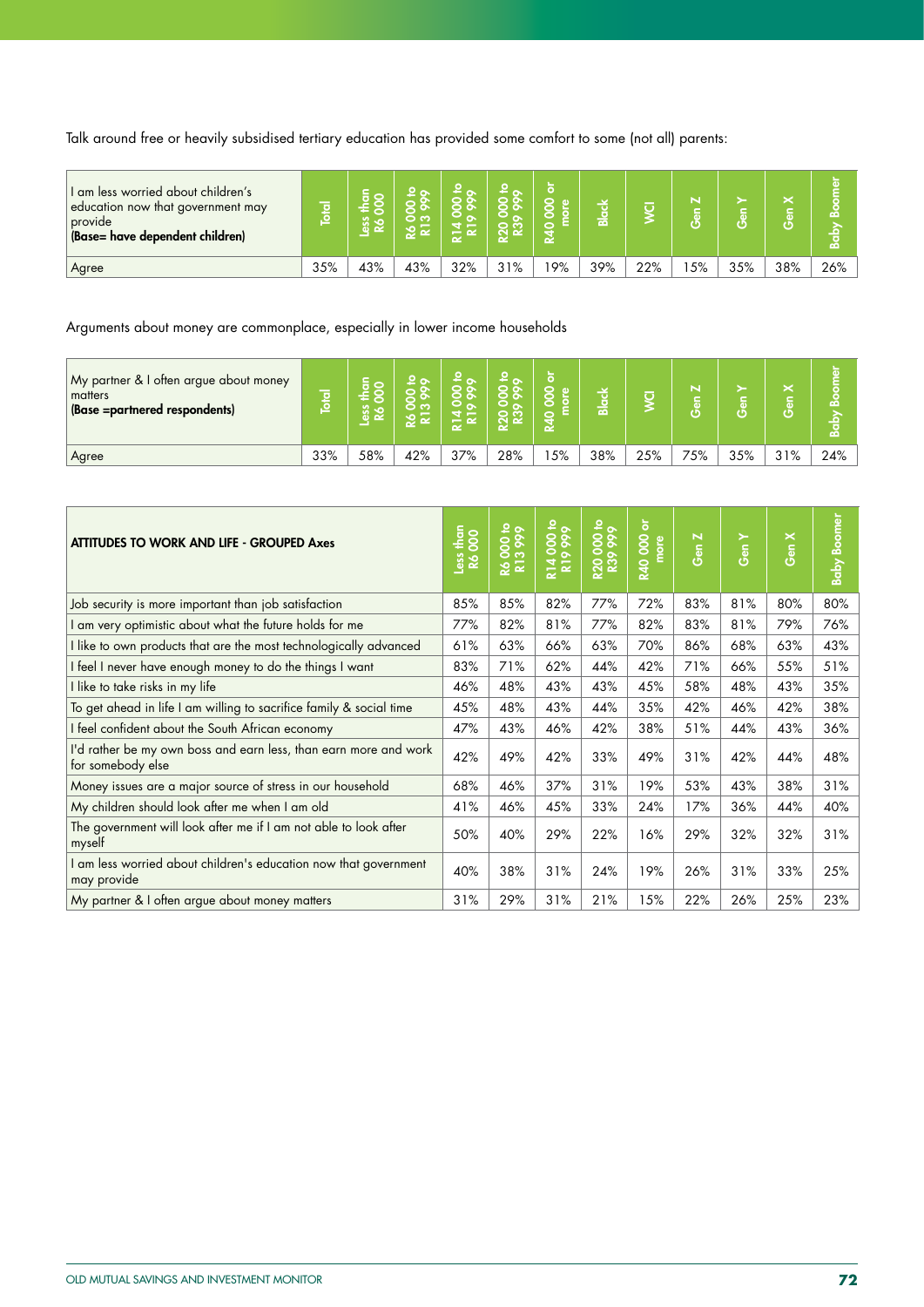## **12. CONFIDENCE**  IN FINANCIAL DECISION MAKING

2018 sees some decline in consumer confidence when it comes to financial decision making. This decline is seen across all income groups although confidence levels continue to be positively correlated with income.



Confidence In Ability To Manage Financial Affairs by Wave Old Mutual Savings & In

| Confidence in ability to manage financial<br>affairs (Mean (average) scores out of 10) | Jul-<br>10 | Nov-<br>10 | Jul-<br>11           | Nov-<br>11     | Jul-<br>12     | Nov-<br>12     | Jul-<br>13               | Jul-<br>14     | Jul-<br>15 | Jul-<br>16 | Jul-<br>17 | Jul-<br>18 |
|----------------------------------------------------------------------------------------|------------|------------|----------------------|----------------|----------------|----------------|--------------------------|----------------|------------|------------|------------|------------|
| Less than R6 000                                                                       | 7.4        | 7.2        | 6.3                  | 6.8            | 6.6            | 6.4            | 6.7                      | 6.1            | 5.2        | 5.2        | 5.4        | 5.1        |
| R6 000 to R13 999                                                                      | 7.5        | 7.5        | 6.9                  | 7.3            | $\overline{7}$ | 6.8            | 7.1                      | 6.8            | 6.2        | 6          | 6.3        | 6.1        |
| R14 000 to R19 999                                                                     | 7.9        | 7.7        | 7.2                  | 7.4            | 7.3            | 7.1            | 7.4                      | 7.1            | 6.7        | 6.5        | 6.6        | 6.6        |
| R20 000 to R39 999                                                                     | 8.1        | 7.8        | 7.4                  | 7.6            | 7.3            | 7.5            | 7.6                      | 7.5            | 6.9        | 6.8        | 7.2        | 6.9        |
| R40 000 or more                                                                        | 8          | 7.9        | 7.7                  | 8              | 7.9            | 7.9            | 8                        | 7.9            | 7.5        | 7.2        | 7.7        | 7.5        |
|                                                                                        |            |            |                      |                |                |                |                          |                |            |            |            |            |
| Gen Z                                                                                  | ٠          | ٠          | $\ddot{\phantom{1}}$ | $\blacksquare$ | ٠              | ٠              | $\overline{\phantom{a}}$ | ÷              | 5.5        | 5.7        | 5.6        | 5.8        |
| Gen Y                                                                                  | 7.7        | 7.6        | 6.7                  | 7.2            | 6.9            | 6.8            | 7.1                      | 6.7            | 6.3        | 6.1        | 6.3        | 6.2        |
| Gen X                                                                                  | 7.6        | 7.4        | 6.9                  | 7.3            | 7.1            | $\overline{7}$ | 7.3                      | $\overline{7}$ | 6.4        | 6.3        | 6.9        | 6.7        |
| <b>Baby Boomer</b>                                                                     | 7.8        | 7.4        | $\overline{7}$       | 7.4            | 7.1            | 7.1            | 7.3                      | $\overline{7}$ | 6.2        | 6.5        | 6.6        | 6.8        |
|                                                                                        |            |            |                      |                |                |                |                          |                |            |            |            |            |
| 18-30 Years                                                                            | 7.6        | 7.6        | 6.7                  | 7.2            | 6.9            | 6.8            | 7.1                      | 6.7            | 5.9        | 6.1        | 6.1        | 6          |
| 31-39 Years                                                                            | 7.6        | 7.5        | 6.9                  | 7.2            | $\overline{7}$ | $\overline{7}$ | 7.3                      | $\overline{7}$ | 6.5        | 6.2        | 6.4        | 6.5        |
| <b>40-49 Years</b>                                                                     | 7.5        | 7.3        | 7                    | 7.4            | 7.3            | $\overline{7}$ | 7.3                      | $\overline{7}$ | 6.4        | 6.3        | 6.9        | 6.6        |
| 50+ Years                                                                              | 7.9        | 7.5        | 6.9                  | 7.4            | 7.1            | 7.2            | 7.2                      | $\overline{7}$ | 6.3        | 6.5        | 6.8        | 6.8        |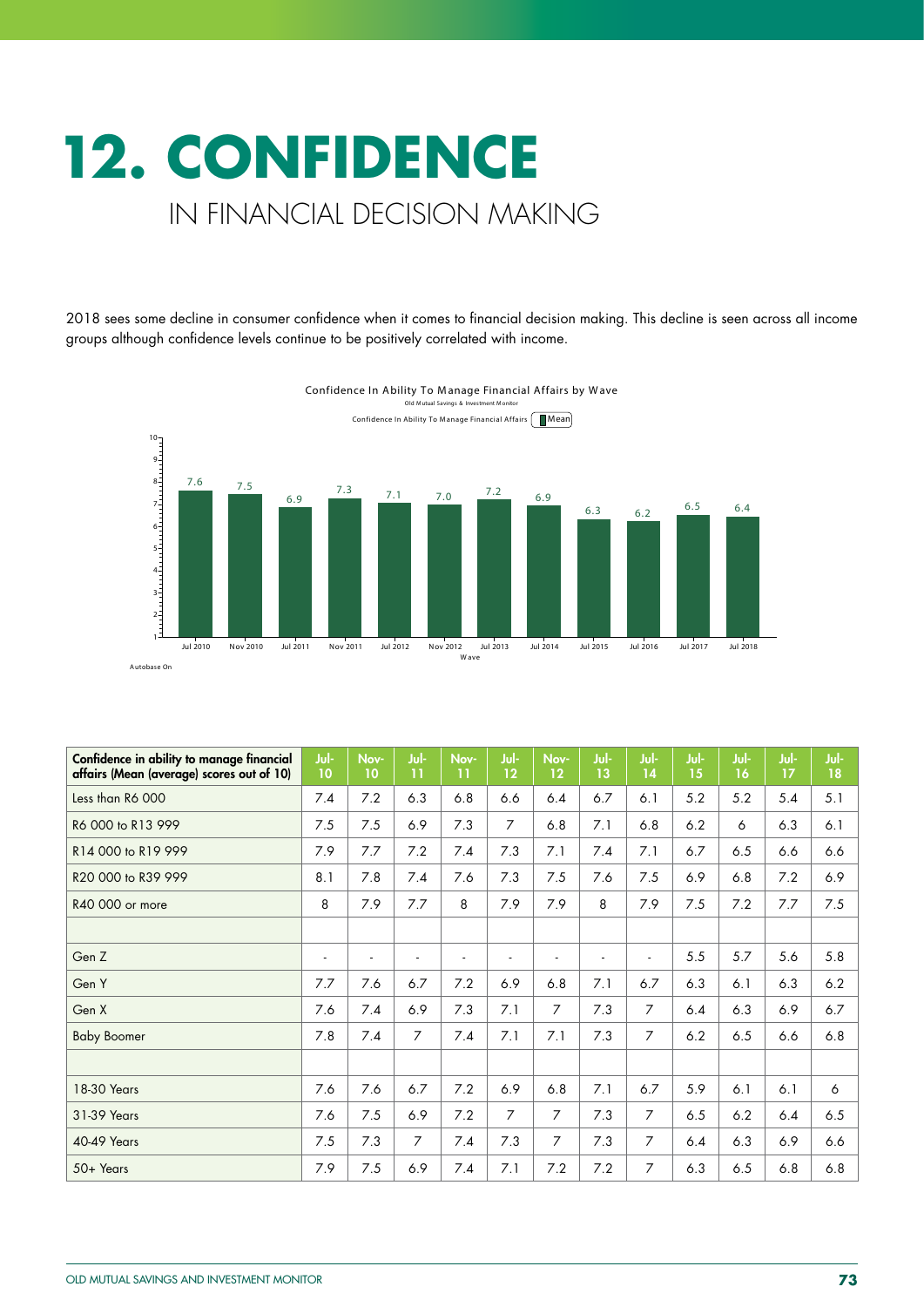



Autobase Off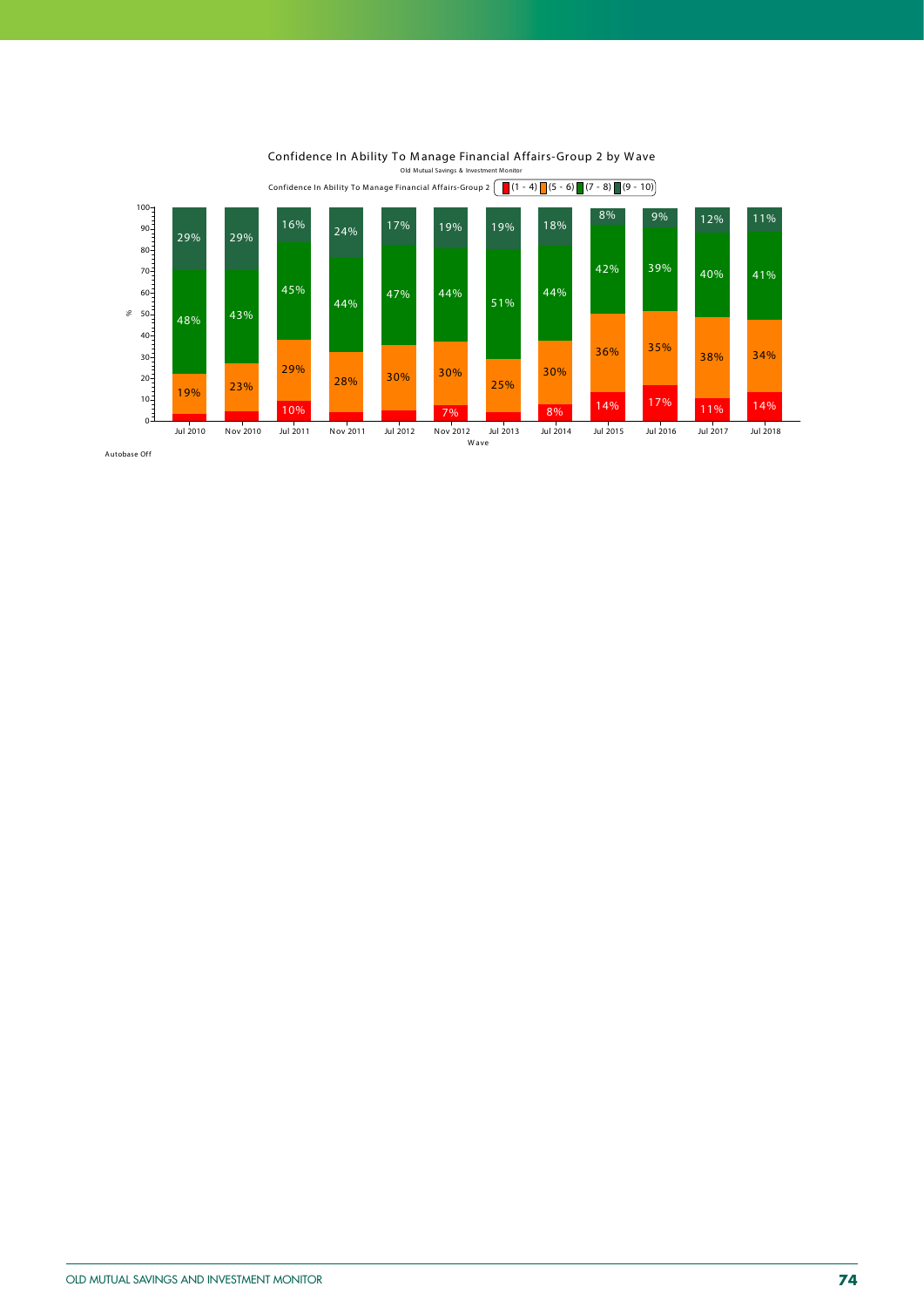

Internet access has shown increasing penetration over successive measures and is approaching saturation.

| Internet access            | Nov-<br>09 | Jul-<br>10 | Nov- | Jul- | Nov- | Jul-<br>$\Omega$ | Nov-<br>12 | Jul-<br>Пŵ | Jul- | Jul- | NOF | Jul- | Juli |
|----------------------------|------------|------------|------|------|------|------------------|------------|------------|------|------|-----|------|------|
| Access the Internet        | 48%        | 50%        | 59%  | 64%  | 71%  | 70%              | 69%        | 77%        | 81%  | 85%  | 92% | 92%  | 94%  |
| Do not access the internet | 52%        | 50%        | 41%  | 36%  | 29%  | 30%              | 31%        | 24%        | '9%  | 5%   | 8%  | 8%   | 6%   |

**Based on those who do access the internet,** cell phone is the most common channel followed by laptop.



Autobase Off

Base - Not I Do Not Access The Internet (How Do You Access The Internet)



Base - Not I Do Not Access The Internet (How Do You Access The Internet) and Jul 2018 (W ave)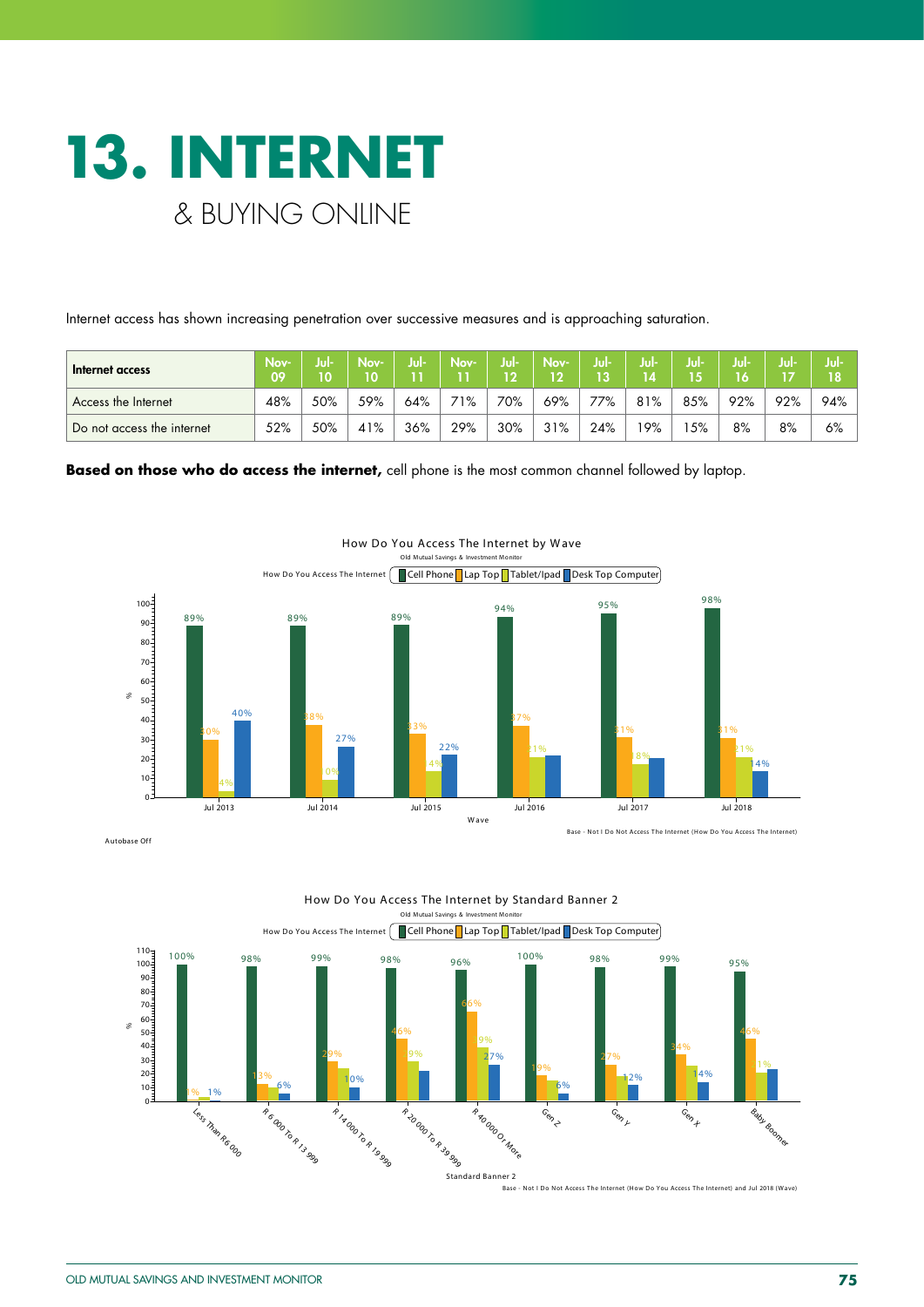Notwithstanding the high levels of internet access and use, buying online is still in its infancy in many segments and the incidence of buying financial products online is negligible.

| Ever bought online                          | $Jul-13$ | $Jul-14$ | $Jul-15$ | <b>Jul-16</b> | $Jul-17$ | <b>Jul-18</b> |
|---------------------------------------------|----------|----------|----------|---------------|----------|---------------|
| Music/DVDs/music and movie downloads        | 12%      | 12%      | 14%      | 18%           | 20%      | 21%           |
| <b>Books</b>                                | 6%       | 6%       | 5%       | 7%            | 8%       | 6%            |
| Flights, travel and accommodation           | 12%      | 12%      | 12%      | 16%           | 17%      | 18%           |
| Technology applications and tech appliances | 5%       | 5%       | 6%       | 6%            | 7%       | 8%            |
| Clothes, shoes                              | $1\%$    | 2%       | 2%       | 4%            | 7%       | 7%            |
| Financial products                          | $1\%$    | 3%       | $1\%$    | 4%            | $1\%$    | 3%            |
| Concert, sports or movie tickets            | 9%       | 11%      | 13%      | 18%           | 17%      | 17%           |
| Groceries                                   | $1\%$    | $0\%$    | $1\%$    | $1\%$         | $1\%$    | $1\%$         |
| None of these                               | 77%      | 74%      | 72%      | 66%           | 65%      | 64%           |

As with previous measures income is a stronger influencer of buying online than age is.

| Ever bought online                          | <b>Total</b> | Less than<br>R6 000 | 000 to<br>്റ<br>22 | R14 000 to<br>R19 999 | R20 000 to<br>R39 999 | $\overleftarrow{\sigma}$<br>8<br>more<br><b>R40</b> | Gen Z | $\succ$<br>Gen | Gen X | <b>Baby Boomer</b> |
|---------------------------------------------|--------------|---------------------|--------------------|-----------------------|-----------------------|-----------------------------------------------------|-------|----------------|-------|--------------------|
| Unweighted numbers                          | 949          | 174                 | 187                | 191                   | 202                   | 195                                                 | 51    | 472            | 336   | 90                 |
| Music/DVDs/music and movie downloads        | 21%          | 14%                 | 16%                | 21%                   | 29%                   | 24%                                                 | 25%   | 26%            | 19%   | 5%                 |
| <b>Books</b>                                | 6%           | $1\%$               | 3%                 | 4%                    | 8%                    | 12%                                                 | 6%    | 6%             | 5%    | 3%                 |
| Flights, travel and accommodation           | 18%          | $1\%$               | 6%                 | 19%                   | 25%                   | 41%                                                 | 2%    | 15%            | 23%   | 25%                |
| Technology applications and tech appliances | 8%           | 2%                  | 7%                 | 6%                    | 11%                   | 13%                                                 | 9%    | 11%            | 4%    | 10%                |
| Clothes, shoes                              | 7%           | $1\%$               | 6%                 | 5%                    | 11%                   | 13%                                                 | 4%    | 8%             | 7%    | 6%                 |
| Financial products                          | 3%           | $1\%$               | 2%                 | 3%                    | $1\%$                 | 9%                                                  | 2%    | 3%             | 3%    | 3%                 |
| Concert, sports or movie tickets            | 17%          | 2%                  | 5%                 | 19%                   | 25%                   | 35%                                                 | 7%    | 16%            | 18%   | 21%                |
| Groceries                                   | $1\%$        | $1\%$               | $1\%$              | 1%                    | $1\%$                 | 3%                                                  | 2%    | $1\%$          | 1%    | $1\%$              |
| None of these                               | 64%          | 84%                 | 75%                | 65%                   | 53%                   | 45%                                                 | 72%   | 64%            | 64%   | 64%                |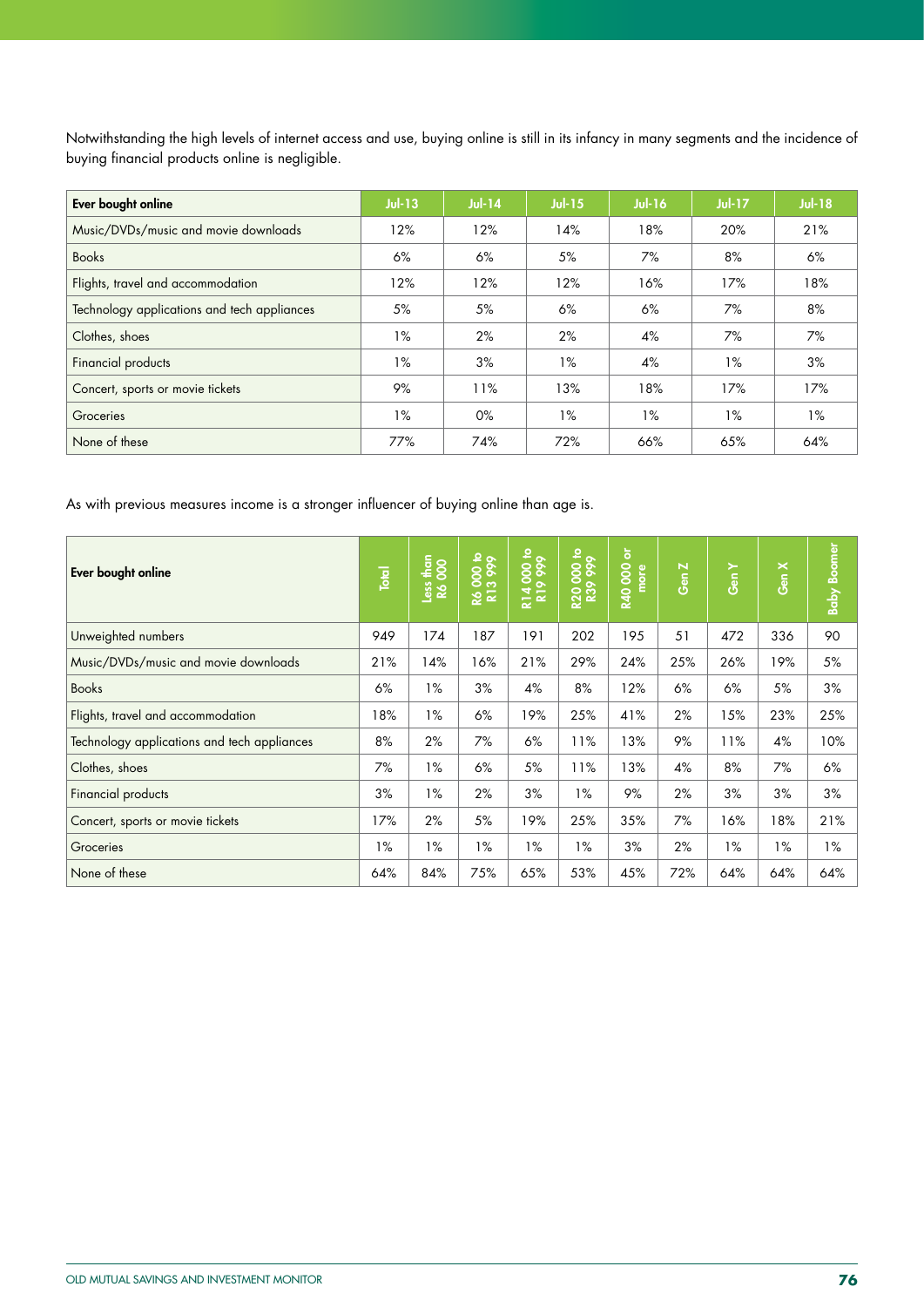

Drop off in the proportion of metro dwellers who make no budget in relation to their personal income at all which is encouraging.



| Personal/household budget                             | <b>Total</b> | ess | o   |     | $\mathbf{E}_{\infty}$<br><u>ည</u> | ট<br>$\omega$<br>$\overline{5}$<br>0<br>⋧ | Gen Z | ≻<br>၆။<br>ပိ | $\ltimes$<br>န္ပြ | ۰Ă<br><u>là</u><br>൶ | ears<br>န္က<br>ထဲ | <b>S.ID</b><br>နှ<br>÷<br>ო | ๛<br>្ន | 6<br>তে |
|-------------------------------------------------------|--------------|-----|-----|-----|-----------------------------------|-------------------------------------------|-------|---------------|-------------------|----------------------|-------------------|-----------------------------|---------|---------|
| Yes, in relation to my personal income                | 42%          | 51% | 47% | 39% | 37%                               | 32%                                       | 40%   | 43%           | 41%               | 39%                  | 44%               | 41%                         | 41%     | 41%     |
| Yes, jointly as a household/with my<br>spouse/partner | 48%          | 23% | 42% | 54% | 59%                               | 62%                                       | 25%   | 44%           | 53%               | 57%                  | 36%               | 49%                         | 50%     | 56%     |
| No, make no budget(s) at all                          | $1\%$        | 26% | 12% | 7%  | 5%                                | 6%                                        | 35%   | 13%           | 6%                | 5%                   | 20%               | $0\%$                       | 9%      | 5%      |

Just half of those who are married/living together make a joint budget.

| Personal/household budget                          | <b>Total</b> | Married/Living<br><b>Together</b> |
|----------------------------------------------------|--------------|-----------------------------------|
| Unweighted numbers                                 | 1 007        | 552                               |
| Yes, in relation to my personal income             | 42%          | 26%                               |
| Yes, jointly as a household/with my spouse/partner | 48%          | 68%                               |
| No, make no budget(s) at all                       | 11%          | 6%                                |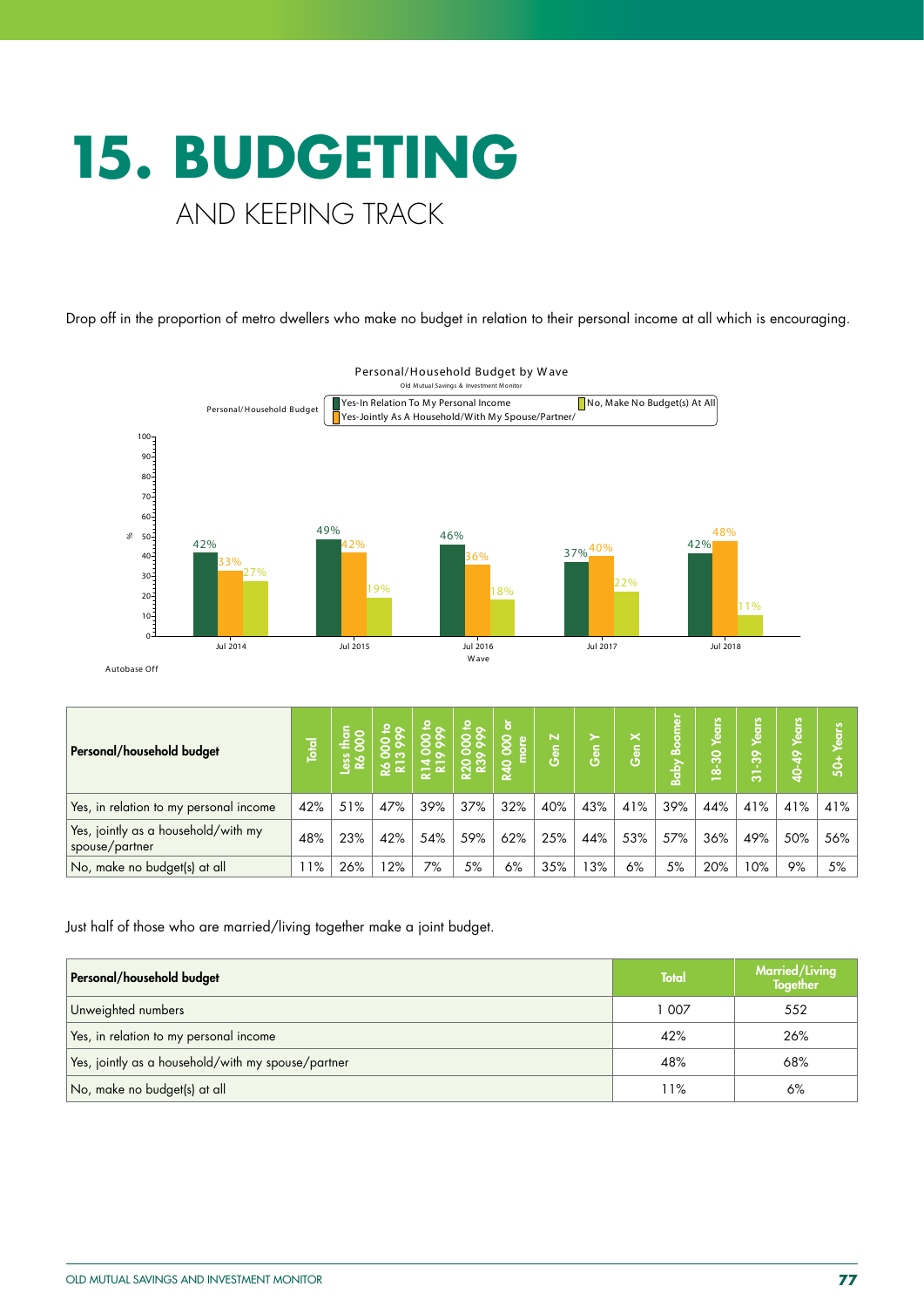Incidence of sticking to a budget climbs steadily with income and age.



Frequency Stick to Household Budget by Year

| Frequency of sticking to household<br>budget | <b>Lotal</b> | $\frac{1}{2}$<br><b>Jess</b> | 000 to<br>3999<br>22 | $2^{\circ}$<br>०००<br>००<br>R14 | 000 to<br><b>R200</b> | ূ চ<br>$\overline{8}$<br>more<br><b>R40</b> | N<br><u>၆။</u> | ≻<br>န္ပြ | $\times$<br>Gen | <b>Boomer</b><br><b>Raby</b> | Years<br>$18 - 30$ | <b>S</b><br>ဇွ<br>ಸ | ears<br>\$<br>ġ | ؿ<br><u>g</u><br>$\dot{5}$ |
|----------------------------------------------|--------------|------------------------------|----------------------|---------------------------------|-----------------------|---------------------------------------------|----------------|-----------|-----------------|------------------------------|--------------------|---------------------|-----------------|----------------------------|
| Always                                       | 20%          | 13%                          | 20%                  | 14%                             | 14%                   | 36%                                         | 44%            | 15%       | 24%             | 24%                          | 17%                | 8%                  | 21%             | 26%                        |
| Most of the time                             | 40%          | 23%                          | 39%                  | 47%                             | 39%                   | 44%                                         | 12%            | 38%       | 39%             | 57%                          | 36%                | 37%                 | 39%             | 50%                        |
| Sometimes                                    | 25%          | 40%                          | 27%                  | 19%                             | 30%                   | 3%                                          | 24%            | 30%       | 21%             | 15%                          | 31%                | 27%                 | 22%             | 18%                        |
| Hardly ever                                  | 1%           | 19%                          | 8%                   | 15%                             | 13%                   | 6%                                          | 4%             | 13%       | 12%             | 3%                           | 3%                 | 13%                 | 12%             | 6%                         |
| Never                                        | 2%           | 4%                           | 5%                   | 2%                              | 2%                    | $1\%$                                       | 7%             | 2%        | 3%              | $0\%$                        | 2%                 | 4%                  | 3%              | $0\%$                      |